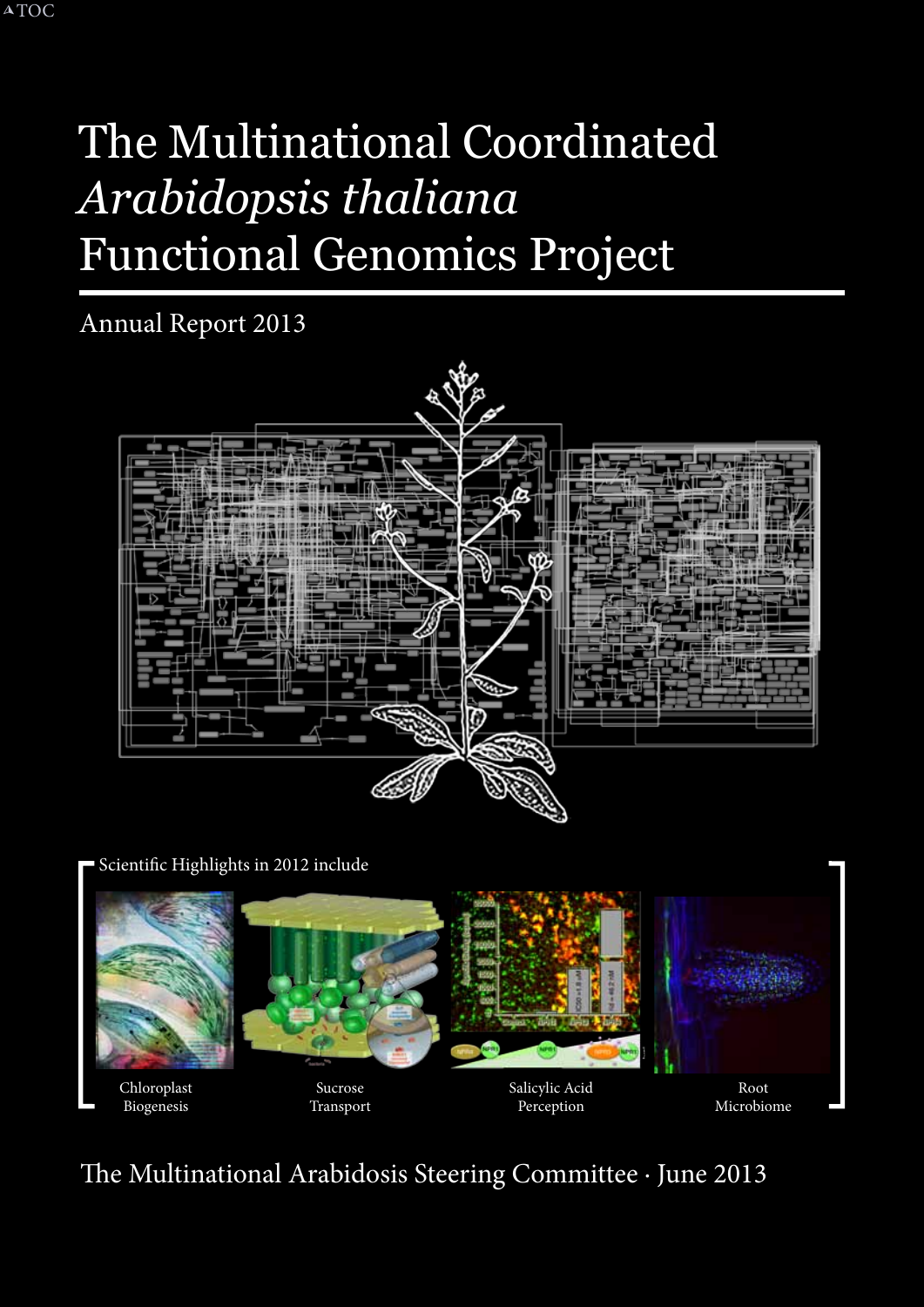# The Multinational Arabidopsis Steering Committee Report 2013

# **Annual Report**

**Wolfram Weckwerth** wolfram.weckwerth@univie.ac.at MASC Chair

**Barry Pogson** barry.pogson@anu.edu.au MASC Co-chair

**Luise H. Brand** luise.brand@uni-tuebingen.de MASC Coordinator, Executive Secretary

| <b>Thomas Altmann</b>      | altmann@ipk-gatersleben.de         |
|----------------------------|------------------------------------|
| <b>Ruth Bastow</b>         | ruth@garnetcommunity.org.uk        |
| <b>Malcolm Bennet</b>      | malcolm.bennett@nottingham.ac.uk   |
| Dominique Bergmann         | Bergmann@stanford.edu              |
| <b>Jim Beynon</b>          | jim.beynon@warwick.ac.uk           |
| Dario Bonetta              | dario.bonetta@uoit.ca              |
| Siobhan Brady              | sbrady@ucdavis.edu                 |
| Jelena Brkljacic           | brkljacic.1@osu.edu                |
| Jorge J. Casal             | casal@ifeva.edu.ar                 |
| <b>Charis Cook</b>         | charis@garnetcommunity.org.uk      |
| <b>Brian Dilkes</b>        | bdilkes@purdue.edu                 |
| <b>Joe Ecker</b>           | ecker@salk.edu                     |
| Maria E. Eriksson          | maria.erikson@plantphys.umu.se     |
| <b>Fabio Fiorani</b>       | f.fiorani@fz-juelich.de            |
| Joanna Friesner            | jdfriesner@ucdavis.edu             |
| <b>Robert Furbank</b>      | robert.furbank@csiro.au            |
| <b>Erich Grotewold</b>     | grotewold.1@osu.edu                |
| Wilhelm Gruissem           | wgruissem@ethz.ch                  |
| <b>Klaus Harter</b>        | klaus.harter@zmbp.uni-tuebingen.de |
| <b>Heribert Hirt</b>       | hirt@evry.inra.fr                  |
| <b>Marie-Theres Hauser</b> | marie-theres.hauser@boku.ac.at     |
| Joshua Heazlewood          | jlheazlewood@lbl.gov               |
| Ykä Helariutta             | yrjo.helariutta@helsinki.fi        |



**Eva Huala** huala@acoma.stanford.edu **Alexandra Jones** alex.jones@sainsbury-laboratory.ac.uk **Jitendra P. Khurana** khuranaj@genomeindia.org **Masatomo Kobayashi** kobayasi@rtc.riken.jp **Minami Matsui** minami@riken.jp Sean May sean@arabidopsis.org.uk **Blake Meyers** meyers@dbi.udel.edu **Javier Paz-Ares** jpazares@cnb.csic.es **J. Chris Pires** piresjc@missouri.edu **Nicholas Provart** nicholas.provart@utoronto.ca **Kazui Saito** ksaito@psc.riken.jp **Ben Scheres** b.scheres@uu.nl **Motoaki Seki** mseki@psc.riken.jp **Giovanna Serino** giovanna.serino@uniroma1.it **Charles Spillane** charles.spillane@nuigalway.ie **Ramamurthy Srinivasan** srinivasan53@gmail.com László Szabados szabados@brc.hu **Lieven De Veylder** lieven.deveylder@psb.vib-ugent.be **Sacco de Vries** sacco.devries@wur.nl **Shaul Yalovsky** ShaulY@tauex.tau.ac.il **Weicai Yang** wcyang@genetics.ac.cn **Viktor Zarsky** viktor@natur.cuni.cz

> The Multinational Arabidopsis Steering Committee June 2013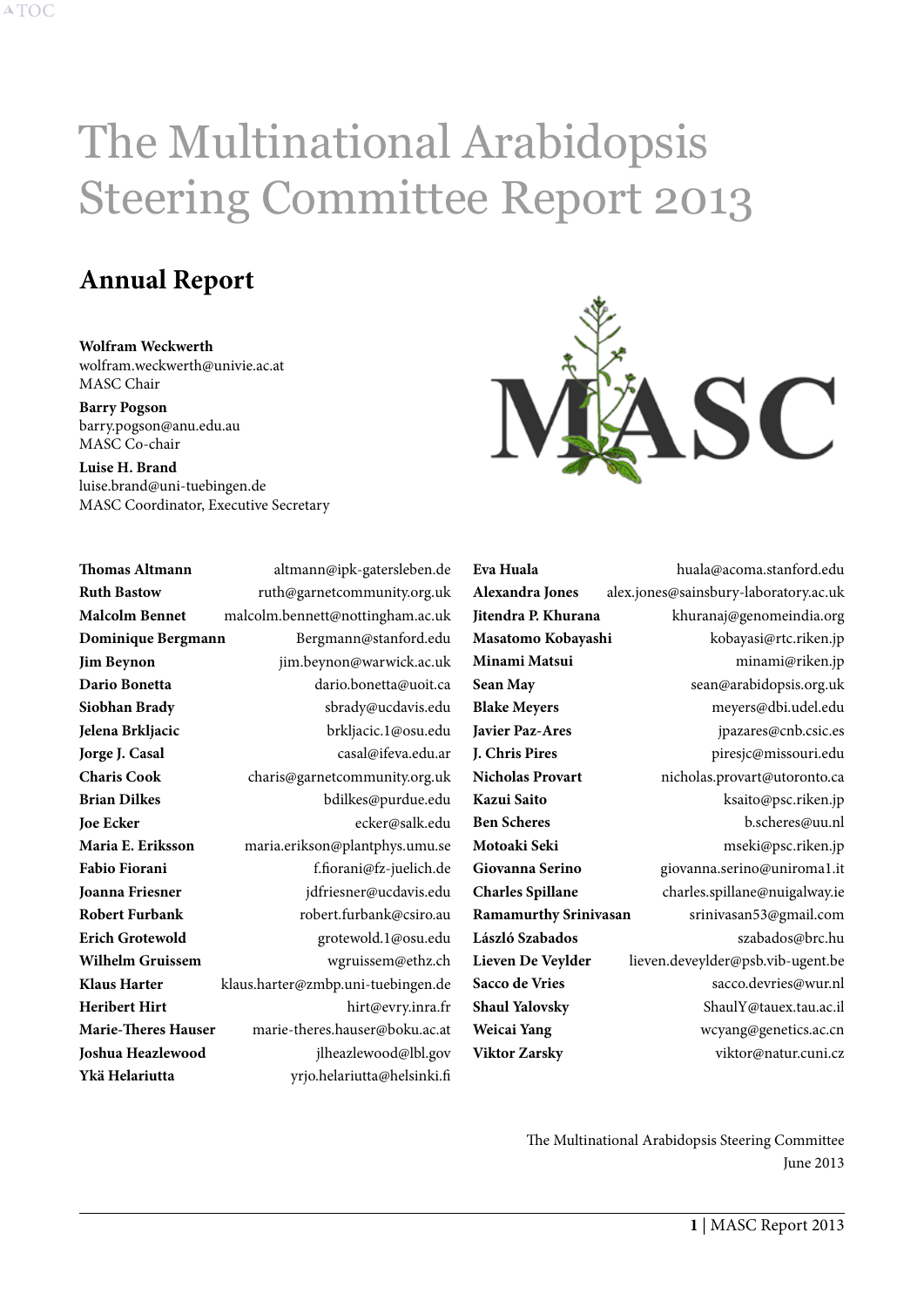# **Imprint**

#### **Editor**

Luise H. Brand University of Tuebingen Auf der Morgenstelle 1 72076 Tübingen Germany luise.brand@uni-tuebingen.de

## **Cover Design**

Luise H. Brand, MASC coordinator (University of Tuebingen, Germany)

#### **Cover Images**

**Metabolic network of** *Arabidopsis thaliana* (center) courtesy of Thomas Naegele, University of Vienna, Austria.

**Chloroplast biogenesis** (bottom left) courtesy of Paul Jarvis, University of Leicester, U.K., graphics: Paula Töpel: Chloroplasts from three different genotypes of *Arabidopsis thaliana*: wild type (center), *ppi1* mutant (bottom) and *sp1 ppi1* mutant (top) (see "Scientific Highlights in 2012" on [page 35\)](#page-35-0).

**Model of sucrose transport in leaves** (bottom, left center) courtesy of Wolf B. Frommer, Carnegie Institution for Science, U.S., artwork: Guido Grossmann (see "Scientific Highlights in 2012" on [page 35](#page-35-1)).

**Salicylic acid perception** (bottom, right center) courtesy of Xinnian Dong, Duke University, U.S. (see "Scientific Highlights in 2012" on [page 36](#page-36-0)).

**The** *Arabidopsis thaliana* **root microbiome** (bottom right) courtesy of Sarah Lebeis, The University of North Carolina at Chapel Hill, U.S.: A fluorescent micrograph capturing the presence of bacteria (shown in green) on the surface of an emerging Arabidopsis lateral root (plant nuclei shown in blue) (see "Scientific Highlights in 2012" on [page 36\)](#page-36-1).

#### **For further information please visit**

www.arabidopsis.org/portals/masc/index.jsp

Published by the Multinational Arabidopsis Steering Committee in June, 2013.

#### **Acknowledgements**

We thank the German Science Foundation (DFG) for providing the funds to publish this report.

The 2013 MASC report, and previous reports, are available online at:

**TAIR, The Arabidopsis Information Resource:** http://www.arabidopsis.org/portals/masc/masc\_docs/masc\_reports.jsp **NASC, The European Arabidopsis Stock Centre:** http://arabidopsis.info/progreports.html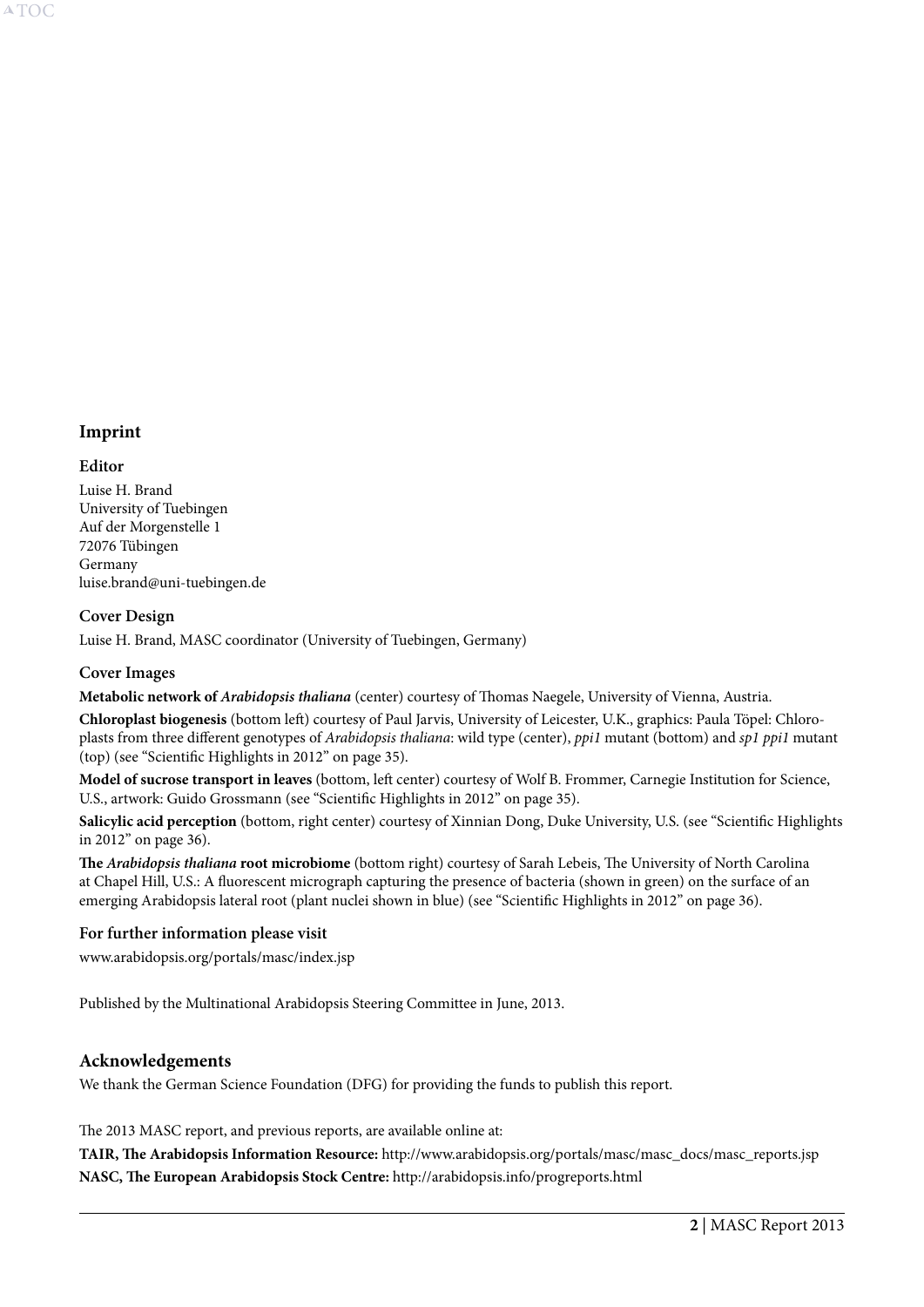# <span id="page-3-0"></span>**Table of Contents**

| <b>Foreword to the Report</b>                                                                                                                                                                                                  | 4    |
|--------------------------------------------------------------------------------------------------------------------------------------------------------------------------------------------------------------------------------|------|
| <b>Executive Summary</b>                                                                                                                                                                                                       | 5    |
| <b>Progress and Activities of MASC</b>                                                                                                                                                                                         | 8    |
|                                                                                                                                                                                                                                | 9    |
| <b>Reports of the MASC Subcommittees</b>                                                                                                                                                                                       | 13   |
| Bioinformatics 13                                                                                                                                                                                                              |      |
|                                                                                                                                                                                                                                |      |
|                                                                                                                                                                                                                                |      |
| Natural Variation and Comparative Genomics 2022 2023 17 20 20:00 17                                                                                                                                                            |      |
|                                                                                                                                                                                                                                |      |
|                                                                                                                                                                                                                                |      |
|                                                                                                                                                                                                                                |      |
| Analysis and Recommendations of MASC                                                                                                                                                                                           | 29   |
| Arabidopsis Basic Research and its Impact on Applied Research                                                                                                                                                                  | 33   |
|                                                                                                                                                                                                                                |      |
|                                                                                                                                                                                                                                |      |
| <b>Country Reports of the International Arabidopsis Community</b>                                                                                                                                                              | 42   |
|                                                                                                                                                                                                                                |      |
|                                                                                                                                                                                                                                |      |
|                                                                                                                                                                                                                                |      |
|                                                                                                                                                                                                                                |      |
|                                                                                                                                                                                                                                |      |
|                                                                                                                                                                                                                                |      |
|                                                                                                                                                                                                                                |      |
|                                                                                                                                                                                                                                |      |
|                                                                                                                                                                                                                                |      |
|                                                                                                                                                                                                                                |      |
|                                                                                                                                                                                                                                | - 53 |
| India experimental contractor of the contractor of the contractor of the contractor of the contractor of the contractor of the contractor of the contractor of the contractor of the contractor of the contractor of the contr | 55   |
|                                                                                                                                                                                                                                |      |
| Italy 257                                                                                                                                                                                                                      |      |
| $Japan$ $58$                                                                                                                                                                                                                   |      |
|                                                                                                                                                                                                                                | 61   |
|                                                                                                                                                                                                                                |      |
|                                                                                                                                                                                                                                | 63   |
|                                                                                                                                                                                                                                | 64   |
| <b>Members of the MASC Subcommittees</b>                                                                                                                                                                                       | 67   |
| Members of the Multinational Arabidopsis Steering Committee                                                                                                                                                                    | 69   |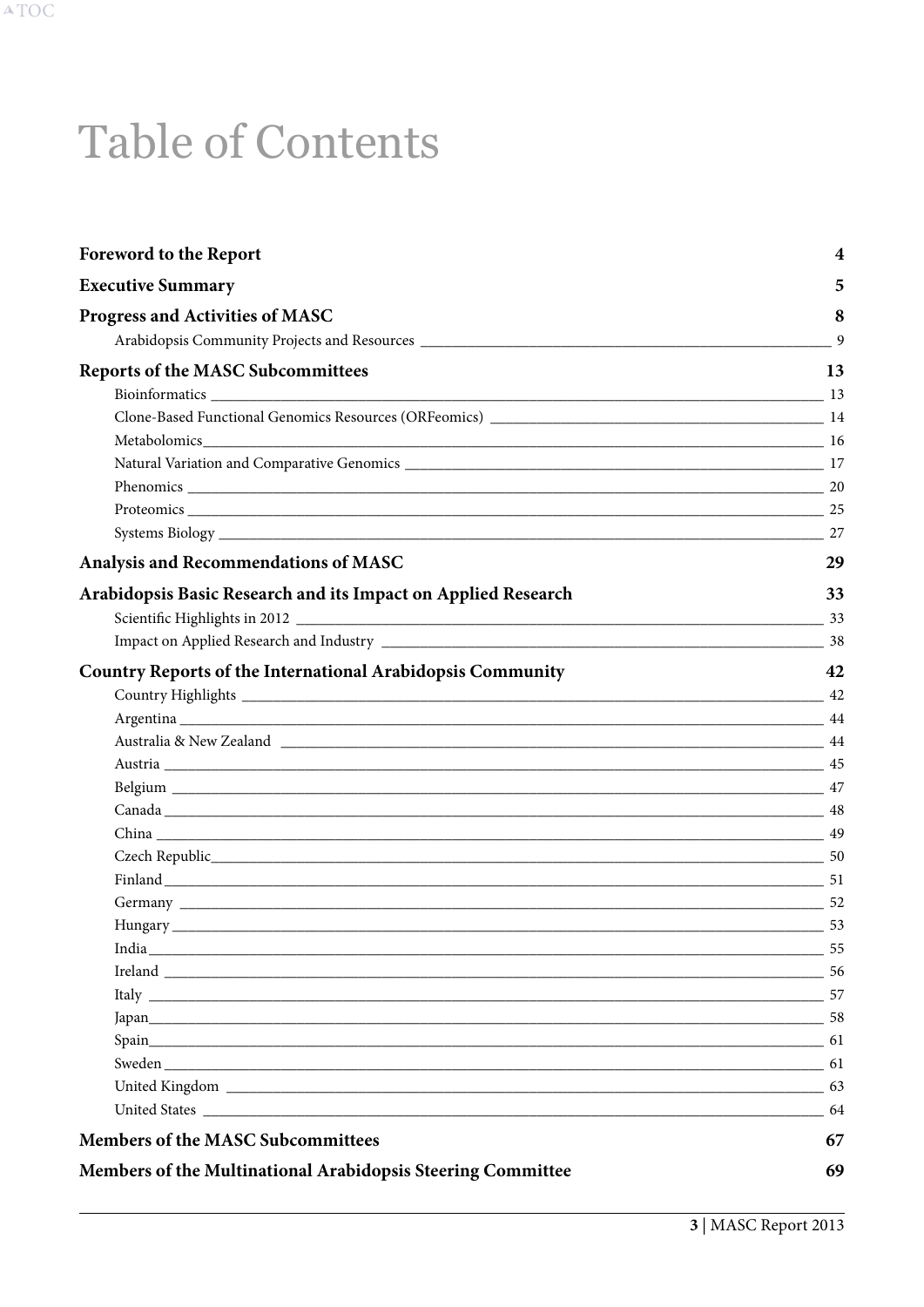# <span id="page-4-0"></span>Foreword to the Report

This is the 2012/2013 annual report of the Multinational Arabidopsis Steering Committee (MASC). In 1990 nine scientists from the United States, Europe, Japan and Australia formed an *ad hoc* committee to promote large-scale studies in *Arabidopsis thaliana*. A report outlining a plan for international cooperation was prepared and the Multinational *Arabidopsis thaliana* Genome Research Project (1990- 2001) was initiated. The aim of this project was to understand at the molecular level the physiology, biochemistry, growth and development of a flowering plant. A significant goal was to determine the complete sequence of the Arabidopsis genome by the year 2000, concurrent with the development of other vital resources and collaborations. The international scientific community agreed to cooperate on several objectives including: the identification and characterization of the structure, function, and regulation of Arabidopsis genes; development of technologies for genome studies; establishment of biological resource centers; development of an informatics program to facilitate exchange of research results; and development of human resources and support of workshops and symposia. Most importantly, the community agreed that multinational cooperation was essential and must involve the free exchange of ideas and information through open communication and interactions. The Multinational Arabidopsis Steering Committee (MASC) was established to implement overall research coordination and was charged with annually reviewing scientific progress and identifying needs and new opportunities for the global Arabidopsis research community. MASC also acts in an advisory capacity to various national funding agencies.

The Multinational *Arabidopsis thaliana* Genome Research Project completed the sequencing of the reference Arabidopsis genome in 2000. The success of this project inspired the Multinational Coordinated *Arabidopsis thaliana* Functional Genomics Project, an ambitious plan to determine the function of every Arabidopsis gene by the year 2010. Numerous laboratories internationally took part in this project and very large datasets and resources were generated leading to breakthroughs in understanding the fundamental processes underlying plant growth development and responses to the environment. The success of this project is the result of numerous factors, including the ease of manipulation of Arabidopsis, the synergistic development of a powerful set of tools, the ease of access to stocks and other key reagents, the collegiality of the Arabidopsis scientific community and the generous support from various national funded programs. Whilst the function of every Arabidopsis gene has not yet been determined, the progress of studies at the level of the genome, transcriptome, proteome, metabolome and other '-omes' has been unprecedented. Studies originally conducted in Arabidopsis are increasingly resulting in the development of new solutions to global agricultural challenges.

As research continues, new large-scale funding mechanisms need to be in place to continue the promotion of discovery in this reference plant. Equally as important are the needs for strong funding in support of individual research labs doing creative work focused on a smaller scale, and of projects that link basic and applied approaches. Given the increasingly important role that Plant Science will play in the future, new support mechanisms for Arabidopsis resources should be identified. For example following two community workshops to consider how the very large amount of data generated by Arabidopsis researchers can be managed (and funded) in a coordinated manner internationally, the creation of the International Arabidopsis Informatics Consortium (IAIC) funded by a variety of sources was proposed (IAIC, (2010) Plant Cell 22: 2530-2536). In 2011, the IAIC became a reality and more information on the development of this infrastructure can be found on [page 10](#page-10-0).

Building upon its well-established tradition for international cooperation in 2010 MASC began working on a road map for the next decade. This document entitled "From Bench to Bountiful Harvests" was published in 2012 and aims to inform scientists, funding bodies and decision makers on the future foci of Arabidopsis research (Lavagi et al. (2012) Plant Cell 24:2240-2247). We expect the road map will help all Arabidopsis researchers to continue to provide the underlying knowledge that will be essential to combat the current global challenges we face. This report details progress made over the last year by the international Arabidopsis community including highlights from intensive efforts in basic research and advances in translating basic to applied research. Although the timeframe of translation into applied research can be long, and the outcomes unpredictable, the very rapid increase in publication rate and patent filing in the last 15 years indicates what we might expect in the next decade. This report demonstrates the continued high level of cooperation that exists throughout the global community and the impressive returns that funding agencies gain from supporting Arabidopsis research.

> The Multinational Arabidopsis Steering Committee June 2013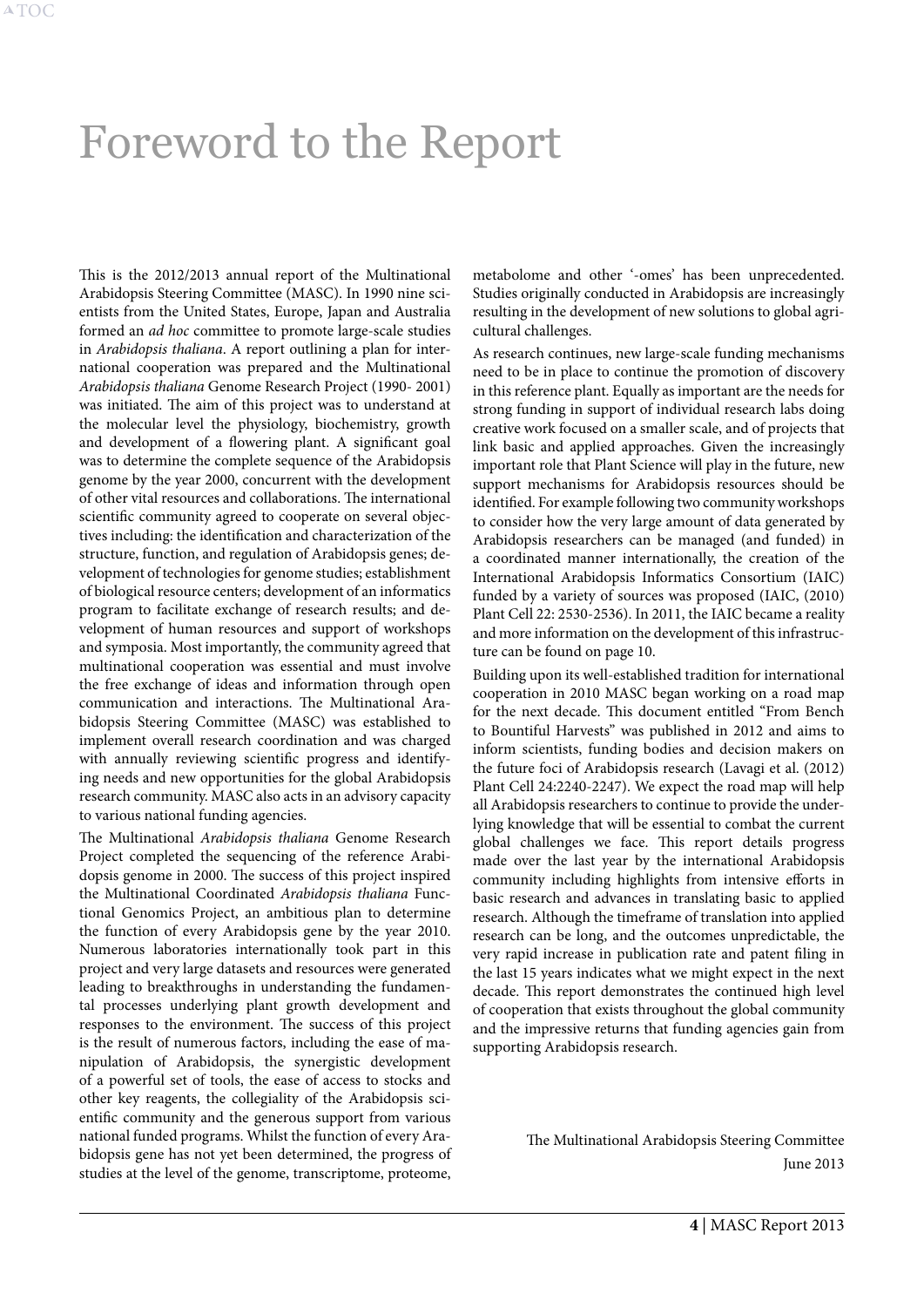# <span id="page-5-0"></span>Executive Summary

The increasing demands of a growing, prosperous world for improved agricultural products including food, fiber and fuel, intensifies the need for an extensive understanding of the basic biology and ecology of plants. As the first plant to have its entire genome sequenced, *Arabidopsis thaliana* has become the most important model system for plant biology and a vital resource for the study of other multicellular organisms. Arabidopsis research has increasingly impacted on our understanding of other plants. We expect that the knowledge gained from this reference species will serve to advance understanding of other organisms, particularly crop species. Thus the knowledge generated by Arabidopsis research will translate into new and improved plant products and contribute to agricultural productivity. The transfer of knowledge from Arabidopsis to other systems is accelerating due to the efforts of a vibrant research community and the leveraging of advances and resources made over the last two decades. Arabidopsis has shifted from model to reference organism - the plant in which fundamental principles are established and to which other plants are compared. Arabidopsis is now uniquely poised to address biological questions that range from the molecular to the ecosystem level. Further, the resources currently available and under development will allow rapid experimentation to answer existing and future challenging questions. However, the impact of Arabidopsis research extends far beyond the plant realm; researchers studying other organisms such as humans, flies, worms, fungi, and mice increasingly rely on the extensive collection of Arabidopsis resources and knowledge to inform their own research. Therefore, continued and expanded funding and international collaboration are critical to future success. Maintaining and strengthening ties between researchers in all parts of the world, and between basic and applied scientists, is necessary to create the synergy needed to effectively meet the health and agricultural challenges facing us.

The highly active and enthusiastic Arabidopsis community around the world continues to attract new researchers. According to The Arabidopsis Information Resource (TAIR), 24,453 researchers and 9,586 labs total are registered at TAIR as of 15th March 2013. Of these, the records for 9,731 people and 3,907 labs were updated in the past 5 years. It is interesting to note that the number of people and laboratories updated in the past five years continues to increase, suggesting that the increasing number of researchers and laboratories registered at TAIR represents an increase in active users, not just the gradual accumulation of inactive accounts. Arabidopsis continues to be an ideal training system for future generations of researchers with broadened expertise, for example, through the recent development of systems biology projects,

which combine classical 'wet lab' approaches with, advanced computational methods. Resources must continue to be coordinated in order to maximize the efforts of the various labs around the world. It remains as true today as it was eleven years ago at the release of the reference genome, that only sustained collaborations and timely sharing of data, stocks, and other resources will enable the Arabidopsis community to achieve its ambitious goals.

• Community Projects and Resources: Since 2007 several Arabidopsis community projects and resources contributed reports to the annual MASC report to inform the community about their progress, activities and goals. This year the three biological resource centers Arabidopsis Biological Resource Center (ABRC, U.S.), the Nottingham Arabidopsis Stock Centre (NASC; U.K.) and the RIKEN BioResource Center (RIKEN BRC; Japan) submitted reports, as well as the online information resource TAIR and the International Arabidopsis Informatics Consortium (IAIC) (see [page 9 ff.\)](#page-9-1). The transfer of TAIR data to the iPlant server is in progress to facilitate the availability after the end of the funding period in August 2013. The IAIC and the Bioinformatics Subcommittee continue to work closely together.

#### **MASC Subcommittees**

The MASC Subcommittees promote international cooperation in a number of areas of functional genomics research:

- • Bioinformatics: Two major International Arabidopsis Informatics Consortium (IAIC) community meetings were held at the 2012 ICAR in Vienna (Austria) and PAG Conference 2013 (San Diego). Further progress towards developing a new "Arabidopsis Information Portal" (AIP) was made, a grant application to develop the AIP was submitted to U.S. NSF and the preparation of a detailed project plan is in progress (see [page 13](#page-13-1)).
- ORFeomics: The ORF and cDNA clones table was updated again to keep track of the progress made towards clones for all annotated Arabidopsis protein coding genes (see [page 14](#page-14-1)).
- • Metabolomics: The subcommittee's webpage has recently been launched (www.masc-metabolomics. org). The MASCM (Multinational Arabidopsis Steering Committee Metabolomics) gator portal is under development. The web interface will provide a user-friendly tool to search for *Arabidopsis thaliana* metabolomics data in available databases in a way comparable to that offered by the MASCP (MASC Proteomics) gator portal (http://gator.masc-proteomics.org/). Four joint US and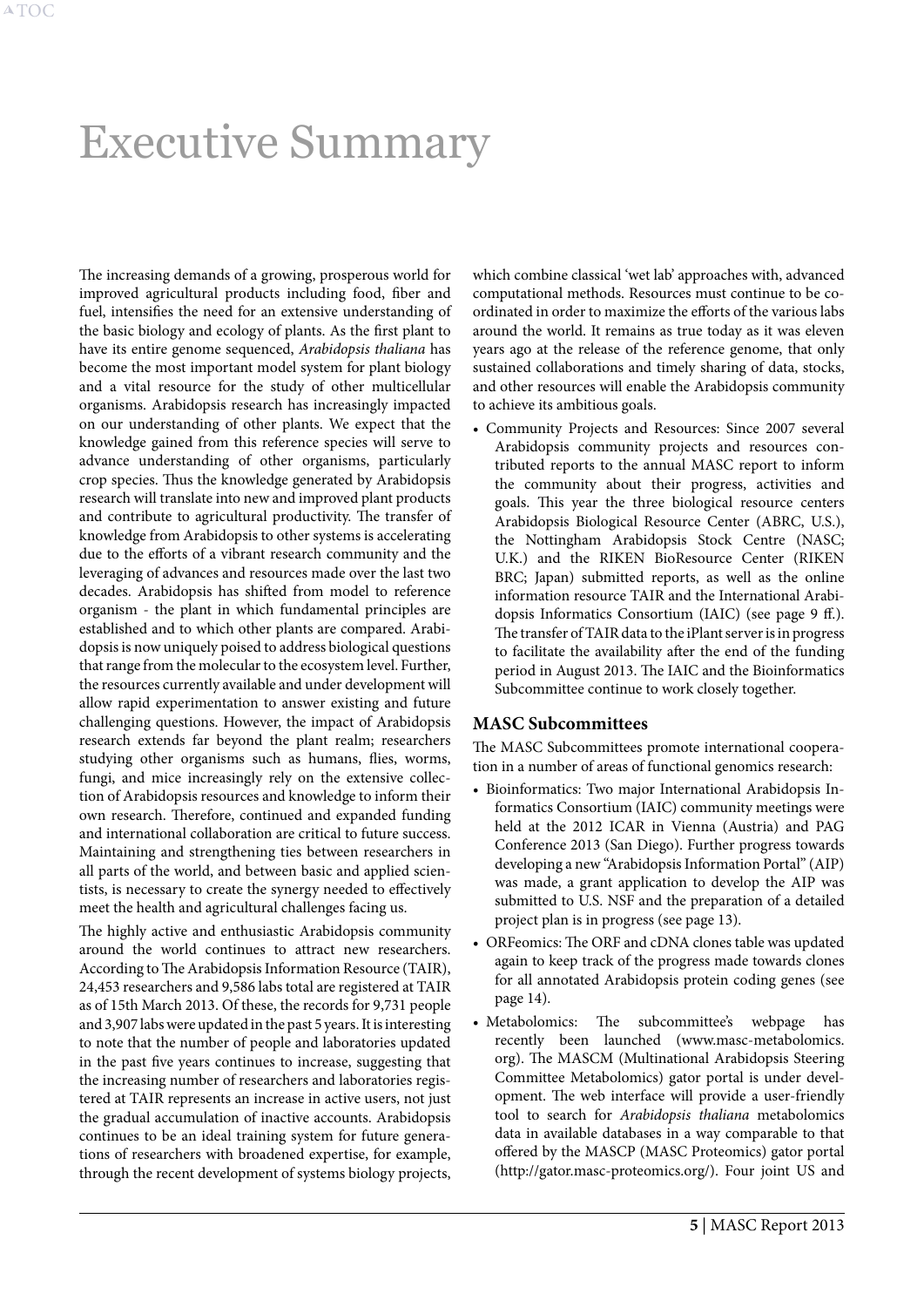Japanese research teams have been awarded funding (\$12 million) to develop new environmentally-friendly techniques to increase the production of renewable biofuel and reduce pesticide use based on cutting-edge metabolomics research (see [page 16\)](#page-16-1).

A[TOC](#page-3-0)

- • Natural Variation and Comparative Genomics: The Arabidopsis 1001 genome project released 816 genomes until April, 2013. The relationships among the crop Brassicas are beginning to be elucidated and ongoing studies for multi-locus nuclear phylogenies for the *Brassicaceae* are in progress. Following three 2011 genome sequences publications, 2012 has been a year to make progress on dozens of other genomes in the Brassicales. Brassibase has been created, which is an online-accessible knowledge and database system for *Brassicaceae* taxonomy, systematics and evolution. The subcommittee has also made progress regarding their specific goals towards the 2020 road map (see [page 17\)](#page-17-1).
- Phenomics: In 2012 the plant phenotyping community has continued to respond towards alleviating the 'phenomics bottleneck' by increasing the capacity and throughput of existing infrastructure and by establishing new, noninvasive methodologies based on a growing number of imaging modes characterized by a various level of automation of both plant cultivation and imaging routines, and data analysis pipelines (see [page 20\)](#page-20-1). Phenomics co-chair Ulrich Schurr stepped down and was followed by Fabio Fiorani in 2012.
- • Proteomics: The past year has seen the subcommittee develop approaches to support the objectives of the Arabidopsis road map (see [page 25](#page-25-1)). This has included the development of a proteomics portal (1001 Proteomes) to enable exploitation of natural variation sequence data by Arabidopsis proteomic researchers. A proteomics workshop was held in July 2012 at ICAR (Vienna, Austria). Proteomics co-chair Wolfram Weckwerth stepped down and was followed by Alexandra Jones in 2012.
- • Systems Biology: Two Systems Biology sessions were held at ICAR 2012 in Vienna, Austria; one was a workshop co-organized by Siobhan Brady and Wolfgang Busch and related specifically to root development. Several members of the MASC subcommittee contributed to a special issue of Plant Cell containing 4 reviews describing recent efforts to model network to multi scale systems in plants. The aims of the subcommittee according to the road map were stated and include the establishment of a subcommittee website for efficient exchange of information and dissemination of activities to be launched in 2013 (see [page 27](#page-27-1)). The new co-chairs of the Systems Biology subcommittee Malcolm Bennett and Siobhan Brady succeeded Rodrigo Gutierrez and Andrew Millar.

#### **Analysis and Recommendations**

Progress especially towards the short term goals of the road map published in 2012 has been made. The results of the design workshop of the Arabidopsis Information Portal (AIP) held end of 2011, were published in Plant Cell in 2012. The proposal for funding to develop the AIP was submitted to the U.S. NSF and a detailed implementation plan was requested. The Arabidopsis community is encouraged to approach the goals of the road map (see [page 29 ff.\)](#page-29-1). MASC short term recommendations for 2013 are:

- • Development of the Arabidopsis Informatics Portal and communicating the status to the plant science community
- Translating the fundamental understanding of processes such as flowering, stress physiology, developmental processes etc. into applied systems, especially crop plants and breeding studies, for example development of strategies for common conferences and symposia
- Intensification of the analysis of natural genetic variation in *Arabidopsis thaliana*
- • Development of *in silico* models of Arabidopsis from molecular to organismic level

## **Arabidopsis Basic Research and its Impact on Applied Research**

• Scientific Highlights in 2012: The past year continued to be strong for Arabidopsis publications. 4,086 Arabidopsis peer-reviewed research papers were published in 2012, a more than 10-fold rate increase over 1994 (when 402 peer-reviewed papers were published; Fig. 1, [page 33\)](#page-33-1). This report includes summaries of just a few research highlights in the past year (see [page 33 ff.\)](#page-33-2) including:

Development of a nano sensor to assay in vivo auxin distributio

Insights into egg cell –sperm cell communication Discovery of new class of DNA-double strand break small RNAs (diRNAs)

Discovery of the transporters mediating sucrose export close to the site of phloem loading

Insights into chloroplast biogenesis

Discovery of two salicylic acid receptors

Publication of the *Arabidopsis thaliana* root bacterial microbiome

Insights into Casparian strip formation

• Impact of Arabidopsis Research on Applied Research and Industry: The knowledge gained from studies in Arabidopsis serves to advance our understanding of other plant species, partic-ularly crop species, and thus translate into new or improved plant products and increased agricultural productivity. Importantly, basic research in Arabidopsis provides the foundation for applied studies. The filing of patents is one measure of potential commercial activity and while many patents worldwide acknowledge research on Arabidopsis, a widely-held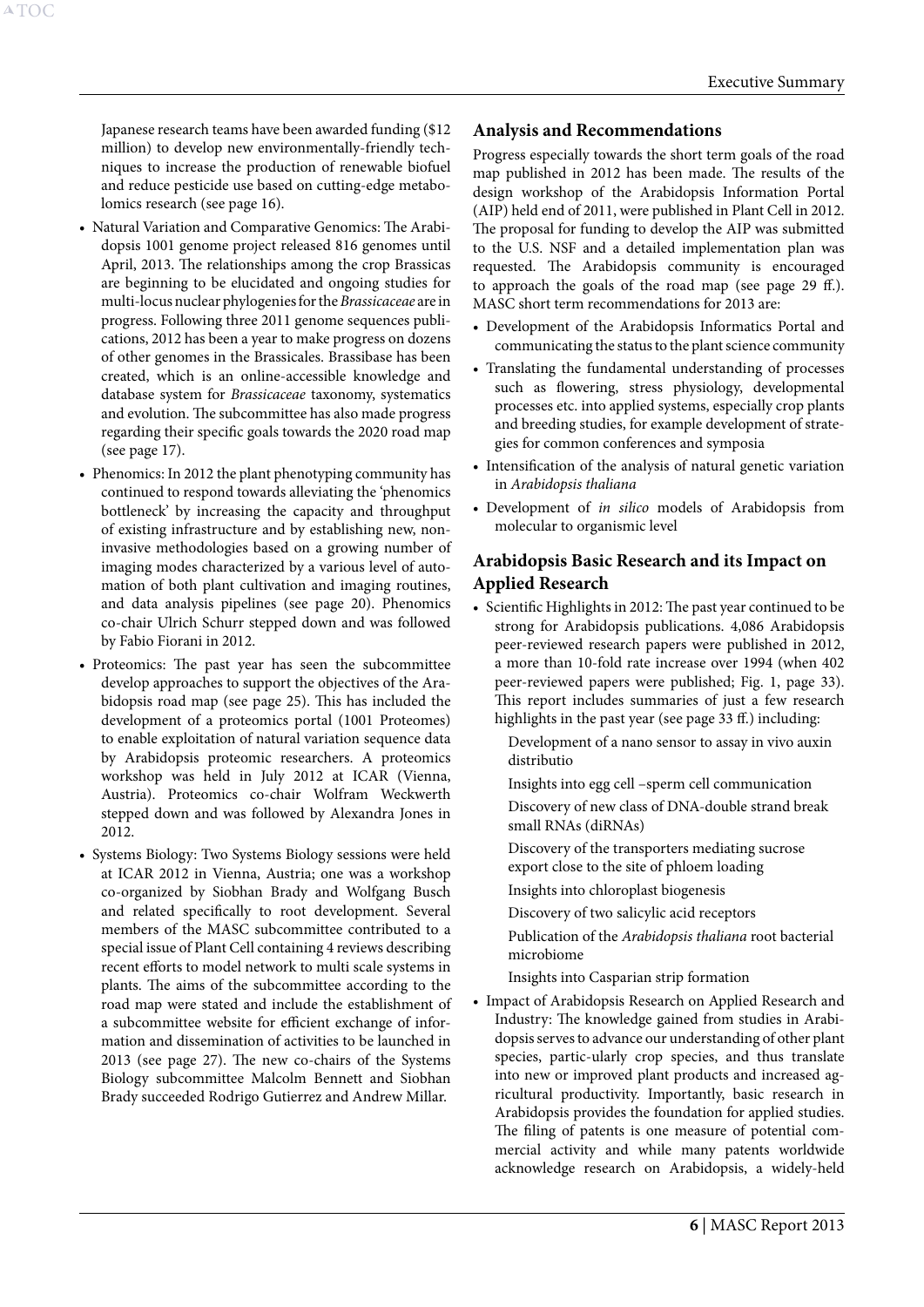myth is that few of these discoveries are ever turned into useful products. US utility patents referencing Arabidopsis patents continue to increase: in 2012 there were 1,489 utility patents referencing Arabidopsis compared to 23 in 1994, an almost 65-fold increase (see Fig. 2, [page 38\)](#page-38-1). In the same timeframe, a 25- and a 26-fold increase have been recorded for European and world's published applications (i.e. patents) referencing Arabidopsis (see Fig. 2, [page 38](#page-38-1)). It has been estimated to take up to 12 years or more to navigate the commercialization pipeline from initial discoveries to agricultural products. This report highlights a few examples of discoveries that demonstrate how basic research in Arabidopsis can be translated into real-world applications. Each study vitally depended on Arabidopsis data and resources (see [page 38 ff.](#page-38-2)):

Increasing stress tolerance with a chemical PARP inhibitor

Overexpression of *At*BBX32 increases grain yield in soybean

Bacterial phosphite-specific oxidoreductase expressed in plants reduces application of phosphate fertilizers and herbizides

Whole-genome analyses to predict performance of hybrid maize

Mutation in Early Flowering 3 (ELF3) in legumes is linked to variants cultivated in regions with short growing seasons

#### **Country Highlights**

A[TOC](#page-3-0)

Researchers working on Arabidopsis are still highly encouraged to get involved in MASC activities for example by representing their country in MASC. The activity of MASC country representatives constitutes an important hub to further strengthen the national and international network of Arabidopsis and the wider plant community. Last year 22 countries have been involved in MASC activities and 18 contributed to the MASC report 2013 (see [page 42 ff.\)](#page-42-1).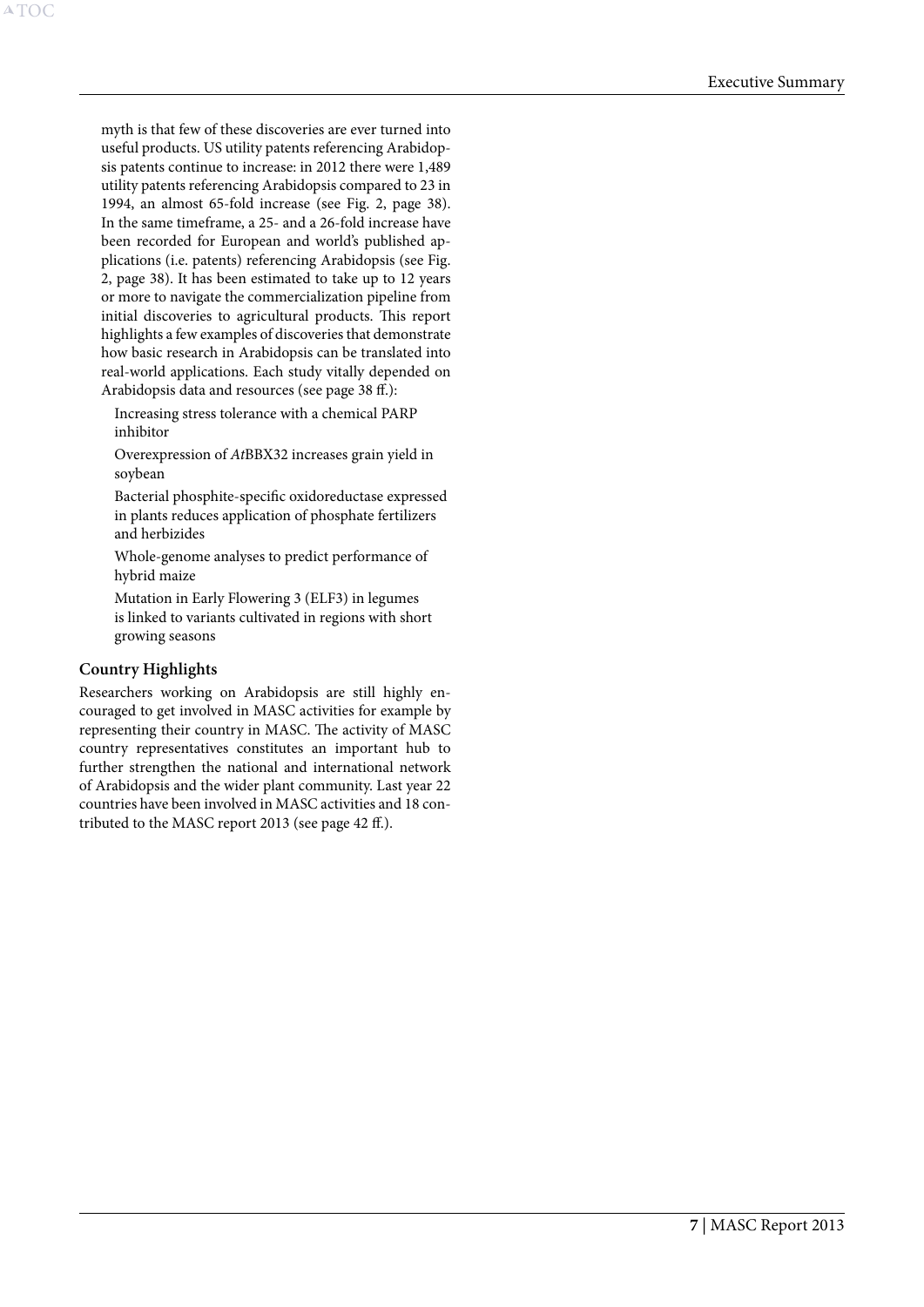# <span id="page-8-1"></span><span id="page-8-0"></span>Progress and Activities of MASC

In 2012, Wolfram Weckwerth (University of Vienna, Austria) succeeded Mark Estelle (UC San Diego, U.S.) to become MASC chair and Barry Pogson (Australian National University, Canberra, Australia) became co-chair. Barry Pogson will become the new MASC chair when Wolfram Weckwerth steps down following the annual International Conference on Arabidopsis Research (ICAR) in June, 2013.

To help monitor the progress and advances of the Arabidopsis community and ICAR, an abstract submission process has been developed and has been in place since 2006. The system is hosted at The Arabidopsis Information Resource (TAIR) website. Thanks to this submission process it is possible to associate abstracts within TAIR to the genes listed, effectively monitoring the progress towards understanding the function of all Arabidopsis genes (Table 1). For the 2012 ICAR in Vienna, 602 abstracts were submitted and the abstract upload to TAIR is in progress.

Google Analytics were employed beginning June, 2007 to track the usage of MASC web pages at TAIR which are maintained by the MASC coordinator. The community regularly visits the MASC pages: in the one year period between May 13, 2012 and May 13, 2013, 48 different MASC pages were viewed 4,811 times. The top-viewed page (1,157 views) contains information on the projects funded through the U.S. NSF 2010 project ([www.arabidopsis.org/portals/masc/](http://www.arabidopsis.org/portals/masc/projects.jsp) [projects.jsp](http://www.arabidopsis.org/portals/masc/projects.jsp)). Other frequently viewed pages include the NAASC page [\(www.arabidopsis.org/portals/masc/countries/](http://www.arabidopsis.org/portals/masc/countries/NAASC_Info.jsp) [NAASC\\_Info.jsp](http://www.arabidopsis.org/portals/masc/countries/NAASC_Info.jsp)), the International Arabidopsis Informatics Consortium (IAIC) page ([www.arabidopsis.org/portals/](http://www.arabidopsis.org/portals/masc/projects.jsp) [masc/projects.jsp](http://www.arabidopsis.org/portals/masc/projects.jsp)) and the coordinator's journal [\(www.ara](http://www.arabidopsis.org/portals/masc/journal.jsp)[bidopsis.org/portals/masc/journal.jsp\)](http://www.arabidopsis.org/portals/masc/journal.jsp), which received 527, 466 and 296 views respectively over the last year. Since 2011 a separate IAIC website exists ([http://www.arabidopsisinfor](http://www.arabidopsisinformatics.org/)[matics.org/\)](http://www.arabidopsisinformatics.org/).

MASC subcommittees, proposed in 2002, were established to help track the progress and advances made by the international Arabidopsis community. In the past some committees were discontinued according to the evolving needs of the community. The minimum requirements for a subcommittee to be considered active include submission of an annual report and input at MASC annual meetings. A discussion regarding the reorganization of inactive subcommittees took place at the 20<sup>th</sup> ICAR, held in 2009 in Edinburgh. It was decided that the MASC chair should confirm leadership of the existing subcommittees and that, if necessary, new subcommittee chairs should be found. A 3-year minimum term for each subcommittee chair was also instituted to provide continuity. Similarly, it was decided that the new chair

should confirm the interest of subcommittee members and that co-chairs could help promote activity of the subcommittee. No new subcommittees have been formed over the last year and this report includes reports from all 7 current subcommittees: Bioinformatics, ORFeomics, Metabolomics, Natural Variation and Comparative Genomics, Phenomics, Proteomics and Systems Biology (see [page 13 ff.](#page-13-2)). The Phenomics co-chair Ulrich Schurr stepped down and was followed by Fabio Fiorani, as well as the Proteomics co-chair Wolfram Weckwerth, who was followed by Alexandra Jones in 2012. The new co-chairs of the Systems Biology subcommittee Malcolm Bennett and Siobhan Brady succeeded Rodrigo Gutierrez and Andrew Millar. Members of every subcommittee were involved in the session and workshop program of the ICAR 2012 in Vienna, for example the Bioinformatics and Proteomics subcommittee organized workshops.

A full-time MASC coordinator position, established in 2002, has been previously supported by the NSF (U.S.) for 6 years, by the DFG (Germany) for one year and BBSRC (U.K.) for three years. The current coordinator's position filled by Luise Brand is based in Germany again and will be supported by DFG (Germany) from 2013-2015. MASC web pages are hosted at TAIR (http://www.arabidopsis.org/portals/masc/ index.jsp). The MASC Coordinator provides help and coordination to MASC, and the larger Arabidopsis functional genomics research community. Duties include (1) serving as the executive secretary of MASC, (2) providing assistance to local representatives in the organization of the annual International Conference on Arabidopsis Research (ICAR), including help with sponsorship, (3) writing and editing of the annual MASC progress report with input from MASC members, (4) serving as liaison between members of MASC, the international research community, funding agencies, and databases and stock centers, and (5) maintaining and

Table 1. Number of abstracts submitted to ICAR from 2007 – 2012. (n.a.: not available; \*: loci that were previously not associated to literature in TAIR)

| Year | Total no. of<br>abstracts | No. of ab-<br><b>AGI codes</b> | Total no. of<br>stracts with distinct AGI No. of new<br>codes | AGI codes* |
|------|---------------------------|--------------------------------|---------------------------------------------------------------|------------|
| 2007 | 776                       | 369                            | 1,722                                                         | 535        |
| 2008 | 628                       | 336                            | 3,060                                                         | 926        |
| 2009 | 646                       | 645                            | 1,634                                                         | 25         |
| 2010 | 922                       | 391                            | 7,54                                                          | 7          |
| 2011 | 611                       | 141                            | 386                                                           | 5          |
| 2012 | 602                       | n.a.                           | n.a.                                                          | n.a.       |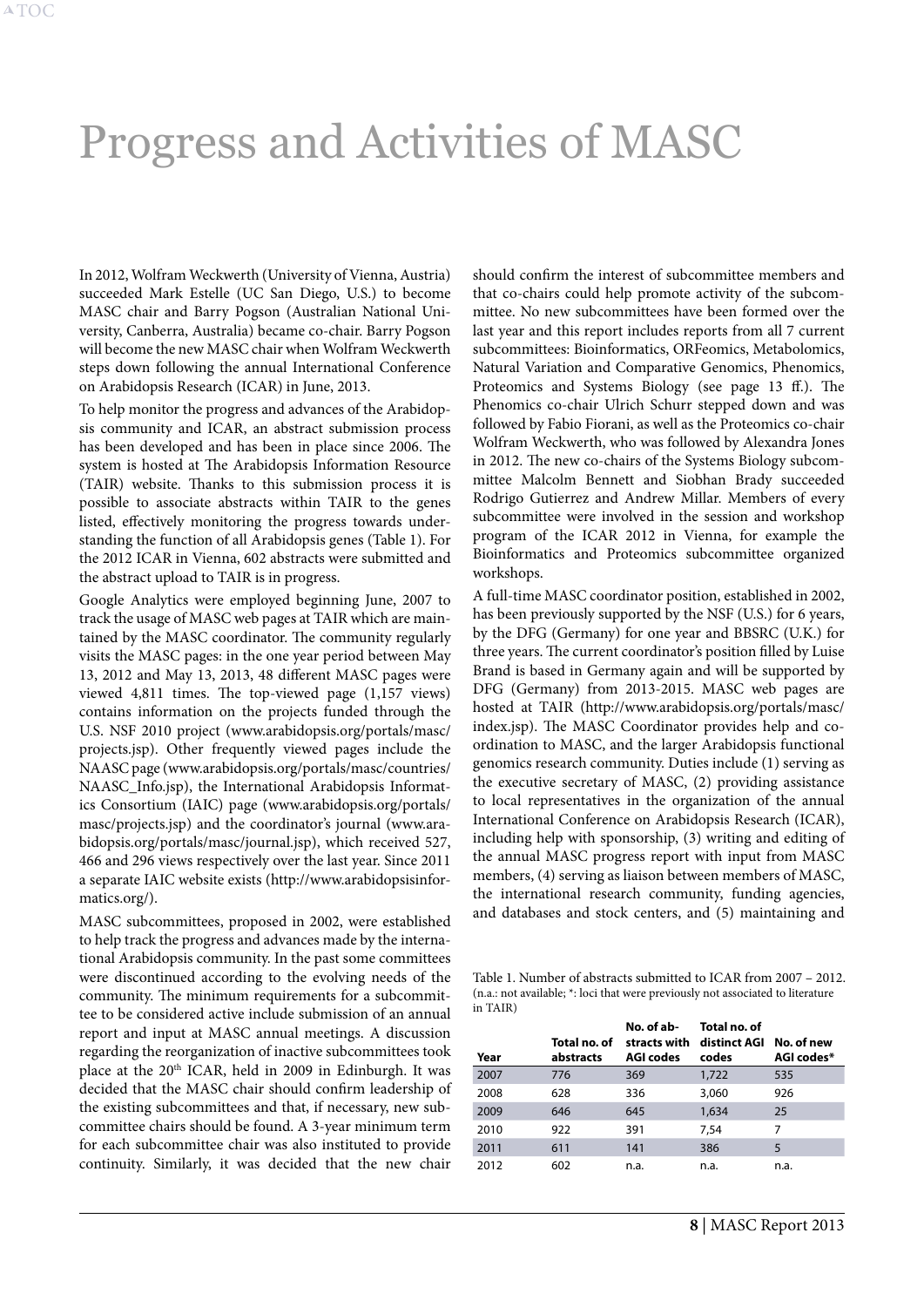<span id="page-9-0"></span>updating the functional genomics MASC website together with TAIR to inform the global research community about various opportunities, collaborations, large-scale activities and research progress.

Since 2007 several Arabidopsis community projects and resources contributed reports to the annual MASC report to inform the community about their progress, activities and goals. This year the three biological resource centers Arabidopsis Biological Resource Center (ABRC, U.S.), the Nottingham Arabidopsis Stock Centre (NASC; U.K.) and the RIKEN BioResource Center (RIKEN BRC; Japan) submitted reports, as well as the online information resource TAIR and the International Arabidopsis Informatics Consortium (IAIC) (see [page 9 ff.\)](#page-9-1). TAIR director Eva Huala gives an update on the progress of the transfer of TAIR data to the iPlant server, which is well underway. TAIR website usage continues to grow which again underpins the effort of the community to apply for new funding succeeding the end of TAIR funding in August 2013. The design of the new Arabidopsis Information Portal was outlined in a workshop held in 2011 with major contributions from the Bioinformatics Subcommittee and the International Arabidopsis Informatics Consortium (IAIC) (http://www.arabidopsisinformatics. org/). In 2012 the design of the Arabdiopsis Information Portal (AIP) was published in Plant Cell (Baerenfaller, 2012) (see [page 10](#page-10-0)).

Researchers working on Arabidopsis are highly encouraged to get involved in MASC activities by representing their country in MASC. The activity of MASC country representatives constitutes an important hub to further strengthen the national and international network of Arabidopsis and the wider plant community. Country representatives are members of MASC, they usually attend the annual MASC meeting held during the ICAR and contribute to the annual MASC report by submitting country reports. Last year 22 countries have been involved in MASC and 18 contributed to the MASC report 2013 (see [page 42 ff.\)](#page-42-1). In 2012 László Szabados agreed to represent Hungary, Shaul Yalovsky succeeded Danny Chamovitz to represent Israel, Dario Bonetta suceeded Bill Crosby and Malcolm Campbell to represent Canda, Lieven De Veylder succeeded Pierre Hilson to represent Belgium and Wolfram Weckwerth joined Marie-Theres Hauser instead of Ortrun Mittelsten-Scheid to represent Austria.

*Baerenfaller K, Bastow R, Beynon J, Brady S et al. (2012) Taking the Next Step: Building an Arabidopsis Information Portal. Plant Cell 24:2248-2256*

# <span id="page-9-1"></span>**Arabidopsis Community Projects and Resources**

# **The Arabidopsis Biological Resource Center (ABRC) www.abrc.osu.edu**

By Erich Grotewold (ABRC director) and Jelena Brkljacic (ABRC associate director)

The ABRC collects, preserves, reproduces and distributes diverse seed and other stocks of *Arabidopsis thaliana*  and related species for research and education. The Center reached a record high distribution in 2012, with over 110,000 samples sent for all resources combined. Seed stock holdings include insertion lines covering 28,929 genes, out of which 24,894 are protein-coding; the 11,000+ TILLING lines; 2,404 distinct natural accessions, some of which are genetically fingerprinted and some sequenced by the 1001 Genomes Project; 31 recombinant inbred populations; a set of nearisogenic lines; RNAi lines; transgenic lines; 50+ accessions of the genus Brassica; and approximately 70 accessions of other closely related species. DNA resources at ABRC include fulllength ORF and cDNA clones for almost 17,000 genes, BACs covering the entire genome, BACs of nine related species, the AGRIKOLA GST entry clones, various sets of expression clones and 12,466 amiRNA clones.

ABRC released a number of new types of resources in the past year. These include cell suspension cultures PSB-L and PSB-D, suitable for cell cycle studies. A new protein chip containing 10,000 Arabidopsis proteins (ATPROTEINCHIP\_2) was also made available in this period. The fourth installment of the confirmed SALK set representing 3,263 new loci was released at the end of 2012.

Functional genomics resources remain one of the Center's highest priorities. 47,203 confirmed lines, received from the SALK Institute, represent 26,596 loci. 42,191 lines have been made available and are ready for distribution. We also received a large number of GABI-Kat lines through the European Arabidopsis Stock Center (NASC). Both collections continue to be highly ordered. The new License Agreement with Life Technologies allows us to receive and distribute Gateway destination and other vectors in addition to Entry and Expression clones. This agreement enabled the distribution of pANIC and mbSUS vectors, which remain in high demand.

The Center continues to be heavily involved in education and training. Five "Greening the Classroom" education kits have been developed at the ABRC, along with the accompanying handouts, videos, data collection/analysis sheets and example results. These materials, as well as the kits contributed by various researchers and educators, were made available through a separate ABRC outreach website at http://abrcoutreach.osu.edu. The funding comes from the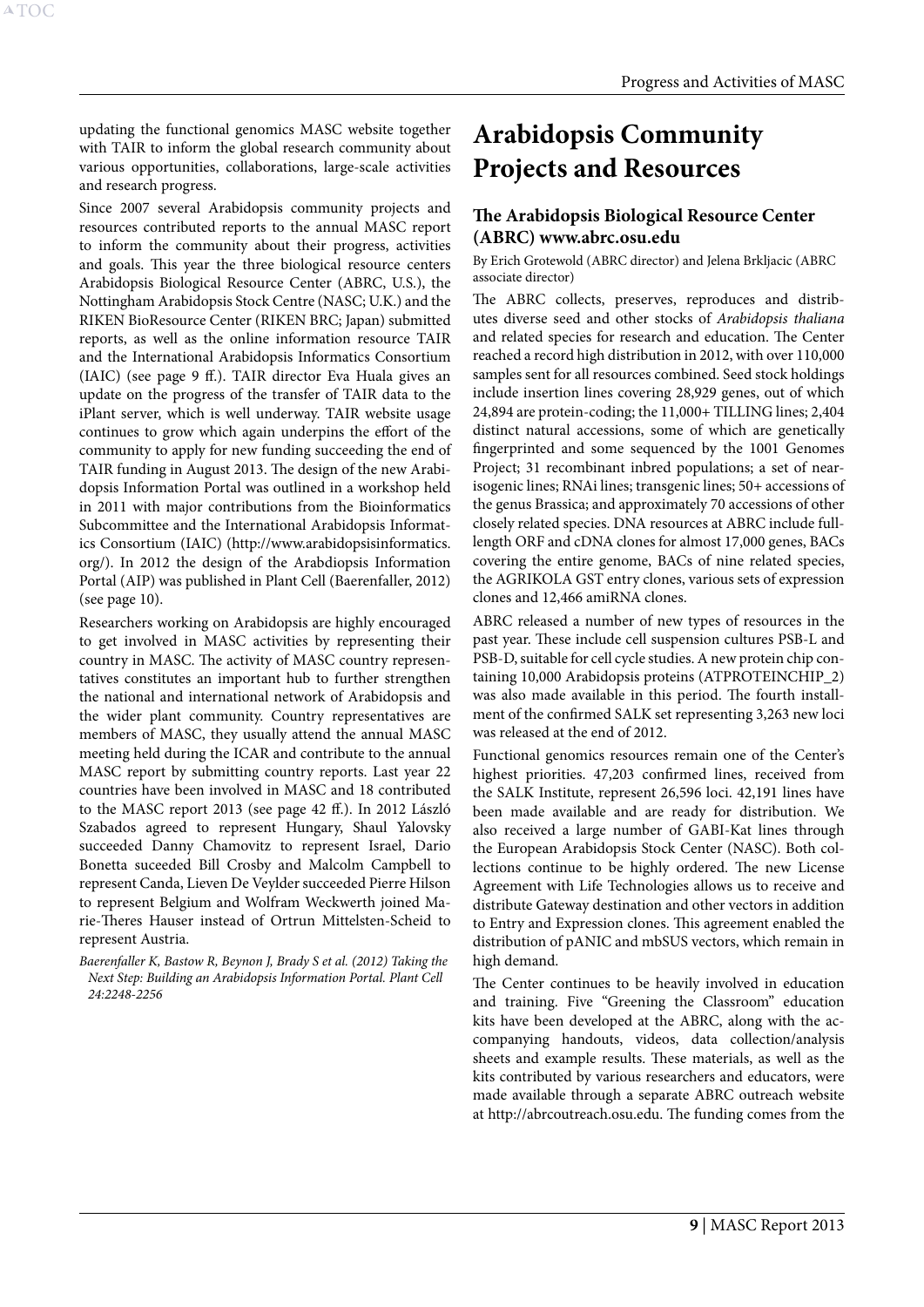ASPB Education Foundation TRAINED grant. The demand for education resources has increased significantly since their initial release in 2011 and has reached 1,500 stocks sent in 2012 to 10 different countries and 20 US states.

ABRC has started automating large parts of the operation as part of the NSF grant "Making the ABRC Business Model Possible". We expect that the efficiency of seed dispensing of large sets will be increased 5-6 times with the automated seed dispensing system in place. The design of this piece of custom-made equipment is ongoing and its installation is expected at the end of 2013.

## **The Arabidopsis Information Resource (TAIR) www.arabidopsis.org**

By Eva Huala (TAIR director)

## **Progress on Capturing Function of Arabidopsis Genes**

We continue to add gene function annotations from community submissions and direct literature curation. Between November 2011 and December 2012 we added 70,117 new Gene Ontology annotations describing gene function or subcellular localization, from sources including high throughput experiments, community submissions and in-house literature curation. A total of 20,139 out of 27,416 Arabidopsis protein-coding genes currently have at least one function annotation in TAIR and 11,268 have at least one function or subcellular localization annotation based on a direct experiment.

#### **Data Access after August 2013**

We have been working to ensure that Arabidopsis data housed at TAIR will remain accessible after the official end of the TAIR funding period on August 31 2013. We are in the process of migrating TAIR software to servers at the Texas Advanced Computing Center (TACC) with support from iPlant Collaborative staff. This step will reduce the long-term cost of hosting and maintenance and allow TAIR to remain accessible for an additional couple of years. As of March 15 most TAIR software has been installed at TACC and is currently undergoing testing, with completion expected within 4-6 weeks. The TAIR interface will continue to be available at the same URL (http://arabidopsis.org) after the migration is complete, but the URL will direct traffic to the TAIR software running on the TACC servers.

# **Data Updates after August 2013**

We will continue to update TAIR data to the extent that our funding permits after August 2013. TAIR staff will continue to add experimentally derived gene function data from new research articles and community submissions with funding from NIH (via the Gene Ontology Consortium) and from the TAIR sponsorship program (http://arabidopsis.org/doc/ about/tair\_sponsors/413). Some limited updates to other types of data will be carried out as time permits. We are also working with IAIC on plans to incorporate essential data from TAIR into the proposed new Arabidopsis Information Portal.

# **Community Data Submission**

We continue to strongly encourage submission of Arabidopsis gene function information from authors using our online submission tool (available from the TAIR Submit menu as 'Online Submission for Authors and Others'). We will also continue to accept submissions of updated gene structures and other types of data. If our resources don't allow some types of data to be incorporated into the database we can provide access to them in the form of ftp files.

# **TAIR Usage**

As of March 15, 2013 there were 24,453 registered TAIR users and 9,586 labs registered at TAIR. Of these, the records for 9,731 people and 3,907 labs were updated in the past 5 years. Website usage for TAIR continues to grow with an average of 50,744 unique visitors to the site, 168,692 visits and 3.8 million page views each month in 2012.

# **TAIR Impact**

A Google Scholar search on March 15, 2013 for "arabidopsis.org" OR "arabidopsis information resource" OR "TAIR database" shows that TAIR has been mentioned in the full text of about 10,500 articles. In addition, articles describing TAIR resources have been directly cited in 1,060 publications, based on an analysis using Thompson Reuters Web of Knowledge.

# <span id="page-10-0"></span>**The International Arabidopsis Informatics Consortium (IAIC)**

# **www.arabidopsisinformatics.org**

By Blake Meyers (University of Delaware) and Joanna Friesner (NAASC)

In the past year, the focus of the IAIC has been to facilitate progress on the effort to secure funding for a new Arabidopsis Information Portal (AIP). The intent is to produce a novel, integrated, distributive, international framework with which to address the informatics needs of the Arabidopsis community now and in the future, while providing a smooth transition from the current TAIR-based central database structure to this stable, sustainable, long-term structure. IAIC leaders and others from the North American and Multinational Arabidopsis Steering Committees facilitated the formation of an expert team to develop a funding proposal to establish the AIP. Chris Town of the J. Craig Venter Institute and Matt Vaughn of the iPlant Collaborative emerged as leaders in the proposal effort, along with colleagues Konstantinos Krampis (JCVI), and Gos Micklem (University of Cambridge). In close consultation with the IAIC and other community leaders, Town et al. submitted a proposal to the United States National Science Foundation (NSF) in September 2012. Prior to the proposal's submission, community input on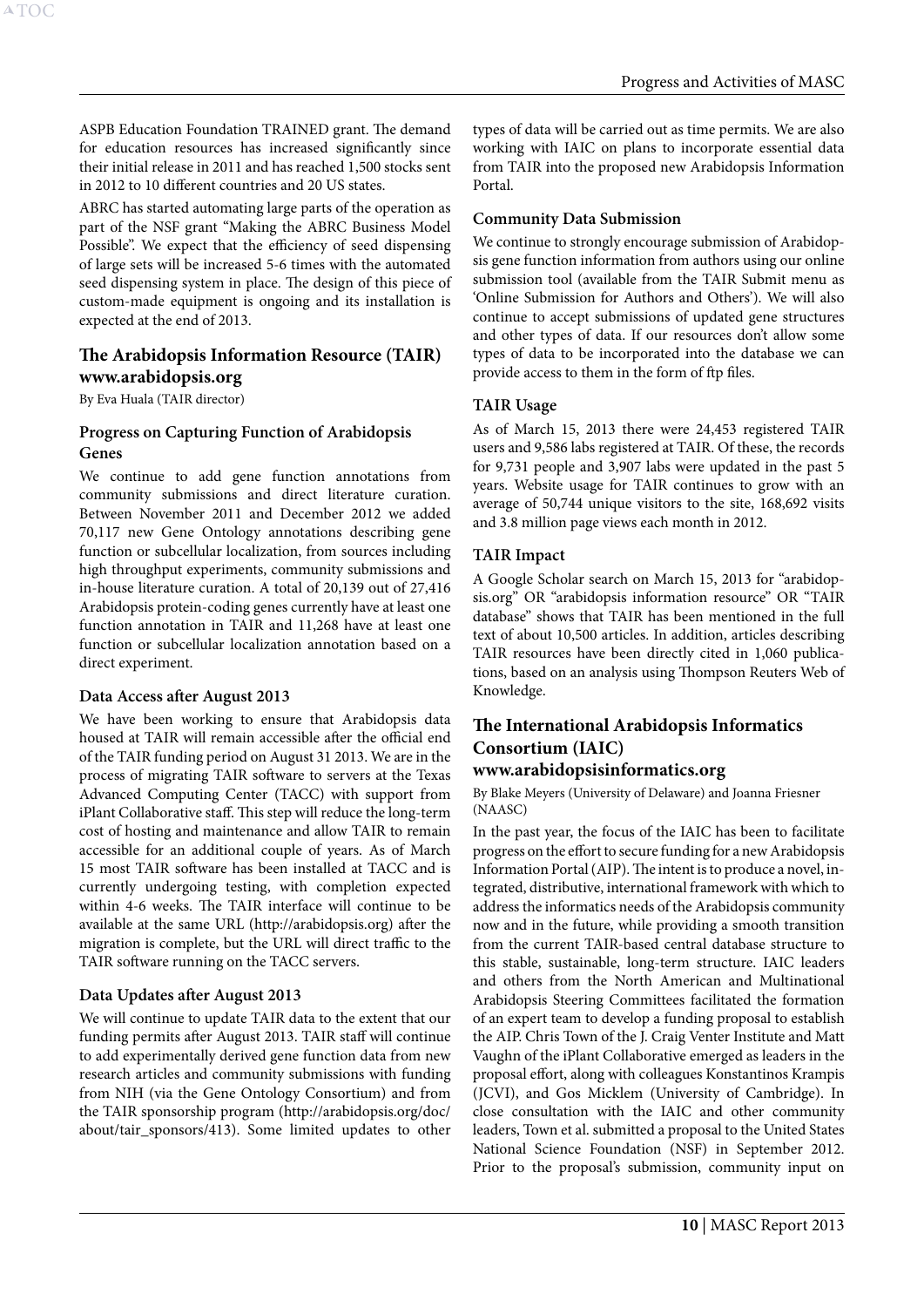AIP design was gathered via a 'Design Workshop'. The goals of the December 2011, Design Workshop were to develop both the user functionalities and the technical requirements for an AIP. The workshop included wet-lab plant biologists, computer programmers, and cyberinfrastructure experts. In short, their mission was to consider how to build the AIP, how to fund it, how to involve the broader community, and how to develop an effective action plan to implement workshop recommendations.

#### **Key Points**

A[TOC](#page-3-0)

- 1.Once implemented AIP will provide a long-term replacement resource for current TAIR users.
- 2.The AIP will provide access to, consolidate and maintain current the increasingly large and diverse data sets generated by and relevant to research on Arabidopsis and other plant species.
- 3.Where appropriate, the AIP project expects to make use of the existing iPlant infrastructure and code base.
- 4.The AIP will proactively seek out, aggregate, integrate and present data.
- 5.TAIR staff will assist in migrating the TAIR 'legacy data' into the AIP (data are already being moved to iPlant.)
- 6.A Scientific Advisory Board (SAB) was elected by the community to provide oversight and direction for the AIP, once it is implemented.
- 7. Stock center integration is included in a proposal by Sean May that is under review at the UK BBSRC.

#### **Current AIP Status**

The AIP PIs have been asked by NSF to develop a detailed "Project Execution Plan" in anticipation of a reverse site visit in late April or early May 2013.

Status of TAIR transfer to Texas Advanced Computing Center (iPlant Collaborative). As of March 15 2013, most TAIR software has been installed at TACC. The TAIR interface will continue to be available at the same URL (http://arabidopsis. org) after the migration is complete, but the URL will direct traffic to the TAIR software running on TACC servers. See TAIR and United States sections of this report for additional information.

#### **Website, Recent Activities, and Governance**

- The IAIC Website (http://www.arabidopsisinformatics. org/) contains information on the Subcommittee, the SAB, relevant publications, and IAIC events including community workshops, which serve to engage the community, provide updates, and facilitate dialog.
- • Community activities in the past year include a platform talk by Blake Meyers in the ICAR 2012 'MASC Roadmap' concurrent session (Vienna) and an IAIC workshop at the Plant and Animal Genome meeting, 2013 (San Diego). Upcoming is a community workshop at ICAR 2013 (Sydney).
- The inaugural SAB was appointed in February, 2012 following solicitation of community nominations and recommendations by MASC. Current SAB members include: Gloria Coruzzi (New York University, USA), Kazuki Saito (RIKEN, Japan), Magnus Nordborg (GMI, Austria), Mark Estelle, Committee Chair (UC San Diego, USA), Mark Forster (Syngenta, UK), Paul Kersey (EBI, UK), and Xuemei Chen (UC Riverside, USA).
- Subcommittee members will conclude their formal service at the 2013 ICAR. Interim Director Blake Meyers will continue to actively work on this effort through the end of the funding period.
- IAIC activities are supported by an award from the US National Science Foundation to Interim Director Blake Meyers; Award #1062348.

# **The Nottingham Arabidopsis Stock Centre (NASC) www.arabidopsis.org.uk**

#### By Sean May (NASC director)

For regular updates on releases of stocks and array data from NASC please see the news section of our website or visit/ subscribe to @NascArabidopsis (follow and RSS buttons are available on our website and http://twitter.com/#!/ NASCArabidopsis).

We have two items of very positive news about NASC Stock Centre longevity and stability: Thanks first to the BBSRC who have funded the NASC seed service for a further 5 year period (2012- 2017); and also to the University of Nottingham, who have generated a new post of NASC Operations Manager as one outcome from the major 2012 UoN Review of NASC. Marcos Castellanos-Uribe, known to many of you will now be working together with the Director to ensure continuity and stability over the next few years of proposed change across resource provision for the Arabidopsis community.

Ordering statistics at NASC continue to be healthy and high for the seed service and we have released several new stocks, collections and lines this year. Please see our site for a comprehensive list. Some stocks that you are likely to see presented at ICAR-Sydney include the GABI-DUPLO double mutants from Bolle, Weisshaar and Leister; the MADS box reporter lines from Berner, Heijmans and Agenent; and the TRANSPLANTA inducible transcription factor lines from Jose Leon in Valencia.

Since ICAR 2012, Vienna, we have refreshed and expanded our existing portfolio of Web Services in anticipation of the new proposed distributed AIP database model that has been driven by the IAIC. As a part of this we have applied for UK funding to become the germplasm and array modules for the IAIC network. It is possible that we may know the funding outcome by ICAR-Sydney but in any case we welcome any potential users/ partners to go ahead and learn about our currently available set at: http://arabidopsis.info/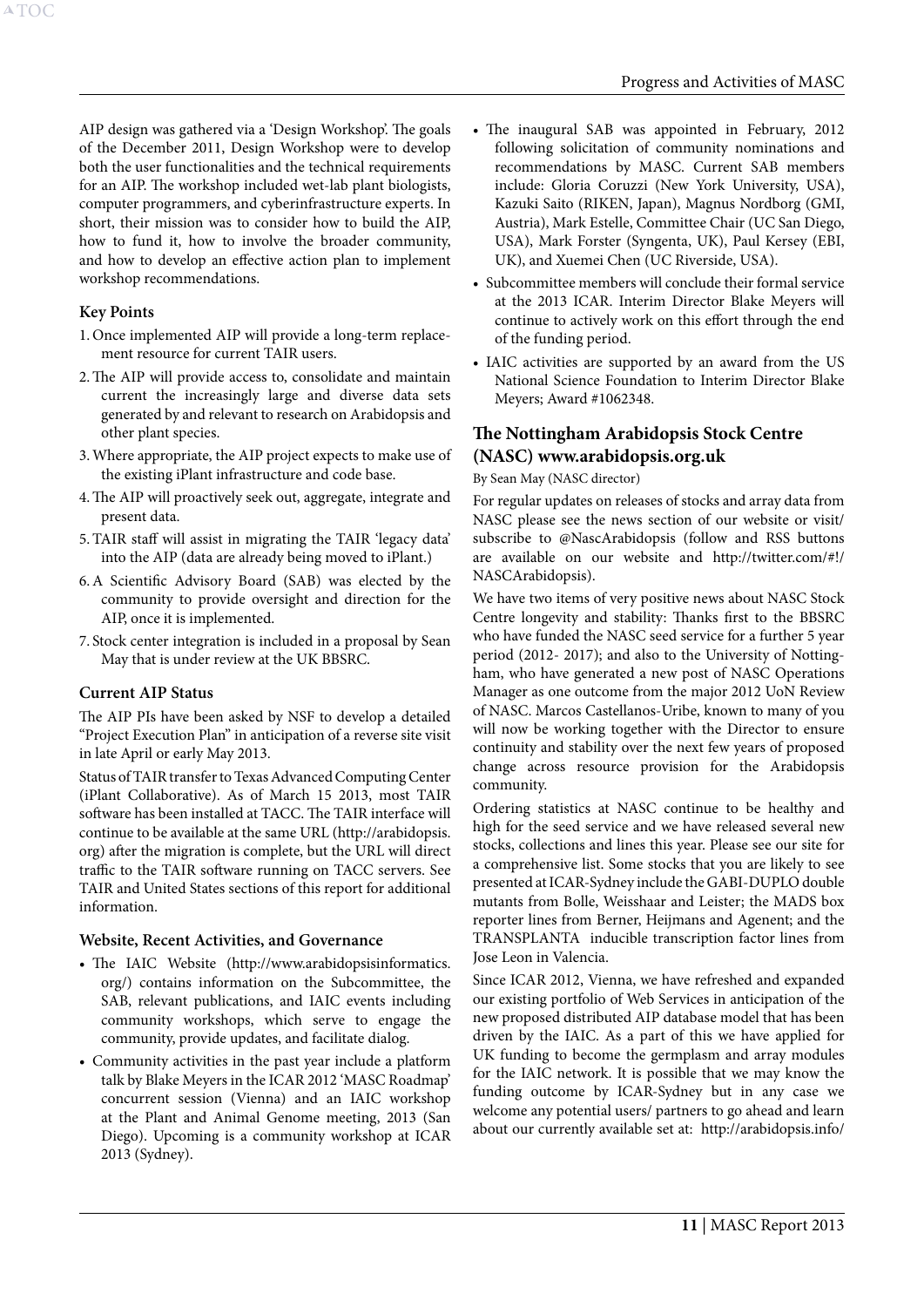bioinformatics/webservices or simply discover them through your favourite aggregator. One of the most significant changes this year will be the development of NASC-RESTful services to complement our existing NASC-SOAPlab2 services.

In chip news, we anticipate several ICAR talks integrating results from the AraGene-1-1-ST whole transcriptome chip. It is now our most popular [cheapest and best content] Arabidopsis chip (http://arabidopsis.info/StockInfo?NASC\_ id=N797864 ). Some users have found R/Bioconductor analysis on this chip more challenging than for ATH1 because of the multi-exon structure of the probesets; so we have added some basic tips to our site on analysis using oligo() and netaffx() [Partek and Genespring users already have support for this chip from their vendor]. See you in Sydney.

# **The RIKEN BioResource Center (RIKEN BRC) www.brc.riken.jp/lab/epd/Eng**

By Masatomo Kobayashi (RIKEN BRC Coordinator)

The third term of National BioResource Project started in last April. RIKEN BioResource Center (RIKEN BRC) continues to be the core center for Arabidopsis as well as mice, microbes, cells and DNA materials. Experimental Plant Division (plant@brc.riken.jp) collects, preserves and distributes seed stocks of Arabidopsis that include transposon-tagged lines (RATM line, 17,671 lines; insertion site information available; 3,119 homozygous lines also available), activation-tagged (T-DNA) lines (for phenotype screening; 36,650), FOX lines (Arabidopsis plants that overexpress Arabidopsis or rice full-length cDNA; for phenotype screening; 17,739), natural accessions (SASSC stock) and individual mutants and transgenic lines generated in Japan. In addition, the Division distributes DNA resources such as full-length cDNA clones of Arabidopsis (RAFL clone; 251,382), *Physcomitrella patens* (149,363), poplar (23,100), cassava (19,968), tobacco (3,068), *Thellungiella halophila*  (19,429), *Brassica rapa* (9,903) and *Striga hermonthica*  (35,198). We also preserve and distribute plant cultured cell lines which include Tobacco BY-2 and Arabidopsis T87 cells. We shipped cell lines not only to domestic institutions and universities but also to those in abroad. Total number of plant materials in the Division is 664,151, and 1,651 laboratories around the world have received our materials.

In 2012, RIKEN BRC revised the catalogue for transposontagged lines using TAIR 10 genome annotation. Additional information obtained by RIKEN BRC is now available for users.

Catalogue for the full-length cDNA clones of *Brachypodium distachyon*, a monocot plant for laboratory works, is under preparation. Distribution will start within this year.

RIKEN BRC has joined the Asian Network of Research Resource Centers (ANRRC). Last year, 4th ANRRC meeting was held in Korea during October 17-19, 2012. The 5th meeting, which will be held in Japan in this autumn, will be organized by RIKEN BRC and National Institute of Genetics.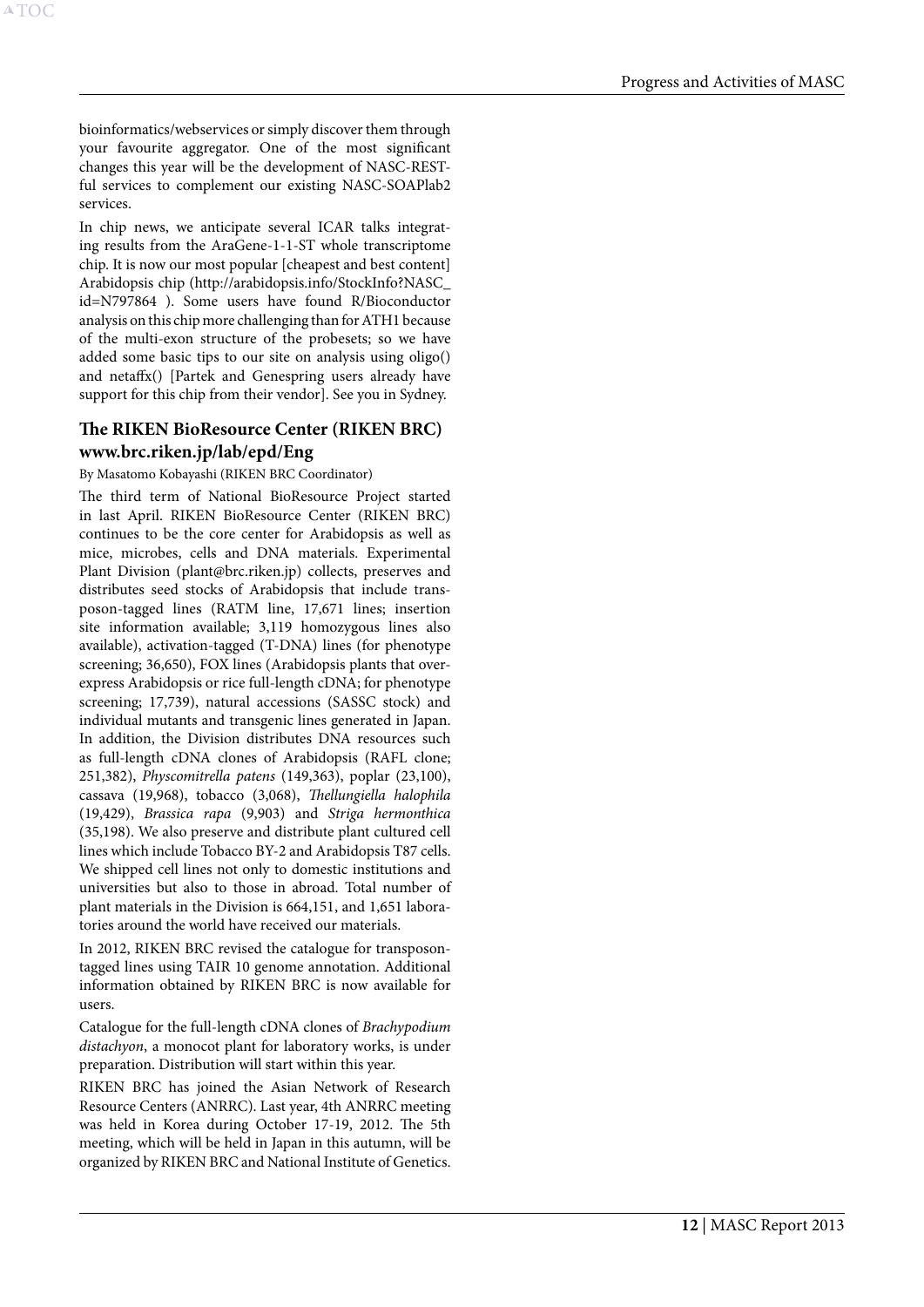# <span id="page-13-2"></span><span id="page-13-0"></span>Reports of the MASC Subcommittees

# <span id="page-13-1"></span>**Bioinformatics**

By Nicholas Provart (Chair) with contributions from subcommittee members and the wider Arabidopsis community. 20 March 2013.

Several new Arabidopsis bioinformatics tools and large data sets were published or released in 2012.

#### **Big Data and Tools for Mapping, Genotyping, and Phenotyping**

For better understanding the segregation of phenotypic traits in hybrids, the Weigel lab generated a large data set looking at the recombination landscape in 7045 F2 plants with 237 informative markers for a total of 1.6 million data points (Salome, 2012). The Bergelson lab released genotyping data for 1307 Arabidopsis ecotypes using a 250k SNP chip (Horton, 2012) at http://bergelson.uchicago.edu/regmapdata/regmap.html/. The Ecker lab has sequenced 128949 new T-DNA insertions by "TDNA-seq", 64354 of which are mapped inserts in the original SALK lines (different from the existing location in the Salk TDNA Express database). Another 40117 are new inserts in new lines, which will be released to the ABRC during this year. The inserts are available at http://signal.salk.edu/cgi-bin/tdnaexpress. The Schneeberger lab released an improved SHOREmap method for accelerating genetic mapping using next-generation sequencing and synteny (Galvão, 2012). The Nordborg lab's GWAPP application permits easy genome-wide association mapping across more than 1300 Arabidopsis ecotypes for which sequence information is available (Seren, 2012) at http://gwas.gmi.oeaw.ac.at/. The Weigel lab's easyGWAS application has a similar functionality: https://easygwas. tuebingen.mpg.de/. Joshua Heazlewood's group has released a 1001 Proteomes portal for accessing Arabidopsis proteomics data across many accessions (Joshi, 2012) at http://1001proteomes.masc-proteomics.org/.

## **Big Data and Tools for Small/Large Non-Coding RNAs and Methylation Patterns**

The Ecker lab released methylation and transcriptome data for 152 Arabidopsis ecotypes (Schmitz, 2013) at http:// neomorph.salk.edu/1001\_epigenomes.html. An epigenomics and strand-specific transcriptome database hosted by the Lam lab at Rutgers University (Luo, 2013) at http:// epigenome.rutgers.edu was published. The Chua lab at Rockefeller University released its Plant Long noncoding RNA Database, PLncDB (Jin, 2013) encompassing long noncoding RNAs from flowers, leaves and roots of Arabidopsis, and methylation and small RNA data from other sources at http://chualab.rockefeller.edu/gbrowse2/homepage.html. Arabidopsis methylation data from wild-type and mutant Arabidopsis plants from Steve Jacobsen's lab at UCLA (Stroud, 2013) were posted at http://genomes.mcdb.ucla. edu/AthBSseq/. The data from the above resources and from other such data sets will be incorporated into the EPIC (Epigenomics of Plants International Consortium)- CoGE Browser, currently being built by Eric Lyons (U. Arizona) and Brian Gregory (U. Pennsylvania) at http:// genomevolution.org/wiki/index.php/EPIC-CoGe. AthaMap from Reinhard Hehl's group at the Technical University of Braunschweig introduced a tools to identify Micro RNA Targets and Small RNA Targets (Bülow, 2012) at http://www. athamap.de/miRNA\_ident.php and http://www.athamap.de/ smallRNA\_targets.php.

# **Other Big Data**

The Benfey lab released novel data sets covering cell-typespecific miRNA and proteomic data in the Arabidopsis root (Breakfield, 2012; Petricka, 2012). Brian Ellis' lab release the results of an extensive immunoprofiling analysis in stem cross-sections, where it's possible to see which cell wall components are present in specific cell types of the maturing Arabidopsis stem (Hall, 2013) at http://www.wallmabdb.net.

# **Other Tools**

The iRootHair Database, a database of root hair genomics information to assist in the study of root hair development and system biology (Kwasniewski, 2013) was released at http:// www.iroothair.org/. For translational genomics efforts, the Provart lab published their Expressolog method for identifying homologs with similar patterns of expression in equivalent tissues in 10 different plant species (Patel, 2012) at http:// bar.utoronto.ca/expressolog\_treeviewer/. RobinA, an all-inone R/Bioconductor solution for the mapping of RNA-seq reads, through read counting to final statistical evaluation with an easy-to-use graphical user interface (Lohse, 2012) was released at http://mapman.gabipd.org/web/guest/robin. Brian Gregory's lab also posted a nice tool for exploring RNA secondary structure for Arabidopsis transcripts (Li, 2012a) at http://gregorylab.bio.upenn.edu/annoj\_at9\_structure/. The GeneSharingNetworks tool permits the identification of genes that are leptokurtically expressed in Arabidopsis, that is, that are strongly expressed in only one or a few cell types or tissues (Li, 2012b) at http://genesharingnetworks.org/. The very useful "Subcellular location of proteins in Arabidopsis" database was updated to SUBA3 (Tanz, 2013), see http://suba.plantenergy.uwa.edu.au/.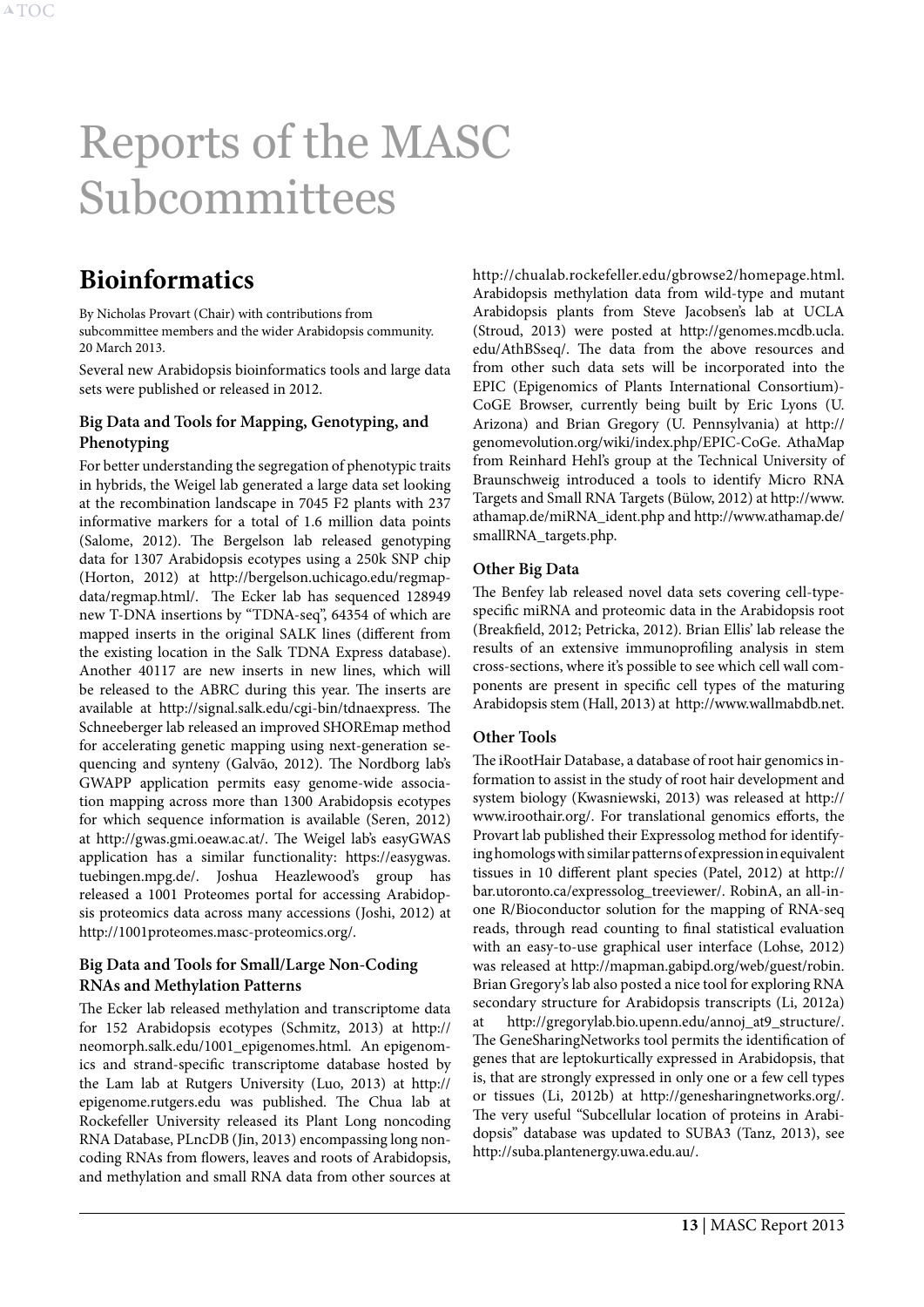<span id="page-14-0"></span>Work towards creating a new Arabidopsis Information Portal by the International Arabidopsis Informatics Consortium proceeded (International Arabidopsis Informatics Consortium, 2012), with community meetings at ICAR in Vienna last summer, and at the PAG Conference in San Diego in January 2013. Christopher Town of the J. Craig Venter Institute submitted a grant application to the NSF to fund the development of the framework and certain key modules for this new portal. The group has been asked to prepare a detailed Project Execution Plan in preparation for a reverse site visit at NSF, likely in late April or early May. Nicholas Provart and Stephen Wright were successful in obtaining funding from Genome Canada/Ontario Genomics Institute to build 7 modules for the new portal. Eva Huala and colleagues at TAIR meanwhile have been working with iPlant to keep TAIR data accessible after the end of the funding period in August 2013. See the IAIC section of this report for further updates.

#### **References**

- *Breakfield NW, Corcoran DL, Petricka JJ, Shen J et al. (2012) High-resolution experimental and computational profiling of tissue-specific known and novel miRNAs in Arabidopsis. Genome research 22: 163-176.*
- *Bülow L, Bolívar JC, Ruhe J, Brill Y et al. (2012) 'MicroRNA Targets', a new AthaMap web-tool for genome-wide identification of miRNA targets in Arabidopsis thaliana. BioData mining 5: 7.*
- *Galvão VC, Nordström KJV, Lanz C, Sulz P et al. (2012) Syntenybased mapping-by-sequencing enabled by targeted enrichment. The Plant Journal 71: 517-526.*
- *Hall HC, Cheung J, Ellis BE (2013) Immunoprofiling reveals unique cell-specific patterns of wall epitopes in the expanding Arabidopsis stem. The Plant Journal: n/a-n/a.*
- *Horton MW, Hancock AM, Huang YS, Toomajian C et al. (2012) Genome-wide patterns of genetic variation in worldwide Arabidopsis thaliana accessions from the RegMap panel. Nat Genet 44: 212-216.*
- *International Arabidopsis Informatics Consortium (2012) Taking the Next Step: Building an Arabidopsis Information Portal. The Plant Cell Online 24: 2248-2256.*
- *Jin J, Liu J, Wang H, Wong L et al. (2013) PLncDB: plant long noncoding RNA database. Bioinformatics.*
- *Joshi HJ, Christiansen KM, Fitz J, Cao J et al. (2012) 1001 Proteomes: a functional proteomics portal for the analysis of Arabidopsis thaliana accessions. Bioinformatics 28: 1303-1306.*
- *Kwasniewski M, Nowakowska U, Szumera J, Chwialkowska K et al. (2013) iRootHair: A Comprehensive Root Hair Genomics Database. Plant Physiology 161: 28-35.*
- *Li F, Zheng Q, Vandivier LE, Willmann MR et al. (2012a) Regulatory Impact of RNA Secondary Structure across the Arabidopsis Transcriptome. The Plant Cell Online.*
- *Li S, Pandey S, Gookin TE, Zhao Z et al. (2012b) Gene-Sharing Networks Reveal Organizing Principles of Transcriptomes in Arabidopsis and Other Multicellular Organisms. The Plant Cell Online 24: 1362-1378.*
- *Lohse M, Bolger AM, Nagel A, Fernie AR et al. (2012) RobiNA: a user-friendly, integrated software solution for RNA-Seq-based transcriptomics. Nucleic Acids Research 40: W622-W627.*
- *Luo C, Sidote DJ, Zhang Y, Kerstetter RA et al. (2013) Integrative analysis of chromatin states in Arabidopsis identified potential regulatory mechanisms for natural antisense transcript production. The Plant Journal 73: 77-90.*
- *Patel RV, Nahal HK, Breit R, Provart NJ (2012) BAR expressolog identification: expression profile similarity ranking of homologous genes in plant species. The Plant Journal 71: 1038–10.*
- *Petricka JJ, Schauer MA, Megraw M, Breakfield NW et al. (2012) The protein expression landscape of the Arabidopsis root. Proceedings of the National Academy of Sciences 109: 6811-6818.*
- *Salome PA, Bomblies K, Fitz J, Laitinen RAE et al. (2012) The recombination landscape in Arabidopsis thaliana F2 populations. Heredity 108: 447-455.*
- *Schmitz RJ, Schultz MD, Urich MA, Nery JR et al. (2013) Patterns of population epigenomic diversity. Nature 495: 193-198.*
- *Seren Ü, Vilhjálmsson BJ, Horton MW, Meng D et al. (2012) GWAPP: A Web Application for Genome-Wide Association Mapping in Arabidopsis. The Plant Cell Online.*
- *Stroud H, Greenberg MVC, Feng S, Bernatavichute YV et al. (2013) Comprehensive Analysis of Silencing Mutants Reveals Complex Regulation of the Arabidopsis Methylome. Cell 152: 352-364.*
- *Tanz SK, Castleden I, Hooper CM, Vacher M et al. (2013) SUBA3: a database for integrating experimentation and prediction to define the SUBcellular location of proteins in Arabidopsis. Nucleic Acids Research 41: D1185-D1191.*

# <span id="page-14-1"></span>**Clone-Based Functional Genomics Resources (ORFeomics)**

By Motoaki Seki (Chair) and Joe Ecker (Co-chair)

The ORFeomics subcommittee keeps tracking progress made towards the production of full-length cDNAs and open reading frame clones for all annotated Arabidopsis proteincoding genes. We prepared the updated list of Full-length cDNA and ORF clones that are available from Resource Centers (Table 2). The revised ones are shown in bold. New clones include 5,414 mbSUS clones (Frommer et al.) and 192 ORF clones from Guillaume Pilot.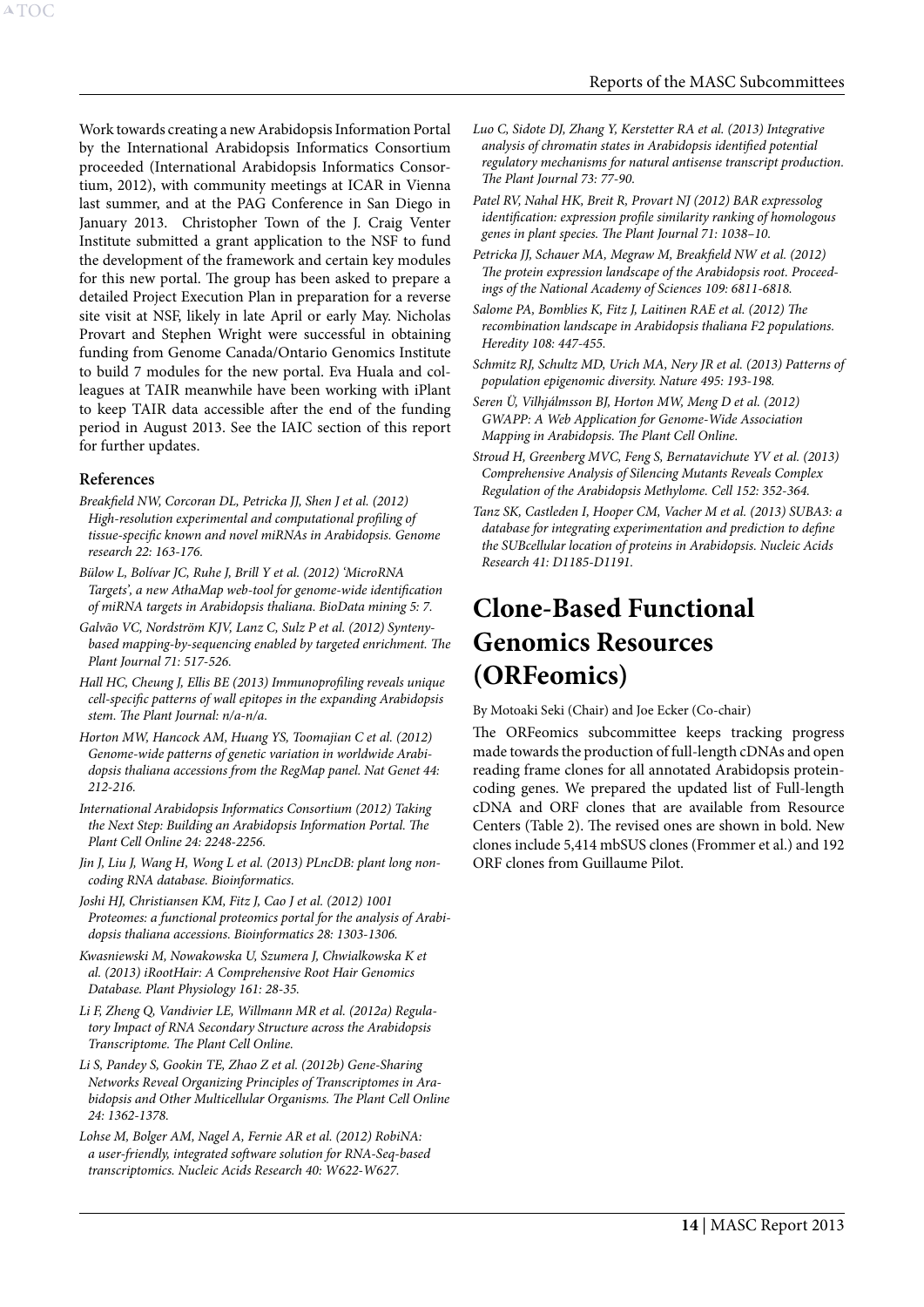Table 2. Arabidopsis ORF and cDNA clone repositories.

A[TOC](#page-3-0)

Stock centres distributing Arabidopsis clone repertoires:

- • Arabidopsis Biological Resource Center (ABRC, USA), http://www.biosci.ohio-state.edu/pcmb/Facilities/abrc/abrchome.htm
- • RIKEN BioResource Center (BRC, Japan), http://www.brc.riken.jp/lab/epd/Eng/catalog/pDNA.shtml
- • GABI Primary Database (GABI/RZPD, Germany), http://gabi.rzpd.de/
- • National Resources Centre for Plant Genomics (CNRGV, France), http://cnrgv.toulouse.inra.fr/ENG/index.html
- • European Arabidopsis Stock Centre (NASC, United Kingdom), http://arabidopsis.info/
- • BCCM/LMBP Plasmid and DNA library collection (BCCM/LMBP, Belgium), http://bccm.belspo.be/db/lmbp\_gst\_clones/
- • Open Biosystems Inc., www.openbiosystems.com/

| <b>Creator</b>                       | Format                                      | <b>Focus</b>                                    | <b>Validation</b>                    | Scale  | <b>URL</b>                                                                          | <b>Stock</b><br>center |
|--------------------------------------|---------------------------------------------|-------------------------------------------------|--------------------------------------|--------|-------------------------------------------------------------------------------------|------------------------|
| ORF clones                           |                                             |                                                 |                                      |        |                                                                                     |                        |
| SSP/RIKEN/Salk<br>Institute          | Univector pUNI51                            |                                                 | <b>Full sequence</b>                 | 14.398 | signal.salk.edu/cdnastatus.html<br>http://methylome.salk.edu/cgi-<br>bin/clones.cgi | <b>ABRC</b>            |
| Salk/Invitrogen                      | Gateway entry                               |                                                 | Full sequence                        | 12.114 | signal.salk.edu/cdnastatus.html<br>http://methylome.salk.edu/cgi-<br>bin/clones.cqi | <b>ABRC</b>            |
| <b>CCSB/Salk</b>                     | Y2H clones                                  | <b>Plant Interactome</b><br>Network Map         | <b>Full sequence</b>                 | 18.258 | http://interactome.dfci.harvard.<br>edu/A_thaliana/host.php                         | <b>ABRC</b>            |
| <b>TIGR</b>                          | Gateway entry                               | Hypothetical genes                              | Full sequence                        | 3.041  | www.tigr.org/tdb/hypos/                                                             | <b>ABRC</b>            |
| Peking-Yale Joint<br>Center          | Gateway entry                               | <b>Transcription factors</b>                    | 5' and 3' end seq.                   | 1.282  |                                                                                     | <b>ABRC</b>            |
| Dinesh-Kumar<br>et al.               | Gateway expression                          | TAP-tagged transcrip-<br>tion factor            | 5' and 3' end seq.                   | 15.543 |                                                                                     | <b>ABRC</b>            |
| <b>REGIA</b>                         | Gateway entry                               | <b>Transcription factors</b>                    | 5' and 3' end seq.                   | 982    | qabi.rzpd.de/materials/                                                             | GABI/<br><b>RZPD</b>   |
| Dinesh-Kumar<br>et al.               | Gateway entry, no<br>stop pLIC-CTAP         | Plant protein chips                             | 5' and 3' end seq.                   | 7.300  | plants.gersteinlab.org/                                                             | <b>ABRC</b>            |
| <b>ATOME</b> collection              | Gateway entry                               |                                                 | 5' and 3' end seq.                   | 6.448  | http://urgv.evry.inra.fr/ATOMEdb                                                    | ABRC.<br><b>CNRGV</b>  |
| Doonan et al.                        | Gateway Expression                          | GFP fusion for subcel-<br><b>lular location</b> |                                      | 155    |                                                                                     | <b>ABRC</b>            |
| Callis et al.                        | Gateway entry                               | Protein ubiquitination                          | Full sequence                        | 111    | plantsubg.genomics.purdue.edu                                                       | <b>ABRC</b>            |
| Sheen et al.                         | Expression                                  | Epitope tagged MAPK                             | Full sequence                        | 100    | genetics.mgh.harvard.edu/sheen-<br>web/category_genes.html                          | <b>ABRC</b>            |
| <b>Steve Clouse</b>                  | Gateway expression                          | N-terminal Flag tagged<br>kinases               |                                      | 782    | http://www4.ncsu.edu/~sclouse/<br>Clouse2010.htm                                    | <b>ABRC</b>            |
| Frommer et al.                       | Gateway entry, no<br>stop                   | Membrane and signal-<br>ing proteins            | 5' and 3' end seq.                   | 2.712  | http://associomics.org                                                              | <b>ABRC</b>            |
| Frommer et al.                       | <b>Gateway Expression</b><br>(mbSUS clones) | <b>Membrane and sign-</b><br>aling proteins     | 5' and 3' end seq.                   | 5.414  | http://associomics.org                                                              | <b>ABRC</b>            |
| <b>AIST/RIKEN</b>                    | Gateway entry, no<br>stop, Y1/2H, AD vector | <b>Transcription factor</b>                     | Full sequence                        | 1.600  |                                                                                     | <b>BRC</b>             |
| Allie Gaudinier and<br>Siobhan Brady | Y1H, AD vector                              | <b>Transcription factor</b>                     | <b>Full sequence</b>                 | 635    |                                                                                     | <b>ABRC</b>            |
| SALK/Promega                         | pIX-HALO vector                             |                                                 |                                      | 12.069 |                                                                                     | <b>ABRC</b>            |
| <b>Guillaume Pilot</b>               | pDONRZEO vector                             | <b>Membrane protein</b>                         | 5' and 3' end seq                    | 192    |                                                                                     | <b>ABRC</b>            |
| cDNA clones                          |                                             |                                                 |                                      |        |                                                                                     |                        |
| RIKEN/SSP/Salk<br>Insitute           | λ ZAP or λ PS                               |                                                 | Full sequence/<br>5' and 3' end seq. | 25.000 | www.brc.riken.go.jp/lab/epd/Eng/<br>order/order.shtml                               | <b>BRC</b>             |
| MPI-MG                               | Gateway expression                          |                                                 | 5'end seq.                           | 4.500  | qabi.rzpd.de/materials/                                                             | GABI/<br><b>RZPD</b>   |
| Génoscope/LTI                        | Gateway entry                               |                                                 | Full single pass seg.                | 28.866 | www.genoscope.cns.fr/Arabi-<br>dopsis                                               | <b>CNRGV</b>           |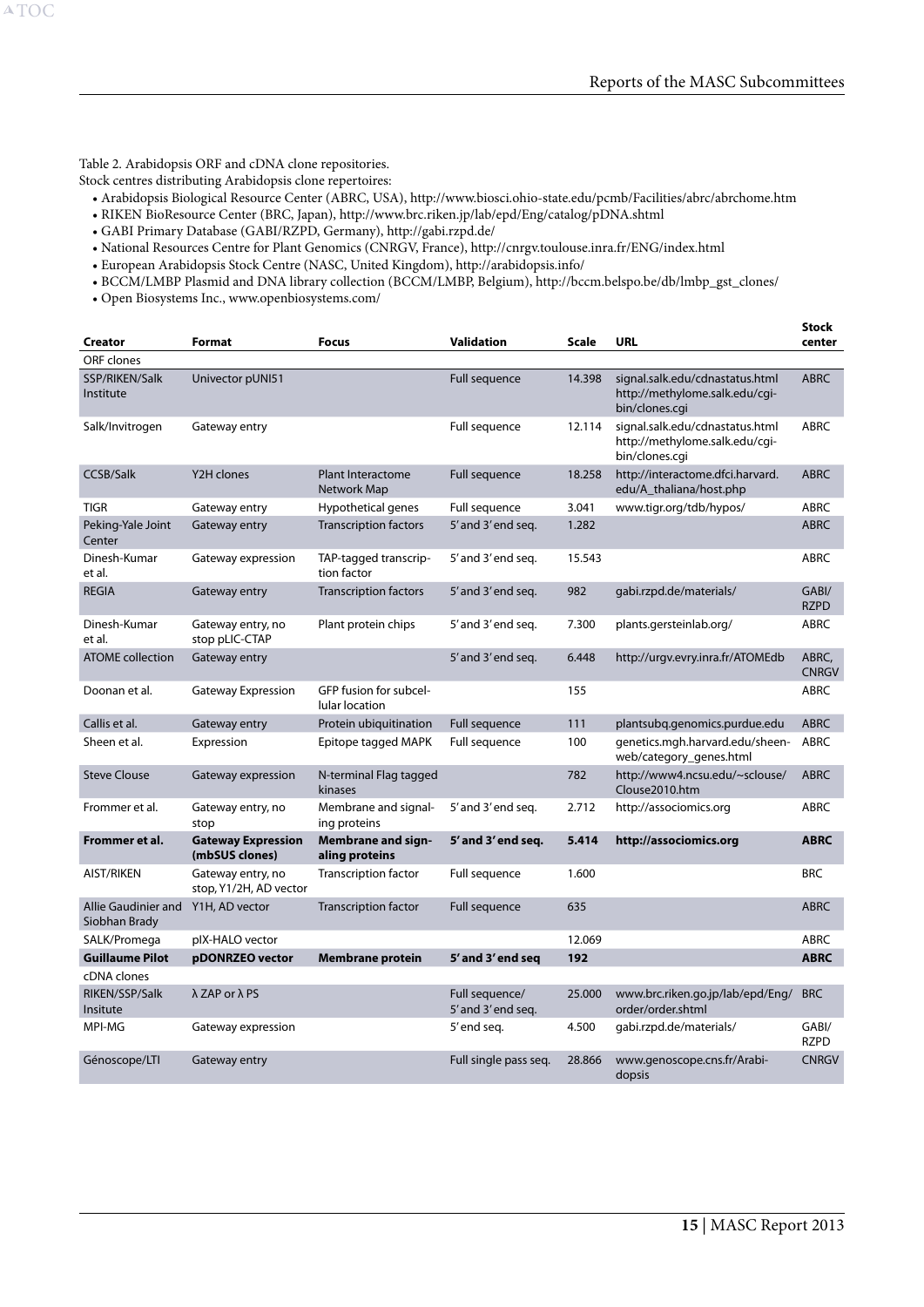# <span id="page-16-1"></span><span id="page-16-0"></span>**Metabolomics**

By Kazuki Saito (Chair) and Wolfram Weckwerth (Co-chair) with contributions from subcommittee members

Since metabolomics is an important component of Arabidopsis omics, a continuous goal of this subcommittee will be to promote metabolomics research of Arabidopsis leading to functional genomics and systems biology. For this purpose we plan to establish a website for the initial process of consolidating Arabidopsis metabolomics activities making them more visible for the community. Full integration of Arabidopsis-based metabolomics research with the activity of the Metabolomics Society <http://www.metabolomicssociety. org/> is also an important goal of this subcommittee. Several members of the subcommittee are involved in drawing up the plant biology specific documentation for the Metabolomics Society. In addition this committee will aim to establish a mechanism that allows the dissemination of metabolomics datasets to the wider Arabidopsis community and encourage and facilitate initiatives for the integration of metabolomic datasets with other omic datasets. This will involve depositing metabolomic data in a usable format for data integration.

To realize the goals, we aimed to establish the subcommittee website for more efficient exchange of information and dissemination of the subcommittee's activity. This subcommittee website has been recently launched at <www. masc-metabolomics.org>. The subcommittee discussion will be taken not only in the occasion of ICAR annual meeting but also in the occasions of several other metabolomicsrelated meetings, where the subcommittee members can join. A MASCM gator portal was initiated by the Weckwerth lab and is under development. This Metabolomics Gator is comparable with the MASCP gator portal <http://gator. masc-proteomics.org/>. The webinterface will provide user with a user-oriented tool to search for *Arabidopsis thaliana* metabolomics data in available databases.

The subcommittee website has been launched www.mascmetabolomics.org. In summer of 2012, the 8th Annual International Conference of the Metabolomics Society in conjunction with The Plant Metabolomics Forum has been held in Washington DC, US, June 25 – 28 http://www.metabolomics2012.org/. Metabolomics study on Arabidopsis was one of the major topics of this meeting. Metabolomics 2013 meeting will take place in Glasgow, UK, July 1 - 4, 2013 < http://www.metabolomics2013.org/>. Based on the joint NSF (US) and JST (Japan) funding, four joint US and Japanese research teams have been awarded funding in-total about \$12 million (about Yen 960 million) to develop new environmentally-friendly techniques to increase the production of renewable biofuel and reduce pesticide use based on cutting-edge metabolomics research. Two project teams (Lloyd Sumner/Kazuki Saito, Oliver Fiehn/Masanori Arita), which focus on metabolite and gene annotation of Arabidopsis and bioinformatics have been granted by this joint

program. The kick-off meeting for these joint granting teams has been held in Narita, Japan, February 16 – 18, 2012. Discussions about setting up similar US-German programs have been initiated and look promising.

Arabidopsis metabolome expression databases 'AtMetExpress development' (Matsuda., 2010) and 'AtMetExpress 20 ecotypes' (Matsuda., 2011) have been established at http://prime.psc.riken.jp/ (Sakurai., 2013). A web portal of Arabidopsis Metabolomics Consortium at <www.plantmetabolomics.org> that contains data from an NSF-2010 funded project concerning metabolite profiling of a set of metabolic mutants has been publicized (Bais., 2010, Bais 2012, Quanbeck., 2012). Mass spectral databases, MassBank <http://www.massbank.jp/index.html?lang=en> (Horai., 2010) and ReSpect for Phytochemicals <http://spectra.psc. riken.jp/> (Sawada., 2012) have been publicly available. The Madison-Qingdao metabolomics consortium database (http://mmcd.nmrfam.wisc.edu/ ) has emphasis on Arabidopsis and contains both NMR and MS data of metabolites.

A major initiative driven by the European Bioinformatics Institute deserves mention here. MetaboLights (http:// www.ebi.ac.uk/metabolights) is a database for Metabolomics experiments and derived information. The database is crossspecies, cross-technique and covers metabolite structures and their reference spectra as well as their biological roles, locations and concentrations, and experimental data from metabolic experiments and is a collaborative multi-laboratory effort including groups specialising in plant metabolism. A publication describing the database is published in Haug (2013).

Two substantial EU funded consortia projects META-PHOR< http://www.meta-phor.eu/> and DEVELONUTRI <http:// www.develonutri.info/welcome>, although not focused on Arabidopsis, are technology orientated and aim to provide platforms for co-ordination of plant metabolomic data collection across different laboratories. Though both projects are finished now, this kind of activity should be encouraged for Arabidopsis to allow facilitate integration of data from different sources.

#### **References**

- *Bais P, Moon SM, He K, Leitao R et al. (2010) PlantMetabolomics. org: A Web Portal for Plant Metabolomics Experiments. Plant Physiol., 152:1807-1816.*
- *Bais P, Moon-Quanbeck SM, Nikolau BJ, Dickerson JA (2012) Plantmetabolomics.org: mass spectrometry-based Arabidopsis metabolomics—database and tools update. Nucleic Acids Research 40:D1216-D1220.*
- *Haug et al. (2013) MetaboLights-- an open-access general-purpose repository for metabolomics studies and associated meta-data. Nucl. Acids Res., doi: 10.1093/nar/gks1004.*
- *Horai H. et al. (2010): MassBank: a public repository for sharing mass spectral data for life sciences. J Mass Spectrom. 45:703-14.*
- *Matsuda F, Hirai MY, Sasaki E, Akiyama K et al. (2010) AtMetExpress development: a phytochemical atlas of Arabidopsis development. Plant Physiol., 152:566-578.*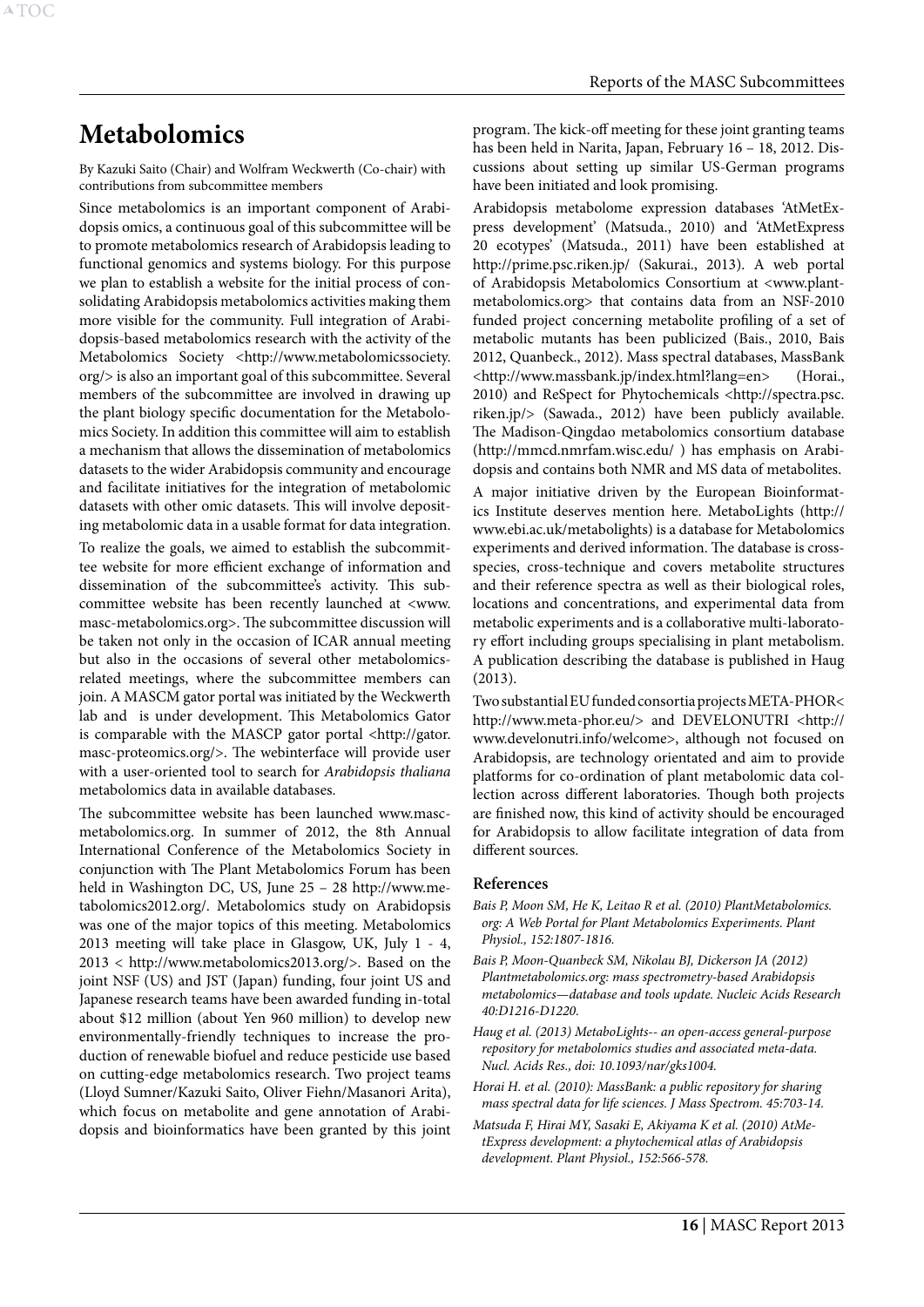*Matsuda F, Nakabayashi R, Sawada Y, Suzuki M et al. (2011) Mass spectra-based framework for automated structural elucidation of metabolome data to explore phytochemical diversity. Front. Plant Sci. 2:40. doi: 10.3389/fpls.2011.00040.*

<span id="page-17-0"></span>A[TOC](#page-3-0)

*Quanbeck SM, Brachova L, Campbell AA, Guan X et al. (2012) Metabolomics as a hypothesis-generating functional genomics tool for the annotation of Arabidopsis thaliana genes of "unknown function". Front. Plant Sci. 3:15. doi: 10.3389/fpls.2012.00015.*

*Sakurai T, Yamada Y, Sawada Y, Matsuda F et al. (2013) PRIMe Update: Innovative Content for Plant Metabolomics and Integration of Gene Expression and Metabolite Accumulation. Plant Cell Physiol., 54 (2): e5. doi: 10.1093/pcp/pcs184.*

*Sawada Y. et al. (2012) RIKEN tandem mass spectral database (ReSpect) for phytochemicals: a plant-specific MS/MS-based data resource and database. Phytochemistry 82:38-45.*

# <span id="page-17-1"></span>**Natural Variation and Comparative Genomics**

By J. Chris Pires (Co-chair, piresjc@missouri.edu) and Brian Dilkes (Co-chair, bdilkes@purdue.edu) with contributions from subcommittee members

#### **Subcommittee Goals and Priorities**

Goals of the Natural Variation and Comparative Genomics towards the 2020 From Bench to Bountiful Harvests Roadmap

A) Build a predictive model of an Arabidopsis plant from its molecular parts. Build predictive models with insights from:

- • natural variation within Arabidopsis and comparisons to other related species of plants.
- information gained from other species to enhance our knowledge of Arabidopsis; for example, whole genome duplications in Brassica increase the resolution of conserved noncoding region detection.
- • Develop systems biology and 'omics resources parallel to those available in Arabidopsis in crops like Brassica and Camelina and phylogenetically related model species that exhibit traits not present in Arabidopsis (e.g., both C3 and C4 photosynthesis in Cleome, woodiness in Caper).

B) Exploit the wealth of natural variation that exists in Arabidopsis to further our understanding of adaptation and evolution

- Explore the variation in Arabidopsis and related species at numerous levels of biological organization to infer biological networks from various –omics datasets, including genomic, epigenomic, proteomic, metabolomic, ionomic, interactomic, and phenomic.
- • Analyze Arabidopsis ecotypes and related plant species in association with their rhizosphere, endophyte and epiphyte communities (metagenomics) in various ecological and agricultural settings.
- Integrate studies across species and environments by analyzing and classifying natural diversity in the Brassicaceae, dissecting the genomic basis of diversified traits, and developing the infrastructure to maximize common benefits from genetic, genomic, ecological and systematics tools.
- • Generate a multi-locus nuclear phylogeny of all the genera and species of the Brassicales for comparative biology, and to quickly identify transcriptome variation, life history traits, and genome size for future candidates of species for genome sequencing.
- • Develop computational resources to understand and utilize the natural variation of Arabidopsis and related species. This will include interactions among the all the MASC subcommittees with the 1001 Arabidopsis Genomes project, Multinational Brassica Genome Project (MBGP), and Brassicales Map Alignment Project (BMAP) to consider natural variation and comparative 'omics in the roadmap. Ensure that the Arabidopsis Information Portal (AIP) be built to work for Brassica and other plant species.
- • Create germplasm resources that are publicly available (e.g., Brassica diversity, Reg Map panel) and create a database for managing diversity (e.g., Brassibase, brassica.info)

C) Establish an effective knowledge exchange pipeline from the laboratory to the field and vice versa

- • Actively pursue systems biology research programs and analyze –omics datasets in other plant systems using key knowledge gained through the analysis of Arabidopsis, starting with the crop Brassicas (vegetables and oilseeds), biofuel crops (e.g., Camelina), and other economically important species (e.g., horseradish, wasabi, etc.).
- Establish data standards and ontologies to provide uniform data on growth conditions and experimental metadata to enable modeling from controlled environments to the field.
- • Develop high-throughput methods in the lab and the field for measuring phenotypes and identifying QTLs that have subtle effects. Develop appropriate open access informatics and data infrastructure for storage, retrieval and analysis of natural variation and QTL. Establish accessible statistical and computational methods for the analysis of natural variation and QTL data.

D) Build the International Arabidopsis Informatics Consortium (IAIC), an international informatics and data infrastructure

- • Integrate -omics data and informatics infrastructure in Arabidopsis with other species.
- Develop international standards for population genomics (Arabidopsis 1001 genomes, Brassica 100 genomes) and comparative genomics (BMAP 100 genomes) to maintain high-quality reference genomes and re-sequenced genomes.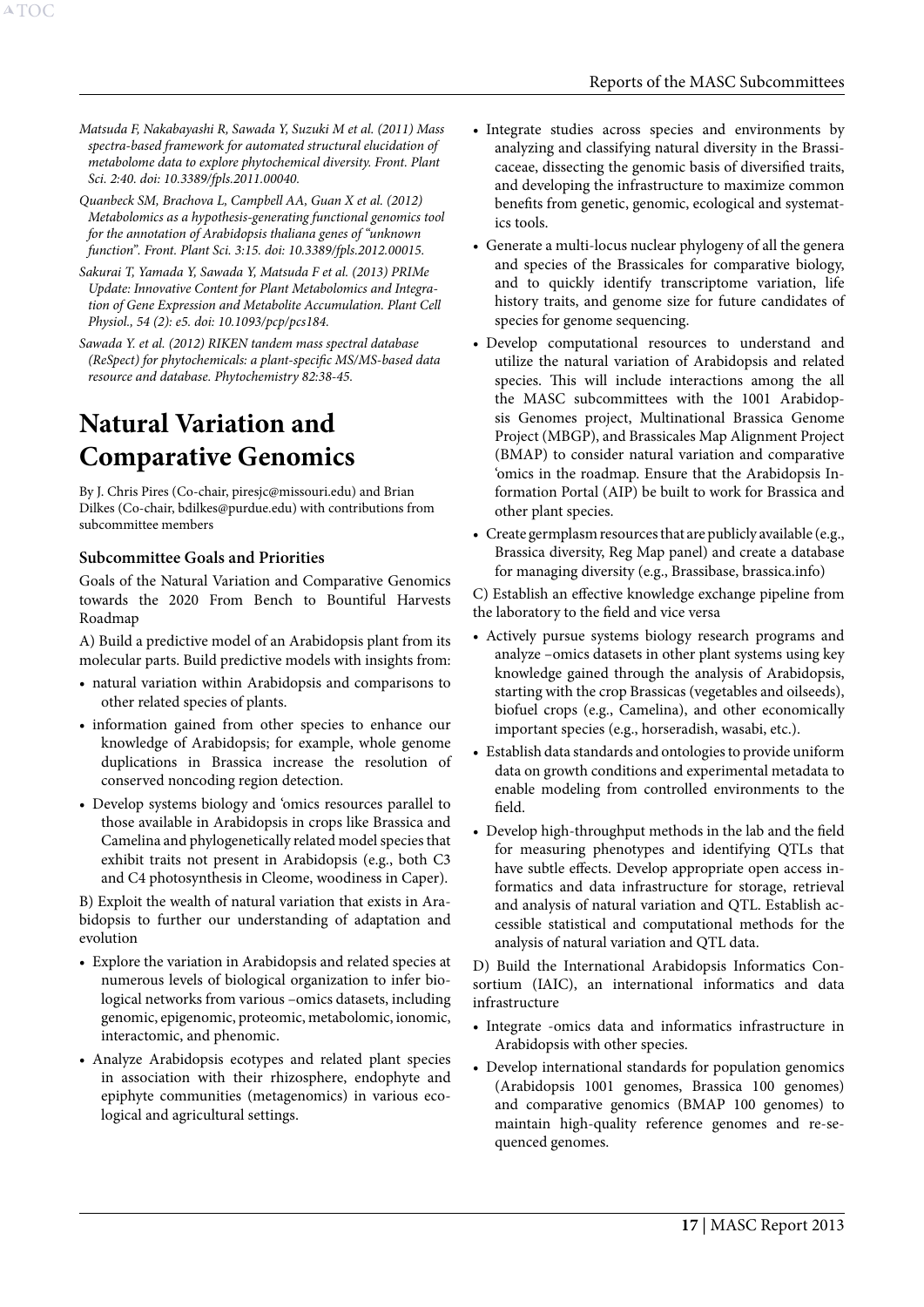- Develop open access ontology-driven database tools and promote the adoption of uniform vocabularies and machine-readable formats for describing experimental data and metadata.
- E) Deepen International Cooperation and Coordination
- Undertake a coordinated analysis of natural variation and comparative 'omics with the international Brassicales Map Alignment Project (BMAP), Multinational Brassica Genome Project (MBGP), International Arabidopsis Informatics Consortium (IAIC), and Brassibase.
- • Continue to offer BMAP workshops at international conferences to coordinate efforts, share expertise, and develop -omics standards and comparative ontologies. Share information on standards, lists of species being sequenced, and emerging international

The study of natural variation within Arabidopsis and comparative 'omic and systems biology investigations in related species is central to understanding plant biology and plant environment interactions.

## **Natural Variation**

## *Accomplishments*

Understanding how genetic variation can control phenotypic variation is a fundamental goal of modern biology. A major push has been made using genome-wide association mapping in all organisms to attempt and rapidly identify the genes contributing to phenotypes such as disease and nutritional disorders. New methods for genome-wide association studies have been developed (Chan, 2011, Kerwin, 2011). Additional progress was made in generating the genome sequences of 816 genomes of the Arabidopsis 1001 genome project (released on April 17, 2013).

#### *Needs*

Creating improved and "user friendly" resources are a major area where the Natural Variation community should invest future efforts. It is important to develop web-based resources that make sequence data (as well as the raw data) easily available for researchers to reutilize. For example, much of these sequencing data have been generated under the expectation of their usefulness for genome-wide association (GWA). Many labs would therefore greatly benefit from developing web-based interfaces that allow easy access and friendly GWA analysis of these data. There have been some encouraging and positive developments in this area, and the various ongoing efforts to integrate the Arabidopsis 1001 genomes (e.g., EU transPLANT project [\(www.transplantdb.](http://www.transplantdb.eu/) [eu/\)](http://www.transplantdb.eu/). However, fostering open-source public availability of web resources and data remains paramount if this data and others are to be made available in a useful form to the larger community. Another area of current need is the collection of site metadata and sample provenance; it is essential that work in this area continue.

## *Ongoing Justification*

One goal of plant biology has been to link variations in natural populations to genotypic variation, with the aim of understanding evolution within a species and moving beneficial traits into plants of agricultural importance. Arabidopsis has proven to be an efficient plant model for evolutionary analyses because of the ease of manipulation, breadth and depth of understanding of genetic and biochemical pathways, and its abundance of natural variation. Combined, these attributes have allowed the largest number of genes and nucleotide polymorphisms underlying natural variation to be uncovered in Arabidopsis compared to any other plant species. However, it still remains a considerable challenge to map genotype to phenotype. In part this is because we observe results from complex, quantitative, multi-gene traits, which are greatly influenced by environmental factors. However, providing access to this unexploited wealth of variation, Arabidopsis researchers can begin to link phenotypic differences with genotypic variations on a global scale. In addition to variation in DNA sequence, large data sets from other 'omic' technologies such as proteomics, metabolomics, ionomics, and epigenomics are also being used to assess the variation that exists at different levels of biological organization and molecular regulation. By combining large scale 'omic' data sets obtained across populations it is possible to bring the power of systems biology to quantitative genetics and environmental genomics. This approach can be used to construct and infer biologically meaningful regulatory networks that can reveal the molecules that contribute to systems robustness, plasticity and the survival and adaptation of species.

# **Comparative Genomics**

# *Accomplishments*

The relationships among the crop Brassicas are beginning to be elucidated (Arias and Pires, 2012) and ongoing studies for multi-locus nuclear phylogenies for the *Brassicaceae* are in progress. Following the 2011 genome sequences publications for *Arabidopsis lyrata*, *Brassica rapa*, and *Thellungiella parvula*, 2012 has been a year to make progress on dozens of other genomes in the *Brassicales*: Aethionema, Arabis, Boechera, Brassica, Cardamine, Caulanthus, Cleome, Euclidium, Leavenworthia, Sisymbrium, and Thlaspi. The Brassicales Map Alignment Project (BMAP) has a centralized list of species being sequenced in the Brassicales (that is updated semi-annually on brassica.info ); the DOE JGI Community Sequencing Program funded BMAP project is now sequencing 20 genomes. In addition, Brassibase (Koch, 2012) has been created, which is an online-accessible knowledge and database system for *Brassicaceae* taxonomy, systematics and evolution. The database includes chromosome numbers, character traits, germplasm resources, and accurate enumeration of all species, genera and tribes. Biological knowledge of the mustard family is exponentially increasing; however, biological material and resources, either collected directly in the wild or held in germplasm collections,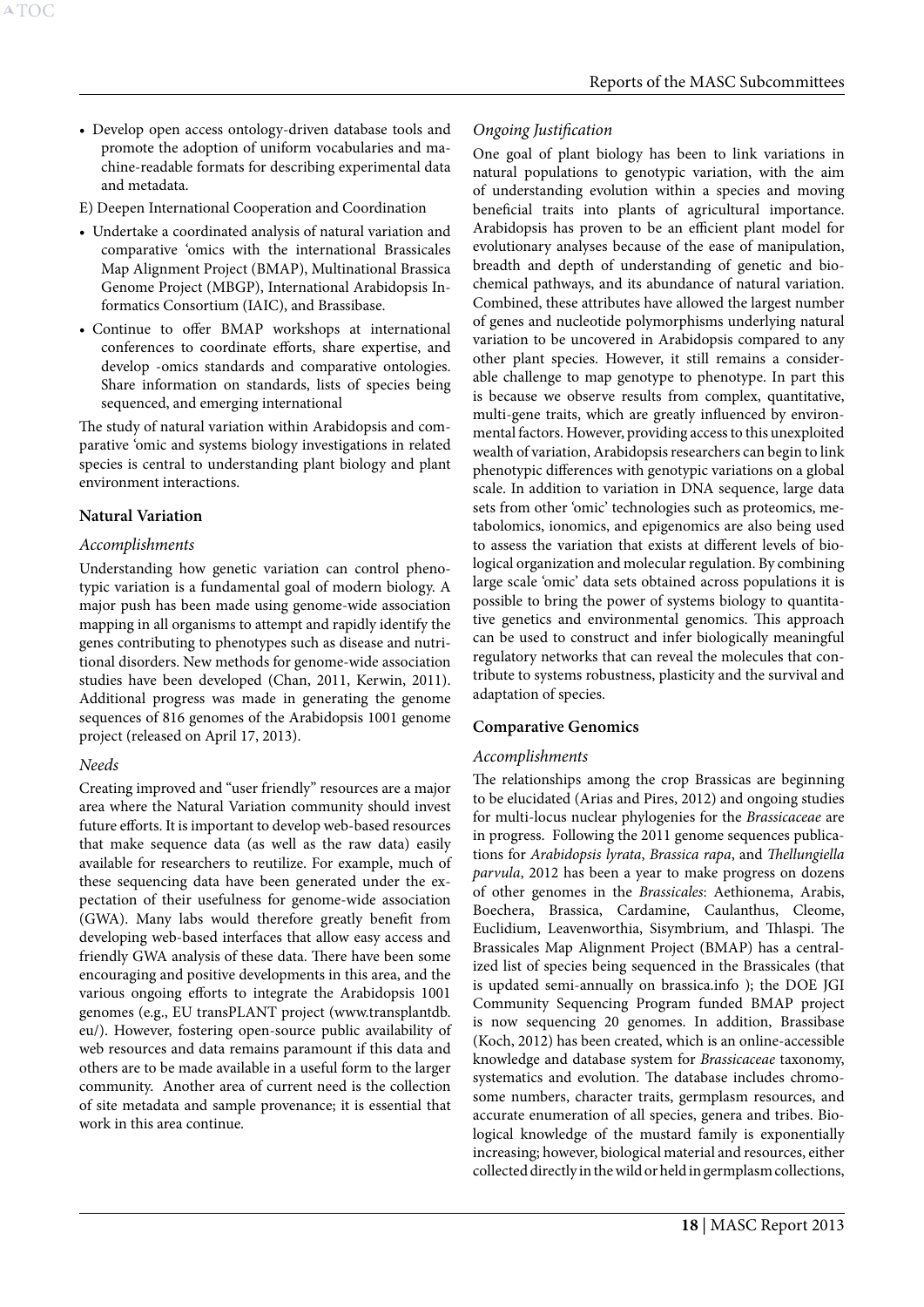have often been misidentified; and only very rarely has the material been further characterized and documented. A DFG funded knowledge base (priority programme Adaptomics 1529) has been established entitled "Evolutionary plant solutions to ecological challenges / Molecular mechanisms underlying adaptive traits in the Brassicaceae"(see http://www.ruhr-unibochum.de/dfg-spp1529/Seiten/index. html ). The project centers on the Brassicaceae and aims to obtain fundamentally novel, comprehensive and increasingly predictive insights into the molecular solutions that plant species develop to match local environmental demands.

#### *Needs*

The integration of population genomics and comparative genomics is ongoing in Arabidopsis, Brassica, and other plant species. As outlined by the International Arabidopsis Informatics Consortium (IAIC)(2012), the major strategic challenges include not only gathering high-throughput data, but also organizing and integrating the data into broadly accessible bioinformatics platforms. Current investigations examine both within-species comparisons of natural variation and cross-species comparative -omics. However, the ability to retrieve a specific region of the genome across a large set of Arabidopsis accessions, let alone to other species, is not a simple task. It is essential that any future informatics platform integrate data, tools and resources for comparative studies. For example Phytozome (Goodstein, 2012), CoGe (http://genomevolution.org/CoGe/), and PLAZA (Van Bel, 2012) could all act as providers for a comparative module of the AIP. The current idea is to replace the centralized TAIR database with the centralized Arabidopsis Information Portal (AIP) that would connect to multiple databases, tools and resources. It is fundamental that the AIP serves not only Arabidopsis, but also related plant species such as the crop Brassicas. Indeed, the portal will need to be flexible enough in design to work for any species. The design of the AIP should provide core functions whilst remaining flexible to encourage constant innovation from multiple contributors. We would recommend that the community portal include these basic components: databases for genomic and molecular stocks, gold standard genome annotations, curation of functional data, transcriptome (expression level, e.g., Movahedi, 2012), epigenomics (including small RNAs), proteomics, protein-protein interactome, metabolomics, and phenomics. The AIP should also contain search engines that can integrate cross-species information, such as PosMed-plus. Data made accessible via the AIP should be linked and attached to literature to permit data mining and meta analyses. For example, ranking candidate genes to prioritize experimentation can be accomplished by connecting phenotypic keywords to genes through linked data of biological interactions. Representatives from the Brassicales Map Alignment Project (BMAP), Multinational Brassica Genome Project (MBGP), MASC, IAIC, and Brassibase will be coordinating efforts with each other and emerging international partners to ensure that the new platform meets the needs of the plant community.

#### *Ongoing Justification*

Natural variation and comparative genomics are providing insights into fundamental questions in biology. Arabidopsis and sequenced relatives provide an unsurpassed set of tools to analyze the genetic basis of developmental, metabolic or physiological differences. Comparative genome sequence analysis is a useful tool to investigate homologous gene families, define conserved gene functions between orthologs, and identify lineage- and species-specific genes. Most annotations of newly sequenced genomes are based on similarity with sequences for which functional information is available; thus, it is imperative to gather –omics data across species. Genomewide data describing functional properties including gene expression, protein–protein interactions and protein–DNA interactions are becoming available for an increasing number of model organisms. Consequently, the integration of functional genomics information, apart from gene sequence data, provides an additional layer of information to study gene function and regulation across species. Downstream comparative sequence analysis of differentially expressed genes between different species makes it possible to identify evolutionary conserved responsive gene families as well as species-specific components. In addition, unknown genes showing a conserved response shared between multiple species are interesting targets for detailed molecular characterization (Movahedi, 2012).

There is ongoing debate whether the Arabidopsis networks are under neutral evolution, dosage constraints, or selection (Bekaert, 2012) and investigating networks in the context of copy number variation in Arabidopsis and additional whole genome duplications (e.g. *Arabidopsis suecica*, Brassica and Camelina) should add insight into network evolution. By combining the power of emerging technologies with the extensive knowledge base that has built up in previous decades, the community of researchers investigating Arabidopsis, Brassica and other species in the Brassicales communities are poised to lead the way in the utilization of natural variation, systems biology and comparative –omics to understand how sequence variation affects biological and evolutionary processes and inform crop improvement efforts.

#### **References**

- *Arias T, Pires JC (2012) A fully resolved chloroplast phylogeny of the brassica crops and wild relatives (Brassicaceae: Brassiceae): Novel clades and potential taxonomic implications. Taxon 61: 980-988.*
- *Bekaert M, Edger PP, Hudson CM, Pires JC. et al. (2012) Metabolic and evolutionary costs of herbivory defense: systems biology of glucosinolate synthesis. New Phytologist 196: 596-605.*
- *Chan EKF, Rowe HC, Corwin JA, Joseph B et al.(2011) Combining Genome-Wide Association Mapping and Transcriptional Networks to Identify Novel Genes Controlling Glucosinolates in Arabidopsis thaliana. PLoS Biol 9(8): e1001125.*
- *Goodstein DM, Shu S, Howson R, Neupane R et al. (2012). Phytozome: a comparative platform for green plant genomics. Nucleic Acids Research 40: D1178-86.*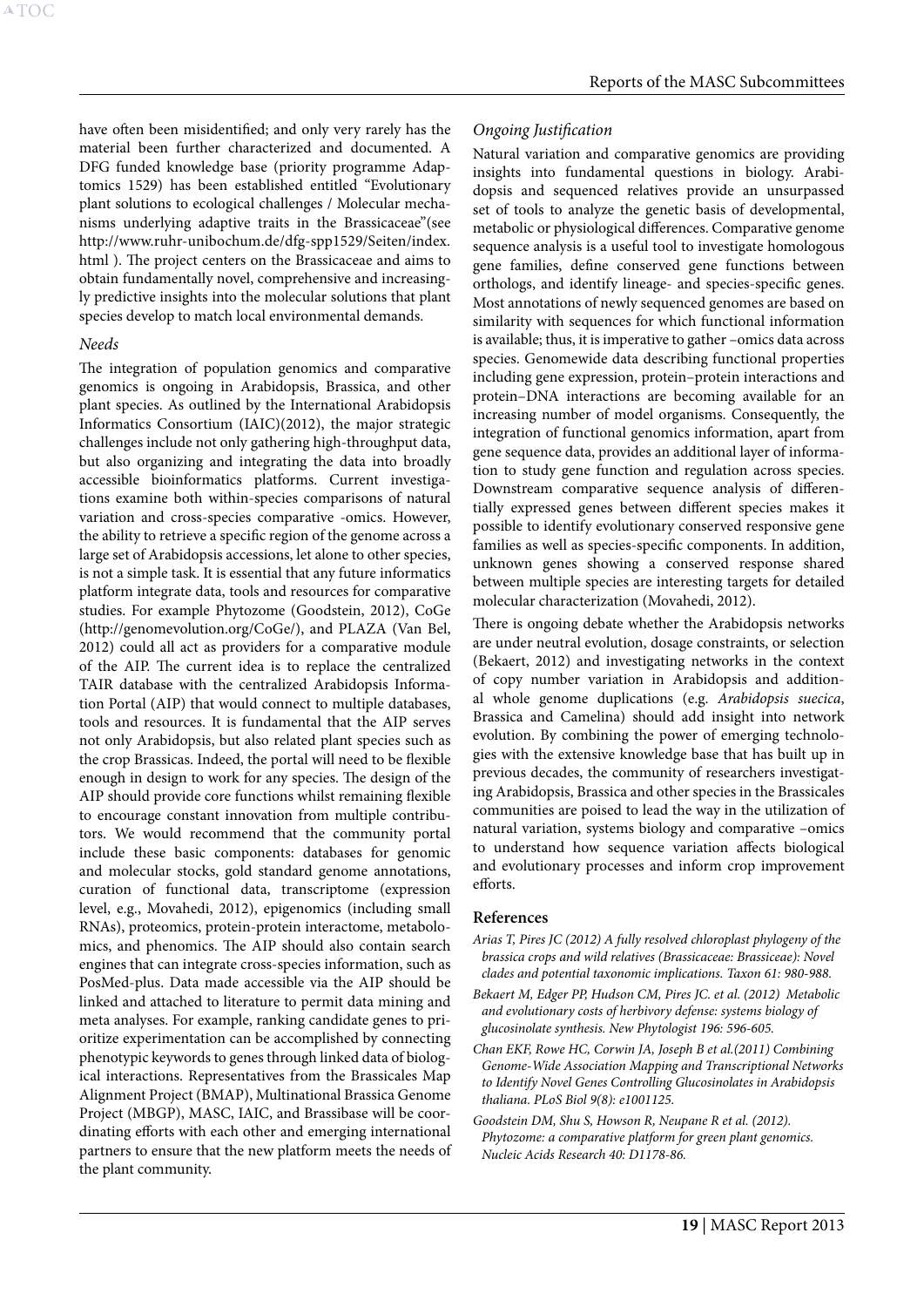<span id="page-20-0"></span>*International Arabidopsis Informatics Consortium (2012) Taking the Next Step: Building the Arabidopsis Information Portal. The Plant Cell 24: 2248-2256.*

- *Kerwin RE, Jimenez-Gomez JM, Fulop D, Harmer SL et al. (2011). Network Quantitative Trait Loci Mapping of Circadian Clock Outputs Identifies Metabolic Pathway-to-Clock Linkages in Arabidopsis Plant Cell 23: 471-485.*
- *Koch MA, Kiefer M, German D, Al-Shehbaz IA et al. (2012) BrassiBase: Tools and biological resources to study characters and traits in the Brassicaceae – version 1.1. Taxon 61: 1001-1009.*
- *Movahedi S, Van Bel M, Heyndrickx KS, Vandepoele K (2012) Comparative co-expression analysis in plant biology. Plant, Cell and Environment DOI:10.1111/j.1365-3040.2012.02517.x*
- *Van Bel M, Proost S, Wischnitki E, Movahedi S et al. (2012) Dissecting plant genomes with the PLAZA comparative genomics platform. Plant Physiology 158: 590- 600.*

# <span id="page-20-1"></span>**Phenomics**

By Robert Furbank (Co-chair) and Fabio Fiorani (Co-chair) with contributions from the subcommittee members and the wider Arabidopsis community

#### **Summary**

In 2012 the plant phenotyping community has continued to respond towards alleviating the 'phenomics bottleneck' (Furbank and Tester, 2011; Fiorani and Schurr, 2013) by increasing the capacity and throughput of existing infrastructure and by establishing new, non-invasive methodologies based on a growing number of imaging modes (from RGB to fluorescence and multi-spectral imaging) characterized by a various level of automation of both plant cultivation and imaging routines, and data analysis pipelines. Several plant phenotyping installations dedicated to quantitative and dynamic analyses of *Arabidopsis thaliana* macro- (shoot and root), analyses of microscopic traits (e.g. chloroplast morphology) and to allow high-throughput and reproducibility of molecular phenotypes are routinely exploited to generate rich data sets for key genetic material. This includes the 1001 genomes sequenced within the 1001 genome project, the RIKEN Arabidopsis Activation Tagging lines, new gene knockout collections (miRNA-induced gene silencing), and numerous Recombinant Inbred Lines populations (summarized in Table 3). The number of phenotyping approaches and their throughput are increasing and national and international platforms and projects are established (Table 4). The need to continued efforts for bringing results to the community through databases that are inter-operable remains high. In this respect, we consider that defining best practices for phenotyping experiments and ontology driven approaches to plant phenomics data structures and repositories remains high-priority to link genome and phenome data and enable feasible data integration roadmaps (Lavagi et al, 2012).

#### **Development of Hardware and Software Infrastructure for Routine High-throughput Plant Phenotyping, and Validation of Methodologies**

#### *The Montpellier Plant Phenotyping Platform (M3P), LEPSE, INRA, Montpellier France*

Three platforms are now fully operational at the Laboratory of Plant Ecophysiology in response to Environmental Stresses (PHENOARCH, PHENODYN and PHENOPSIS, at LEPSE, INRA, Montpellier). New phenotyping technologies and image analysis procedures have been developed extending the phenotyping capacity of the PHENOPSIS platform. Today, this platform can be used to grow and phenotype 1516 *Arabidopsis thaliana* plants in individual pots simultaneously. Automated routines include watering and imaging (top and side RGB cameras views, infra-red and fluorescence imaging systems). Reproducibility of plant phenotypes by using this platform has recently been demonstrated in a multi-scale analysis of leaf growth response to a moderate soil water deficit at the proteomics, transcriptomics, cellular and the whole leaf scales (Baerenfaller, 2012). Recent technological developments allow measuring developmental and physiological traits associated to water use efficiency, in particular: photosynthesis, transpiration, leaf surface temperature and leaf insertion angles, in response to drought treatments and heat stresses (Pantin, 2012; Vile, 2012). Mathematical models have been developed explaining multi-scale phenotypic inter-relationships among these traits and the genetic basis of biological laws describing the relationships driving growth and resource-use strategies in plants (usually described across a wide diversity of taxa) has been identified in specific cases (Vile, 2012; Vasseur, 2012). Technical expertise and software tools developed at LEPSE have been shared with other groups to support collective development of phenotyping technologies aimed at understanding the basis of the genetic and environmental controls of growth and water use efficiency in *Arabidopsis thaliana*. Images and phenotyping data derived from experiments conducted in PHENOPSIS are publicly available via a web portal interfacing with the database (Fabre, 2011; [http://](http://bioweb.supagro.inra.fr/phenopsis/) [bioweb.supagro.inra.fr/phenopsis/](http://bioweb.supagro.inra.fr/phenopsis/)). PHENOPSIS is part of the PHENOME project funded by the French Investment for the Future and part of its capacity is offered thourgh the European Plant Phenotyping Network (EPPN) funded by the FP7 Research Infrastructures Program of the European Union. In this context, the platform has been opened to different external users in 2012.

#### *The High Resolution Plant Phenomics Centre, Canberra, Australia*

Two new phenotyping platforms, CabScan and Trayscan, part of the Australian Plant Phenomics Facility, are now operational at the Commonwealth, Scientific, and Industrial Research Organisation, CSIRO division of Plant Industry; the latter platform is also duplicated at the Australian National University. Cabscan is an in-cabinet imaging robot platform, using visible stereoscopy and infrared imaging,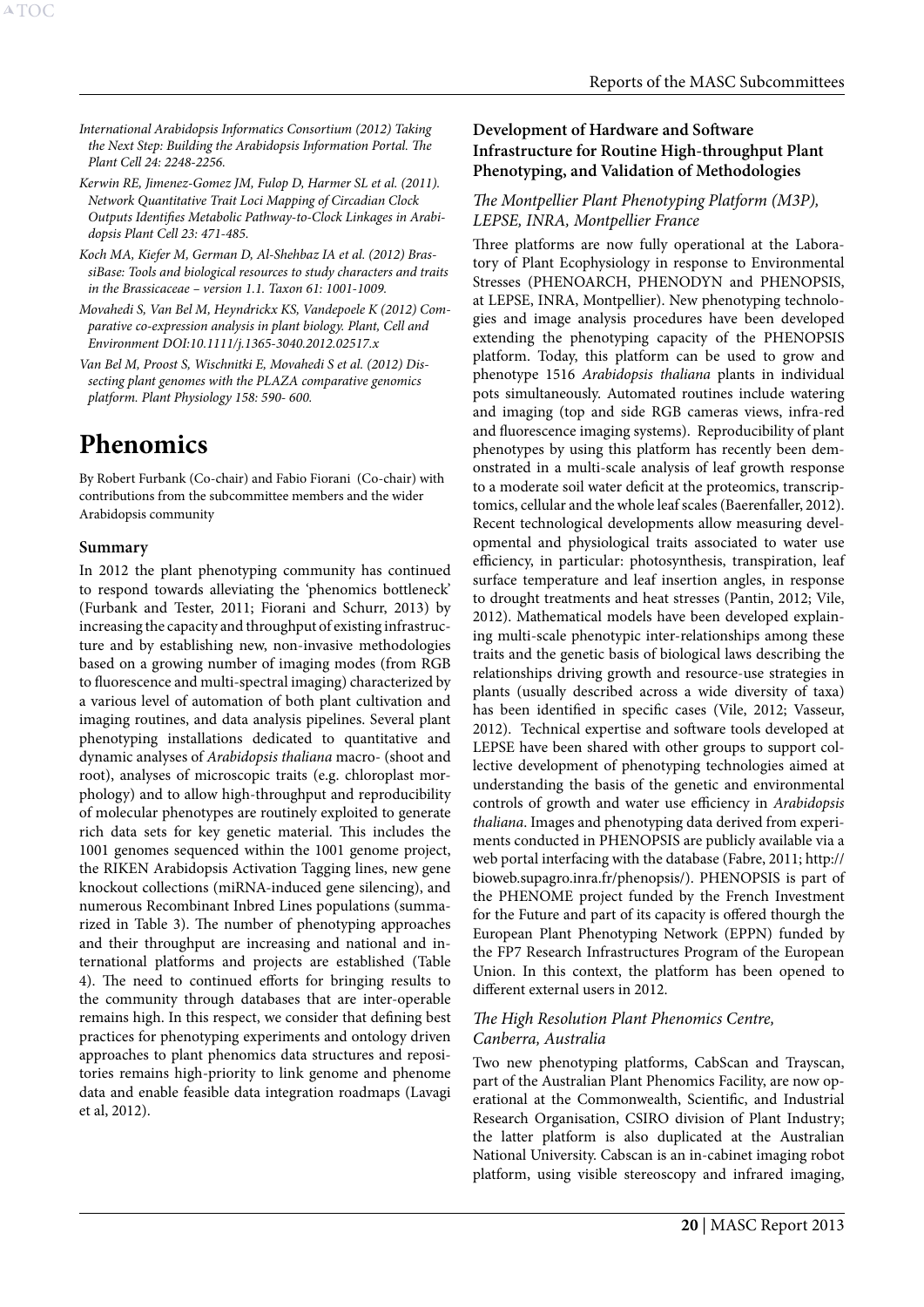to monitoring the growth of model plants such as Brachypodium distachyon and *Arabidopsis thaliana*. The system enables digital analysis of plant growth with high spatial and high temporal resolution, images 20 plants at once, up to four times per hour, day and night. The growth chamber, in which the robot roams, is equipped with a multi-wavelength enrichment system providing high level of spectral control. The growth chamber can accommodate 320 plants at once. Trayscan is a new automated phenotyping platform equipped with a conveyor system, which is enclosed in an acclimation chamber allowing control of light and temperature (up to 500 mmol m-2 s-1). The system has a throughput of approximately 2500 plant per day. Plants are grown individually in template trays of 20 plants. The system processes 15 trays at once in a sequential manner. It is equipped with an automatic watering system which weight 5 individual pots at once, an infrared imaging station, a multi-angular visible imaging station and a pulse modulated fluorescence imaging station (plant can be dark adapted within the system). A complete image analysis pipeline is currently being implemented for analyzing growth of plants in 2D, 2.5D, 3D and 4D.

# *Institute of Bio- and Geo-Sciences: IBG2 Plant Sciences - The Jülich Plant Phenotyping Centre (JPPC) at Forschungszentrum Jülich, Germany*

Two climate chambers dedicated to the analysis of *Arabidopsis thaliana* rosettes growth dynamics are operational and have a total capacity of 2400 plants grown in 70cm-wide pots. This robotized system (SCREEN-Chamber) executes plant-to-sensor routines during which pots are cultivated using a tray format, typically of 40 pots per tray. There are four XYZ positioning systems, two per chamber, equipped with measuring heads mounting cameras for active fluorescence protocols. To increase daily throughput and design more flexible routines, the imaging positions within the chambers have been retrofitted with RGB cameras (top view) for automated segmentation of projected shoot area. Watering stations are also implemented in this system. Typical experiments include imposing water and nutrient limitation treatments. Low air temperature to about 10oC can be achieved in these growth chambers and several light regimes are possible. Next to this system, an agar based screening system is used (SCREENROOT-SP) to measure root and shoot growth dynamics of Arabidopsis seedlings. Also, a new robotized cultivation and a 2D imaging system for plants grown in large (90x60x3.4cm) soil-filled rhizoboxes was constructed and validated using model monocot and dicot species (Nagel, 2012). Arabidopsis (Col-0) plants cultivated in rhizoboxes for 5 weeks in the greenhouse reached depths of about 40cm and displayed a large proportion of the root system at the transparent plate of the rhizoboxes (up to about 80%) in our conditions. This highlights opportunities for root phenotyping in soil for Arabidopsis genetic resources. The typical simultaneous root and shoot imaging throughput for this system is of about 50 rhizoboxes/hour. For a comprehensive description of phenotyping infrastructure including MRI for 3D reconstructions of plant roots grown in soil and other imaging systems for which access is offered through the European Plant Phenotyping Network (EPPN) see also [http://www.fz-juelich.de/ibg/](http://www.fz-juelich.de/ibg/ibg-2/EN/methods_jppc/methods_node.html) [ibg-2/EN/methods\\_jppc/methods\\_node.html.](http://www.fz-juelich.de/ibg/ibg-2/EN/methods_jppc/methods_node.html) Significant progress in data acquisition, storage and retrieval pipelines was achieved in 2012 with the deployment of the distributed plant database PHENOMIS architecture (Schmidt et al, 2013). This effort will enable data sharing and reuse as well in the coming years. IBG2 and JPPC phenotyping infrastructure undergoes continued and sustainable development within the German Plant Phenotyping Network (DPPN) and part of its capacity is offered through the EU-funded project, the European Plant Phenotyping Network (EPPN). Within the EPPN network about 20 phenotyping projects including several Arabidopsis ones were selected for access and were ongoing in 2012 [http://www.plant-phenotyping-network.eu/](http://www.plant-phenotyping-network.eu/eppn/selected_projects) [eppn/selected\\_projects](http://www.plant-phenotyping-network.eu/eppn/selected_projects).

## *Wageningen University, the Netherlands*

A robotic phenotyping infrastructure based on chlorophyll fluorescence, visible light and near-infrared imaging of Arabidopsis has been developed for the analysis of QTLs and use QTL markers in plant breeding (Harbinson et al, 2012). The imaging system has been built into a growth cabinet to ensure wide-ranging and accurate climate control and is comprised of a plant cultivation system and a camera module. The cultivation system can accommodate up to 1440 plants, grown individually in rockwool blocks, in two groups, with each group having an independently controlled fertigation system. A mobile camera module is positioned above the plants in the cultivation system and can scan and image them in any chosen order. The camera module is fitted with an optical filter wheel and LED light sources and different imaging modes (e.g., narrow band, broad band or fluorescence) are selected by means of a filter wheel and activation of specific LED measuring light sources. Using chlorophyll fluorescence imaging the photosynthetic light-use efficiency and other photosynthetic properties of the plants, such as non-photochemical quenching, can be measured as frequently as once per hour. The visible and NIR imaging modes allows conventional colour images to be taken, as well as nocturnal imaging and imaging of chlorophyll and anthocyanin content. Using these imaging options, the phenotyper can be used to measure the physiological and growth (via projected plant area) responses of Arabidopsis and other small plants and seedlings to the environmental changes and stresses. Arabidopsis plants grown under unstressed conditions can be observed for about 3 weeks from the time of germination, after which they begin to overlap each other making automated image analysis difficult.

The plant-environment responses that we observe with the system are useful in their own right, but we make use of these responses to the localize the genetic factors that give rise to them. Using this approach of combined phenotyping and genetic analysis we are exploring the genetic basis of natural variation in environmental physiological traits, especially in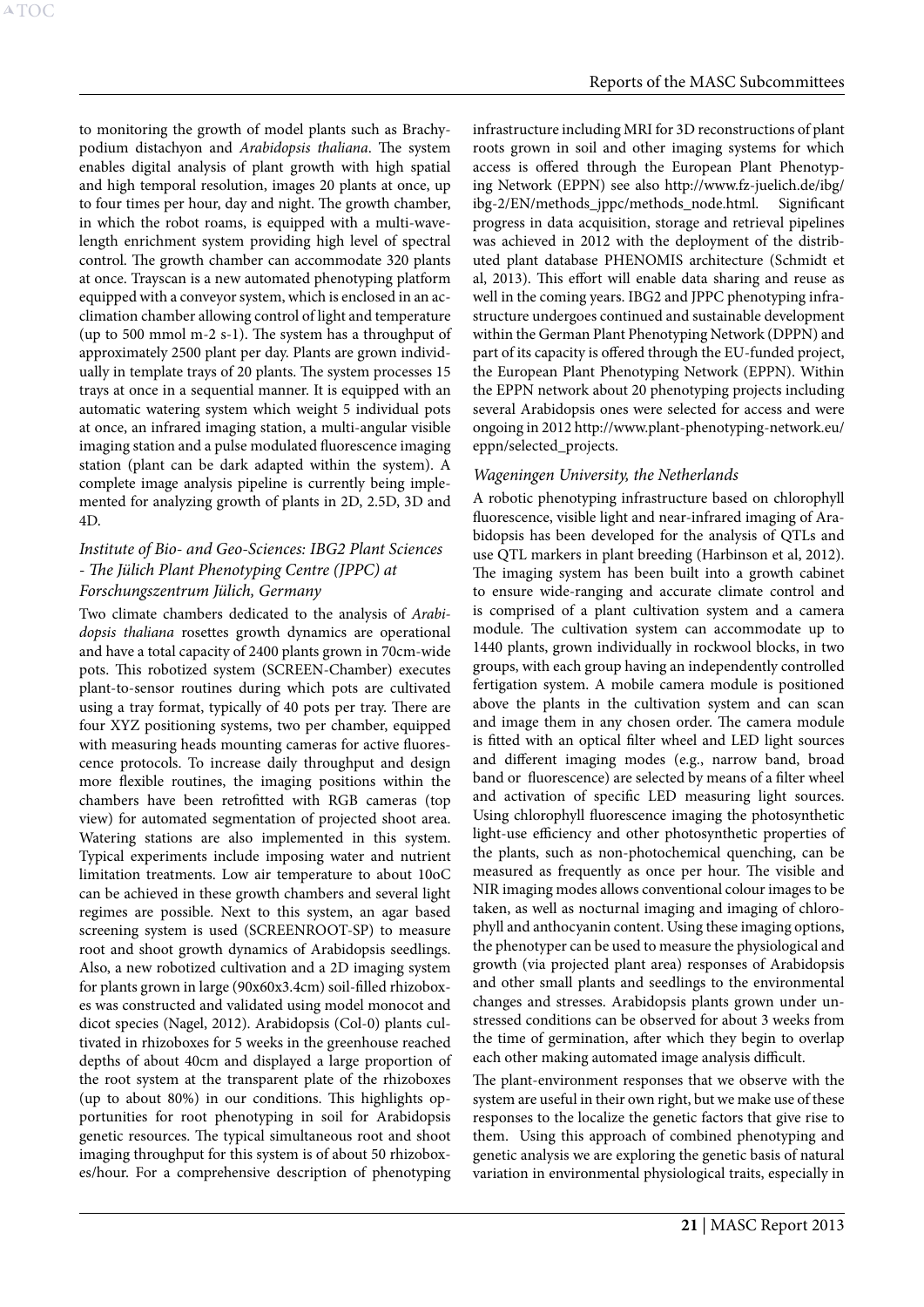relation to photosynthesis and nutrition. Currently we have identified QTL and even candidate genes for phenotypic variation in photosynthetic capacity and NPQ, pigmentation, plant growth related traits and leaf movement. Most of these traits were not only analyzed in standard conditions but also in response to an environmental change such as to low temperature, to fluctuating and increasing light conditions, and to phosphate and nitrate deficiency. The Arabidopsis phenotyping equipment is in a state of continuous improvement, especially with regards to the software for control of the phenotyping robotics and the subsequent analysis of the raw data produced by the system. Particular goals for the coming year (2013) are improvements in the imager to permit z-axis movement in addition to x-y scanning, and improvements in data curation and sharing.

#### *RIKEN and Other Developments in Japan*

RIKEN has continued developing the integrated database of Plant Omics Data [https://database.riken.jp/sw/en/The\\_in](https://database.riken.jp/sw/en/The_integrated_database_of_plant_omics_data/ria301i/)[tegrated\\_database\\_of\\_plant\\_omics\\_data/ria301i/](https://database.riken.jp/sw/en/The_integrated_database_of_plant_omics_data/ria301i/) within the RIKEN information system [https://database.riken.](https://database.riken.jp) [jp](https://database.riken.jp) (Tetsuro Toyoda) Phenotypic data include summaries of qualitative observations captured using annotations using controlled vocabularies and images. The Chloroplast Function Database II (Fumiyoshi Myouga and Kazuo Shinozaki) has been generated. This database is used to compare the phenotypes of visually identifiable mutants with their plastid ultrastructures and to evaluate their potential significance from characteristic patterns of plastid morphology in vivo. Information includes more than 300 morphological mutants and 1,740 homozygous lines with wild-type phenotypes as well as 48 images of plastid morphologies of mutants by transmission electron microscopy.

Other developments in Japan include: rice root development using root image analysis system (NIAS Advanced Genome Center, Dr. Habu, Y.) and the software CARTA (clusteringaided rapid training agent) for autolearning system (Dr. Kutsuna, N. and Hasezawa, S.; Kutsuna, 2012)

#### *Aberystwyth University, UK*

#### New phenotying systems have been commissioned in 2012.

The "SmartHouse" is based on a commercial system (LenmaTec) for the automated handling of over 800 RFID tagged plant containers moved on a programmable conveyor system between growth, imaging and sampling areas. Each carriage conveys one large plant (up to 2m tall) or a tray of 4-6 small plants (i.e. Arabidopsis). Environmental, nutrient and watering controls enable the application of single or combinatorial stresses, allowing mapping populations and diversity collections to be characterized under defined conditions. The Centre provides a range of sensors (RGB, thermal, UV, near IFR) to record plant characteristics nondestructively and dynamically. Imaging techniques under development including: Hyperspectral imaging and Laser scanning.

Large scale Flow Solution Nutrient Culture (hydroponics with dynamic ion uptake monitoring systems). This automated hydroponics research system provides non-destructive continuous measurement of net uptake of NO3- , NH4+ , K+ and other ions as required, at the whole plant level, under defined environmental conditions (air conditioned pressurised greenhouse) and rhizosphere pH. It is ideally suited to characterisation of nutrient uptake/remediation and assimilation under conditions of (a) constant external nutrient concentrations, (b) constant relative addition rates (where performance under limiting nutrient supply is of interest) and (c) controlled episodic regimes of supply. Resolution of uptake rates is from 10 min to 10 weeks and capacity is between 200-600 plants, depending on size. The system may be used for short (i.e. <24 h) or long-term (12 weeks) studies/screens.

#### *MPI for Developmental Biology*

MPI has developed methods to study segregation distortion in hundreds of F2 populations derived from natural accessions. These methods make use of bulk segregation analysis and Illumina sequencing, and combine the power of experimental crosses with GWAS.

MPI has developed a new dominant knockout technique, miRNA-induced gene silencing (MIGS), that can be used for facile, dominant knockout of multiple genes in transgenic plants (Felippes et al, 2012).

#### **Selected Publications**

• Duke University

Root phenotyping with root array:

- *Busch W, Moore BT, Martsberger B, Mace DL et al. (2012) A microfluidic device and computational platform for high-throughput live imaging of gene expression. Nat Methods (11):1101-6.*
- *Galkovskyi T, Mileyko Y, Bucksch A, Moore B et al. (2012) GiA Roots: software for the high throughput analysis of plant root system architecture. BMC Plant Biol 12:116.*
- • Carnegie Institution

Root phenotyping with RootChip:

- *Grossmann G, Guo WJ, Ehrhardt DW, Frommer WB et al. (2011) The RootChip: an integrated microfluidic chip for plant science. Plant Cell 23(12):4234-40.*
- University of Potsdam, Germany
- *[Arvidsson S](http://www.ncbi.nlm.nih.gov/pubmed?term=Arvidsson%20S%5BAuthor%5D&cauthor=true&cauthor_uid=21569033), [Pérez-Rodríguez P,](http://www.ncbi.nlm.nih.gov/pubmed?term=P%C3%A9rez-Rodr%C3%ADguez%20P%5BAuthor%5D&cauthor=true&cauthor_uid=21569033) [Mueller-Roeber B](http://www.ncbi.nlm.nih.gov/pubmed?term=Mueller-Roeber%20B%5BAuthor%5D&cauthor=true&cauthor_uid=21569033) (2011) A growth phenotyping pipeline for Arabidopsis thaliana integrating image analysis and rosette area modeling for robust quantification of genotype effects. New Phytol 191(3):895-907.*
- INRA Institut Jean-Pierre Bourgin, Versailles, France
- *[Tisné S,](http://www.ncbi.nlm.nih.gov/pubmed?term=Tisn%C3%A9%20S%5BAuthor%5D&cauthor=true&cauthor_uid=23452317) [Serrand Y](http://www.ncbi.nlm.nih.gov/pubmed?term=Serrand%20Y%5BAuthor%5D&cauthor=true&cauthor_uid=23452317), [Bach L](http://www.ncbi.nlm.nih.gov/pubmed?term=Bach%20L%5BAuthor%5D&cauthor=true&cauthor_uid=23452317), [Gilbault E](http://www.ncbi.nlm.nih.gov/pubmed?term=Gilbault%20E%5BAuthor%5D&cauthor=true&cauthor_uid=23452317) et al. (2013) Phenoscope: an automated large-scale phenotyping platform offering high spatial homogeneity. Plant J [Epub ahead of print].*
- Center for Genomics and Systems Biology, New York University, New York
- *[Ristova D,](http://www.ncbi.nlm.nih.gov/pubmed?term=Ristova%20D%5BAuthor%5D&cauthor=true&cauthor_uid=23335624) [Rosas U,](http://www.ncbi.nlm.nih.gov/pubmed?term=Rosas%20U%5BAuthor%5D&cauthor=true&cauthor_uid=23335624) [Krouk G](http://www.ncbi.nlm.nih.gov/pubmed?term=Krouk%20G%5BAuthor%5D&cauthor=true&cauthor_uid=23335624), [Ruffel S](http://www.ncbi.nlm.nih.gov/pubmed?term=Ruffel%20S%5BAuthor%5D&cauthor=true&cauthor_uid=23335624) et al. (2013) RootScape: A Landmark-Based System for Rapid Screening of Root Architecture in Arabidopsis. Plant Physiol 161(3):1086-96.*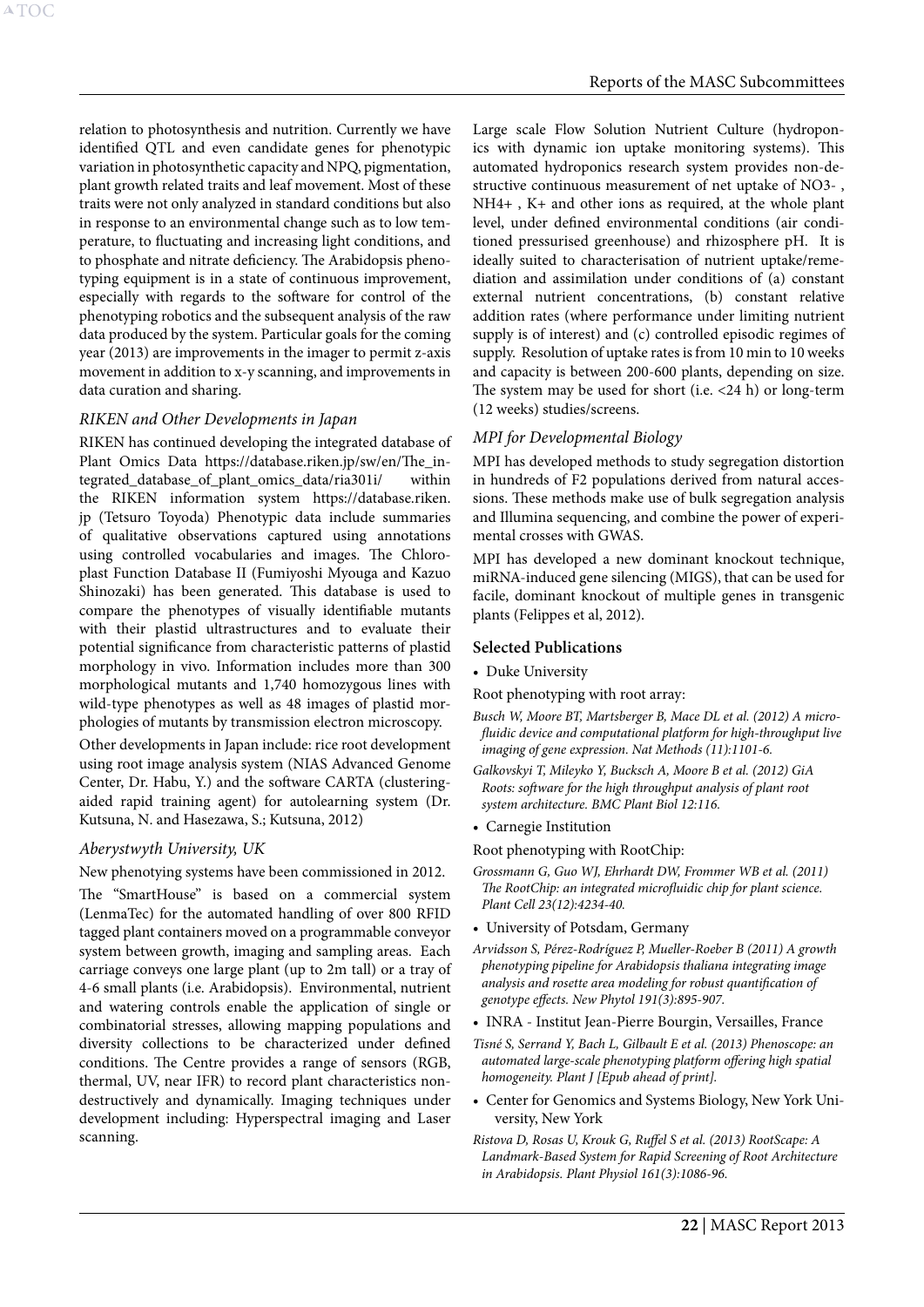# **Key Genetic Resources and Traits Phenotyped in 2012**

Table 3. List of novel and known genetic resources and key traits for which phenotyping to various level has been undertaken or has continued in 2012.

| Institution                                              | <b>Genetic resources</b>                                                                                                                                                                                                                                                                                                                                                                                                                             | Key plant traits and research topics                                                                                                                                                                                                        |
|----------------------------------------------------------|------------------------------------------------------------------------------------------------------------------------------------------------------------------------------------------------------------------------------------------------------------------------------------------------------------------------------------------------------------------------------------------------------------------------------------------------------|---------------------------------------------------------------------------------------------------------------------------------------------------------------------------------------------------------------------------------------------|
| <b>INRA-LEPSE</b>                                        | Known genetic resources available in other groups have been used such<br>as epigenetic recombinant lines (Reinders J, et al., 2009 Genes Dev.);<br>population of recombinant inbred lines and near isogenic lines (Alonso-<br>Blanco et al., 1998 Plant J, Keurentjes et al., 2007 Genetics); Salk T-DNA<br>insertion lines (O'Malley and Ecker, 2010 Plant J); selected panels of<br>mutants in hormonal, carbon metabolism and cell cycle pathways | Genetic and environmental control of ro-<br>sette growth and functioning (phenology,<br>cell division, endoreduplication, water use<br>efficiency, photosynthesis, transpiration,<br>leaf surface temperature and leaf insertion<br>angles) |
| Jülich Plant Phenotyping<br>Centre (JPPC) at IBG2-FZJ    | 1001 genomes project: first 80 sequenced lines were phenotyped at low<br>and control T (agar system SCREENROOT SP, root and shoot growth), and<br>at reference, non limiting conditions in pots (SCREEN CHAMBER)<br>Selected panels of mutants in hormonal pathways                                                                                                                                                                                  | Water and nutrient use efficiency; rosette<br>growth dynamics, photosynthesis; root<br>growth dynamics and architecture; abiotic<br>stresses; modeling of responses to the<br>environment                                                   |
| MPI for Developmental<br>Biology                         | New gene knock-out method MIGS                                                                                                                                                                                                                                                                                                                                                                                                                       | Growth-immunity trade off                                                                                                                                                                                                                   |
| National Institute of Agro-<br>biological Science (NIAS) | Japonica and Indica rice                                                                                                                                                                                                                                                                                                                                                                                                                             | Root morphology                                                                                                                                                                                                                             |
| University of Tokyo                                      | Arabidopsis cells, BY2<br>JST Project (http://www.jst.go.jp/pr/announce/20120829-2/index.html)                                                                                                                                                                                                                                                                                                                                                       | Pattern of epidermal cells and guard cells<br>of Arabidopsis leaves; evaluation of mor-<br>phological measurement                                                                                                                           |
| <b>RIKEN</b>                                             | RIKEN Arabidopsis Activation Tagging lines (http://amber/gsc.riken.jp/<br>act/top.php) (Minami Matsui collaboration with NEC Soft co ltd.)<br>Full-length cDNA information integrated in Arabidopsis FOX (Full-length<br>cDNA over-eXpressing) lines (Minami Matsui).                                                                                                                                                                                |                                                                                                                                                                                                                                             |
| <b>RIKEN</b>                                             | Ac/Ds transposon lines (http://rarge.gsc.riken.jp/phenome/)(http://<br>rapid.psc.database.riken.jp ) (Takashi Kuromori, Tetsuya Sakurai, Kazuo<br>Shinozaki)                                                                                                                                                                                                                                                                                         |                                                                                                                                                                                                                                             |
| <b>RIKEN</b>                                             | Arabidopsis Ds/Spm and T-DNA-tagged mutants of nuclear genes en-<br>coding chloroplast proteins (http://rarge.psc.riken.jp/chloroplast)<br>(Fumiyoshi Myouga and Kazuo Shinozaki)                                                                                                                                                                                                                                                                    | Photosynthesis; plastid morphologies<br>of mutants by transmission electron<br>microscopy                                                                                                                                                   |
| <b>RIKEN</b>                                             | Database SciNetS (https://database.riken.jp)                                                                                                                                                                                                                                                                                                                                                                                                         |                                                                                                                                                                                                                                             |
| <b>Wageningen University</b>                             | Created a range of cytoplasmic swaps in Arabidopsis thaliana (ie mov-<br>ing cytoplasmic genomes into different nuclear backgrounds and vice<br>versa); collected 120 new A. thaliana from Ireland.                                                                                                                                                                                                                                                  | Photosynthetic capacity and NPQ, pig-<br>mentation, plant growth related traits and<br>leaf movement; most traits were analyzed                                                                                                             |
|                                                          | Borevitz A. thaliana Hap Map collection; Nordbrg A. thaliana Reg Map<br>collection; the Versailles A. thaliana RIL, Bur X Col, Shah X Col and Can<br>X Col populations, and a Brassica rapa RIL population, and Brassica<br>oleracea cultivars                                                                                                                                                                                                       | in standard conditions and in response<br>to low temperature, to fluctuating and<br>increasing light conditions, and to phos-<br>phate and nitrate deficiency.                                                                              |
| Aberystwyth University                                   | Arabidopsis RILs (O'Niell et al., 2008) and MAGIC populations (Kover et                                                                                                                                                                                                                                                                                                                                                                              | Biomass accumulation;                                                                                                                                                                                                                       |
|                                                          | al., 2009) are being phenotyped on soil, under limiting nutrient condi-<br>tions (hydroponics) and for tolerance to environmental pollutants.                                                                                                                                                                                                                                                                                                        | Nutrient Use efficiency                                                                                                                                                                                                                     |
|                                                          | Natural diversity collections for oats, Miscanthus, clover, legumes, Brach-<br>ypodium are also being developed and phenotyped for similar traits.                                                                                                                                                                                                                                                                                                   | Seed biology;<br>"Green" Chemical Feedstocks; cell wall<br>composition; climate change related traits<br>such as cold/heat/flooding tolerance                                                                                               |

Machine learning; data integration; ontologies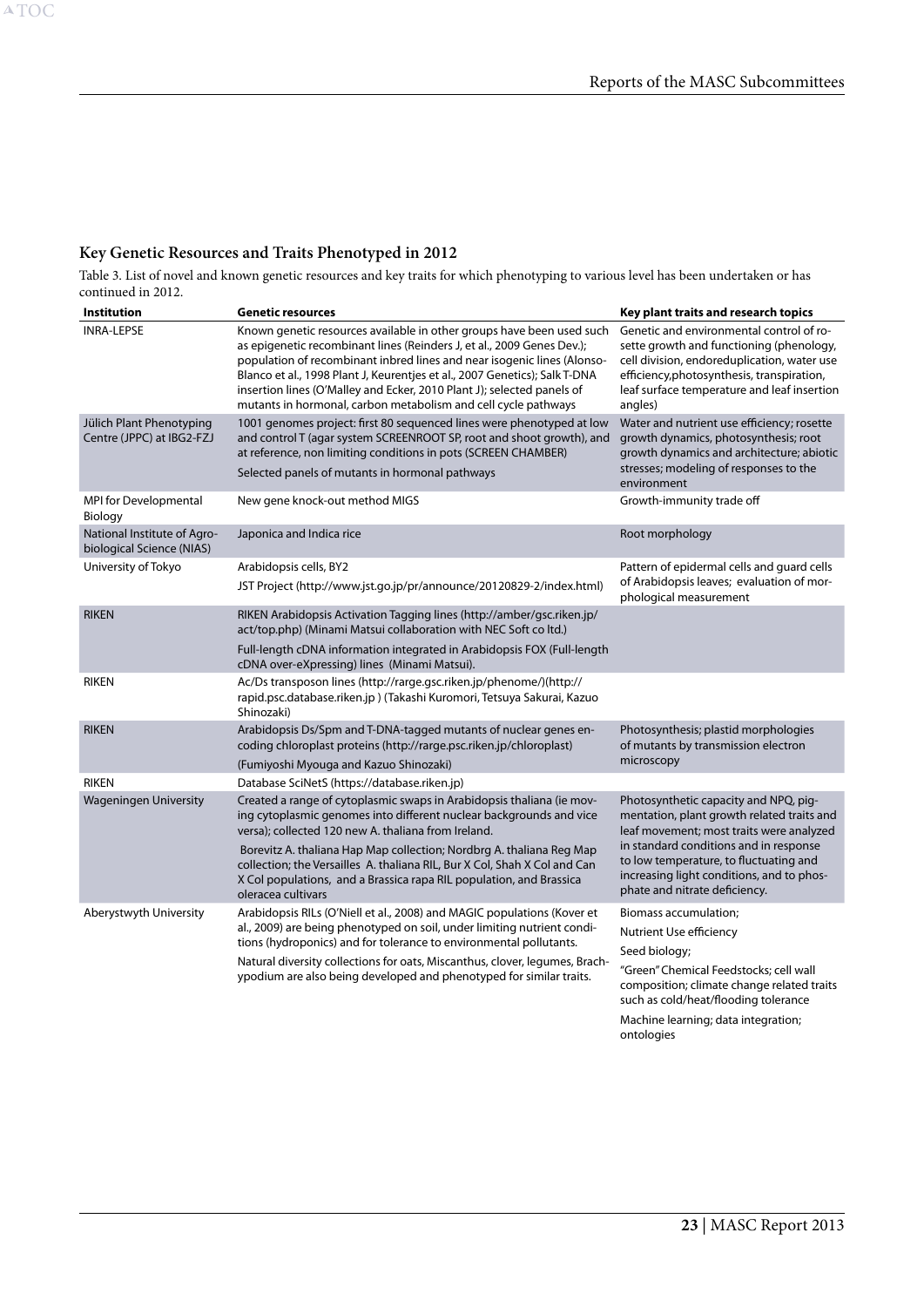#### **Projects and Collaborative Research**

Table 4. National and international consortia and initiatives focusing on development and collaborative use of hardware and software infrastructure dedicated to plant phenomics including Arabidopsis and other model species.

#### **Project Web Link** Australian Plant Phenomics Facility (APPF) [http://www.plantphenomics.](http://www.plantphenomics.org.au) [org.au](http://www.plantphenomics.org.au)  European Plant Phenotyping Network (EPPN) [http://www.plant-phenotyping](http://www.plant-phenotyping-network.eu)[network.eu](http://www.plant-phenotyping-network.eu)  German Plant Phenotyping Network (DPPN) <http://www.dppn.de/dppn/EN> International Plant Phenomics Network (IPPN) <http://www.plantphenomics.com> iPlant Collaborative (iPG2P) [http://www.iplantcollaborative.](http://www.iplantcollaborative.org/challenge/iplant-genotype-phenotype) [org/challenge/iplant-genotype](http://www.iplantcollaborative.org/challenge/iplant-genotype-phenotype)[phenotype](http://www.iplantcollaborative.org/challenge/iplant-genotype-phenotype)  PHENOME France [http://www.inra-transfert.fr/en/](http://www.inra-transfert.fr/en/page.php?optim=phenome) [page.php?optim=phenome](http://www.inra-transfert.fr/en/page.php?optim=phenome) Phenotype RCN (Plant Working Group) <http://www.phenotypercn.org> UK Plant Phenomics Network <http://www.ukppn.org.uk>

#### **Priorities and Prospects for Coordinated Actions**

We consider that the non-exhaustive list of points indicated here below require continued attention and coordinated actions. As an outlook, we envisage that some of these themes may result in specific working groups. In following reports the Subcommittee will aim at describing activities that have developed to tackle these issues and that go in the direction of tighter coordination.

- • Urgent requirement to exploit models to predict traits in Arabidopsis and diverse crops.
- • Coordination of experimentation across phenotyping centers regarding germplasm used for sequencing within the 1001 genome project would be desirable.
- There is a need to promote best practices in phenotyping experimentation including e.g., requirements for optical and environmental sensor calibration and for simplified but precise schemas for reporting experimental meta-data.
- There is a need to promote in depth understanding of the physics of non-invasive technologies
- Ontology driven approaches to databases towards interoperability, data reuse and meta-analytical approaches, virtual laboratory environments and genome to phenome linkages.
- • Phenotyping across environments how do lab and indoor phenotypes translate into the field or landscape to inform us about adaptation and evolution?
- Automation of operations in plant phenotyping at what scale does it reduce costs significantly?

#### **References**

- *Baerenfaller K, Massonnet C, Walsh S, Baginsky S et al. (2012) Systems-based analysis of Arabidopsis leaf growth reveals adaptation to water deficit. Molecular System Biology (8): 606.*
- *Fabre J, Dauzat M, Nègre V, Wuyts N et al. (2011) PHENOPSIS DB: an information system for Arabidopsis thaliana phenotypic data in an environmental context. BMC Plant Biology (11): 77.*
- *Felippes FF, Wang JW and Weigel D (2012) MIGS: miRNA induced gene silencing. Plant Journal (70): 541-547.*
- *Fiorani F, Schurr U (2013) Future scenarios for plant phenotyping. Annual Review of Plant Biology, 64: 267-291.*
- *Furbank RT, and Tester M (2011) Phenomics--technologies to relieve the phenotyping bottleneck. Trends Plant Science (12): 635-44.*
- *Galvão V, Nordström K, Lanz C, Sulz P et al.(2012) Synteny-based mapping-by-sequencing enabled by targeted enrichment. Plant Journal (71): 517-526.*
- *Harbinson J, Prinzenberg AE, Kruijer W, Aarts MGM (2012) High throughput screening with chlorophyll fluorescence imaging and its use in crop improvement. Current Opinion in Biotechnology (23): 221-226.*
- *Kover PX, Valdar W, Trakalo J, Scarcelli N et al. (2009) A Multiparent Advanced Generation Inter-Cross to fine-map quantitative traits in Arabidopsis thaliana. PLoS Genet 5: e1000551.*
- *Kutsuna N, Higaki T, Matsunaga S, Otsuki T et al. (2012) Active learning framework with iterative clustering for bioimage classification. Nature Communications, http://dx.doi.org/10.1038/ ncomms2030.*
- *Nagel KA, Putz A, Gilmer F, Heinz K et al. (2012) GROWSCREEN-Rhizo is a novel phenotyping robot enabling simultaneous measurements of root and shoot growth for plants grown in soilfilled rhizotrons. Functional Plant Biology (39): 891–904.*
- *Lavagi I, Estelle M, Weckwerth W, Beynon J et al. (2012) From bench to bountiful harvests: a road map for the next decade of Arabidopsis research. Plant Cell (6):2240-7.*
- *O'Neill CM, Morgan C, Kirby J, Tschoep H et al. (2008) Six new recombinant inbred populations for the study of quantitative traits in Arabidopsis thaliana. Theor. Appl. Genet. 116: 623–634.*
- Pantin F, Simonneau T, Muller B (2012) Coming of leaf age: control *of growth by hydraulics and metabolics during leaf ontogeny. New Phytologist 196: 349-366.*
- *Salomé P A, Bomblies K, Fitz J, Laitinen RAE, Warthmann, N et al. (2012) The recombination landscape in Arabidopsis thaliana F2 populations. Heredity 108, 447-455.*
- *Schmidt F, Bruns B, Bode T, Scharr H et al. (2013) A Distributed Information System for Managing Phenotyping Mass Data. Lecture Notes in Informatics vol. 211, 33. GIL Jahrestagung, p. 303-306.*
- *Vasseur F, Violle C, Enquist BJ, Granier C et al. (2012) A common genetic basis to the origin of the leaf economics spectrum and metabolic scaling allometry. Ecology Letters (10): 1149-57.*
- *Vile D, Pervent M, Belluau M, Vasseur F et al. (2012) Arabidopsis growth under prolonged high temperature and water deficit: independent or interactive effects? Plant Cell Environment (4): 702-18.*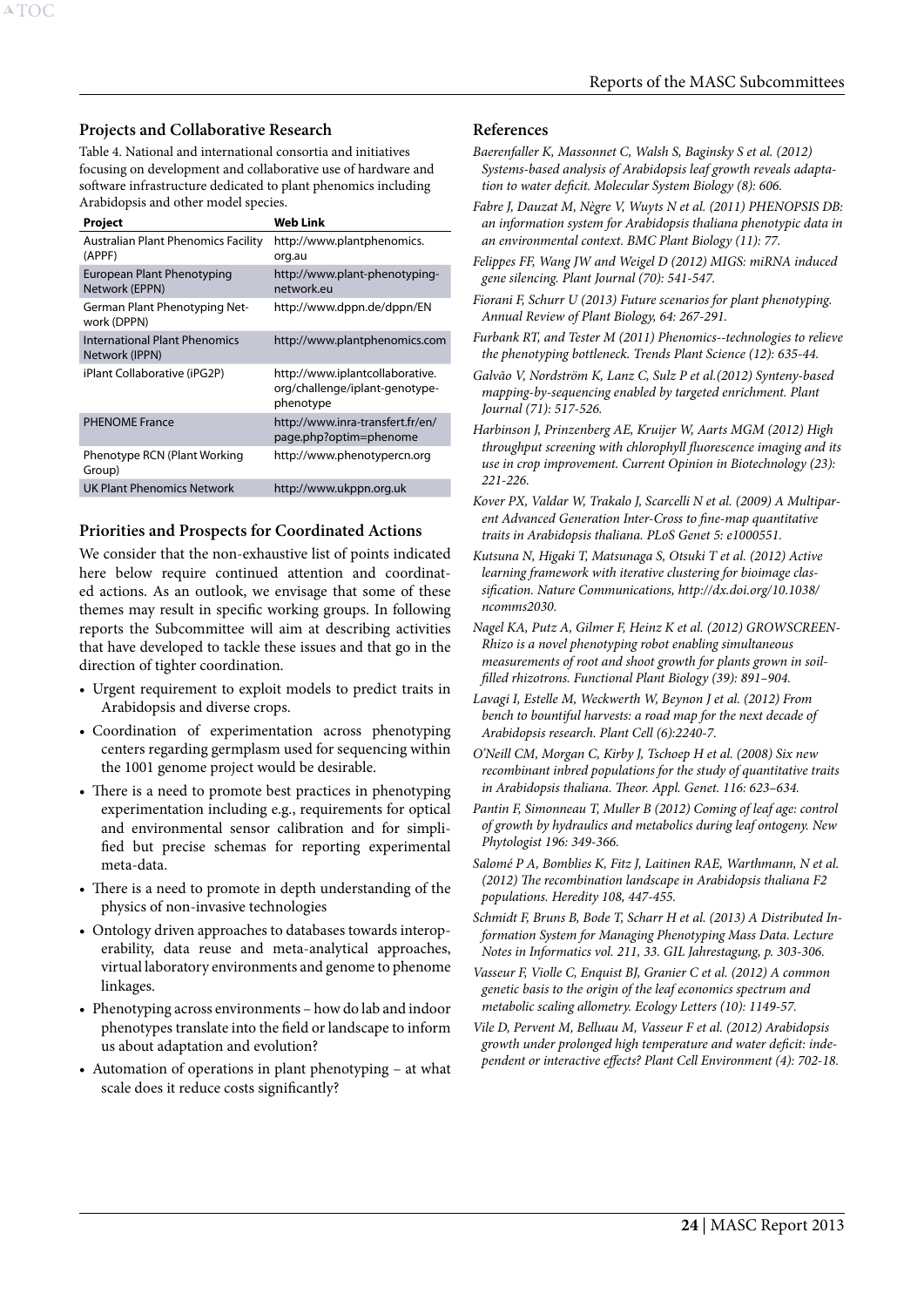# <span id="page-25-1"></span>**Proteomics**

<span id="page-25-0"></span>A[TOC](#page-3-0)

By Joshua Heazlewood (Co-chair) and Alexandra Jones (Co-chair) with contributions from subcommittee members

The past year has seen the subcommittee develop approaches to support the objectives of the Arabidopsis road map. This has included the development of a proteomics portal (1001 Proteomes) to enable exploitation of natural variation sequence data by Arabidopsis proteomic researchers. In the next few years, the ability to employ targeted proteomic approaches will likely become a more widely used approach for analysis of biochemical pathways and processes. The recent integration of Arabidopsis data into MRMaid represents the first stages in supporting these approaches. In combination with the ProMEX resource, Arabidopsis researchers now have advanced access to develop targeted proteomic approaches. The proteomics subcommittee has also actively been continuing our interactions with other proteomics organizations including Human Proteome Organization (HUPO) through the iMOP program and with the International Plant Proteomics Organization (INPPO). The development of these new resources and the continued interactions with complementary international organizations are part of the subcommittee's commitment to the road map aimed at increasing data integration and increasing international coordination in this area of research.

#### **Recent Activities**

A proteomics workshop was held in July 2012 at ICAR (Vienna, Austria) organized by Wolfram Weckwerth and Stefanie Wienkoop (University of Vienna, Austria). Speakers included Sandra Tanz (Australia) presenting an update to SUBA, Klaas Jan van Wijk (USA) outlining the use of QCONCAT and Stefanie Wienkoop (Austria) discussing absolute quantitation in proteomics experiments.

A workshop organized by Alex Jones (The Sainsbury Laboratory, UK), Hirofumi Nakagami (RIKEN Plant Science Center, Japan) and Jesús Jorrín Novo (University of Cordoba, Spain) was held in Kyoto, Japan at the XV International Congress on Molecular Plant-Microbe Interactions. The focus of this workshop was "Proteomics in plant pathology, challenges and advances" with the organizers discussing various approaches including phosphorylation, natural variation and 2-DE approaches to dissect plant pathology.

A proteomics workshop will be held at the upcoming ICAR 2013 in Sydney, Australia. The workshop will focus on proteomic approaches to identify receptor complexes and signaling events. Organizers are Joshua Heazlewood, Alex Jones and Harvey Millar and speakers will be selected from the conference abstracts.

In collaboration with the 1001 Genomes project (http:// www.1001genomes.org/), we have developed a portal to enable the visualization of non-synonymous SNPs resulting from large scale sequencing of Arabidopsis natural variants (http://1001proteomes.masc-proteomics.org/). The 1001 Proteomes portal provides a simple interface to assess amino acid changes in Arabidopsis proteins. The proteomes of each of these natural variants (based on the SNP calls) are also available to the community to support proteomic experiments in these lines.

Recently Arabidopsis data in the EBI mass spectral repository PRIDE (http://www.ebi.ac.uk/pride/) has been incorporated into the MRMaid utility (http://www.mrmaid.info/). The portal assists in identifying transitions for targeted approaches in mass spectrometry (SRM / MRM / mass western) by profiling experimental spectra. This enables a more rational approach for the selection of protein specific tags for these experiments. The inclusion of Arabidopsis as an option in this resource was driven by Alex Jones.

Collectively the members of MASCP continue to contribute and update public resources focused on plant proteomics to support community research programs. A collection of these online repositories can be found at http://www.mascproteomics.org/mascp/index.php/Databases. Major updates that occurred in the past year include SUBA (http://suba. plantenergy.uwa.edu.au/) which has been updated to SUBA3 and now includes a SUBAcon providing a subcellular prediction based on data within the resource. The mass spectral reference database ProMEX (http://promex.pph.univie. ac.at/promex/) was updated and now houses spectral data from a variety of plant species totaling over 100,000 spectra. The GelMap database (http://www.gelmap.de/arabidopsis/) is continuing to incorporate more annotated gel reference maps with recent additions of 2D-BN for chloroplasts and a 2DE for mitochondria and the pep2pro database has added new datasets which are available at http://www.pep2pro. ethz.ch.

#### **Selected Publications**

There were a number of contributions published in the past year (2012-2013) that significantly advanced proteomics in Arabidopsis and these include:

- Two independent studies were published in the past year employing differential organelle isolation approaches and proteomics to characterize the poorly examined Golgi apparatus in Arabidopsis. These studies have considerably expanded our knowledge of proteins and novel pathways within this organelle.
- *Parsons HT, Christiansen K, Knierim B, Carroll A et al. (2012) Isolation and proteomic characterization of the Arabidopsis Golgi defines functional and novel targets involved in plant cell wall biosynthesis. Plant Physiology (159): 12-26.*
- *Nikolovski N, Rubtsov D, Segura MP, Miles GP et al. (2012) Putative glycosyltransferases and other plant Golgi apparatus proteins are revealed by LOPIT proteomics. Plant Physiology (160): 1037-1051.*
- • The genome sequencing of Arabidopsis natural variants will significantly contribute to our understanding of the subtleties of gene regulation and its effect on phenotype. This study has provided a simple visualization tool to view non-synonymous SNPs in these data as well as enabling easy access for proteomic studies.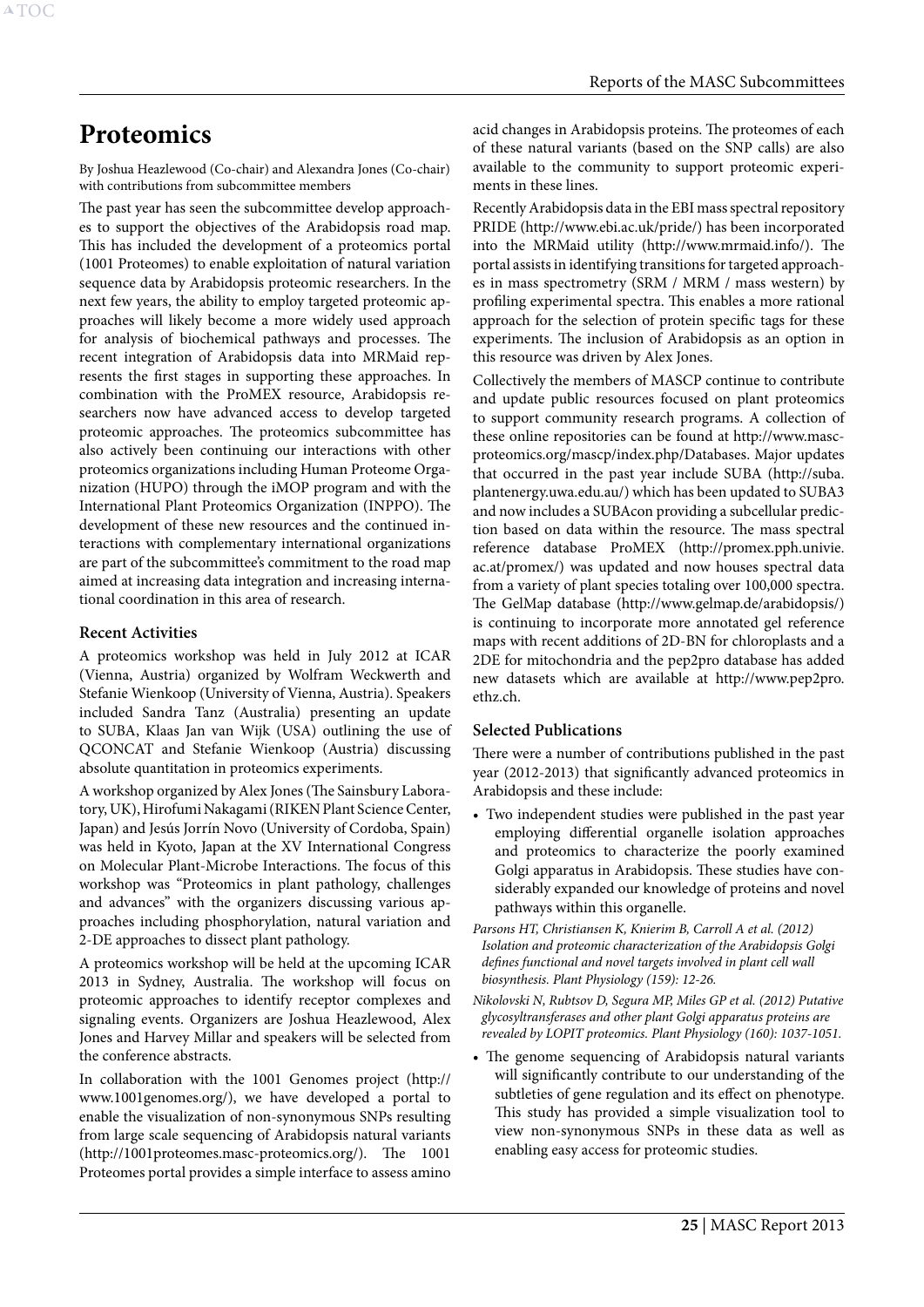*Joshi HJ, Christiansen KM, Fitz J, Cao J et al. (2012) 1001 Proteomes: A functional proteomics portal for the analysis of Arabidopsis thaliana accessions. Bioinformatics (28): 1303-1306.*

A[TOC](#page-3-0)

• The publications highlight the involvement that the MASC proteomics subcommittee has in developing international connections to proteomics communities both in the area plant research (INPPO) and more broadly with model systems (HUPO).

*Jones AM, Aebersold R, Ahrens CH, Apweiler R et al. (2012) The HUPO initiative on Model Organism Proteomes, iMOP. Proteomics (12): 340-345.*

*Agrawal GK, Sarkar A, Agrawal R, Ndimba BK et al. (2012) Boosting the globalization of plant proteomics through INPPO: current developments and future prospects. Proteomics (12): 359-368.*

• Application of quantitative proteomics connects the loss of photosynthetic capacity with other chloroplast and cellular functions, such as protein folding and stability, plastid protein import and the expression of stress-related genes.

*Motohashi R, Rödiger A, Agne B, Baerenfaller K and Baginsky S. (2012) Common and specific protein accumulation patterns in different albino/pale green (apg) mutants reveals regulon organization at the proteome level. Plant Physiology (160): 2189-2201.*

- The study describes that protein and transcript levels correlate well during leaf development, with some notable exceptions, and that diurnal transcript level fluctuations are not matched by corresponding diurnal fluctuations in the detected proteome. Also, it was found that continuous reduced soil water content results in reduced leaf growth but the plant adapts at molecular levels without showing a typical drought response.
- *Baerenfaller K, Massonnet C, Walsh S, Baginsky S et al. (2012) Systems-based analysis of Arabidopsis leaf growth reveals adaptation to water deficit. Molecular Systems Biology. 8 (1).*
- • Quantitative proteomics was used to examine changes in components of the mitochondrial electron transfer chains major respiratory complexes in response to cold and various chemical stresses.
- *Tan Y-F, Millar AH and Taylor NL (2012) Components of mitochondrial oxidative phosphorylation vary in abundance following exposure to cold and chemical stresses. Journal of Proteome Research (11): 3860-3879.*
- In the publication, the proteomes of stay-green1 (sgr1) and Col-0 were examined before the initiation of senescence and this revealed a number of quantitative differences in a range of soluble plastid proteins.

*Grassl J, Pružinská A, Hörtensteiner S, Taylor NL and Millar AH (2012) Early events in plastid protein degradation in stay-green Arabidopsis reveal differential regulation beyond the retention of LHCII and chlorophyll. Journal of Proteome Research (11): 5443-5452.* 

• The review provides a summary of the advances in mitochondrial proteomics in Arabidopsis thaliana over the past 5 years.

- *Lee CP, Taylor NL and Millar AH (2013) Recent advances in the composition and heterogeneity of the Arabidopsis mitochondrial proteome. Frontiers in Plant Science (4): 4.*
- This publication proposes how the use of selected reaction monitoring (SRM) mass spectrometry that has been developed in Arabidopsis could be applied to decipher the molecular mechanisms of abiotic stress tolerance in crop plants.
- *Jacoby RP, Millar AH and Taylor NL (2013) Application of selected reaction monitoring mass spectrometry to field grown crops to allow dissection of the molecular mechanisms of abiotic stress tolerance. Frontiers in Plant Science (4): 20.*

#### **Goals Supporting the Arabidopsis Road Map: From Bench to Bountiful Harvests**

#### *A) Build a predictive model of an Arabidopsis plant from its molecular parts*

- • Build on large scale proteogenomic mapping efforts and integrative subcellular profiling to further enhance and expand current whole plant and subcellular protein expression maps in Arabidopsis
- • Create a resource of validated Arabidopsis proteotypic peptides that can be employed for SRM-based quantitative analyses of proteins by mass spectrometry (e.g. AtSRM Atlas)
- • Continue to expand and integrate new proteomics resources through the MASCP Gator

#### *B) Exploit the wealth of natural variation that exists in Arabidopsis to further our understanding of adaptation and evolution*

- • Construct a 1001 proteomes portal for community exploitation and visualization of proteomes from Arabidopsis natural variants
- • Undertake a coordinated proteomic analysis of Arabidopsis accessions to both validate genomics data and to identify specific SRM markers (based on nsSNPs) for specific proteins from accessions for future quantitative analyses

#### *C) Establish an effective knowledge exchange pipeline from the laboratory to the field and vice versa*

- Assist in the coordination proteomics activities in other plant systems through representations as the Arabidopsis committee on the International Plant Proteomics Organization (INPPO)
- Actively pursue proteomics research programs in other plant systems using key knowledge gained through the analysis of Arabidopsis

#### *D) Build the International Arabidopsis Informatics Consortium (IAIC), an international informatics and data infrastructure*

• Maintain and enhance existing informatics infrastructure in Arabidopsis proteomics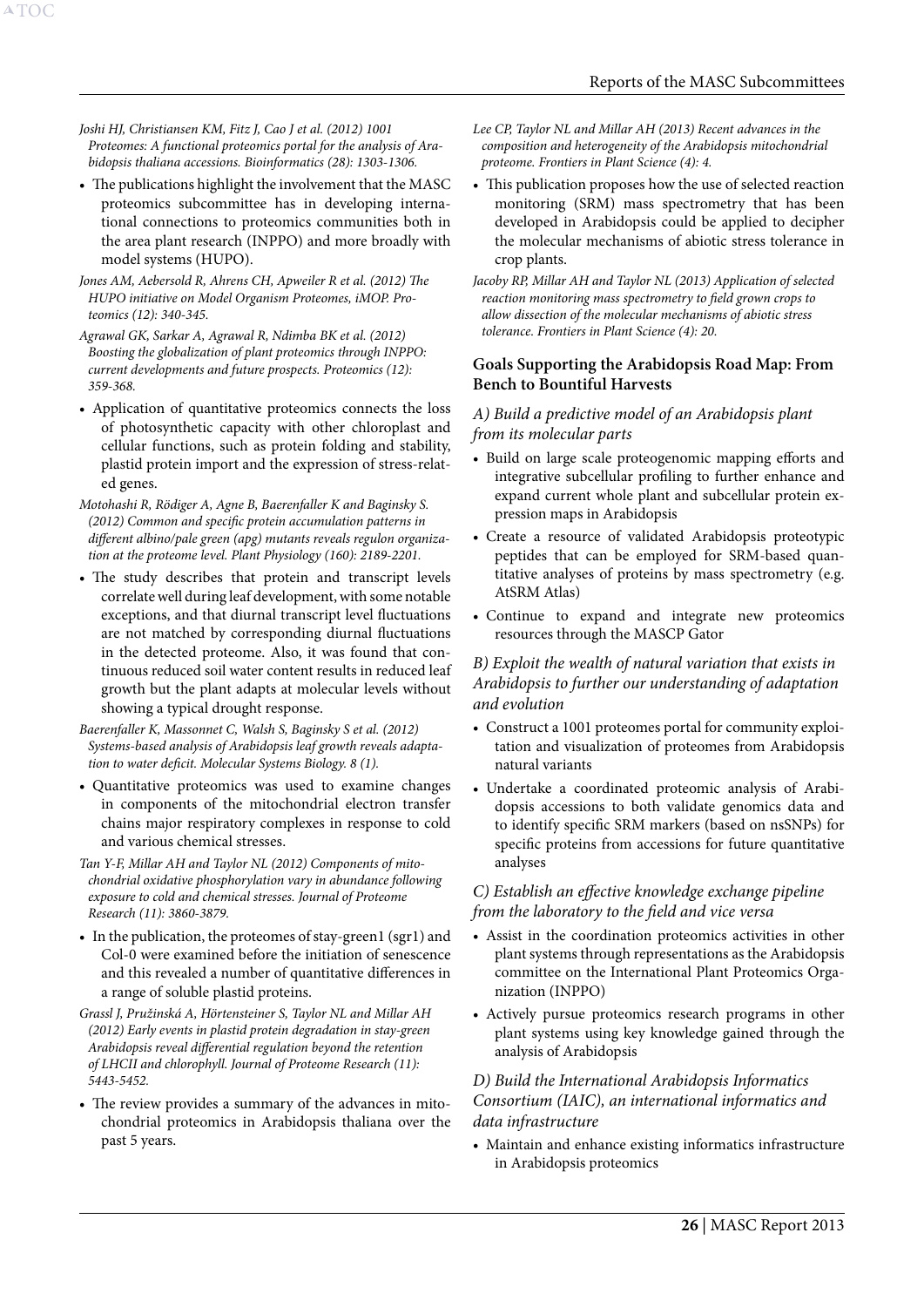- <span id="page-27-0"></span>• Create new resources to exploit emerging technologies (e.g. AtSRM Atlas)
- • Develop international proteomics standards in coordination with the iMOP program
- • Continue to coordinate the integration of Arabidopsis proteomics resources through the MASCP Gator
- Integrate proteomics data resources with other informatics resources in Arabidopsis

*E) Deepen International Cooperation and Coordination*

- • Represent Arabidopsis proteomics activities and develop proteomics standards through interactions with the initiative on Model Organism Proteomes program (iMOP) as part of the Human Proteome Organization (HUPO)
- Represent Arabidopsis proteomics interests as representatives of the International Plant Proteomics Organization (INPPO)
- • Continue to offer proteomics workshops at international conferences

# <span id="page-27-1"></span>**Systems Biology**

By Siobhan Brady (Chair) and Malcolm Bennett (Co-chair) with contributions from subcommittee members

# **Key Aims**

Promote systems biology research in Arabidopsis research. Systems approaches involving computational and mathematical modeling are becoming much more important as our knowledge of the regulatory signals and pathways controlling plant growth and development become increasingly detailed and their network behavior and outputs less intuitive.

Help bridge the 'genotype to phenotype gap', by encouraging researchers to move beyond the network and cellular scales, and use multiscale modelling to predict emergent dynamics at the tissue, organ and organismal levels through the use of virtual organ models and digital organisms.

Underpin synthetic biology applications in crops by facilitating translation of knowledge generated using systems approaches in Arabidopsis and other plant species.

#### **Recent Activities**

Several members of the MASC subcommittee contributed to a special issue of Plant Cell containing 4 reviews describing recent efforts to model network to multi scale systems in plants (see October 2012 edition).

Co-organizing training activities promoting systems biology approaches in Arabidopsis research. Recent examples include the Mathematics in the Plant Sciences Study Group (25-28 March 2013; http://www.cpib.ac.uk/events/mpssg/). Study groups are meetings to facilitate interactions between theoretical and life scientists. Plant sciences researchers are invited to present a problem that will be tackled by a team of mathematicians and computer scientists during the

workshop. Problems can be from any area of plant and crop science but need to be amenable to modelling approaches. Following four days of intensive work, each group presents the progress they have made on their problem. Links are established between the theoretical and plant scientists attending the meetings so that problems discussed during the study group can be followed up in more detail. Previous meetings in the series have resulted in successful grant proposals, studentships and publication. This years problems came from plant researchers based in the US (such as Tobias Baskin from UMass Amherst and Dan Roberts from Univrersity of Tennessee) and Europe (Siobhan Braybrook, Cambridge Laboratory, UK and Catherine Bellini, SLU Umea, Sweden).

Co-organizing research workshops promoting systems biology research. Recent examples include the systems themed symposium at the Anuual SEB Meeting (June 28th-July 2nd 2012 held in Salzburg, Austria) entitled "Generating new biological insights from complex data: methodology, data gathering, inference, modeling, validation, integration and solutions.'

To achieve our ambitious aims, we are establishing a subcommittee website for efficient exchange of information and dissemination of our activities to be launched in 2013.

## **Recent and Upcoming Research Meetings and Training Events**

- • Workshops offered at meetings included an International Workshop on Synthetic Biology in Santiago Chile (organized by Rodrigo Gutierrez) – lectures and lab training were offered and the connections between synthetic biology and systems biology were explored.
- A Cold Spring Harbor meeting on High Throughput Image Analysis – co-organized by Philip Benfey.
- Two Systems Biology sessions at ICAR2012 in Vienna, Austria; one was a workshop co-organized by Siobhan Brady and Wolfgang Busch and related specifically to root development
- The Agricultural Model Intercomparison and Improvement Project (AgMIP) is organizing a "hack-a-thon" on February 4-8, 2013 at the Texas Advanced Computing Center in Austin, Texas, with the goal of facilitating the swift development of applications and tools for use by the AgMIP research community. AgMIP is a major international effort that brings together experts in the fields of climate, crop, and economic modeling through the use of cutting-edge information technologies. Goals of the project include improving the ability of the models to simulate the effects of climate change on agriculture, and training a new generation of researchers to use the models effectively. The iPlant Collaborative is funded by the National Science Foundation, with the goal of building cyberinfrastructure and computational tools to solve grand challenges in plant biology.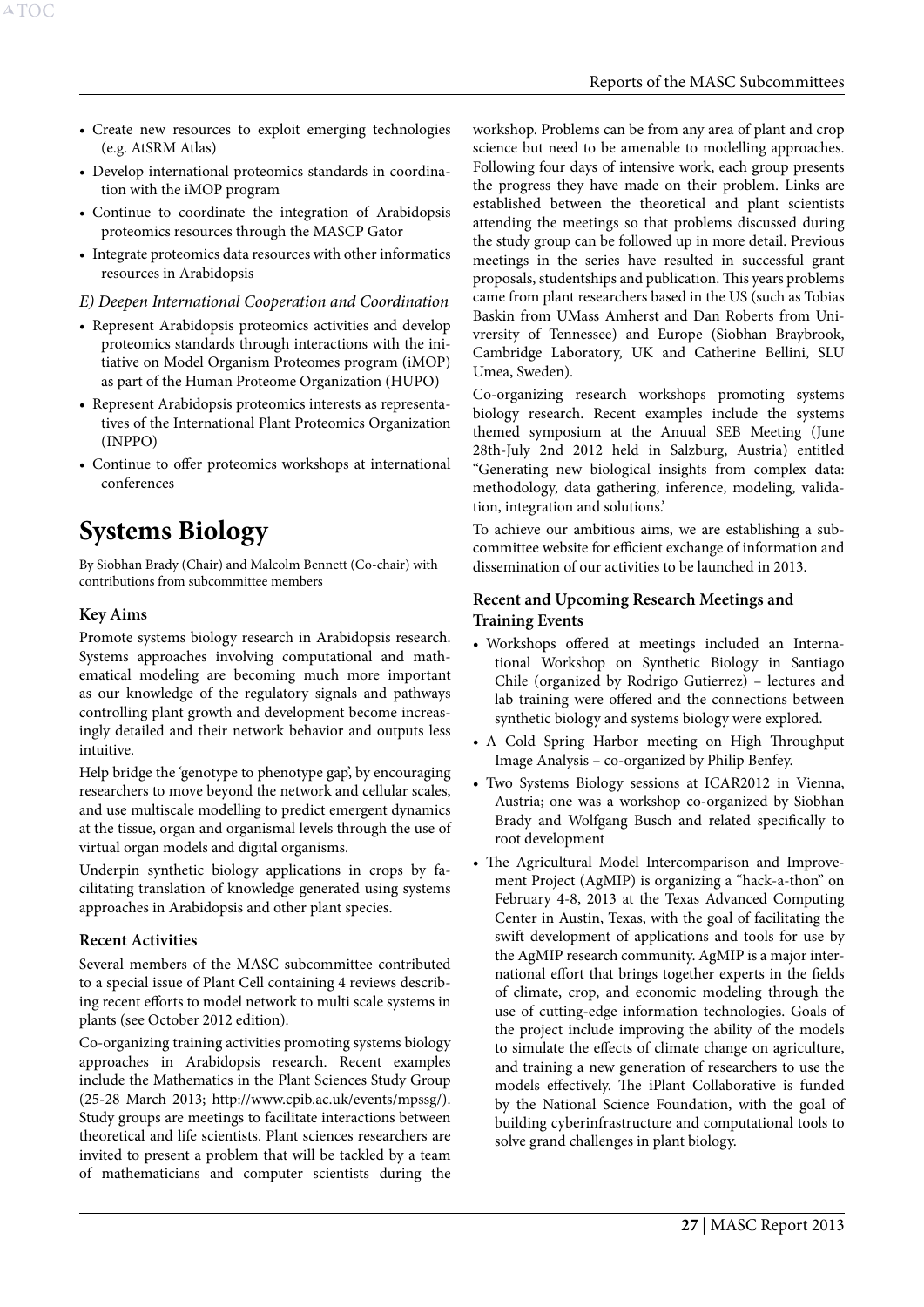• CPIB Summer School: Mathematical Modeling for Biologists. The sixth Mathematical Modelling for Biologists course is planned for 9-12 September 2013 (http://www. cpib.ac.uk/events/cpib-summer-school/). The aims of the summer school are to introduce modelling and quantitative approaches to biologists; to explain where models come from, and how to investigate the behaviour of those models; to introduce differential equation models, parameter estimation and sensitivity, randomness and spatial models; to show how to create, simulate and analyse models using appropriate software. Examples include applications to gene regulation, biochemical reactions, population dynamics, and epidemiology.

#### **Systems Related Plant Databases**

BAR's Arabidopsis Interactions Viewer now contains 28,000 experimentally-determined PPIs and about 70,000 predicted interactions based on interacting orthologs available through the the PSICQUIC registry.

Department of Energy Systems Biology Knowlegebase: Integration and modeling for predictive biology. The goal of KBase is to incorporate community data and provide services through an application programming interface (API) to facilitate user interaction for data visualization and data exploration. One component of this relevant to systems biology is "Network Analysis" where the stated goal is to create co-expression networks, ontology analysis of these networks and to recommend genes based on guilt by association. Transcript based modeling of metabolism for plant genomes will also occur. Plant genomes incorporated in K-base include poplar, Arabidopsis, Sorghum, Chlamydomonas, Brachypodium, Miscanthus and switchgrass. Network interactions will include public data and data computed in KBase. For protein-protein interaction networks this will include IntAct data for Arabidopsis and interologs in poplar, Sorghum and Brachypodium. For tissue and condition-specific coexpression networks and clusters this data will primarily come from Arabidopsis and poplar. Functional association networks will incorporate AraNet and PoplarNet. Regulatory network data will come from AGRIS

SynthSys hosts PlaSMo, a database of diverse plant models in XML formats (www.plasmo.ed.ac.uk ), BioDare a database of low volume time series data (i.e. not array data) (www. biodare.ed.ac.uk ), and SBSI a model simulation and optimisation infrastructure for high-performance computing (www.sbsi.ed.ac.uk).

#### **Selected Publications**

*Cruz-Ramirez et al. (2012) A Bistable Circuit Involving SCARE-CROW-RETINOBLASTOMA Integrates Cues to Inform Assymetric Stem Cell Division., Cell.*

*Huang et al. (2012) Mapping the Core of the Arabidopsis Circadian Clock Defines the Network Structure of the Oscillator. Science, 336:775-779.*

- *Band et al, (2012) Root gravitropism is regulated by a transient lateral auxin gradient controlled by a tipping-point mechanism. PNAS 109:4668-73.*
- *Petricka et al (2012) The protein expression landscape of the Arabidopsis root. PNAS 109:6811-8.*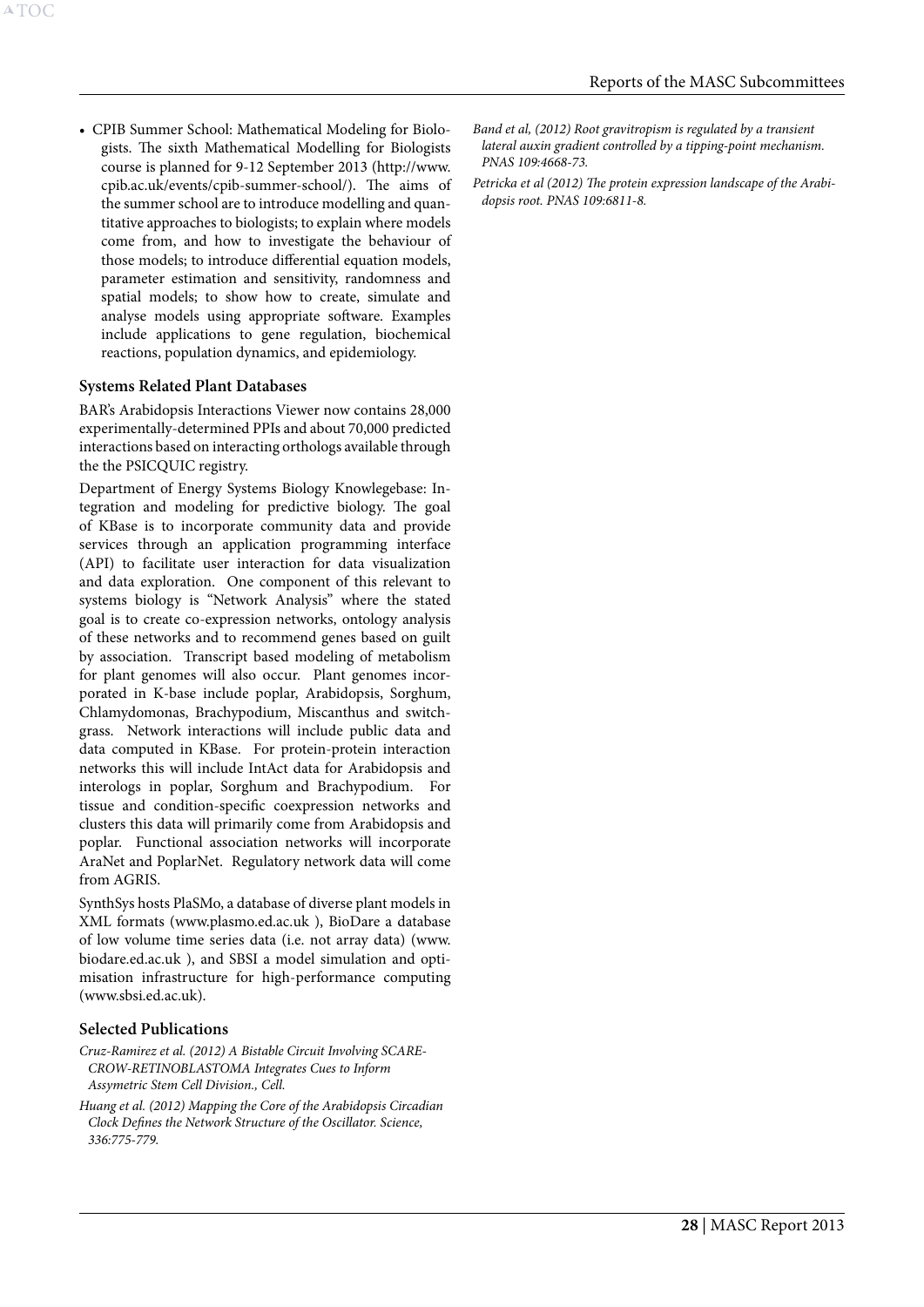# <span id="page-29-1"></span><span id="page-29-0"></span>Analysis and Recommendations of **MASC**

The history of Arabidopsis research is rather short compared to traditional model organisms with agricultural importance. Within the last 20 years the impact of Arabidopsis in basic research and also applied research drastically increased. Nowadays *Arabidopsis thaliana* serves as an established model and reference plant to study new hypothesis, develop new techniques and discover fundamental principles and applied insights into plant form and function that can be transferred to other species. Arabidopsis research and associated resources developed by the Arabidopsis community underpin aspects of the agricultural industry, which exploits the potential use of Arabidopsis for knowledge transfer and as test system for applications.

The tremendous knowledge gained by research on Arabidopsis was only possible due to the continuous support by funding bodies all over the world. In line with the growing financial support the Multinational Arabidopsis Steering Committee was founded in order to organize the international research efforts on Arabidopsis. MASC strives to coordinate research on the level of individual research labs and the whole community to avoid redundancy and to maximize the output by combined efforts. During the last two decades the community formulated two road maps that aimed to inform scientists, funding bodies and decision makers on the future foci of Arabidopsis research. The Arabidopsis community was very successful in achieving the formulated goals, i.e. the sequencing of the Arabidopsis genome as first plant reference genome and commencing functional characterization of Arabidopsis genes.

In 2012 the third road map entitled "From Bench to Bountiful Harvests" was published that outlines the goals of the international Arabidopsis community as guidelines and information resource for Arabidopsis researchers, funding bodies and decision makers (Lavagi, 2012). The main aim is to build functional networks at many levels of biological organization from molecules, single cells, tissues to the whole plant and ecological issues of plant communities. The connection from the lab to the field and *vice versa* will be strengthened to help to address the current global challenges of a growing population and global climate change.

#### **Analysis**

In the last decade molecular tools advanced from single functional genomics approaches to the level of 'omics' studies allowing to monitor whole genomes, transcriptomes, proteome and metabolomes in single experiments. This development was accompanied by the creation of vast volumes of different types of data. Many of these databases have been established and are maintained by members of the MASC subcommittees (see [Reports of the MASC Subcommittees](#page-13-2) [on page 13 ff.](#page-13-2)). One major challenge we are facing now is to create a new platform that will allow all researchers to analyze and combine these data to address specific biological questions and to reveal putative functions to further characterize genes and their interplay. A key goal will be to develop tools that are of use to all researchers, within and without the Arabidopsis community and to all disciplines from ecology to bioinformatics.

MASC and the international Arabidopsis community recognized this need early on and founded the International Arabidopsis Informatics Consortium (IAIC) in 2011 (http://www.arabidopsisinformatics.org/, see [Arabidopsis](#page-9-1) [Community Projects and Resources on page 9 ff.\)](#page-9-1). In 2011, during a workshop the online platform Arabidopsis Information Portal (AIP) was designed and the results were published in Plant Cell last year (Baerenfaller, 2012). The core module for this data assembly is the "Gold Standard Genome Annotation" developed by TAIR (Li, 2012; Swarbreck, 2008). Thereby the Arabidopsis community began to approach one major short term goal of the road map. Subsequently the proposal for funding of the development of AIP was submitted to the U.S. National Science Foundation and the full AIP implementation plan was already requested (see [Reports of the](#page-13-2) [MASC Subcommittees on page 13 ff.,](#page-13-2) [Country Reports of](#page-42-1) [the International Arabidopsis Community on page 42 ff.\)](#page-42-1). The attempt to link individually curated databases with webinterfaces will ensure Arabidopsis to be a primary reference organism for other biological systems once again (Joshi, 2012; Joshi, 2011).

There are many fundamental improvements in the AIP, most important it is indeed a portal for all databases. The AIP and its resources are being developed in such a manner that it will function as a portal, not a static website that provides links to other sites. The databases that will be implemented in the AIP represent repositories of molecular data and imply the potential to build robust predictive models of various aspects of plant physiology, ecology and evolution. Statistic model approaches allow to reveal correlations between metabolites, proteins, transcripts and phenotypes (Weckwerth, 2003). For example in several studies on kinetic or structural modeling the biochemical and regulatory networks were reconstructed based on the functionally annotated genome of *Arabidopsis thaliana* (Dal'Molin, 2010; Mintz-Oron, 2012; Poolman, 2009). Subsequently, these models on genomescale pathways need to be tested with experimental data to identify active and non-active pathways, alternative routes and regulatory circuits. Here in a recent study stochastic modeling allowed to interpret metabolite dynamics with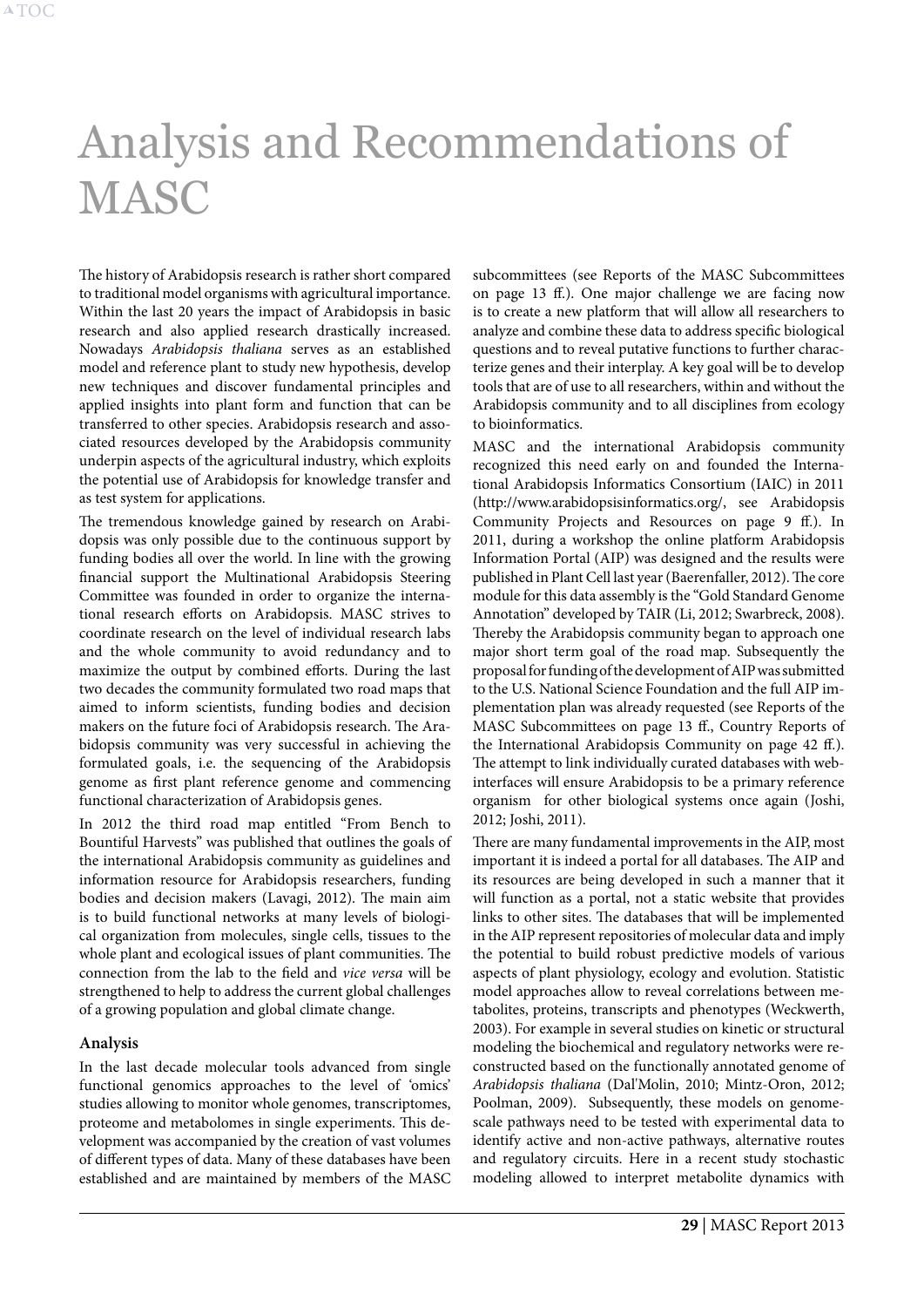respect to pathway regulation by linking metabolomics data with genome-scale metabolic reconstruction (Doerfler, 2012; Weckwerth, 2011). Moreover model approaches were applied for developmental and gene regulatory processes such as flower and root development, auxin transport and circadian rhythm (Band and King 2012; Peret, 2012; Pokhilko, 2013; Roeder, 2011). In order to better understand allele variation and adaptive traits statistic models on population dynamics can be built with Arabidopsis data. In the context of generating robust predictive models for various plant processes *Arabidopsis thaliana* fulfills its prophecy by Friedrich Laibach as being a model plant for genetics and developmental physiology (Laibach 1943; Weigel 2012).

The Arabidopsis community has also made progress concerning many other projects of the road map (Lavagi, 2012). For example the transition of the TAIR resource to iPlant is being processed (see [Arabidopsis Community Projects and](#page-9-1)  [Resources on page 9 ff.](#page-9-1)), new databases of polymorphisms for future studies on adaptation and evolution were created (Horton, 2012; Huang, 2012; Joosen, 2012; Kover and Mott 2012; Kronholm, 2012; Lee and Mitchell-Olds 2012; Schmitz and Ecker 2012) and especially the IAIC and the MASC subcommittees have been and are still highly active, which was also reflected by the program of the international Conference on Arabidopsis Research (ICAR), Vienna, 2012 (see [Progress and Activities of MASC on page 8 ff.](#page-8-1), [Reports of](#page-13-2)  [the MASC Subcommittees on page 13 ff.](#page-13-2)).

In the current and in coming decades a major theme of Arabidopsis research is to translate the knowledge of fundamental plant processes into applied systems, especially crop plants and breeding. To support the exchange between applied and basic research several new organizations were founded such as the Asia-Oceania-Agricultural Proteomics Organization (AOAPO). In 2012 many MASC members were present as speakers at the 4th International Symposium on Frontiers in Agriculture Proteome Research sponsored by the AOAPO to enhance the discourse which is necessary to translate Arabidopsis research into applied plant biotechnology.

# **Recommendations**

Research on the reference organism *Arabidopsis thaliana* was fruitful in the past and leveraged research on other model plants of agricultural importance. Arabidopsis has proven to be useful to transfer knowledge and as powerful system to establish new techniques and generate and test new hypotheses. The future success of Arabidopsis as reference plant will depend and was always dependent on the continuous support by funding bodies and decision makers. As we move into the post-genomic era an emerging view is there might be less of a need for a reference plant, but that is if you think plant biology would be just about DNA. With respect to a more holistic view of critical mass, interconnected databases, resources and biological insights Arabidopsis certainly continues to be the prime reference organism for plant sciences. Indeed, as knowledge from other developing models such as Brachypodium grows the power of comparative 'omics' will come to

the forefront and this requires a reference organism like Arabidopsis. It is important to support the unique Arabidopsis community that is characterized by highly active researchers and their practice of open and free exchange of data, ideas and technologies. Basic and applied research are essential counterparts that contribute valuable solutions to the challenges we face. The Multinational Arabidopsis Steering Committee recommends for 2013 (see also "Detailed Goals" next page):

- 1.Development of the Arabidopsis Informatics Portal and communicating the status to the plant science community
- 2.Translating the fundamental understanding of processes such as flowering, stress physiology, developmental processes etc. into applied systems, especially crop plants and breeding studies, for example development of strategies for common conferences and symposia
- 3.Intensification of the analysis of natural genetic variation in *Arabidopsis thaliana*
- 4.Development of *in silico* models of Arabidopsis from molecular to organismic level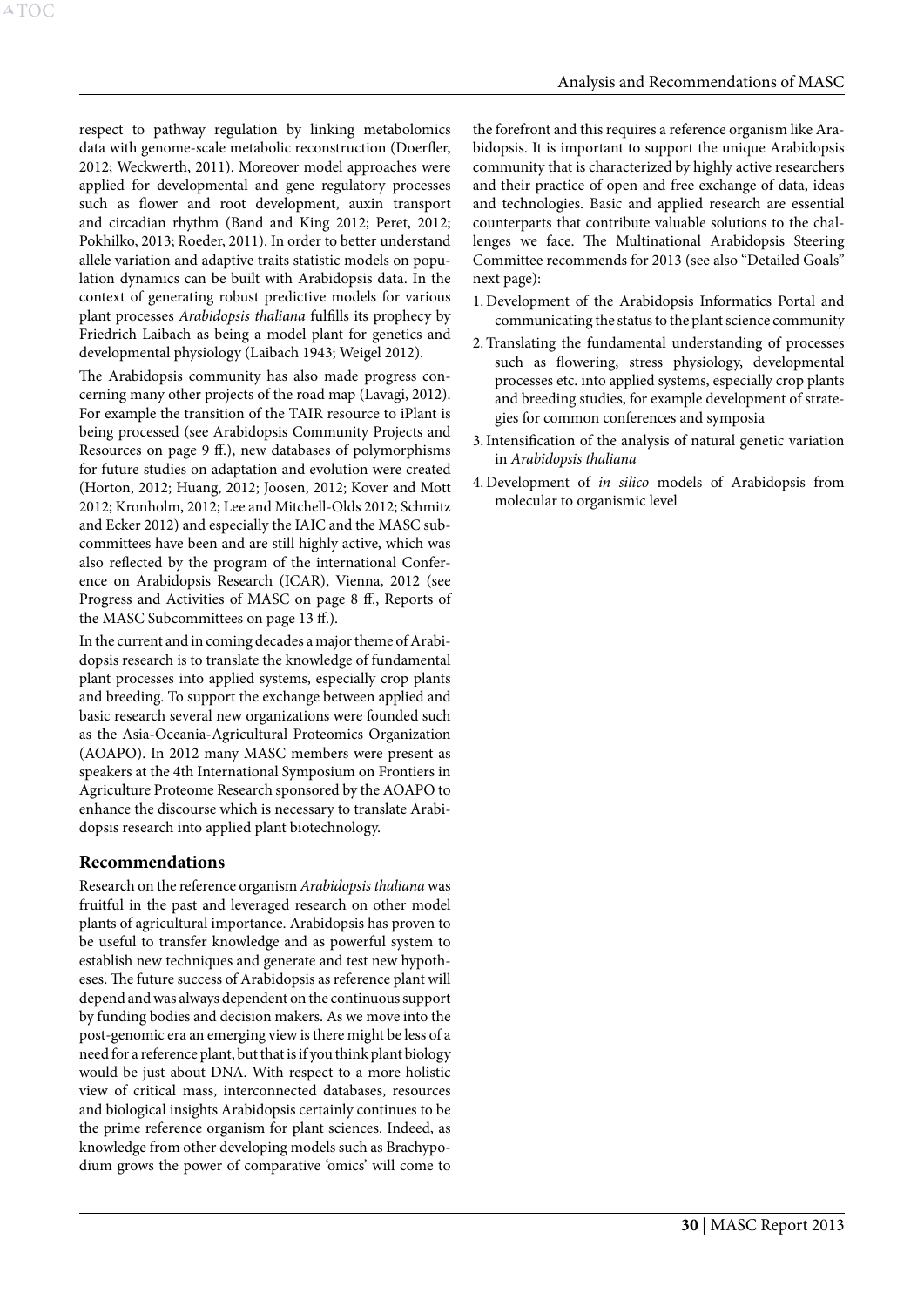# **Detailed goals for 2013 according to the road map: "From Bench to Bountiful Harvests"**

#### **(A) Build a predictive model of an Arabidopsis plant from its molecular parts**

- • Collect and collate accurate and quantifiable data obtained at multiple levels of abstraction (ongoing)
- • Continue to develop collections of mutants and mutant lines accompanied by support of public and accessible stock centers (ongoing)
- • Develop new research tools and experimental methods to address the lack of global assays for a number of plant processes (ongoing)
- • Fully exploit emerging technologies (ongoing)
- Provide training for plant scientists in computational science and theoretical approaches (ongoing)
- Encourage further collaboration between plant biologists and theoretical scientists (ongoing)

#### **(B) Exploit the wealth of natural variation that exists in Arabidopsis to further our understanding of adaptation and evolution**

- • Continue to develop genomic sequencing and computational resources in order to understand and utilize the natural variation of Arabidopsis and related species (short/medium term)
- • Develop tools and techniques to facilitate the identification of QTLs that have subtle effects on plant genotypes (ongoing)
- • Utilize the information gathered in Arabidopsis and related species to undertake comparative genomics/ comparative evolution / comparative ecological genomics (ongoing)
- • Develop appropriate open access informatics and data infrastructure for storage, retrieval and analysis of variation and QTL data (short/medium term)
- • Develop accessible statistical and computational methods for the analysis of natural variation and QTL data (short/medium term)
- • Develop high-throughput methods for measuring phenotypes in the lab and in the field (ongoing)

#### **(C) Establish an effective knowledge exchange pipeline from the laboratory to the field and vice versa**

- • Undertake the approaches outlined in sections A and B to help us understand important complex traits (ongoing)
- • Promote active dialogue, knowledge and data exchange between plant communities and various fields of expertise (ongoing)
- • Develop a data and informatics infrastructure in which underpinning knowledge generated in Arabidopsis can flow easily to plant breeding (short/medium term)
- • Showcase examples of the role of Arabidopsis in rational improvement of plant species for agriculture and other plant-based industries through the annual MASC report and the annual International Conference on Arabidopsis Research (ICAR) (ongoing)
- • Promote exchanges of information and personnel between Arabidopsis groups and those working on other plant species and vice versa (ongoing)
- • Promote knowledge exchange with data providers/users of other model organism communities and facilitate interactions with computational/theoretical researchers (ongoing)

#### **(D) Build the International Arabidopsis Informatics Consortium (IAIC)**

- • Develop the Arabidopsis Information Portal (AIP) infrastructure that is flexible enough to respond to new/future approaches in data management, access and integration (short term)
- • Develop appropriate data standards and establish their widespread use in the community (short term)
- • Generate an infrastructure that promotes data exchange and collaboration. For example to ensure that integration of data allows users to move vertically between Arabidopsis associated data as well as horizontally to other plant species and model organisms (short/medium term)
- • Ensure all data and resources generated are available via the appropriate public data repositories (ongoing)
- • Ensure there is interoperability between the data and resources generated by the Arabidopsis community and those generated by other communities (ongoing)
- • Establish strong links with other data providers/users and computational experts to allow exchange of information and best practice (ongoing)

#### **(E) Deepen international cooperation and coordination**

- • Continue to represent each country that is undertaking Arabidopsis research around the globe (ongoing)
- • Increase awareness of the richness of international Arabidopsis research via the production and distribution of the annual MASC report and the International Conference on Arabidopsis Research (ICAR) (ongoing)
- • Help coordinate international Arabidopsis research, to minimize duplication of efforts and maximize efficient use of resources through collaboration (ongoing)
- • Promote open communication and free exchange of data, materials, resources and ideas among the Arabidopsis research community (ongoing)
- Liaise with funding agencies supporting Arabidopsis research (ongoing)
- Provide coordination for the "Bench to Bountiful Harvests" road map (ongoing)
- Periodically assess the status of the "Bench to Bountiful Harvests" (ongoing)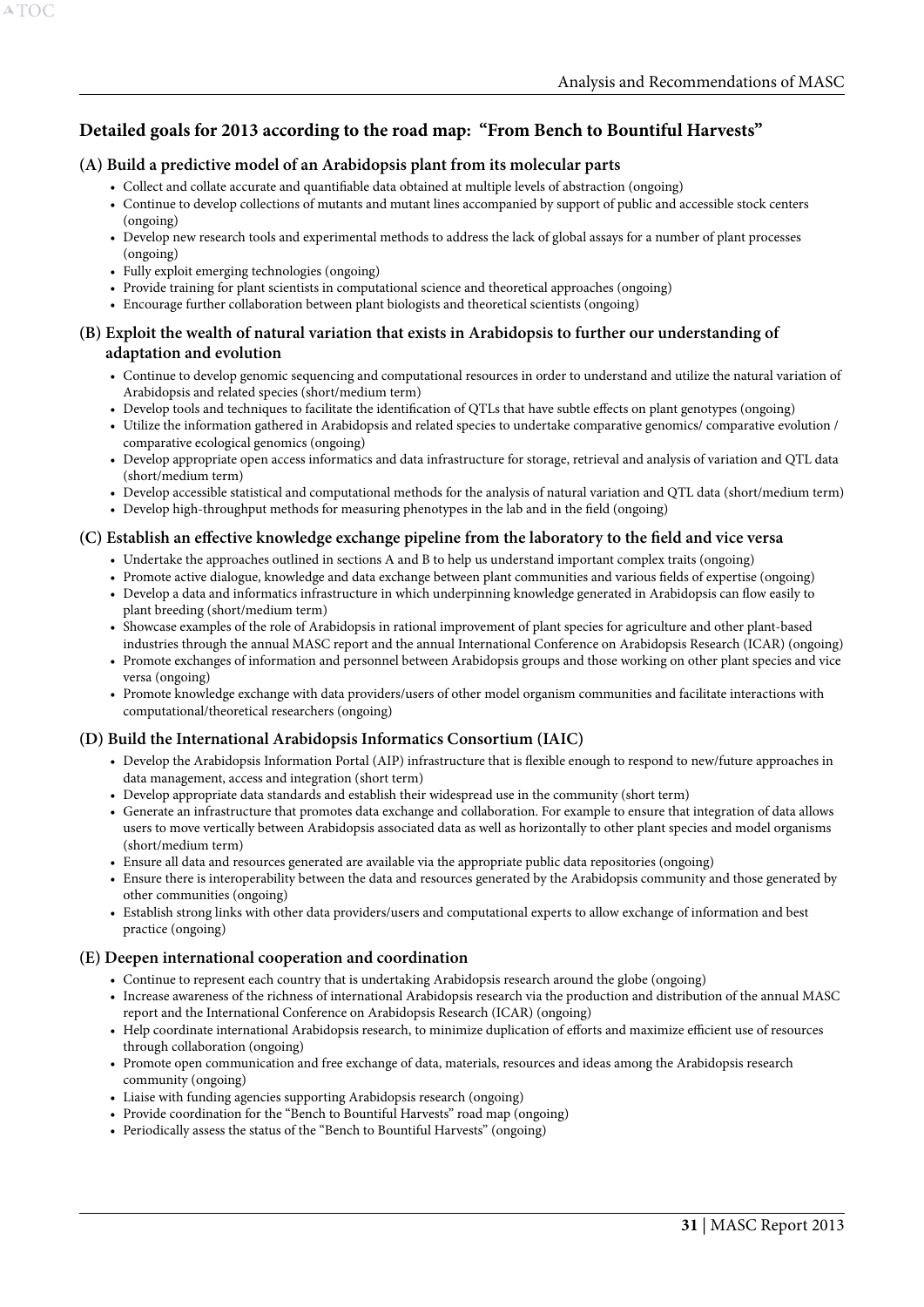#### **References**

A[TOC](#page-3-0)

- *Baerenfaller K, Bastow R, Beynon J, Brady S, Brendel V, Donaldson S, Dooley R, Forster M, Friesner J, Gifford D, Grotewold E, Gutierrez R, Huala E, Jaiswal P, Joshi H, Kersey P, Liu L, Loraine A, Lyons E, May S, Mayer K, MacLean D, Meyers B, Mueller L, Muller R, Muller HM, Ouellette F, Pires JC, Provart N, Staiger D, Stanzione D, Taylor J, Taylor C, Town C, Toyoda T, Vaughn M, Walsh S, Ware D, Weckwerth W, Informatics IA (2012) Taking the Next Step: Building an Arabidopsis Information Portal. Plant Cell 24:2248-2256*
- *Band LR, King JR (2012) Multiscale modelling of auxin transport in the plant-root elongation zone. Journal of mathematical biology 65:743-785*
- *Dal'Molin CGD, Quek LE, Palfreyman RW, Brumbley SM, Nielsen LK (2010) AraGEM, a Genome-Scale Reconstruction of the Primary Metabolic Network in Arabidopsis. Plant physiology 152:579-589*
- *Doerfler H, Lyon D, Nägele T, Sun X, Fragner L, Hadacek F, Egelhofer V, Weckwerth W (2012) Granger causality in integrated GC–MS and LC–MS metabolomics data reveals the interface of primary and secondary metabolism. Metabolomics 1-11*
- *Horton MW, Hancock AM, Huang YS, Toomajian C, Atwell S, Auton A, Muliyati NW, Platt A, Sperone FG, Vilhjalmsson BJ, Nordborg M, Borevitz JO, Bergelson J (2012) Genome-wide patterns of genetic variation in worldwide Arabidopsis thaliana accessions from the RegMap panel. Nature genetics 44:212-216*
- *Huang X, Effgen S, Meyer RC, Theres K, Koornneef M (2012) Epistatic natural allelic variation reveals a function of AGA-MOUS-LIKE6 in axillary bud formation in Arabidopsis. Plant Cell 24:2364-2379*
- *Joosen RV, Arends D, Willems LA, Ligterink W, Jansen RC, Hilhorst HW (2012) Visualizing the genetic landscape of Arabidopsis seed performance. Plant physiology 158:570-589*
- *Joshi HJ, Christiansen KM, Fitz J, Cao J, Lipzen A, Martin J, Smith-Moritz AM, Pennacchio LA, Schackwitz WS, Weigel D, Heazlewood JL (2012) 1001 Proteomes: a functional proteomics portal for the analysis of Arabidopsis thaliana accessions. Bioinformatics 28:1303-1306*
- *Joshi HJ, Hirsch-Hoffmann M, Baerenfaller K, Gruissem W, Baginsky S, Schmidt R, Schulze WX, Sun Q, van Wijk KJ, Egelhofer V, Wienkoop S, Weckwerth W, Bruley C, Rolland N, Toyoda T, Nakagami H, Jones AM, Briggs SP, Castleden I, Tanz SK, Millar AH, Heazlewood JL (2011) MASCP Gator: an aggregation portal for the visualization of Arabidopsis proteomics data. Plant physiology 155:259-270*
- *Kover PX, Mott R (2012) Mapping the genetic basis of ecologically and evolutionarily relevant traits in Arabidopsis thaliana. Current opinion in plant biology 15:212-217*
- *Kronholm I, Pico FX, Alonso-Blanco C, Goudet J, de Meaux J (2012) Genetic basis of adaptation in Arabidopsis thaliana: local adaptation at the seed dormancy QTL DOG1. Evolution; international journal of organic evolution 66:2287-2302*
- *Laibach F (1943) Arabidopsis thaliana (L.) Heynh. als Object für genetische und entwicklungsphysiologische Untersuchungen. Bot Archiv 44:439-455*
- *Lavagi I, Estelle M, Weckwerth W, Beynon J, Bastow RM (2012) From Bench to Bountiful Harvests: A Road Map for the Next Decade of Arabidopsis Research. Plant Cell 24:2240-2247*
- *Lee CR, Mitchell-Olds T (2012) Environmental adaptation contributes to gene polymorphism across the Arabidopsis thaliana genome. Molecular biology and evolution 29:3721-3728*
- *Li D, Berardini TZ, Muller RJ, Huala E (2012) Building an efficient curation workflow for the Arabidopsis literature corpus. Database : the journal of biological databases and curation 2012:bas047*
- *Mintz-Oron S, Meir S, Malitsky S, Ruppin E, Aharoni A, Shlomi T (2012) Reconstruction of Arabidopsis metabolic network models accounting for subcellular compartmentalization and tissuespecificity. Proceedings of the National Academy of Sciences of the United States of America 109:339-344*
- Peret B, Li G, Zhao J, Band LR, Voss U, Postaire O, Luu DT, Da Ines *O, Casimiro I, Lucas M, Wells DM, Lazzerini L, Nacry P, King JR, Jensen OE, Schaffner AR, Maurel C, Bennett MJ (2012) Auxin regulates aquaporin function to facilitate lateral root emergence. Nature cell biology 14:991-998*
- *Pokhilko A, Mas P, Millar AJ (2013) Modelling the widespread effects of TOC1 signalling on the plant circadian clock and its outputs. BMC systems biology 7:23*
- *Poolman MG, Miguet L, Sweetlove LJ, Fell DA (2009) A genomescale metabolic model of Arabidopsis and some of its properties. Plant physiology 151:1570-1581*
- *Roeder AH, Tarr PT, Tobin C, Zhang X, Chickarmane V, Cunha A, Meyerowitz EM (2011) Computational morphodynamics of plants: integrating development over space and time. Nature reviews Molecular cell biology 12:265-273*
- *Schmitz RJ, Ecker JR (2012) Epigenetic and epigenomic variation in Arabidopsis thaliana. Trends in plant science 17:149-154*
- *Swarbreck D, Wilks C, Lamesch P, Berardini TZ, Garcia-Hernandez M, Foerster H, Li D, Meyer T, Muller R, Ploetz L, Radenbaugh A, Singh S, Swing V, Tissier C, Zhang P, Huala E (2008) The Arabidopsis Information Resource (TAIR): gene structure and function annotation. Nucleic acids research 36:D1009-1014*
- *Weckwerth W (2003) Metabolomics in systems biology. Annual Review of Plant Biology 54:669-689*
- *Weckwerth W (2011) Unpredictability of metabolism—the key role of metabolomics science in combination with next-generation genome sequencing. Analytical and Bioanalytical Chemistry 400:1967-1978*
- *Weigel D (2012) Natural variation in Arabidopsis: from molecular genetics to ecological genomics. Plant physiology 158:2-22*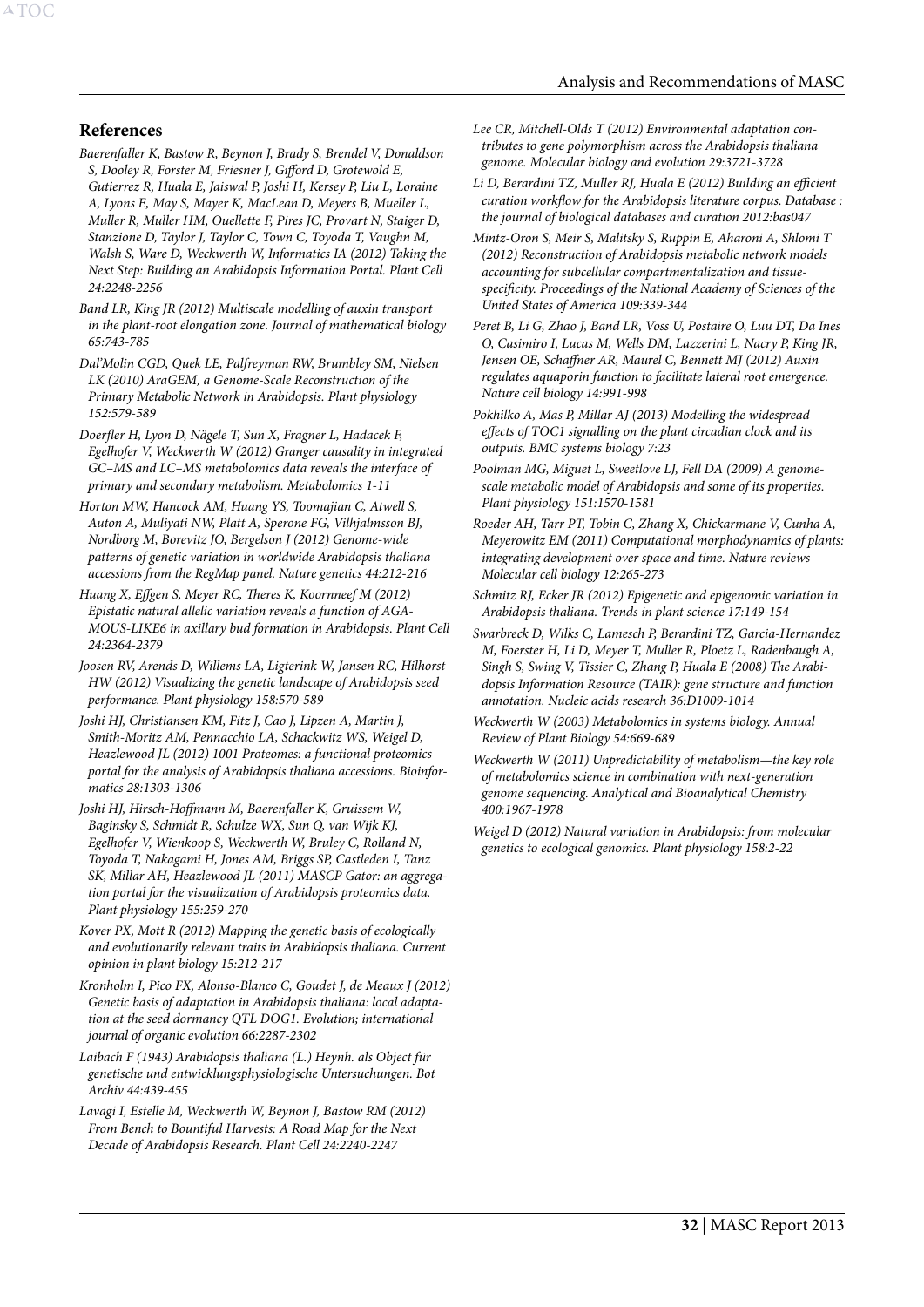# <span id="page-33-0"></span>Arabidopsis Basic Research and its Impact on Applied Research

# <span id="page-33-2"></span>**Scientific Highlights in 2012**

In 2012 the annual number of publications involving Arabidopsis research has increased once again. The number of peer-reviewed articles in 2012 in rice was slightly lower than that of Arabidopsis but appeared to follow the same trend (Figure 1). Over the past 20 years the Arabidopsis community has enjoyed the ease of manipulation of this plant and the availability of a wide range of resources that have been developed. Resources include chemically generated mutants; homozygous T-DNA insertion mutant lines; RNAi resources, artificial microRNAs; cDNA and ORF clones; large-scale microarray data; RILs and other mapping populations. Resources that are more recent additions include expanded information about the Arabidopsis proteome, metabolome and methylome, and the natural diversity found in Arabidopsis accessions. Web-based databases and browsers are also proliferating, reflecting the need to manage the vastly increasing number of datasets developed by the many Arabidopsis research groups worldwide. The constant development of resources that adapt to the evolving needs of the community have greatly facilitated a large body of cuttingedge research that allows for rapid advances in plant biology. With the population the need for food increases and we are facing the effects of climate change, therefore some governments are placing a greater emphasis on plant science research. However, the time lapse between an original scientific discovery and its biotechnological application is often rather long and studying an organism that is easier to manipulate may be beneficial in the long term. Indeed, Arabidopsis lends itself exceptionally well to studying most aspects of basic plant biology; its well-known features include its small genome, size, high fecundity, diverse natural populations, ease of genetic manipulation and transformation, and short generation time. Studies in Arabidopsis have also greatly benefited from strong international collaborations first established over 40 years ago and strengthened during the Arabidopsis Genome project spanning the last decade across several countries and continents. With the release of the reference sequence in 2000, the 'genomic era' of Arabidopsis research truly began, allowing a rapid increase in discoveries and publications (Figure 1).

Considered alongside classic model organisms such as corn, the Arabidopsis publication record remains impressive, reflecting its ease of use as a genetic system, advanced resources and datasets, and the collegiality of the worldwide community, each of which contributed to its development as reference plant. Between 1994 and 2012, the number of

peer-reviewed Arabidopsis publications increased more than 10-fold, while rice and corn publications increased about 5.5-fold and 2.9-fold, respectively (Figure 1). Over 4,000 peer-reviewed Arabidopsis publications were produced in the past year, many of which contain exciting new breakthroughs that will no doubt have impacts on studies in plants and other species.

The following section provides summaries of just a few significant advances; notably, most publications involve collaborators from two or more countries, reflecting the collegiality and truly international nature of the Arabidopsis community.

## **A Nano Sensor to Assay** *in vivo* **Auxin Distribution**

Plant development is guided by the interplay and gradual distribution of several small molecules, called plant hormones. In recent years, the knowledge about hormone perception mechanisms drastically increased. Today most receptors of the "classical" hormones i.e. auxins, cytokinins, giberrellins and ethylene were identified as well as promising candidates for abscisic acid perception exist (Santer, 2013). The insights into the molecular mechanism of hormone perception enable the development of new nano sensors to map the hormone distribution *in vivo* at a high spatio-temporal resolution.



<span id="page-33-1"></span>Figure 1. Number of Journal Publications from 1994 until 2012 citing the model organisms Arabidopsis, rice or corn, Source: http://www.ncbi.nlm.nih.gov/pubmed query e.g.: Arabidopsis[Title/Abstract] AND ("journal article"[Publication Type] OR "review"[Publication Type]) AND ("2012"[PDAT] : "2012"[PDAT]).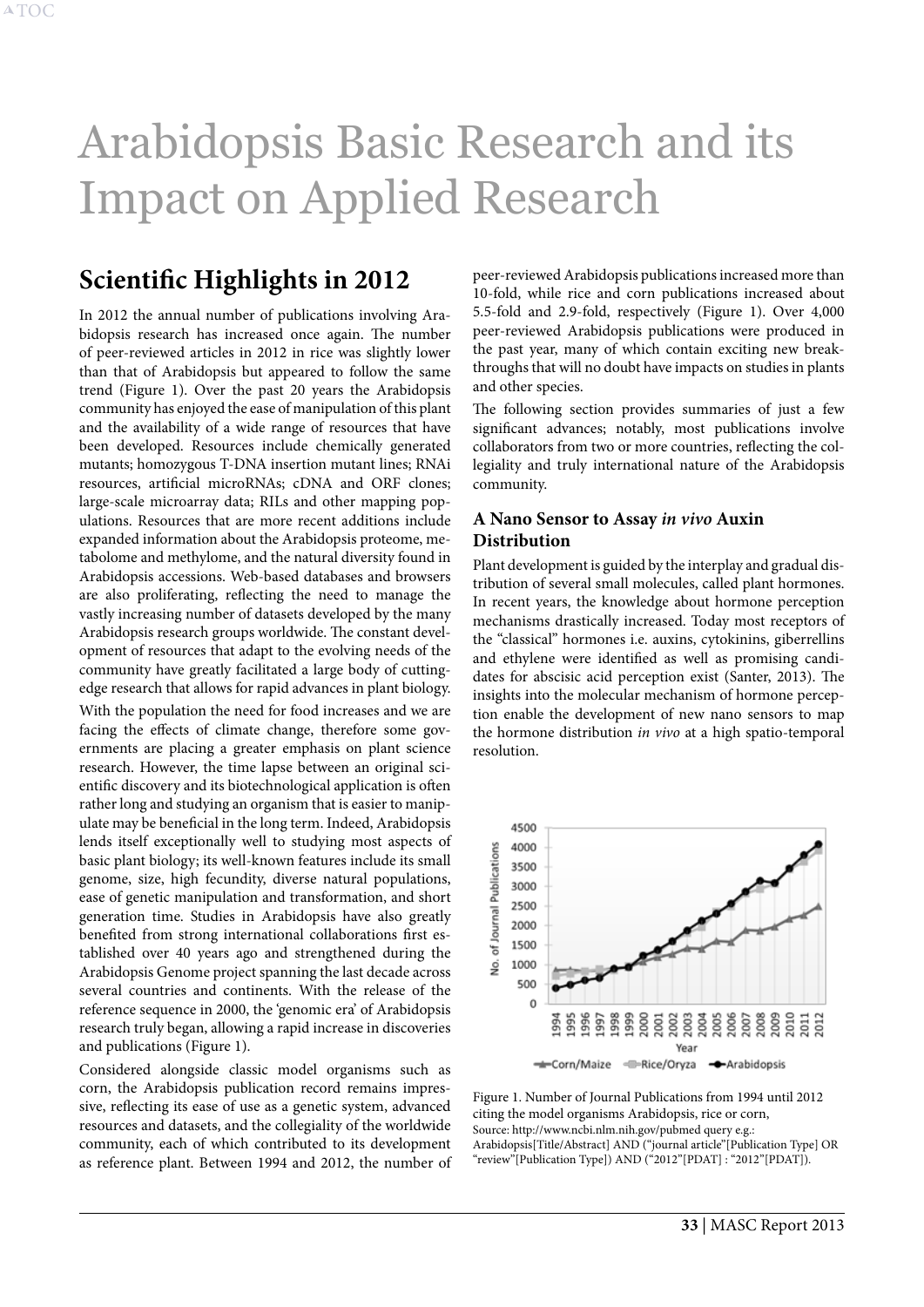In 2012 Brunoud and colleagues published the first plant hormone nano sensor by overexpression of a fusion protein of an auxin co-receptor domain with a fast maturing yellow fluorescent protein. Previously it was shown that the DII domain of Aux/IAA proteins interact via auxin with TIR1, which is a component of the SCFTIR1/ABF1-5 complex that targets the Aux/IAA to degradation by the 26S proteasome. The authors validated that the DII domain of IAA28 fused to Venus (DII-Venus) is degraded upon presence of auxin. With this new DII-Venus reporter line they were able to monitor the inverse auxin distribution during developmental responses without any further perturbation. The decrease in DII-Venus fluorescence signal in root and shoot is comparable to the *DR5* promoter-reporter expression studies and unraveled also previously unknown regions. Time course experiments to monitor auxin distribution during auxin application, gravitropism and organ initiation revealed the auxin distribution dynamics in tissues and single cells.

The design of more *in vivo* nano sensors especially for hormones is essential to build robust models of developmental processes, which will be substantial for future computer based models to predict plant development under various circumstances.

*Brunoud G, Wells DM, Oliva M, Larrieu A et al. (2012) A novel sensor to map auxin response and distribution at high spatiotemporal resolution. Nature 482(7383):103-6.*

*Santer A, Estelle M (2013) Recent advances and emerging trends in plant hormone signalling. Nature 459:1071-8.* 

# **Getting Connected – Egg Cell Secreted Proteins Induce Sperm Plasma Membrane Modifications**

More than a century ago it was observed that two sperm cells are delivered by the pollen tube to fertilize the plant egg cell and the central cell. The mechanisms that govern the fusion of the plant egg and sperm cell, especially the factors required for intercellular communication are almost unknown.

In 2012 Sprunck and colleagues published a new model about the intercellular communication of gametes by Egg cell 1 (EC1) proteins, which are secreted by the egg cell, activate the sperm cell prior fusion and help to orientate the gametes. The authors showed that EC1 proteins are expressed in the egg cell before and during fertilization. The N-terminal secretion peptide is likely to direct EC1 proteins to exocytosis, which takes place upon sperm cell arrival and during double fertilization. Indeed, quintuple *ec1* mutants displayed a female gametophytic effect because sperm cells did not fuse with the egg cell. Gamete interaction studies indicated that EC1 secretion upon sperm cell arrival and during fusion with the egg cell activates the sperm cell to fuse with the egg cell. EC1 peptides caused the reallocation of HAP2/GCS1 (Hapless2/Generative cell specific 1) from endomembranes to the sperm plasma membrane. HAP2/GCS1 was described previously to be involved in the late step of gamete interactions. The observations by the authors also suggest that EC1 perception by the sperm cell might help to orientate the gametes during the fusion process.

It can be speculated that the overall intercellular communication between egg and sperm cell is far more complex because EC1 seems to facilitate only this fusion but not the fusion between the central and the sperm cell. Sprunck and colleagues provided first evidence for the complex communication during fertilization and they showed that the mutual activation of gametes is necessary as it was described for other sexual reproducing organisms.

*Sprunck S, Rademacher S, Vogler F, Gheyselinck J et al. (2012) Egg cell-secreted EC1 triggers sperm cell activation during double fertilization. Science 338(6110):1093-7.*

# **Another Mode of Action - Small RNAs are Involved in DNA Break Repair**

Small RNAs play diverse and conserved roles in eukaryotes. They mediate transcriptional and post-transcriptional regulation of gene expression. In plants the RNA-directed DNA methylation (RdDM) pathway confers gene silencing of transposons and other repetitive DNA sequences by the most abundant heterochromatic small interfering RNAs.

In 2012 Wei and colleagues characterized a new class of DNA-double strand break small RNAs (diRNAs) involved in homologous recombination to repair DNA-double strand breaks (DSB). To analyze the efficiency of DSB repair in plants and human cells the authors used DSB inducible reporter lines. The DSB repair of the reporter after induction of DSB was reduced in the Arabidopsis mutants *dicer like 2*  (*dcl2*), *dcl3* and *dcl4* that are defective in small RNA processing. This suggests a role for small RNAs in DSB repair. The mutant lines had reduced levels of specific diRNAs after DSB induction that matched to the flanking region of the reporter sequence. Because the detected small RNAs always mapped close to the DSB induced region, diRNAs might function in *cis*. The RNA-Polymerase IV and V also seem to be involved in the DSB repair whereas components of the RdDM pathway did not affect DSB repair in the DSB inducible reporter lines. Furthermore, Wei and colleagues could show that Argonaute 2 (AGO2) seems to load the diRNAs that flank the reporter where DSB was induced. This observation is in accordance with previous experiments in which AGO2 expression was induced after γ-irradiation. One of the first steps in DSB repair is phosphorylation of histone H2AX, which seems to be independent of diRNAs. The function of diRNAs seems to be downstream of histone phosphorylation for example to recruit DSB repair complexes or guide other histone modifying enzymes.

The study provides evidence that small RNAs are involved in the repair of DNA double strand breaks. The precise mechanism and components of the mechanism need to be discovered in future. The experimental set up of Wei and colleagues suggests that diRNA functions seem to be conserved in humans like it is known for other small RNAs.

*Wei W, Ba Z, Gao M, Wu Y et al. (2012) A role for small RNAs in DNA double-strand break repair. Cell 149(1):101-12.*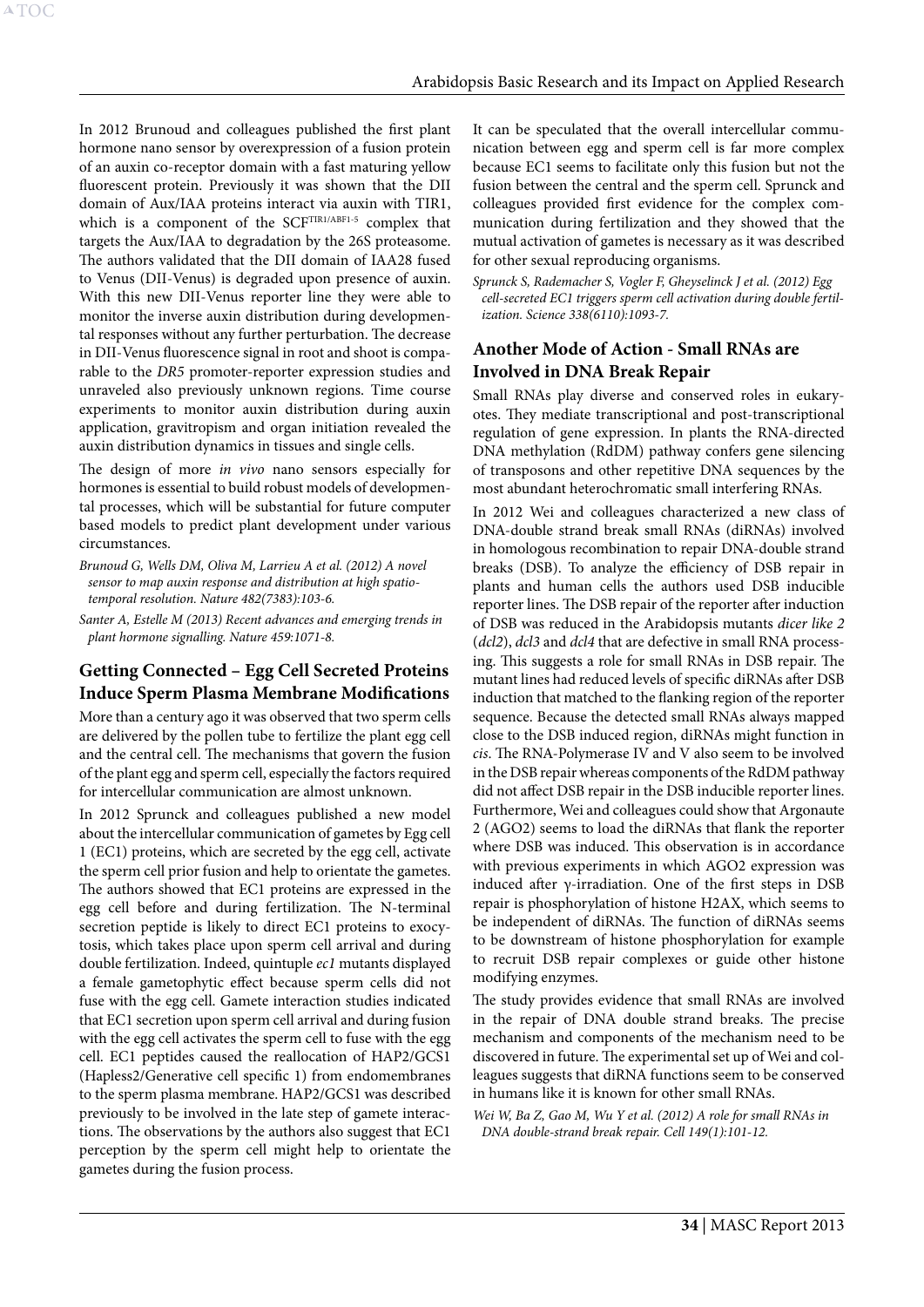#### <span id="page-35-1"></span>**Where Sugar Transport Begins**

Crop improvement focuses to shift the balance of sugar translocation to harvestable organs but the mechanisms that influence the translocation efficiency are almost unknown. The first step in sugar allocation is the transport from the mesophyll cells to the phloem, where sucrose is loaded from the apoplast by sucrose-H+ co-transporter SUT1 (*At*SUC2) into the sieve element-companion cell complex and transported to sink organs. The sucrose transport mechanism from the mesophyll to site of phloem import was a matter of debate. For example symplastic transport by plasmodesmata and thus, sucrose efflux into the apoplast close to the sites of phloem import was suggested. However, apoplastic transport and sucrose efflux more distant from the phloem could not be excluded.

In 2012 Chen and colleagues identified the sucrose efflux transporters *At*SWEET11 and 12 localized to the plasma membrane of the phloem. Their results clearly supported the model of the symplastic sugar transport from the mesophyll to the phloem. Members of the clade III SWEET family of rice and Arabidopsis were shown to transport sucrose by FRET sensor uptake assays in human embryonic kidney cells. The low-affinity, pH-independent transport of sucrose by *At*SWEET12 supports a uniport mechanism. The double mutants of the close paralogs *At*SWEET11 and 12 were smaller compared to wild type at high light conditions and accumulated starch and hexoses at higher levels in leafs, which is comparable to plants defective in phloem loading. Furthermore, the slightly reduced root growth caused by sugar allocation deficiency of the *atsweet11;12* mutant was rescued by addition of sucrose to the media. Localization studies revealed that *At*SWEET11 and 12 are most likely in the plasma membrane of phloem parenchyma cells and not in companion cells. The regulation of sucrose efflux from phloem parenchyma cells into the apoplast and influx into phloem companion cells requires a tight control mechanism and intercellular communication. This is of special importance because growth of biotrophic pathogens depends on the apoplastic available sugars. For example in rice previous experiments showed that the expression of clade III SWEETs was induced after pathogen infection. Chen and colleagues speculate that the diversity of SWEET genes is an evolutionary tool to enhance the robustness of plant resistance against pathogens and to ensure that only a limited amount of sugars is present in the phloem apoplast.

The characterization of clade III SWEETs adds an important component to the mechanism of sugar allocation in plants, which will be essential to understand and adjust changes in sugar transport for crop improvement.

*Chen LQ, Qu XQ, Hou BH, Sosso D et al. (2012) Sucrose efflux mediated by SWEET proteins as a key step for phloem transport. Science 335(6065):207-11.*

# <span id="page-35-0"></span>**Biogenesis of Chloroplasts Depends on Sufficient Protein Turnover**

Over 90% of the proteome of plastids is imported into the plastid and hence encoded in the nucleus. In response to developmental or environmental changes plastids can interconvert between photosynthetic active and inactive variants. For example etioplasts in dark grown seedlings interconvert to chloroplasts after the transition to light, chromoplasts develop during the process of fruit ripening and at the end of the life cycle chloroplasts become gerontoplasts during senescence. These processes require overall changes in the proteome of plastids, which might include alterations in the plastid import machinery.

Ling and colleagues identified Suppressor of plastid protein import1 locus 1 (SP1) a RING-type ubiquitin E3 ligase that directs components of the chloroplast import machinery for degradation by the 26S proteasome and thereby alters the biogenesis of chloroplasts. *SP1* was identified by a forward genetic screen to suppress the *toc33* (*ppi1*) chlorotic phenotype. The translocon at the outer envelope of chloroplasts (TOC) system facilitates the translocation of pre-proteins into the chloroplasts. TOC33 is localized to the cytosolic site of the outer membrane and recognizes precursors of the photosynthetic apparatus. The *ppi1 sp1* double mutant indeed showed an improved protein import capacity and improved chloroplast development compared to *ppi1*. The SP1 protein has two membrane spanning domains anchored to the outer membrane of the chloroplast and the RING domain exposed to the cytosol. *In vitro* experiments revealed that SP1 interacts with TOC33 and some TOC proteins relevant for the import of housekeeping pre-proteins but not with other components of the chloroplast import machinery. SP1 facilitates ubiquitination of itself and its interacting partners and thereby directs the proteins towards degradation. By *in vivo* analyses they verified elevated amounts of TOC proteins in sp1 mutants and reduced amounts in SP1 overexpression lines. The effect of the protein degradation machinery on the TOC proteins by SP1 could be validated in different experiments. Furthermore, the authors demonstrate that the turnover of TOC proteins mediated by SP1 is essential for rapid plastid biogenesis. De-etiolation is slowed down in *sp1* mutants and accelerated in SP1 overexpression lines and in case of senescence the authors observed the reciprocal effect. The study of Ling and colleagues identified the first mechanism that governs the action of the pre-protein import machinery of plastids. The turnover of import proteins seems to define the speed at which plastids interconvert. For example etioplasts interconvert to chloroplasts more rapidly as well as chloroplasts to gerontoplasts, if TOC proteins have an accelerated protein turnover. Thereby the TOC protein turnover seems to influence the change of the proteome of plastids which is essential for plastid interconversion.

*Ling Q, Huang W, Baldwin A, Jarvis P (2012) Chloroplast biogenesis is regulated by direct action of the ubiquitin-proteasome system. Science 338(6107):655-9.*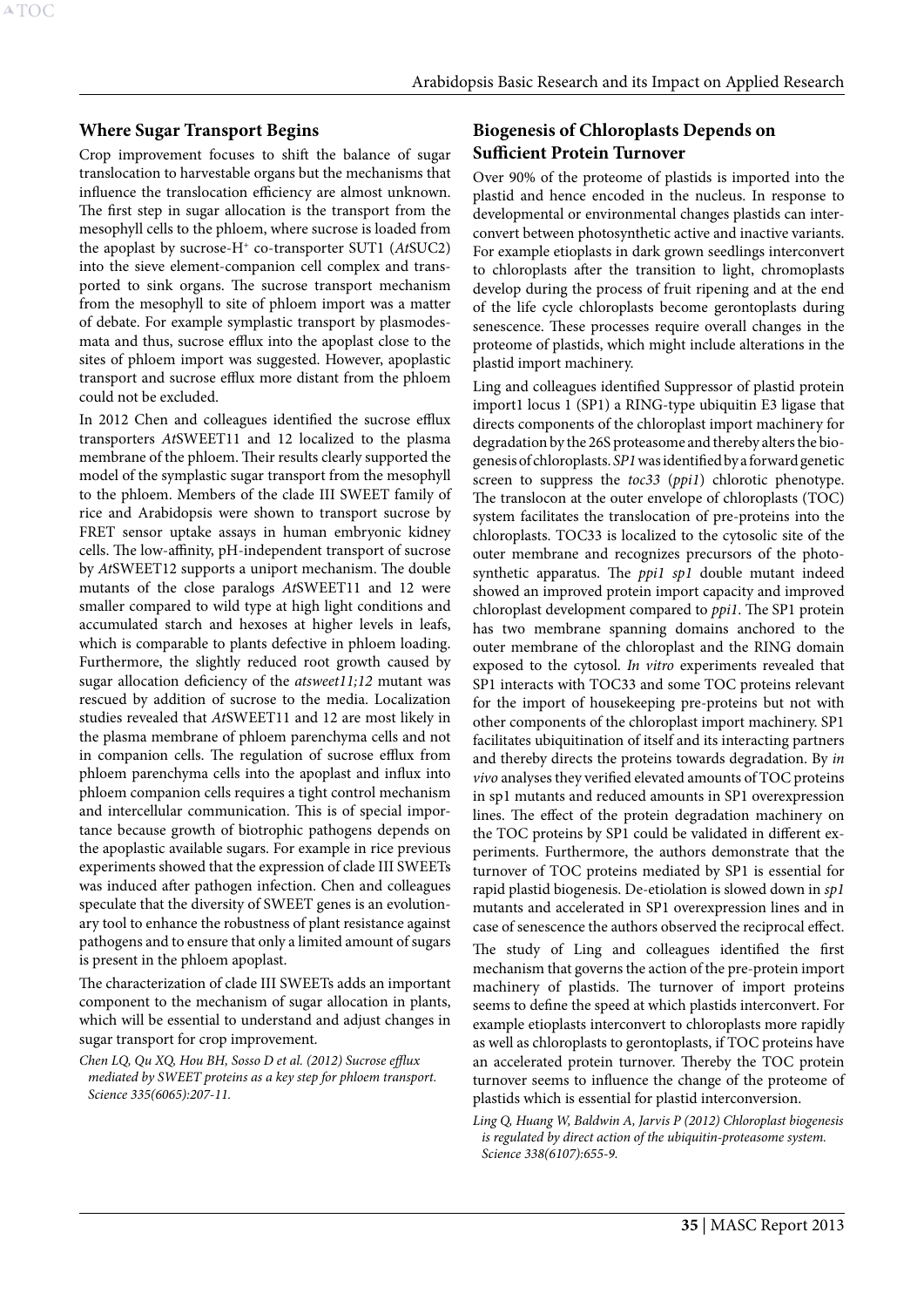# <span id="page-36-0"></span>**Tipping the Scale – The Role of Salicylic Acid Perception in the Life-and-death Decision Upon Pathogen Attack**

Plants have decisive mechanisms to cope with pathogens. At the site of pathogen infection host cells can undergo either programmed cell death (PCD) known as hypersensitive response (HR) or they react by systemic acquired resistance (SAR) due to the memory of previous pathogen attacks. In both processes salicylic acid seems to play a key role. In case of an initial perception of an effector by a host resistance protein the immune response usually leads to PCD, also known as effector-triggered immunity (ETI). The increase in salicylic acid levels induces a global transcriptional reprogramming especially in the neighboring cells that leads to SAR.

In 2012 Fu and colleagues were able to postulate a new model how plants define the borders of PCD and the degree of SAR. They identified two receptors of salicylic acid Nonexpresser of PR genes 3 (NPR3) and NPR4 that function as adaptors to modulate the degradation of NPR1 under different salicylic acid concentrations. NPR1 is the molecular switch that triggers transcriptional reprogramming during SAR. By *in vitro* pull down and co-immunoprecipitaion assays they showed that NPR3 and NPR4 both function as adaptors between NPR1 and cullin 3 E3 ligase (CUL3) to trigger the degradation of NPR1 by the proteasome. NPR3 interacts with NPR1 only when salicylic acid is present, whereas NPR4 interacts with NPR1 only in the absence of salicylic acid. Saturation and dissociation experiments led to the characterization of the binding affinities of both receptors. NPR3 binds with low affinity and is expected to trigger NPR1 degradation on sites of high salicylic acid levels. In contrast NPR4 binds salicylic acid with high affinity at physiological concentrations and is assumed to fine tune NPR1 levels in a concentration dependent manner. Based on these results the authors suggest a model for the concentrationdependent salicylic acid function. Low levels of salicylic acid trigger the NPR1 degradation by NPR4 and CUL3 and thereby suppress SAR. During pathogen attack the salicylic acid levels increase to the site of the infection which progressively prevents NPR1 from degradation especially close to sites of PCD and thus accelerates the immune response. In cells where ETI takes place the salicylic acid concentration is highest and causes the degradation of NPR1 by NPR3 and CUL3 enabling PCD. The mutant analyses with *npr3 npr4* support this model because pathogen growth was reduced compared to wild type whereas *npr1* and *npr1 npr3 npr4* were more susceptible and none of these mutants were capable to establish SAR.

The salicylic acid perception once again highlights the concept of protein degradation by the proteasome after hormone perception to modulate specific cellular responses. Here the stability of NPR1 is modulated in a concentration dependent manner by two distinct salicylic acid receptors NPR3 and NPR4 which seems to be decisive for plant cells to make the life-and-death decision during pathogen infections. *Fu ZQ, Yan S, Saleh A, Wang W et al. (2012) NPR3 and NPR4 are receptors for the immune signal salicylic acid in plants. Nature 486(7402):228-32.*

# <span id="page-36-1"></span>**Soil Matters – The** *Arabidopsis thaliana* **Root Microbiome**

Soil composition influences plant growth not only by its chemical properties but also by its microbe community. Especially endophytes and microbes of the rhizosphere that colonize plant roots affect plant health and biomass. Therefore, the characterization of the root microbiome would be of high interest for e. g. the assessment of soil quality, the investigation of plant-microbe interaction, or the development of plant probiotics to increase crop productivity.

For a long time little was known about the *Arabidopsis thaliana* root microbiome. In 2012 two publications from Bulgarelli et al. and Lundberg et al. characterized the composition of the Arabidopsis root microbiome with a resolution of up to the family level by pyrosequencing of 16S ribosomal RNA and *in situ* hybridization by CARD-FISH. Both groups showed independently that the soil itself is an important variable that influences the qualitative and quantitative composition of the root colonizing endophytes. Another general conclusion was the clear difference between the designated operational taxonomic units (OTU) of the root extracts compared to those from the rhizosphere and pure soil. Both groups also stated a minor but significant effect of the host genotype on the endophyte composition, which is most likely of quantitative nature. In general, the *Arabidopsis thaliana* microbiome undergoes a loss of diversity from the external rhizosphere to the endophytic compartment. In both studies the root fractions were significantly enriched in *Actinobacteria* (predominantly *Streptomycetaceae*) and it is known that some of this class exude antimicrobial secondary metabolites. Different families of the class of *Proteobacteria* were either enriched or depleted in the root microbiome. This suggests that soil microbes are either actively excluded by the host immune system, out competed by other bacteria or metabolically unable to colonize. Furthermore, Lundberg and colleagues could show that OTUs representing *Acidobacteria*, *Gemmatimonadetes* and *Verrucomicrobia* are generally reduced in roots compared to soil and rhizosphere. Bulgarelli and colleagues narrowed down the relevant OTUs even more by comparison with results obtained from colonized wood splinters. Thereby, they were able to differentiate between rather saprophytic microbia, bacteria that are excluded rather due to features of the cell wall and endophytes (predominantly *Actinobacteria*) that depend on metabolically active plant cells.

The limited number of bacterial taxa that colonize *Arabidopsis thaliana* roots across diverse soils suggests similar host needs across ecotypes and will allow for a detailed characterization of these endophytes and their broad metabolic potential. The previous assumptions together with the identification of genotype-specific endophyte associations point to general principles, which were also described for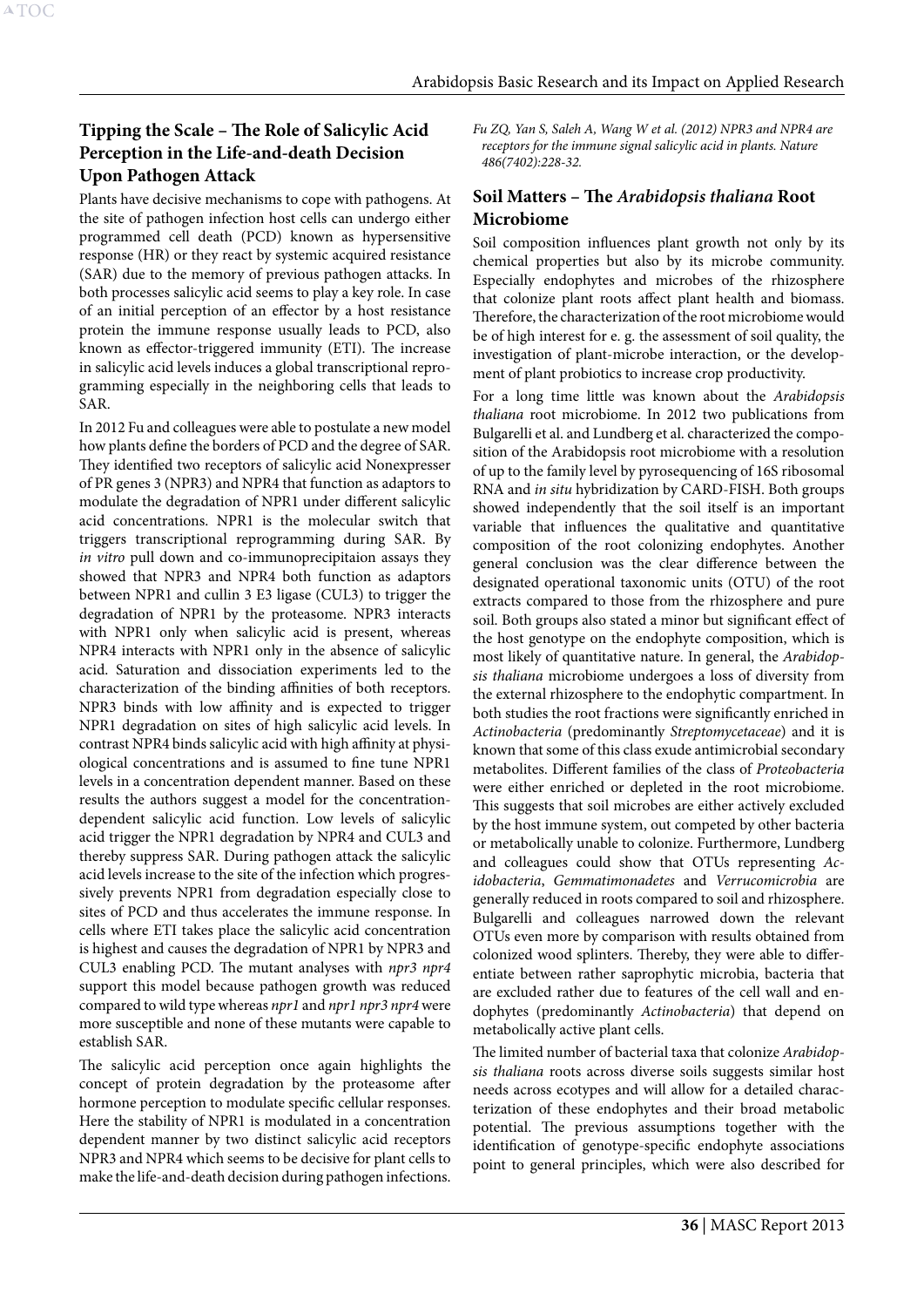mammalian enterobacteria before. In future, the identification of beneficial endophytes possibly contributes to the development of plant probiotics to increase plant health and biomass amongst other applications.

A[TOC](#page-3-0)

*Bulgarelli D, Rott M, Schlaeppi K, Ver Loren van Themaat E et al. (2012) Revealing structure and assembly cues for Arabidopsis rootinhabiting bacterial microbiota. Nature 488(7409):91-5.*

*Lundberg DS, Lebeis SL, Paredes SH, Yourstone S et al. (2012) Defining the core Arabidopsis thaliana root microbiome. Nature 488(7409):86-90.*

# **Lignin - The Building Block of the Casparian Strip**

The Casparian strip of the endodermis is the primary diffusion barrier in young roots and its function is comparable to tight junctions in animal cells. Unlike tight junctions the plant cell wall of the Casparian strip is impregnated with a kind of polymer that is resistant to chemical treatment and thus its chemical composition was a dispute for more than a century.

The study by Naseer and colleagues should end this dispute because they provide compelling evidence for lignin being the impregnating polymer of the Casparian strip and not suberin. The fluorescent dye propidium iodide doesn't diffuse through the Casparian strip and thus marks the zone of endodermis formation. Application of suberin dye together with promoter:GUS fusions of suberin biosynthetic genes indicated the formation of suberin significantly later or in other words further away from the root meristem. This conclusion was supported by the analysis of plants lacking endodermal suberin due to the expression of CUTICLE DESTRUCTION FACTOR 1 (CDEF1) in the endodermis. Although CDEF1 and other cutinases degrade suberin the roots of the transgenic plants still resembled wild type. In contrast the inhibition of lignin biosynthesis by two inhibitors delayed the formation of the Casparian strip, which could be complemented by the exogenous application of coniferyl and sinapyl alcohols. Furthermore, they were able to biochemically analyze the composition of the Casparian strip by using the *arabidopsis histidin transfer protein 6* (*ahp6*) mutant. A mild cytokinin treatment delays the formation of xylem enabling the isolation of endodermis tissue without xylem. The ratios of lignin units in samples with and without xylem were comparable. The results by Naseer and colleagues unambiguously demonstrate that lignin is the polymer that facilitates the impregnation of the Casparian strip.

The authors speculate that scaffolded protein domains exist containing recently identified Casparian strip membrane domain proteins (CAPs), transporters of monolignol substrates and lignin polymerizing enzymes. Therefore, the endodermis is a promising cellular model to study the mechanisms that guide the subcellular formation of lignin.

*Naseer S, Lee Y, Lapierre C, Franke R et al. (2012) Casparian strip diffusion barrier in Arabidopsis is made of a lignin polymer without suberin. PNAS 109(25):10101-6.*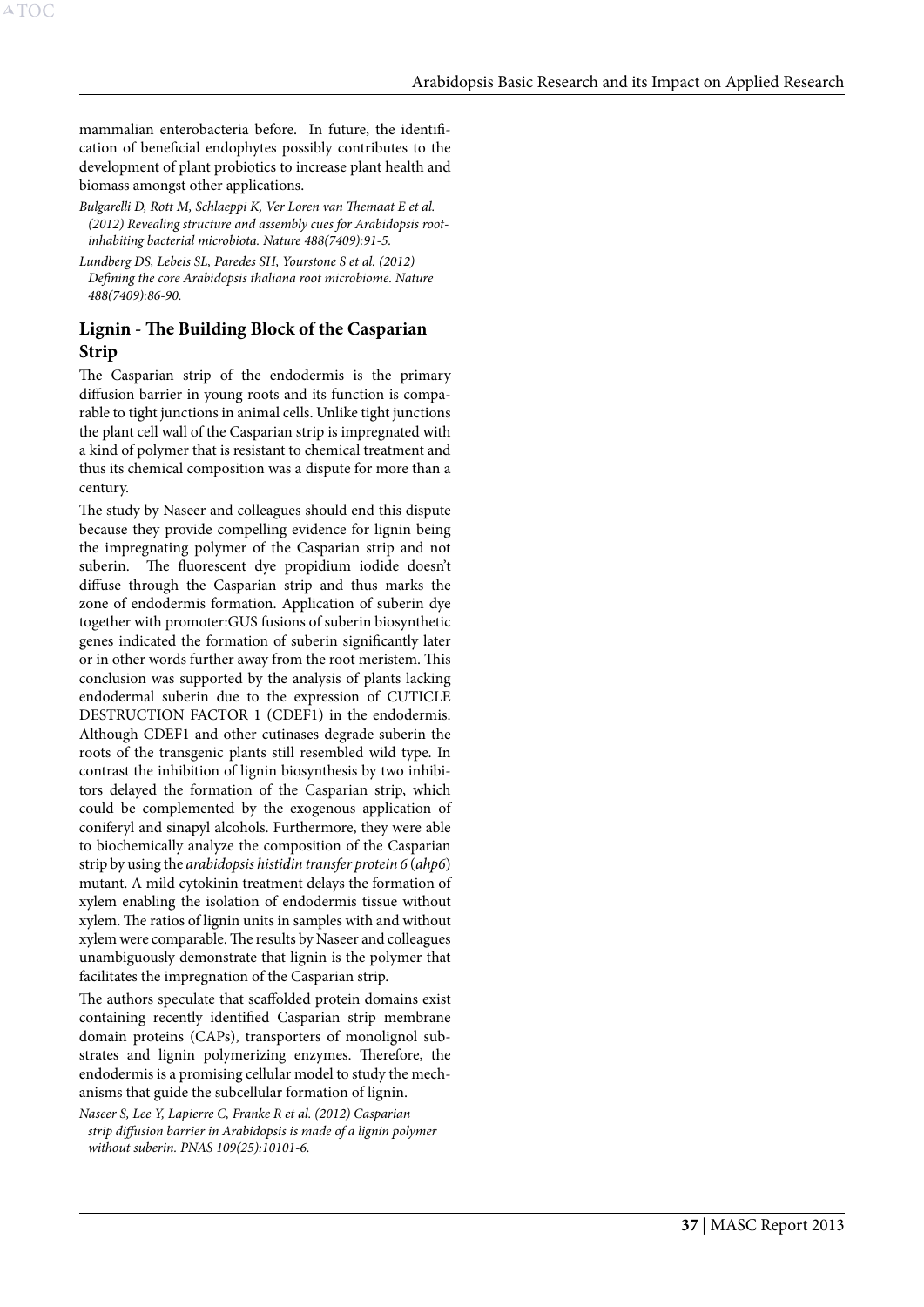# <span id="page-38-2"></span><span id="page-38-0"></span>**Impact on Applied Research and Industry**

The prevalent focus of applied research is on the development of applications with commercial value which for studies of plant species of agricultural importance are essentially required, like for instance rice, corn, soybean or legumes. In contrast basic research is mainly curiosity driven and the freedom to explore a broad range of hypothesis, to develop new techniques and approaches is most important. Additionally, companies rely on confidentiality whereas basic research depends on an open exchange of information and resources. In the last 20 years the division of labor between the public and private sector has proven to be tremendously successful in case of plant biology.

In the 1990's Arabidopsis was established as new model plant in basic research possible due to the large support by government agencies. Already in 1999 and 2000 the number of peer-reviewed publications referring to rice, corn or Arabidopsis reached comparable levels and since then publications on Arabidopsis and rice exceeded those on maize (Figure 1). Clearly the continuous and ongoing success of Arabidopsis as reference plant ever since was dependent on the indispensable constant funding by government agencies. During the last decades the Arabidopsis community leveraged the applied research fields. For example in 2000 the Arabidopsis genome was published as reference genome, which was followed by functional genomics studies, the prosperity of 'omics' and network approaches and concomitant the development of a plethora of new technologies that should not be underestimated. To measure the impact and evaluate the future potential of Arabidopsis research on applied research and industry is rather difficult, which is essentially due to the complementary information policies and the fact that usually 10 years elapse between the discovery and the subsequent successful application. Therefore in most cases the actual origins of real world applications remain obscure to a large extend unless published e.g. in peer-reviewed journals. An indication of what impact Arabidopsis research had in the past and what we might expect from translating Arabidopsis research into crop species and commercial products can be roughly estimated by the sole number of filed patents in recent years (Figure 2). Since the mid 1990's the amounts of filed patents that mentioned Arabidopsis, rice or corn steadily increased until 2012 and a positive future trend can be proposed at least concerning US utility patents, European published applications and international patents. The development of the filed patents over the last 18 years follows the same trend like the number of journal publications. Although patents on corn and rice far exceed those citing Arabidopsis, the translation of Arabidopsis knowledge and technologies to crop species cannot be underestimated. The continuous funding of Arabidopsis basic research by government agencies is crucial to further develop Arabidopsis as reference plant and to leverage applied studies in other plant species.



<span id="page-38-1"></span>Figure 2. Trend of published patents from 1994 until 2012 in the United States (A), Europe (B) and internationally according to WIPO (World Intellectual Property Organization, 146 contractig states) (C).

Searches were performed via: A) http://patft.uspto.gov/netahtml/ PTO/search-adv.htm, e.g. query: SPEC/rice OR SPEC/oryza AND ISD/20120101->20121231; B) http://worldwide.espacenet.com/ advancedSearch?locale=en\_EP, select EP collection, e.g.: Keyword(s) in full text: rice OR oryza, Publication date: 2012; C) http://patentscope.wipo. int/search/en/structuredSearch.jsf, select any field, e.g. English all: rice OR oryza, Publication date: 2012.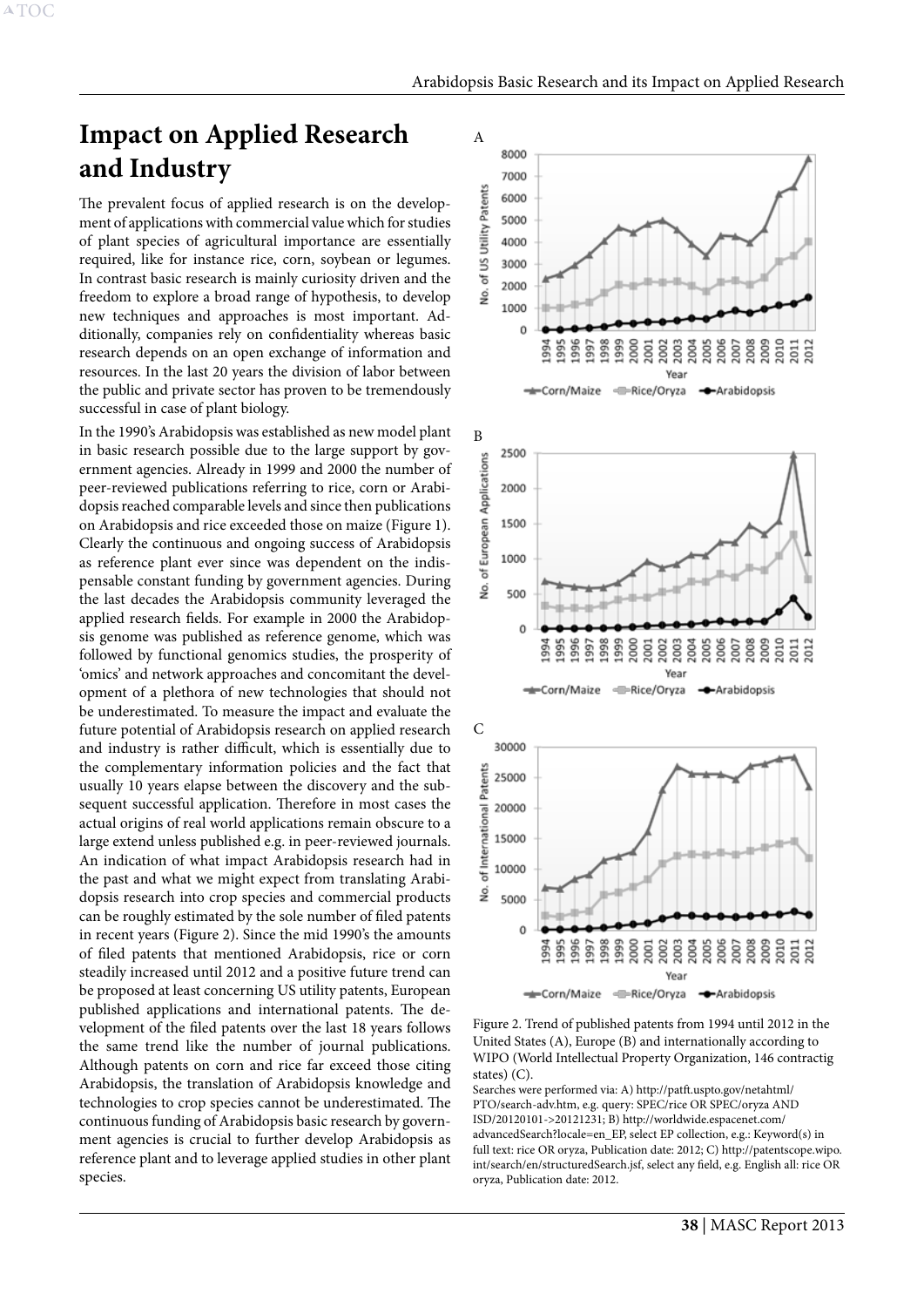In the following section we summarized just a few recent examples of translational research to demonstrate that Arabidopsis serves as invaluable reference for applied research and how knowledge gained in this reference organism can be translated into real world applications and applied research in general.

# **Increasing Crop Stress Tolerance - Chemical vs. Genetic Approach**

Increasing tolerance against abiotic stress factors is one of the major targets of agricultural research to prevent loss of yield in crops. In recent years not only the major conserved response pathways were characterized in detail like reactive oxygen species or abscisic acid signaling but also the knowledge about their interconnection increased. A common response to abiotic stress is the accumulation of metabolites like anthocyanins, which causes the typical brown/purple leaf coloration of stressed plants. Already 15 years ago the poly(ADP-ribose)-polymerases (PARPs) were shown to play a major role in plant abiotic stress response. Genetic studies with RNAi and knockdown lines revealed a correlation of reduced PARP levels with increased resistance against several abiotic stresses.

In 2012 European Arabidopsis scientists together with researchers from Bayer CropScience published a new approach to modulate abiotic stress tolerance by chemical inhibition of PARP enzyme activity. First they identified the optimal concentration of the inhibitor 3-Methoxybenzamide, which facilitates enhanced growth and reduced brown leaf coloration under mild stress conditions comparable to the RNAi lines. In a second step they analyzed the effects caused by the chemical PARP inhibition in Arabidopsis in detail. Gene expression and metabolite profiling revealed that PARP inhibition influences the phenyl-propanoid pathway and the authors observed a reduced stress-induced accumulation of anthocyanins after stress treatment at various growth stages. Expression analysis and mutant studies provide evidence to assume that the reduced anthocyanin accumulation during PARP inhibition is caused by transcriptional repression of key transcription factors and biosynthetic enzymes of the anthocyanin biosynthesis pathway. In long-term experiments the authors could show that chemical PARP inhibition increased the NAD+ content, like it was previously reported for the RNAi lines. Futhermore, the levels of defense molecules were reduced but the chlorophyll content was not altered and no negative effect on photosynthesis due to reduced anthocyanin accumulation during chemical PARP inhibition could be detected.

The study shows that chemical PARP inhibition at optimal concentration improves abiotic stress tolerance in whole plants like it was shown in genetic studies before. This opens the perspective to use chemical inhibitors as alternatives to genetic approaches that specifically target groups of enzymes to increase tolerance to abiotic stress and therefore leads to higher crop yield.

*Schulz P, Neukermans J, Van der Kelen K, Mühlenbock P et al. (2012) Chemical PARP inhibition enhances growth of Arabidopsis and reduces anthocyanin accumulation and the activation of stress protective mechanisms. PLoS One 7(5):e37287.*

# **Single Gene Approach to Increase Grain Yield in Soybean**

Over the last decades the overall crop yield increased especially in major crops. Some crops like soybean have lagged behind others i.e. maize. A standard approach to protect crop yield are commercialized transgenic crops with herbicide and insect resistance. A new approach to increase crop productivity is the heterologous overexpression of single genes for instance from Arabidopsis in crops. An advantage of this approach is that promising candidate genes can be characterized in Arabidopsis in detail and thus, allows to expand the knowledge to possibility discover additional targets.

Several years ago Mendel Biotechnology and the Monsanto Company initiated a program to screen transgenic soybean in field trials that overexpressed single Arabidopsis genes to increase yield. In 2011 they published that Arabidopsis B-Box32 (BBX32) is involved in light signaling by suppressing light-induced genes in etiolated seedlings and the interplay with the circadian clock pathway was suggested (Holtan, 2011). One year later the companies published their first results on the overexpression of *Arabidopsis thaliana*  B-Box32 (BBX32) in soybean, which correlates with a significant increase in grain yield in multi-location field trials over several years. Expression of *At*BBX32 in soybean delays senescence at a specific developmental phase decisive for soybean grain yield. Time course microarray experiments revealed that *At*BBX32 overexpression modulates the expression of circadian clock genes like *Gm*TOC1 and *Gm*LCL2 at dawn. Phylogenetic analyses identified *Gm*BBX52 and *Gm*BBX53 as putative homologs of *At*BBX32 and overexpression of the respective genes in soybeans leads to comparable phenotypes. Based on the results of *At*BBX32 overexpression in soybean the authors speculate on a role for this B-Box protein as integrator of light and clock pathways to regulate the duration of developmental stages after transition to flowering. Their results provide evidence for a conserved function of *At*BBX32 and its homologs in soybean, which implies that more conserved pathways exist.

Therefore the results obtained for BBX32 soybean are a very promising and successful example for the approach to increase crop yield by expression of single Arabidopsis genes in crops and basic Arabidopsis research helps to understand the molecular changes that lead to increased yield.

- *Preuss SB, Meister R, Xu Q, Urwin CP et al. (2012) Expression of the Arabidopsis thaliana BBX32 gene in soybean increases grain yield. PLoS One 7(2):e30717.*
- *Holtan HE, Bandong S, Marion CM, Adam L et al. (2012) BBX32, an Arabidopsis B-Box protein, functions in light signaling by suppressing HY5-regulated gene expression and interacting with STH2/BBX21. Plant Physiol 156(4):2109-23.*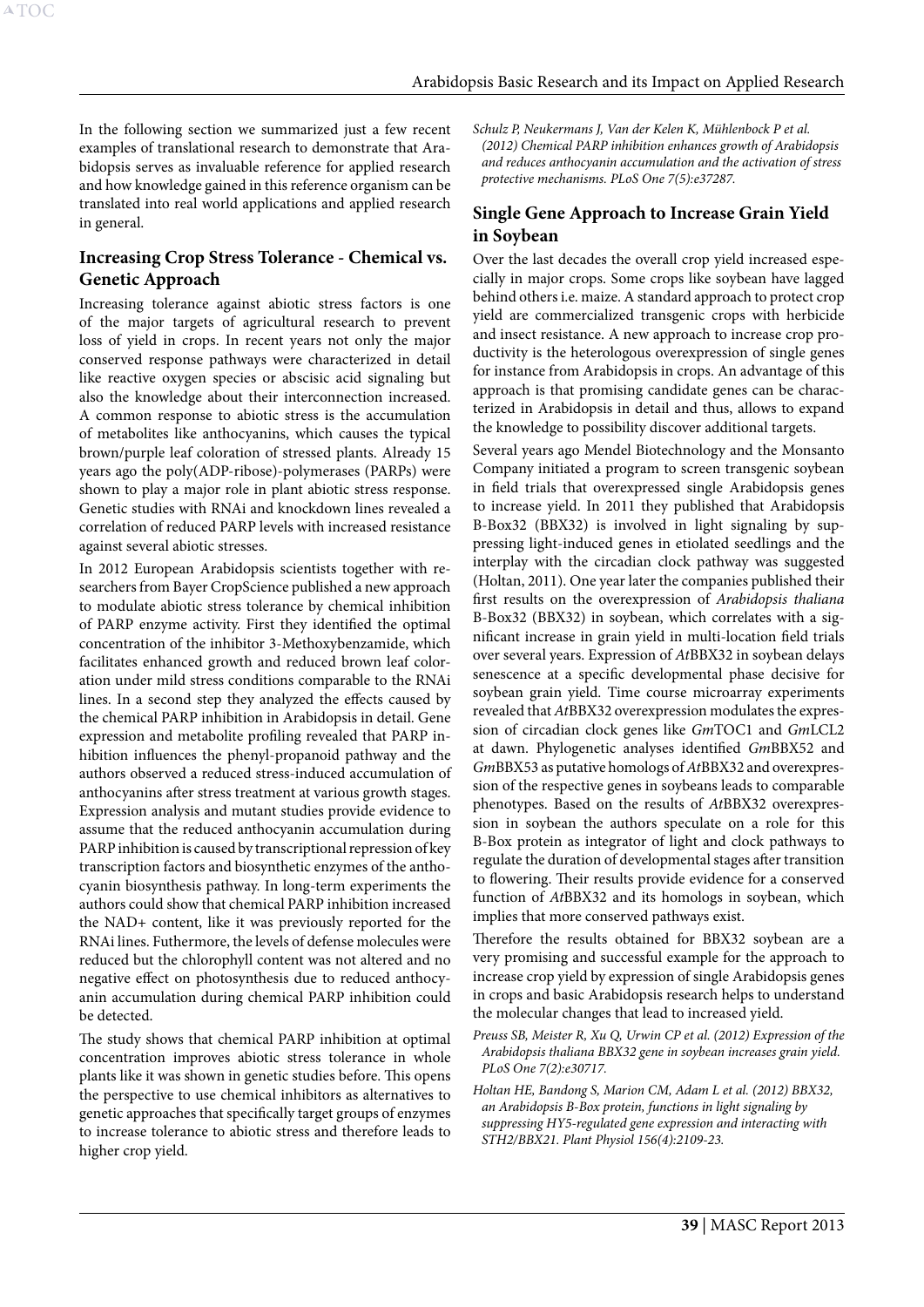# **Two for one: Engineering Phosphorus Metabolism**

Since the green revolution in the 1960s the excessive use of fertilizers and herbicides facilitated a steady increase in crop yield. Both fertilizers and herbicides still need to be applied in increasing amounts due to herbicide resistant weeds and soils that do not meet nutritional requirements for plant cultivation. One major component of fertilizers is phosphorus, which is a non-renewable resource with reserves lasting for 70-200 years given the current use. For example about 67% of soils used for agriculture are limited in available orthophosphate crucial for photosynthesis. Orthophosphate availability in soils is limited and only 20-30% of the applied orthophosphate can be acquired by the plant. Excessive orthophosphate that gets run-off into rivers and oceans promotes major ecological problems like toxic algae blooms. The development of new approaches is necessary to ascertain the need for food of a growing population.

A strategy to reduce phosphate fertilization and weed growth altogether was published in 2012 by López-Arrendondo and Herrera-Estrella. They introduced the phosphite-specific oxidoreductase from Pseudomonas stutzeri WM88 (*ptxD*) into Arabdiopsis and tobacco plants, which enables the plants to utilize phosphite as sole phosphorus source. Phosphite is classified as organic fertilizer that is not toxic to humans or animals and already used as fungicide. Naturally plants can utilize only orthophosphate and not phosphite. Arabidopsis plants overexpressing the *ptxD* gene were able to metabolize phosphite and grew vigorously on plates supplemented with phosphite comparable to wild type plants fertilized with orthophosphate. Unfertilized wild type and transgenic plants displayed reduced growth and wild type with phosphite as sole phosphorus source showed even more reduced growth and died early. Comparable results were obtained by experiments with transgenic tobacco plants grown on sterile, natural low-orthophosphate alkaline or acidic soils. Only half of the amount of phosphite compared to orthophosphate was necessary to yield the same amount of seeds and biomass in transgenic and wild type tobacco, respectively. The authors also tested the effect of phosphite on plant growth of five weeds. All tested agronomical important weeds displayed reduced growth after phosphite treatment but did not die in natural soils.

Therefore, the phosphite based fertilization system seems to be a promising approach for agro-ecological agriculture. The authors suggest to apply this weed control and phosphorus fertilization technology in future as foliar fertilizer to reduce the influence on soil bacteria composition. The potential of the *ptxD* gene to outcross into wild is expected to be rather low due to its lack in natural soils. Although this system needs to be tested under field conditions it is a promising candidate to reduce the application of phosphorus and herbicides in a single treatment.

*López-Arredondo DL, Herrera-Estrella L (2012) Engineering phosphorus metabolism in plants to produce a dual fertilization and weed control system. Nat Biotechnol 30(9):889-93.*

# **Predicting the Performance of Complex Heterotic Traits in Hybrid Maize**

A major success of plant breeding programs was the concept of hybrid breeding. Two parental inbred lines are crossed and yield a superior hybrid line, a phenomenon called heterosis or hybrid vigour. The molecular mechanisms behind hybrid success are not understood and so far no criteria to successfully predict hybrid performance exist. Standard breeding procedures like quantitative trait loci mapping have failed to predict the performance of the highly polygenic traits due to the large number of QTL loci. So far it was inevitable for breeders to perform testcrosses to estimate the general combining ability of inbred lines. The accurate prediction of the value of inbred lines is therefore desirable to reduce the number of testcrosses and to accelerate the breeding process.

In 2012 Riedelsheimer and colleagues presented a new approach to predict the performance of highly polygenic maize traits by whole genome nucleotide polymorphism (SNP) and quantitative metabolic data acquisition of parental inbred lines. The authors applied an approach previously developed by hybrid biomass studies in *Arabidopsis thaliana* (Gärtner, 2009 and Steinfath, 2009). In the actual study 285 inbred maize lines were crossed with two single-cross testers and the hybrid generation was comprehensively phenotyped. In the parental lines 56,110 SNPs and 130 metabolites were analyzed and used individually or combined for ridge regression-best linear unbiased prediction models to predict hybrid performance. The prediction accuracies ranged from 0.72 to 0.81 with the SNP data and 0.6 to 0.8 with the metabolite data, the combination of both data sets didn't improve the SNP accuracies. In Arabidopsis it was shown that the combination of some selected parental and metabolic markers allowed to improve the prediction accuracy but in general the predictions in maize were better.

In future these whole genome SNP based prediction models will allow to screen underutilized Genebank accessions and other highly diverse materials prior field trials with testcrosses. The whole genome prediction approach to evaluate maize inbred lines is a powerful tool to enhance breeding of highly polygenic traits and complements genome-wide association studies in maize. However, additional training populations will be needed to predict hybrid performance in traits that separately evolved from those analyzed in the study by Riedelsheimer.

*Gärtner T, Steinfath M, Andorf S, Lisec J et al. (2009) Improved heterosis prediction by combining information on DNA- and metabolic markers. PLoS One 4(4):e5220.*

- *Riedelsheimer C, Czedik-Eysenberg A, Grieder C, Lisec J et al. (2012) Genomic and metabolic prediction of complex heterotic traits in hybrid maize. Nat Genet 44(2):217-20.*
- *Steinfath M, Gärtner T, Lisec J, Meyer RC et al. (2010) Prediction of hybrid biomass in Arabidopsis thaliana by selected parental SNP and metabolic markers. Theor Appl Genet 120(2):239-47.*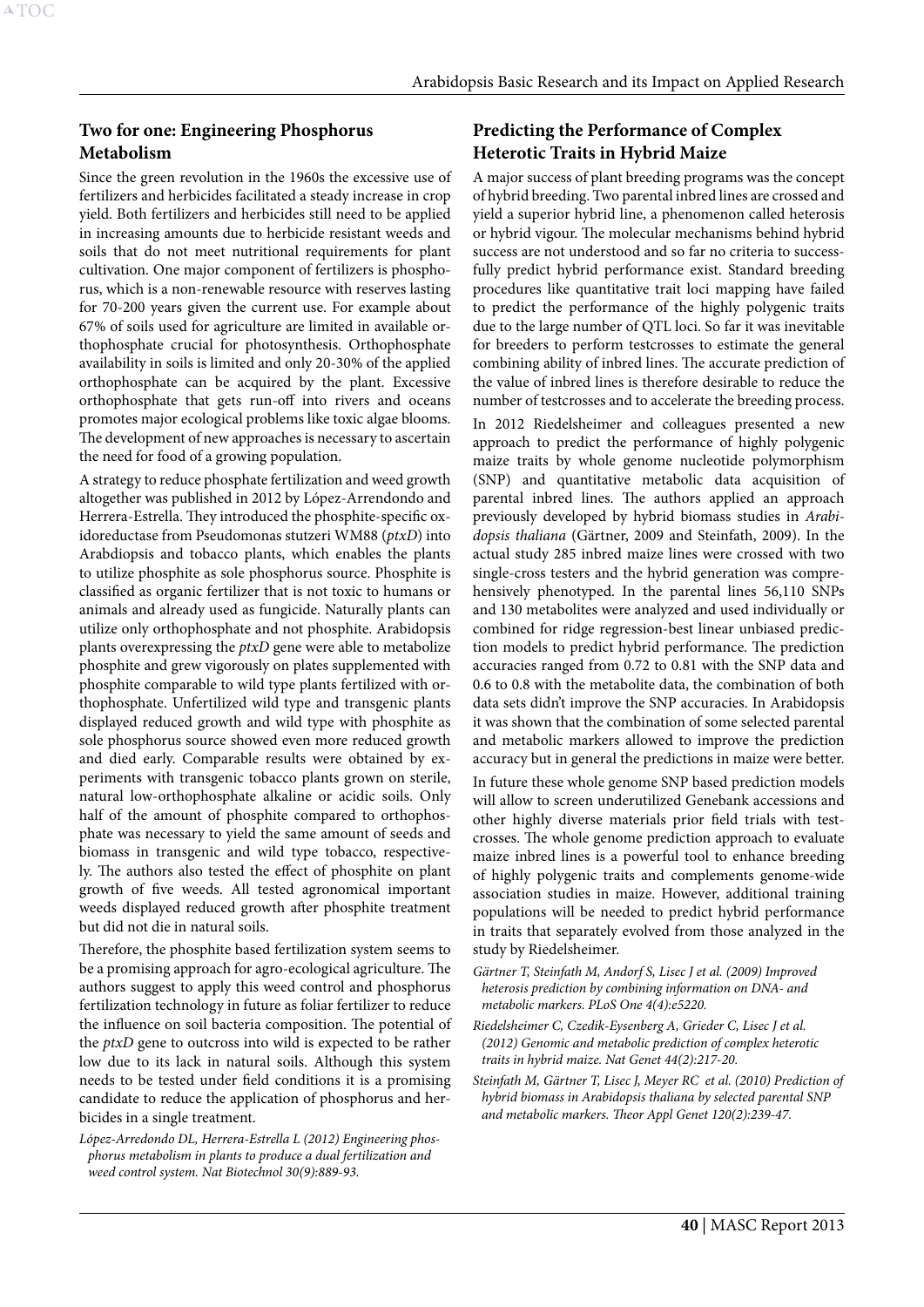#### **Relax – It's Time to Flower**

A[TOC](#page-3-0)

One of the most important agricultural crops besides cereals are legumes. In comparison to cereals the knowledge about genetic changes that underlie domestication and adaptation in legumes is less advanced. For instance the majority of cultivated peas presumably originated from wild Pisum sativum var. humile distributed in the Near East. In its natural range wild pea germinates in autumn and flowers after winter in response to long day conditions. Cultivated pea accessions differ in their flowering time behavior for example cultivars grown in higher latitudes, where the growing season in limited, flower under short day conditions. The analysis of the early history of wild and cultivated accessions is a helpful tool to unravel new molecular targets in legumes like pea that can be used to improve breeding.

Weller and colleagues compared flowering time and photoperiod responsiveness of wild and cultivated pea by genetic and phenotypic analysis. They identified the previously known quantitative trait locus HIGH RESPONSE TO PHTOTOP-ERIOD (HR) and a new major QTL, both of which explain 88% of the adaptive changes in flowering time in pea. They determined the recessive hr allele to be associated with early flowering, reduced branching and reduced sensitivity to high red:far red ratios under short day conditions. The circadian clock pathway is known to influence responses to photoperiod and light quality. Indeed hr homozygous lines showed altered expression of genes entrained by circadian rhythm. The authors inferred the location of genes in pea that were described in Arabidopsis to function like HR. Thereby they identified the location of putative pea orthologs of ELF3 and FRI to be located near HR. Reanalysis mapped the putative PsELF3 less than 0.3 cM distant from HR. Sequencing of hr cDNA of one accession revealed an insertion in exon1 at the ELF3 locus that causes a frame shift and truncation of the ELF3 protein. Expression of the putative PsELF3 ortholog restores wild type phenotype in Arabidopsis elf3-1 mutants, whereas the mutant version of the hr allele did not. Resequencing of all initial accessions revealed that the hr allele is widespread across cultivated pea and reflects mutant versions of the PsELF3 gene. Furthermore, the authors could show that mutation of the lentil ortholog ELF3 also contributed to flowering time variation in lentil.

The results suggest that impaired ELF3 function is linked to flowering under short day conditions in legumes. The ELF3 locus as well as the other identified QTL can be used as new molecular markers for breeding. The data also impliy that other associated clock genes are involved in the regulation of flowering time in legumes and thus, might constitute new molecular targets for breeding. This study again highlights the conserved adaptation of flowering time by loss of gene function that control photoperiod responsiveness, which leads to a relaxation of mechanisms that under unfavorable conditions would delay flowering.

*Weller JL, Liew LC, Hecht VF, Rajandran V et al. (2012) A conserved molecular basis for photoperiod adaptation in two temperate legumes. Proc Natl Acad Sci 109(51):21158-63.*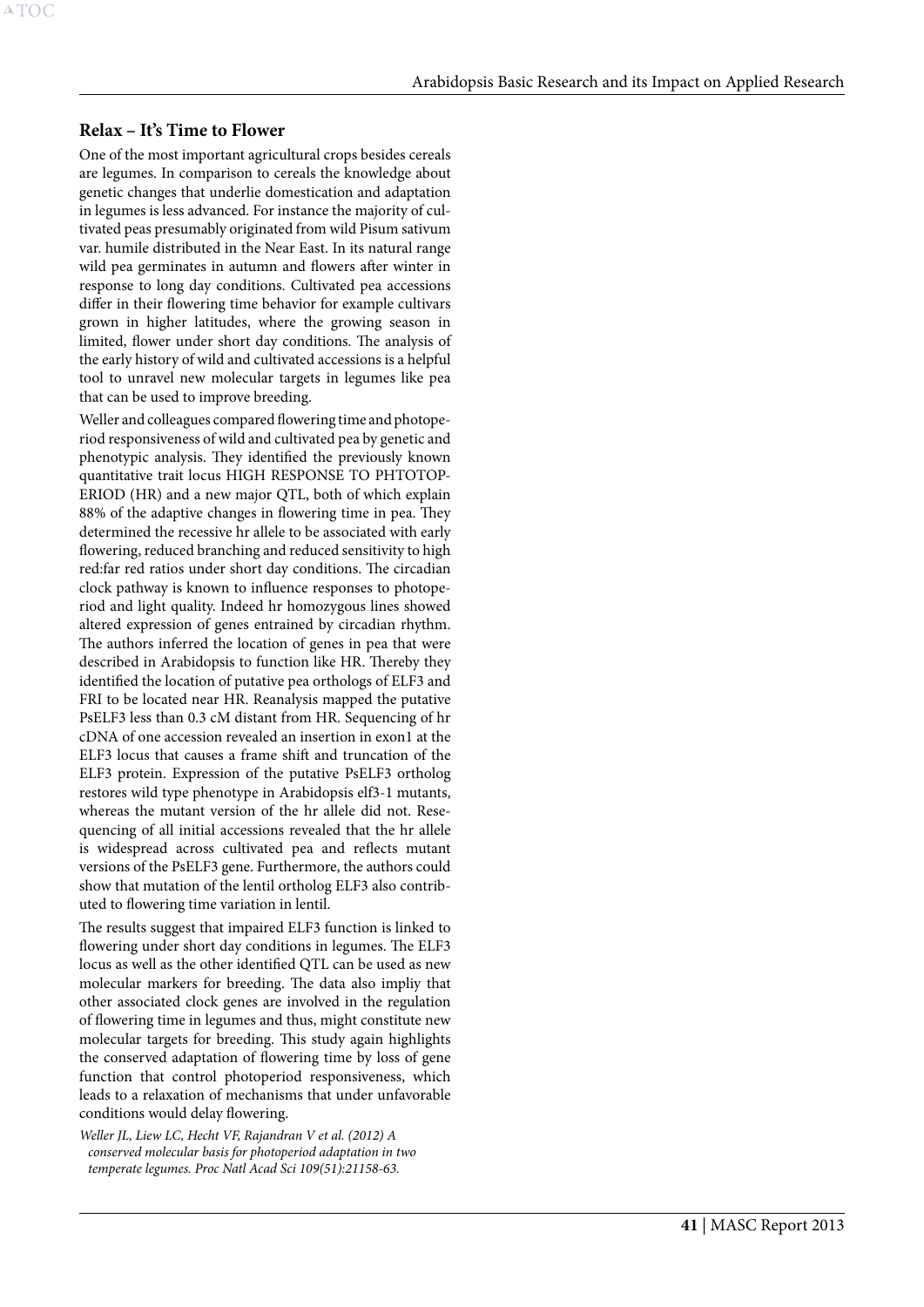# <span id="page-42-1"></span><span id="page-42-0"></span>Country Reports of the International Arabidopsis Community

# **Country Highlights**

## **Argentina**

- Five new research grants have been awarded by the Agencia Nacional de Promoción Científica y Technológica
- Arabidopsis scientists published 26 internationally recognized publications

# **Australia & New Zealand**

- ICAR 2013 24th International Conference on Arabidopsis Research held in Sydney, Australia, June 24th -28th 2013
- Notable published highlight: Munns R et al. (2012) Wheat grain yield on saline soils is improved by an ancestral Na+ transporter gene. Nat Biotechnol

#### **Austria**

- Three new research consortia have been awarded for funding: Stress-induced nucleosome dynamics, Strigolactones and UV-B radiation
- New PhD school on RNA-Biology was started

# **Belgium**

- • Belgian national research project grant on the topic of root-shoot interactions in plants and additional projects on plant science have been awarded all of which Arabdiopsis research has major impact
- • Seven publication on Arabidopsis with high impact have been published in 2012

#### **Canada**

• ICAR 2014 - 25th International Conference on Arabidopsis Research will be held in Vancouver, Canada, July 28th-August 1st 2014

# **China**

- Three key project on Arabidopsis research with the topics stem cell and sexual reproduction were renewed
- • Official inauguration of the "Shanghai Centre for Plant Stress Biology"

# **Czech Republic**

- The two joint research centers "Centre of the Region Hana for Biotechnological and Agricultural Research" and "Central European Institute of Technology (CEITEC)" were successfully established and still recruit new researchers and open new labs
- • Notable publication: Petrovská B et al. (2012) Plant Aurora kinases play a role in maintenance of primary meristems and control of endoreduplication. New Phytol

## **Finland**

• Notable published highlights: Vatén A et al. (2012) Callose biosynthesis regulates symplastic trafficking during root development. Dev Cell. and Suorsa M et al. (2012) PROTON GRADIENT REGULATION5 is essential for proper acclimation of Arabidopsis photosystem I to naturally and artificially fluctuating light conditions. Plant Cell

#### **Germany**

- Arabidopsis Functional Genomics Network (AFGN) Final Report was published in 2012 and AFGN continues its work as section of the German Botanical Society (DBG)
- • New collaborative research center awarded "Priming and memory of organismic responses to stress"

#### **Hungary**

- Notable publication: Terecskei K et al. (2012) The circadian clock-associated small GTPase LIGHT INSENSITIVE PERIOD1 suppresses light-controlled endoreplication and affects tolerance to salt stress in Arabidopsis. Plant Physiol
- T-DNA insertion mutagenesis program has been established in the Institute of Plant Biology, BRC

#### **India**

• Dr. R Sowdhamini's group at NCBS, Bangalore has created a unique plant stress regulatory genomics data platform called STIFDB2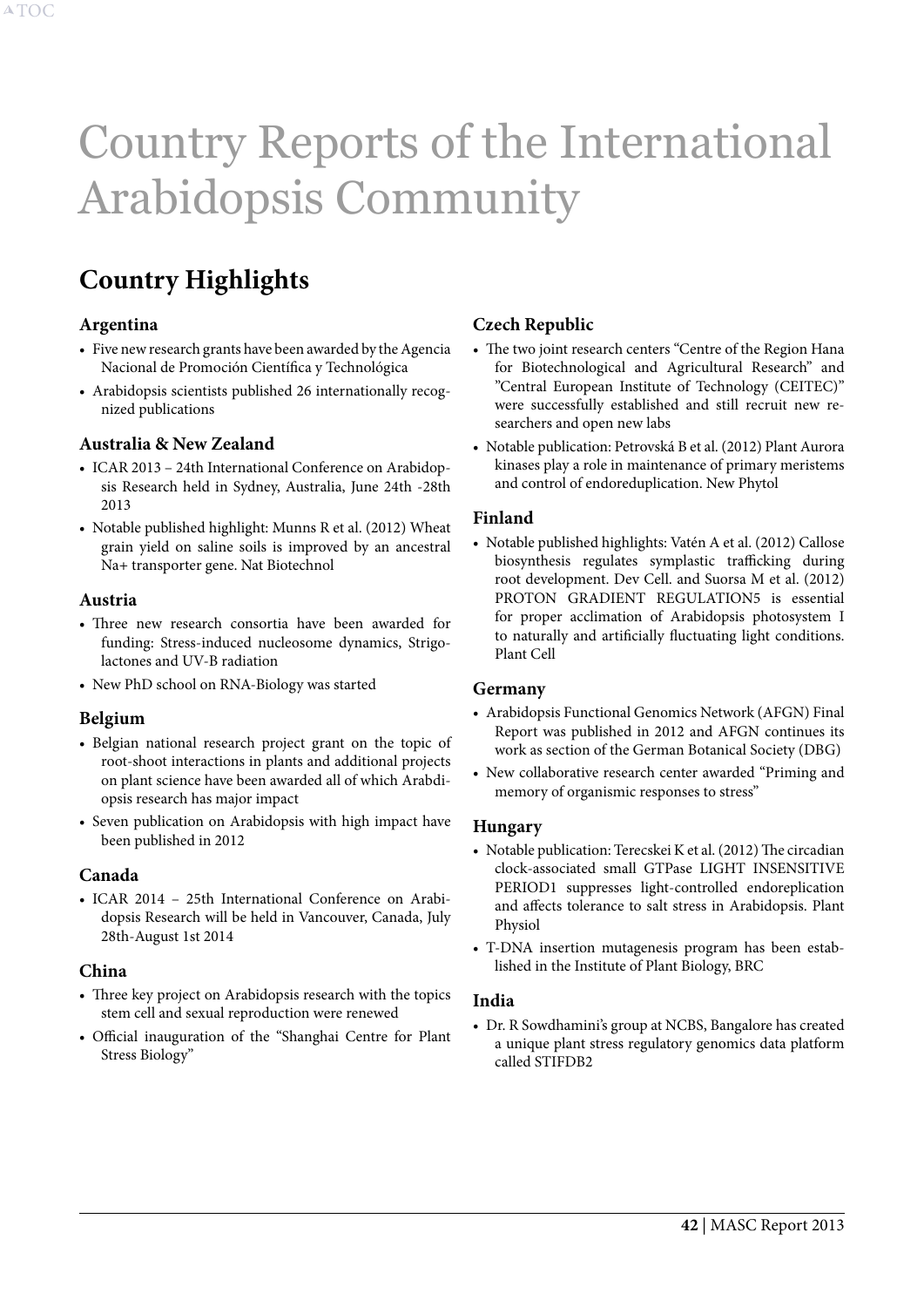## **Ireland**

• Scientific Highlight: Liu F, Bakht S, Dean C (2012) Cotranscriptional role for Arabidopsis DICER-LIKE 4 in transcription termination. Science.

## **Italy**

• A laser-microdissection service for Arabidopsis has been established at Fondazione Filarete, Milano

## **Japan**

- New projects were started with the focus to transfer knowledge obtained by Arabidopsis research to useful crops
- • Scientific Highlight: Oda Y, Fukuda H (2012) Initiation of cell wall pattern by a Rho- and microtubule-driven symmetry breaking. Science

#### **Spain**

• Scientific Highlight: Huang W et al. (2012) Mapping the core of the Arabidopsis circadian clock defines the network structure of the oscillator. Science

#### **Sweden**

- • Swedish Metabolomics Centre in Umeå is a national resource, inaugurated March 2013
- A de novo assembly of the >20Gbp Norway spruce genome was recently produced.

# **United Kingdom**

- • UK Plant Sciences Federation (UKPSF) was established in late 2011 to provide 'one voice for UK Plant Science'
- The ERA-Net for Coordinating Action in the Plant Sciences (ERA-CAPS) launched its first joint call for proposal its total budget is around €20M
- Amongst the scientific highlights: Ling Q et al. (2012) Chloroplast Biogenesis Is Regulated by Direct Action of the Ubiquitin-Proteasome System. Science

# **United States**

- NAASC will organize the 2014 ICAR, which is scheduled for the University of British Columbia in Vancouver (July 28 – August 1)
- Proposal for funding to develop the Arabidopsis Informatics Portal (AIP), which will replace TAIR, the current core informatics resource, submitted to the U.S. National Science Foundation (NSF)
- Simon Chan, a talented and promising early-career Arabidopsis researcher, passed away in August 2012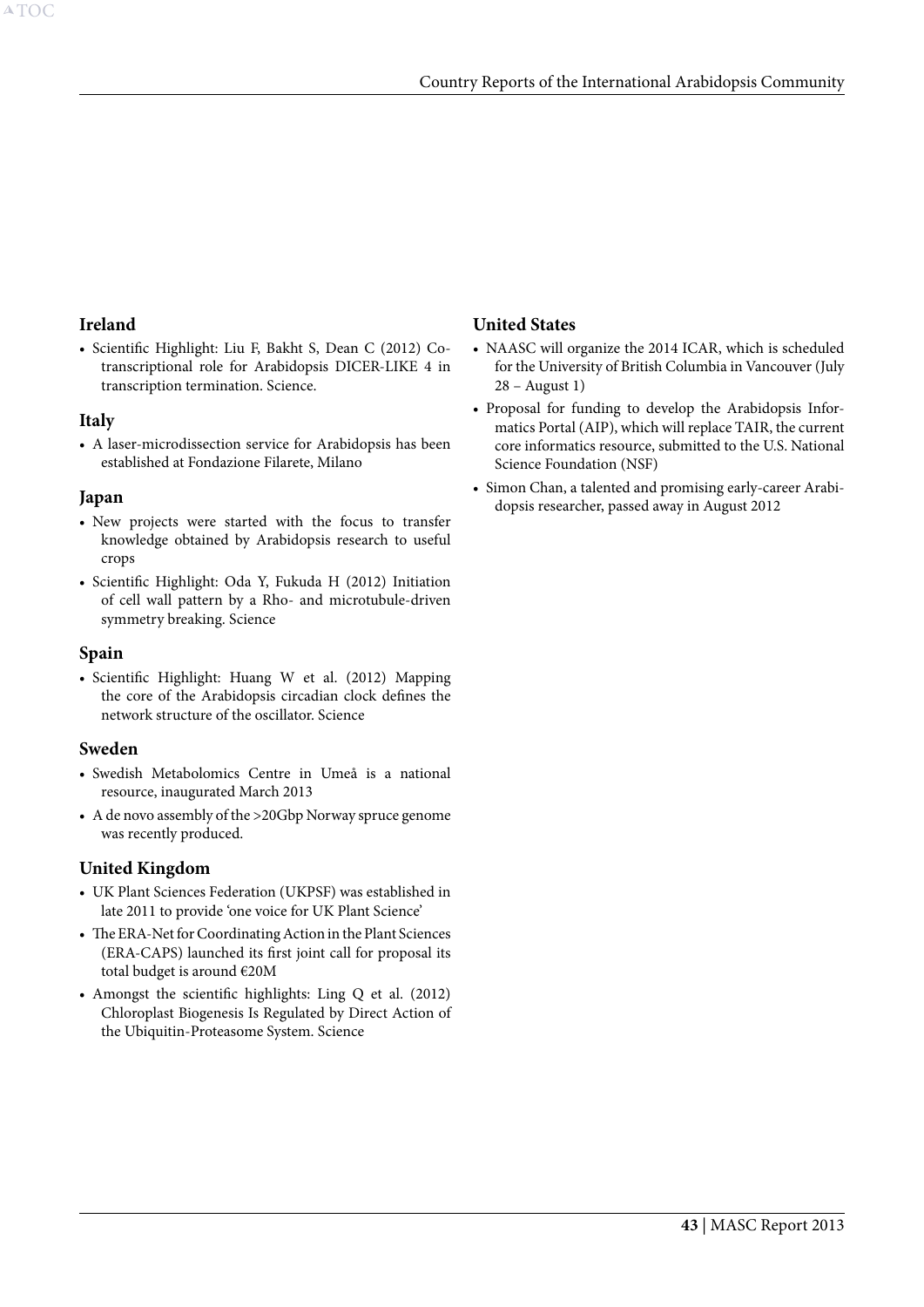# <span id="page-44-0"></span>**Argentina**

http://www.arabidopsis.org/portals/masc/countries/Argentina.jsp Contact: Jorge J. Casal (casal@ifeva.edu.ar) IFEVA, Faculty of Agronomy, University of Buenos Aires

# **General Activities**

New Grants from Agencia Nacional de Promoción Científica y Tecnológica (www.agencia.gov.ar):

- PICT-0148. Regulation of alternative splicing in plants. Alberto Kornblihtt. Universidad de Buenos Aires.
- PICT-0054. Molecular bases of polar cell expansion in root hairs in Arabidopsis. José Manuel Estevez. Consejo Nacional de Investigaciones Científicas y Técnicas. Buenos Aires.
- PICT-0967. Epigenetic control of abiotic stress responses in plants. Norberto Daniel INSEM. Universidad de Buenos Aires.
- • PICT-2383. Role of Nitric Oxide in stress responses in photosynthetic organisms. Lorenzo Lamattina. Universidad Nacional de Mar del Plata.
- PICT-0041. Lights and shadows in the interactions between plants and microorganisms. Carlos Luis Ballaré. Universidad de Buenos Aires.

# **Selected Publications**

- *Iñigo S et al. 2012) Proteasome-mediated turnover of arabidopsis MED25 is coupled to the activation of FLOWERING LOCUS T transcription. Plant Physiology 160, 1662-1673.*
- *Chorostecki U et al. (2012) Identification of new microRNA-regulated genes by conserved targeting in plant species. Nucleic Acids Research 40, 8893-8904.*
- *Giacomelli JI et al. (2012) Role of recently evolved miRNA regulation of sunflower HaWRKY6 in response to temperature damage. New Phytologist 195, 766-773.*
- *Cerrudo I et al. (2012) Low red/far-red ratios reduce arabidopsis resistance to Botrytis cinerea and jasmonate responses via a COI1- JAZ10-dependent, salicylic acid-independent mechanism. Plant Physiology 158, 2042-2052.*
- *Boccalandro HE et al. (2012) Phototropins but not cryptochromes mediate the blue light-specific promotion of stomatal conductance, while both enhance photosynthesis and transpiration under full sunlight. Plant Physiology 158, 1475-1484.*
- *Campi M, et al. (2012) Participation of chromatin-remodeling proteins in the repair of ultraviolet-B-damaged DNA. Plant Physiology 158, 981-995.*
- *Debernardi JM et al. (2012) Functional specialization of the plant miR396 regulatory network through distinct microRNA-target interactions. PLoS Genetics 8, art. no. e1002419.*

# **Australia & New Zealand**

www.Arabidopsis.org/info/2010\_projects/Australia.jsp Contact: Barry Pogson (Barry.Pogson@anu.edu.au) Australian National University, Canberra

# **General Activities**

The best source of information about plant research in Australia is the Australian Society of Plant Physiologists (www.asps.org.au/). Other information is at www.Arabidopsis.org/info/2010\_projects/Australia.jsp or contact Barry Pogson, The Australian National University, Canberra, Email: barry.pogson@anu.edu.au

Major areas of Arabidopsis research and functional genomics are Canberra, Melbourne, Adelaide and Perth. Major sites of plant science with foci on crops include Queensland, Tasmania, South Australia, ACT and NSW. Centres with a strong focus on Arabidopsis include the Australian Research Council (ARC) Centres of Excellence in Plant Energy Biology (www.plantenergy.uwa.edu.au/ ) and Plant Cell Walls (www.plantcellwalls.org.au) and CSIRO Plant Industry (www.pi.csiro.au ), plus numerous researchers across all the Universities.

Increasing numbers of New Zealand plant scientists are incorporating Arabidopsis thaliana into their research, and several are using functional genomics approaches. In addition to the projects being conducted at the universities, research programs are carried out at the Government-owned Crown Research Institutes.

#### **New Academic Appointments**

Iain Searle, University of Adelaide; Matt Gilliham, University of Adelaide; Josh Mylne, University of Western Australia.

#### **Notable Awards**

Harvey Millar (Plant Energy Biology Deputy Director, UWA) was the first Australian to receive the American Society of Plant Biology Charles Shull Award and also received the 2012 Fenner Medal. John Evans (ANU) and David Day (Flinders U) were elected to the Australian Academy of Science and Graham Farquhar (ANU) as a Foreign member of the USA National Academy of Science. The 2012 Goldacre award was to Josh Mylne (UWA) and the 2013 Asutralian Academy of Science Fenner Medal to Ulrike Mathesius (ANU). The ASPS and FPB Best paper award was to Dr Arati Agarwal (Deakin University).

#### **Research Highlights**

Rana Munns, Matt Gilliham and colleagues (Nature Biotechnology 30: 360) demonstrated a 25 % increase in tolerance to saline soils in Durum wheat – a finding built upon translational research in Arabidopsis and wheat. ANU and ARC Plant Energy Biology Researchers led by Murray Badger are participants in a Bill and Melinda Gates Grant to improve photosynthetic performance in Crops.

doi: 10.1038/nbt.2120.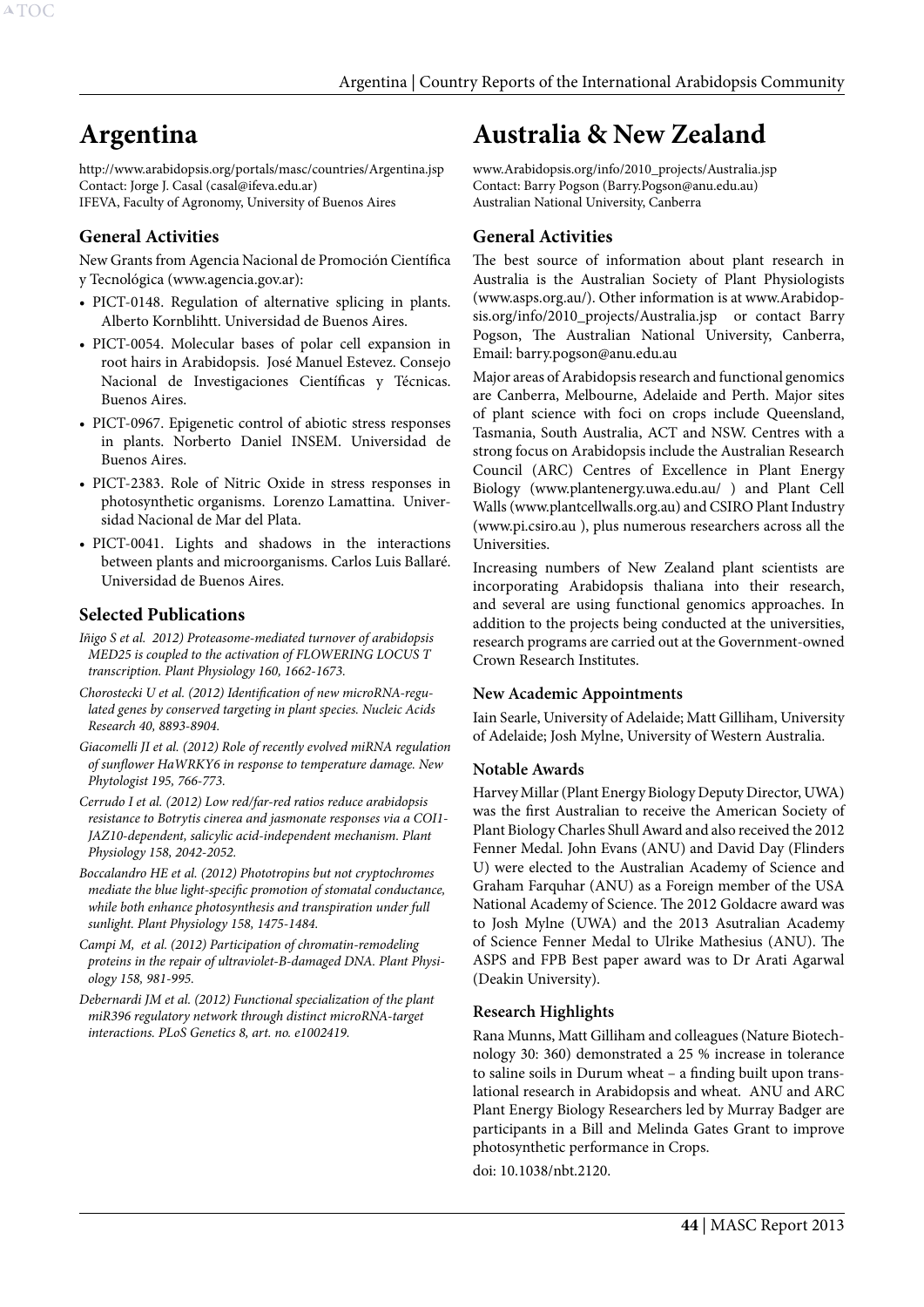<span id="page-45-0"></span>*Munns R, James RA, Xu B, Athman A et al. (2012) Wheat grain yield on saline soils is improved by an ancestral Na+ transporter gene. Nat Biotechnol 30(4):360-4.* 

# **Conferences and Meetings**

- • Arabidopsis 2013, Sydney, 24th 28th June. The 24th International Conference on Arabidopsis Research will be held in Sydney, Australia. The Venue is ideally located at the Sydney Convention Centre on Sydney Harbour, 15 minutes from the airport. Chair: Barry Pogson (barry. pogson@anu.edu.au).
- COMBIO Combined Biology Societies Annual Conference. See http://www.asps.org.au/ for details

# **Arabidopsis genomies tools and resources**

- NCRIS Plant Phenomics (www.plantphenomics.org.au). The Canberra and Adelaide nodes were officially opened in 2009. This offers cutting-edge growth and automated non-invasive analytical facilities. Analyses include root and shoot growth, photosynthetic rates, infra-red and hyper-spectral imaging of Arabidopsis and crop plants in growth chambers, glasshouses and field sites. The Facility is available to national and international researchers at the marginal cost of running the facility. Several international collaborations have been established and more are encouraged. For more information please contact Bob Furbank (Robert.Furbank@csiro.au). More details can be found in the Phenomics Subcommittee section of this annual report.
- • SUBA (a SUBcellular location database for Arabidopsis proteins). The SUBA database provides a powerful means to assess protein subcellular localisation in Arabidopsis ( http://www.suba.bcs.uwa.edu.au).
- • Anno-J: Interactive web-based genome browsing in Arabidopsis for large datasets in functional genomics Julian Tonti-Filippini and A. Harvey Millar (hmillar@cyllene. uwa.edu.au), ARC Centre of Excellence in Plant Energy Biology, M316. The University of Western Australia, Perth, WA, 6009, Australia.

# **Major Funding Agencies**

• Australian Research Council (www.arv.gov.au)

# **Austria**

http://arabidopsis.org/portals/masc/countries/Austria.jsp Contact: Marie-Theres Hauser (marie-theres.hauser@boku.ac.at) BOKU-University of Natural Resources & Life Science, Vienna; Wolfram Weckwerth (wolfram.weckwerth@univie.ac.at) University Vienna

# **General Activities**

Projects are undertaken at six Austrian institutions (BOKU-University of Natural Resources & Applied Life Science Vienna, University of Vienna, GMI-Gregor Mendel Institute of Molecular Plant Biology, MFPL-Max F. Perutz Laboratories, University of Salzburg, IST-Institute of Science and Technology, Austria) on:

**Chromosome biology**: *Karel Riha* telomeres and genome stability (www.gmi.oeaw.ac.at/rkriha.htm); *Peter Schlögelhofer* meiotic recombination (http://www.mfpl. ac.at/mfpl-group/group/schloegelhofer.html)

**Development, hormones and stress responses:** *Lindy Abas* membrane proteins and hormone transport (www. dagz.boku.ac.at/11133.html); *Andreas Bachmair* Protein modifiers in plants and retrotransposon biology (www. mfpl.ac.at/mfpl-group/group/bachmair.html); *Eva Benkova* hormonal cross-talk and root architecture (http://ist.ac.at/ de/forschung/forschungsgruppen/benkova-gruppe/); *Wolfgang Busch* regulatory networks of root development (www.gmi.oeaw.ac.at/research-groups/wolfgang-busch); *Jiri Friml* auxin transport, cell polarity and endocytic trafficking (http://ist.ac.at/de/forschung/forschungsgruppen/frimlgruppe/); *Thomas Greb* vascular tissue development (www. gmi.oeaw.ac.at/research-groups/thomas-greb); *Marie-Theres Hauser* development, stress (www.dagz.boku.ac.at/11135. html?&L=1); *Claudia Jonak* stress signaling and adaptation (www.gmi.oeaw.ac.at/research groups/claudia jonak); *Jürgen Kleine Vehn* phytohormonal crosstalk and differential growth regulation (www.dagz.boku.ac.at/dagz.html?&L=1); *Barbara Korbei* membrane protein transport in plants (www. dagz.boku.ac.at/19987.html?&L=1); *Christian Luschnig*  auxin, chromatin (www.dagz.boku.ac.at/7968.html?&L=1); *Irute Meskiene* Cell signalling control by MAPK phosphatases (www.mfpl.ac.at/mfpl-group/group/meskiene.html); *Andrea Pitzschke* signaling events in stress response (www. dagz.boku.ac.at/17707.html?&L=1); *Markus Teige* Plant stress signalling by CDPKs and organellar signalling (www. mfpl.ac.at/research/group-teige.html)

**Epigenetics:** *Ortrun Mittelsten Scheid* epigenetic regulation in plants (www.gmi.oeaw.ac.at/oms.htm); *Hisashi Tamaru* chromatin during pollen development (www.gmi.oeaw. ac.at/htamaru.htm); *Michael Nodine* small RNA functions in small embryos (www.gmi.oeaw.ac.at/research-groups/ michael-nodine)

**Glycobiology:** *Lukas Mach* glycosylation enzymes, proteinases, vacuolar proteins (www.dagz.boku.ac.at/7967. html); *Georg Seifert* arabinogalactan proteins, cell elongation biosynthesis of nucleotide sugars for cell wall polymers (www.dapp.boku.ac.at/ips.html?&L=1); *Richard Strasser*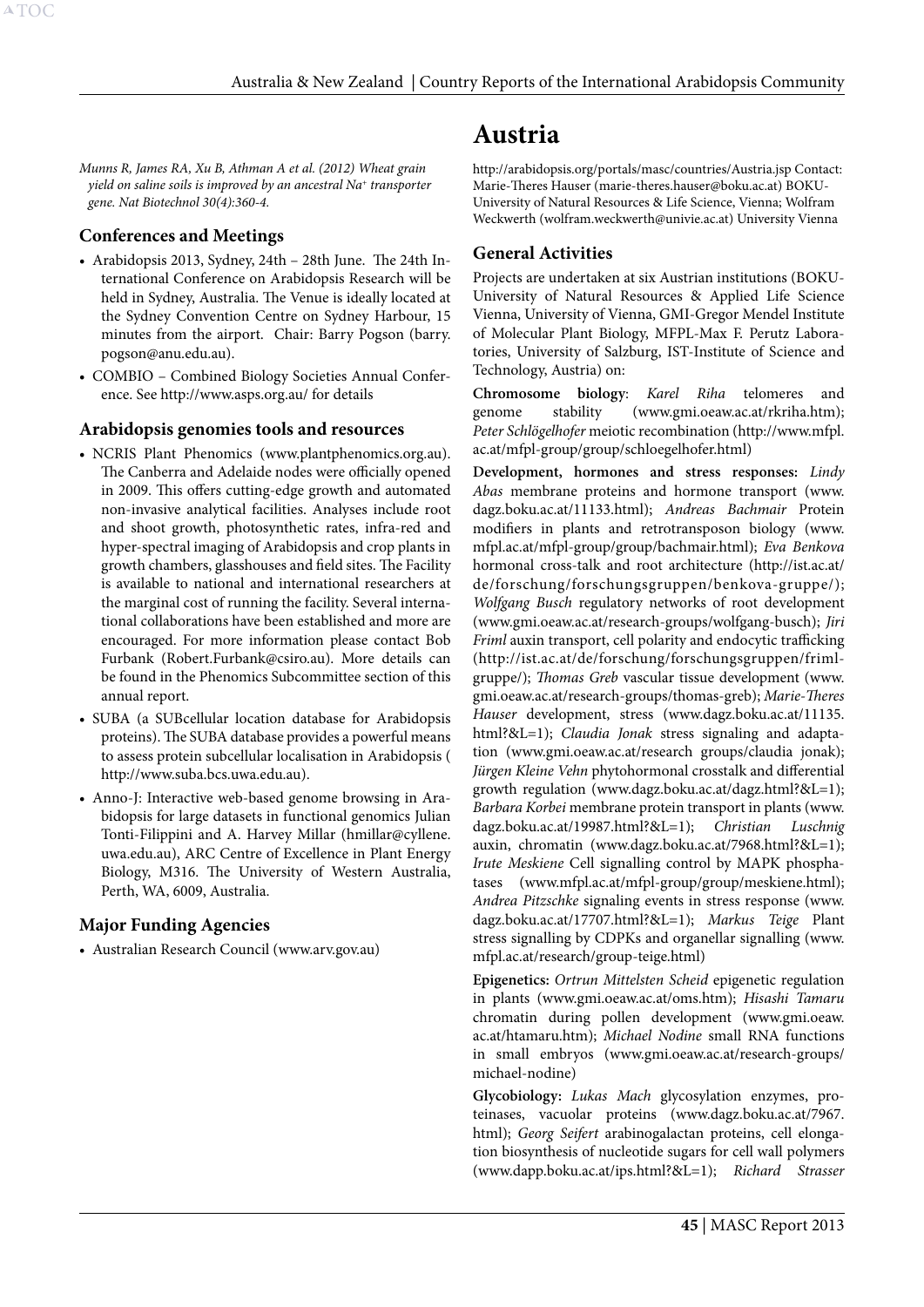N-glycosylation (www.dagz.boku.ac.at/12349.html?&L=1); *Raimund Tenhaken* biosynthesis of nucleotide sugars for cell wall polymers, programmed cell death (www.uni-salzburg. at/zbio/tenhaken)

**Plant pathogen interactions:** *Gerhard Adam* mycotoxins in plant-pathogen interactions (www.dagz.boku.ac.at/11137. html?&L=1); *Holger Bohlmann* Nematode induced syncytia (www.dnw.boku.ac.at/2238.html?&L=1); *Julia Hofmann*  Molecular pathophysiology (www.dnw.boku.ac.at/2238.  $html?&L=1)$ 

**Population genetics:** *Magnus Nordborg* genome-wide association studies, local adaptation (www.gmi.oeaw.ac.at/ research-groups/magnus-nordborg)

**Systems biology and ecology:** *Wolfram Weckwerth* proteomics database resource for Arabidopsis http://promex. pph.univie.ac.at/promex/ and Arabidopsis metabolomics database and COVAIN, a metabolomics toolbox for metabolic modelling and multivariate statistics (www.univie. ac.at/mosys/wolfram\_weckwerth.html)

**RNA metabolism:** *Andrea Barta* splicing and alternative splicing in plants, SR proteins in development and stress response, non-sense mediated RNA decay (www.mfpl.ac.at/ index.php?cid=68)

#### **Current research consortia**

- • "Chromosome dynamics unravelling the functions of chromosomal domains" is a multiorganismal project (Arabidopsis represented by Peter Schlögelhofer) (www. mfpl.ac.at/research/research-networks/chromosomedynamics.html?a=1)
- • "Fusarium Metabolites and Detoxification Reactions" SFB 37 coordinated by Gerhard Adam from the BOKU-Univ. of Natural Resources & Life Sciences, Vienna (www.dagz. boku.ac.at/14676.html)
- "PASAS: Alternative splicing and abiotic stress in plants" ERA-NET Plant Genomics with J. Brown (UK), A. Barta (Austria), R. Fluhr (Israel), A. Jarmolowski (A. Mickiewicz, Poland)
- "RNA Regulation of the transcriptome" SFB 43, coordinated by Renee Schroeder, Max F Perutz Labs (www.mfpl. ac.at/rna-biology/network/)
- "MeioSys-Systematic analysis of factors controlling meiotic recombination in higher plants", a collaborative project funded by the EU (FP7) (www.meiosys.org/)
- "Ecological and evolutionary plant epigenetics" (EpiCOL): ESF EEFG project www.esf.org/activities/eurocores/ running-programmes/euroeefg/collaborative-researchprojects/epicol.html
- "Metabolic reprogramming by induction of transcription" (MERIT): an EU-funded Marie-Curie Initial Training Network (http://theory.bio.uu.nl/MERIT/html/index. html)
- "Stress-induced nucleosome dynamics in plants", bilateral project between FWF and ANR (France)
- "UV-B radiation: A specific regulator of plant growth and food quality in a changing climate (UV4growth)" (www. cost.eu/domains\_actions/fa/Actions/FA0906)
- • "Strigolactones: biological roles and applications" (www. cost.eu/domains\_actions/fa/ Actions/FA1206)

#### **Public Relations - Education**

- • Fascination of Plants Day 18.5.2013 www.plantday12.eu/
- "Dialog Gentechnik/Open Science" an independent nonprofit society dedicated to provide scientific information on molecular biology and different aspects of biotechnological applications is organizing the Vienna Open Lab where hands on courses are offered to school classes and the general public. (www.viennaopenlab.at/en\_index. php)
- • Vienna Biocenter International PhD Programme: international competitive program offer up to 4 years Arabidopsis research projects. www.univie.ac.at/vbc/ PhD/
- Max F. Perutz International PhD Program: www.projects. mfpl.ac.at/mfpl-phd-selection/
- PhD School "Chromosome Dynamics". Coordinated by Peter Schlögelhofer. http://gscd.gmi.oeaw.ac.at/
- PhD School "RNA Biology". Cooridated by Andrea Barta. www.mfpl.ac.at/rna-biology/doctoral-program/
- VBC Summer School is a ten week research and teaching programme for undergraduates from around the world (www.vbcsummerschool.at)

# **Meetings and Conferences**

Viennese Plant Network meetings: biannual minisymposia of all plant Institutes of the Viennese area.

#### **Selected Publications**

- *Dal Santo S, Stampfl H, Krasensky J, Kempa S et al. (2012) Stress-induced GSK3 regulates the redox stress response by phosphorylating glucose-6-phosphate dehydrogenase in Arabidopsis. Plant Cell. 2012 Aug;24(8):3380-92.*
- *Korte A, Vilhjálmsson BJ, Segura V, Platt A et al. (2012) A mixedmodel approach for genome-wide association studies of correlated traits in structured populations. Nat Genet 44(9):1066-71.*
- *Kurzbauer MT, Uanschou C, Chen D, Schlögelhofer P (2012) The recombinases DMC1 and RAD51 are functionally and spatially separated during meiosis in Arabidopsis. Plant Cell 24(5):2058-70.*
- *Leitner J, Petrášek J, Tomanov K, Retzer K et al. (2012) Lysine63 linked ubiquitylation of PIN2 auxin carrier protein governs hormonally controlled adaptation of Arabidopsis root growth. Proc Natl Acad Sci U S A 109(21):8322-7.*
- *Marquez Y, Brown JW, Simpson C, Barta A, Kalyna M. (2012) Transcriptome survey reveals increased complexity of the alternative splicing landscape in Arabidopsis. Genome Res. 22(6):1184-95.*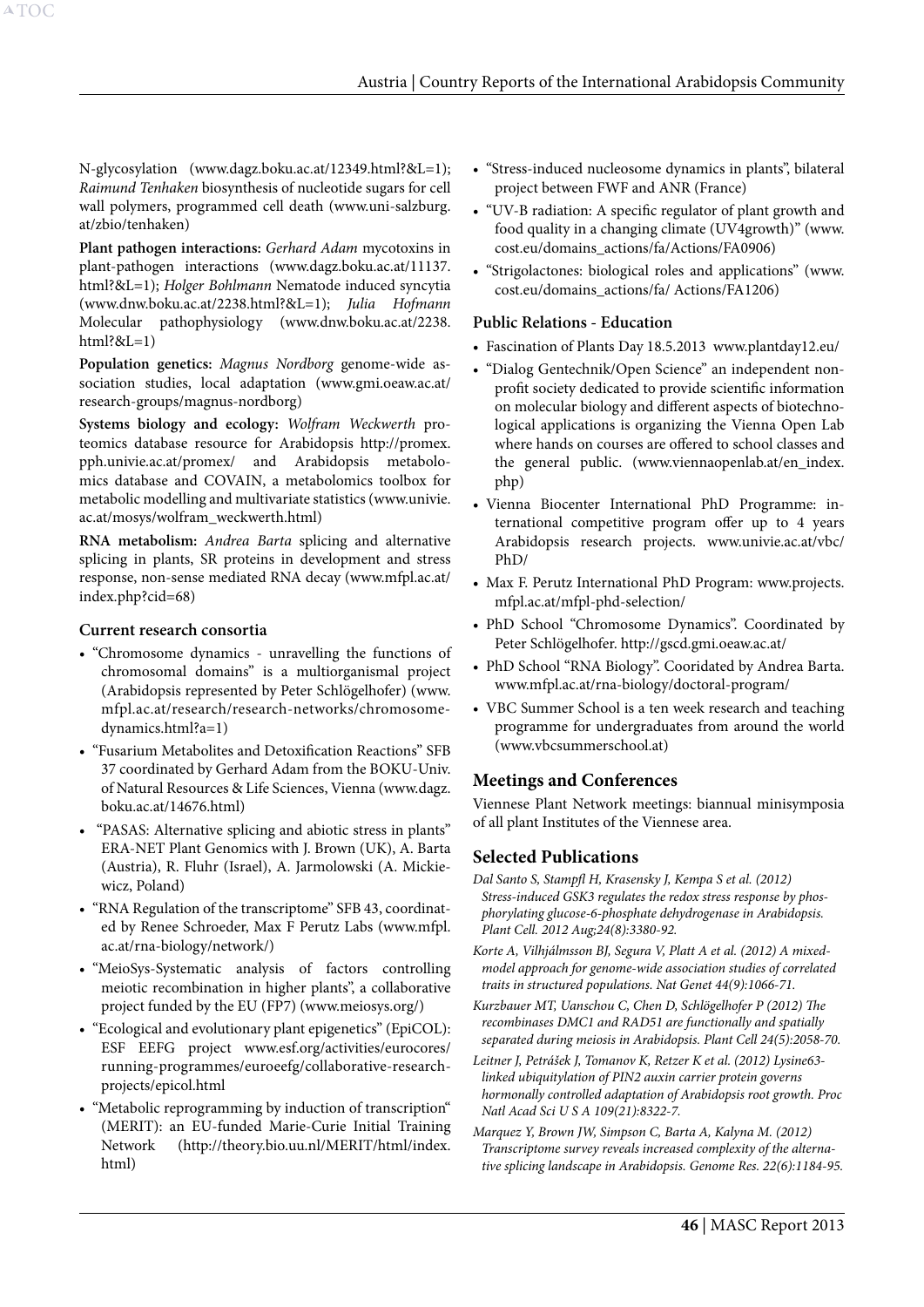# <span id="page-47-0"></span>**Belgium**

http://arabidopsis.org/portals/masc/countries/Belgium.jsp Contact: Lieven De Veylder (lieven.deveylder@psb.vib-ugent.be) Plant Systems Biology, VIB-Ghent University

## **General Activities**

Belgian Arabidopsis projects are funded by university-, regional- or federal-level grants, but not within calls specifically targeting this model plant species or plants. In addition VIB, the Flanders Institute for Biotechnology, provides significant support to the Department of Plant Systems Biology (over 5 million Euros per year) in which about half the research activities are dedicated to Arabidopsis studies.

- A Belgian national research project (IAP), coordinated by D. Inzé, focuses on how root and shoot influence each other and how this interaction contributes to the development of the plant. This program also involves T. Beeckman, F. Van Breusegem G. Beemster, L. De Veylder, M. Boutry, X. Draye, N. F. Chaumont, and C. Périlleux. Malcolm Bennett (Univ. Nottingham, UK) is an international partner in this project. More info, see www. iuap-mars.be/
- • The group of N. Verbruggen obtained an ARC (Action de Recherche Concertée) project on the study of nutrition and circadian rhythms (in collaboration with Jean-Christophe Leloup) and a FNRS (Fonds de la Recherche Scientifique) project focusing on metal hyperaccumulation (in collaboration with Marc Hanikenne and Moreno Galleni).
- • Two FWO (Research Foundation Flanders) research grants were appointed to T. Beeckman to study lateral root initiation, one focusing on formative divisions (in collaboration with D. Van Damme) and one dealing with chemical genomics (in collaboration with D. Audenaert).

Other current Arabidopsis research topics in Belgium include cell cycle regulation (D. Inzé, L. De Veylder, P. Dhonukshe), root and leaf growth and development (T. Beeckman, G. Beemster, M. Van Lijsebettens, K. Vissenberg), oxidative stress and cell death (F. Van Breusegem; P. Motte, H. Asard), genome annotation and evolution (Y. Van de Peer, P. Rouzé, K. Vandepoele), proteomics (G. De Jaegher), tree biotechnology and bioenergy (W. Boerjan, B. Vanholme), cell biology (D. Geelen, D. Van Damme), hormone biology (D. Van Der Straeten , J. Russinova E., Prinsen, A. Goossens), carbohydrates (E. Vandamme, P. Van Dijck; F. Roland), membrane proteins (M. Boutry), abiotic stress (N. Verbruggen; C. Hermans, Y. Guisez; M. Hanikenne), flowering (C. Périlleux; P. Tocquin) and plant pathogen interaction (G. Angenon, B. Cammue, L. Gheysen; P. du Jardin, J. Vanderleyden, P. Delaplace, J. Dommes).

#### **Selected Publications**

*Andriankaja M, Dhondt S, De Bodt S, Vanhaeren H et al. (2012) Exit from Proliferation during Leaf Development in Arabidopsis thaliana: A Not-So-Gradual Process. Dev Cell 22, 64-78.*

- *Bassard, JE, Richert L, Geerinck J, Renault H et al. (2012) Protein-Protein and Protein-Membrane Associations in the Lignin Pathway. Plant Cell 24, 4465-4482.*
- *De Rybel B, Audenaert D, Xuan W, Overvoorde P et al. (2012) A role for the root cap in root branching revealed by the non-auxin probe naxillin. Nat Chem Biol. 8, 798-805.*
- *Eloy NB, Gonzalez N, Leene JV, Maleux K et al. (2012) SAMBA, a plant-specific anaphase-promoting complex/cyclosome regulator is involved in early development and A-type cyclin stabilization. Proc Natl Acad Sci U S A 109, 13853 - 13858.*
- *Gudesblat GE, Schneider-Pizoń J, Betti C, Mayerhofer J et al. (2012) SPEECHLESS integrates brassinosteroid and stomata signalling pathways. Nat Cell Biol. 14, 548-554.*
- *Péret B, Swarup K, Ferguson A, Seth M et al. (2012) AUX/LAX genes encode a family of auxin influx transporters that perform distinct function during Arabidopsis development. Plant Cell 24, 2874 - 2885.*
- *Whitford R, Fernandez A, Tejos R, Pérez AC et al. (2012) GOLVEN secretory peptides regulate auxin carrier turnover during plant gravitropic responses. Dev Cell. 22, 678-685.*

# **Arabidopsis Genomics Tools and Resources**

The Department of Plant Systems Biology (PSB) continuously develops and disseminates an exhaustive collection of destination vectors, designed for the functional analysis of genes in plant cells and compatible with the recombinational cloning Gateway technology (www.psb.ugent.be/gateway/).

The Yield Booster website provides the scientific community with information on genes and molecular mechanisms that govern plant growth and productivity. Data on model plants (including Arabidopsis) as well as crops are presented (www. yieldbooster.org/).

PLAZA is an access point for plant comparative genomics centralizing genomic data produced by different genome sequencing initiatives. It integrates plant sequence data and comparative genomics methods and provides an online platform to perform evolutionary analyses and data mining within the green plant lineage (http://bioinformatics.psb. ugent.be/plaza/).

#### **Major Funding Sources**

- Flanders Institute for Biotechnology (VIB; www.vib.be)
- European Union Framework Programs (cordis.europa.eu/)
- • Belgian Federal Science Policy Office (www.belspo.be)
- Institute for the Promotion of Innovation by Science and Technology in Flanders (IWT; www.iwt.be)
- Research Foundation Flanders (FWO; http://www.fwo. be/en/index.aspx)
- • Fonds de la Recherche Scientifique (FNRS, http://www.frs-fnrs.be)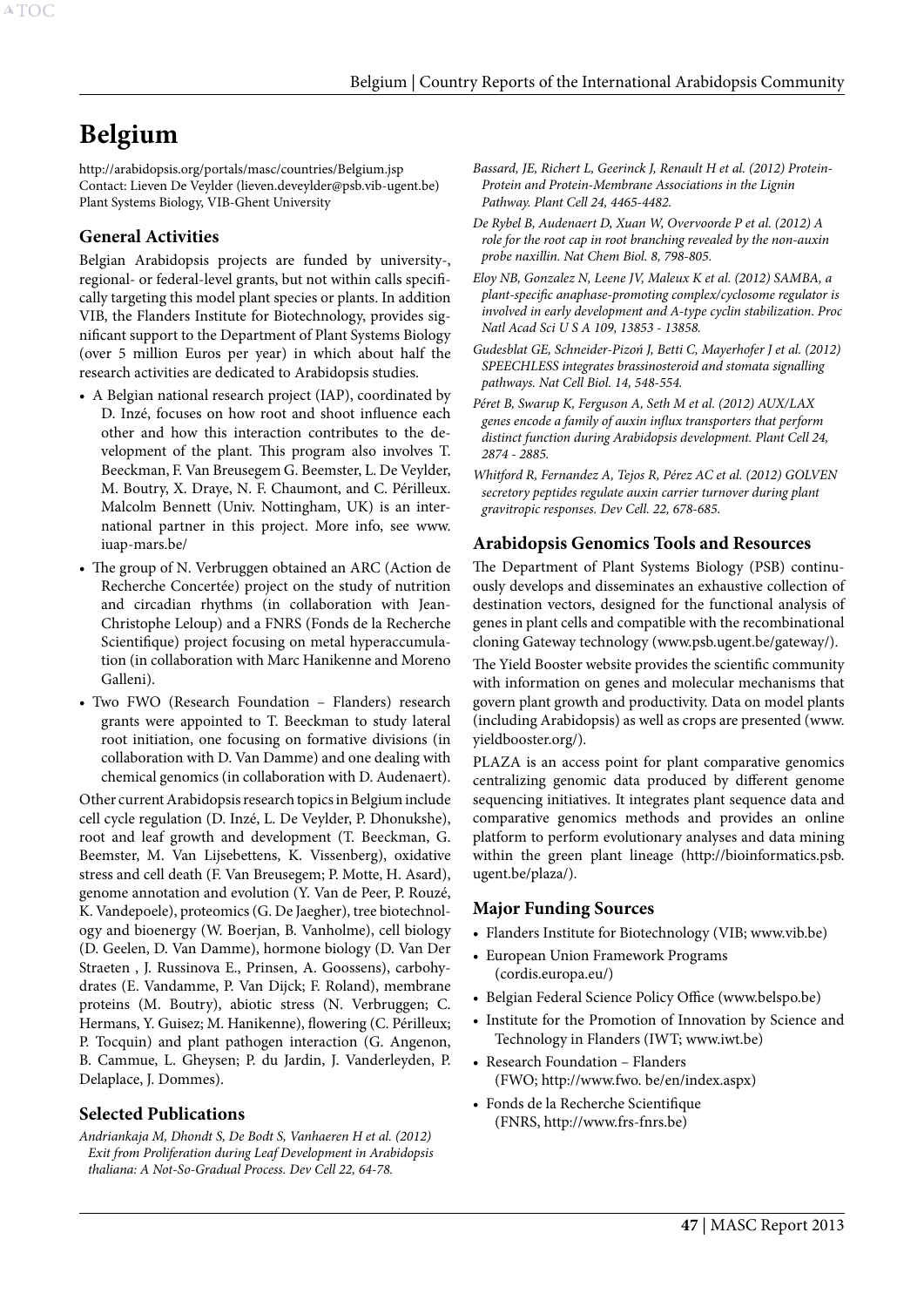# <span id="page-48-0"></span>**Canada**

http://arabidopsis.org/portals/masc/countries/Canada.jsp Contact: Dario Bonetta (dario.bonetta@uoit.ca) Ontario Institute of Technology

# **General Activities**

Approximately 55 groups conduct research with Arabidopsis in Canada. Updates from those groups that might be of interest to the Arabidopsis community include:

- • Brian Ellis' (University of British Columbia) has released the results of a broad analysis of stem cross sections using immunoprofiling to query the cell wall composition in different cell types of maturing Arabidopsis stems (http://www.wallmabdb.net).
- Hall HC, Cheung J, Ellis BE (2013) Immunoprofiling reveals unique cell-specific patterns of wall epitopes in the expanding Arabidopsis stem. The Plant Journal (74): 134-147.
- • Nicholas Provart's group (University of Toronto) reported on the development of the BAR expressolog which facilitates the prediction of orthologous genes in different plant species (http://bar.utoronto.ca/expressolog\_treeviewer/cgi-bin/expressolog\_treeviewer.cgi).
- • Patel RV, Nahal HK, Breit R, Provart NJ. (2012) BAR expressolog identification:expression profile similarity ranking of homologous genes in plant species. Plant Journal (71):1038-1050.

Although no specific funding is targeted for Arabidopsis research, Genome Canada (http://www.genomecanada.ca) continues to be an important source of funding for largescale projects across disciplines. The research funded by Genome Canada includes aspects of human health, agriculture, fisheries and aquaculture, forestry, the environment, and energy. The Canadian government has committed \$165 million in new funding for genomics research in 2013.

The Natural Science and Engineering Research Council (NSERC) is one of three federal funding agencies in Canada that supports most of the basic research involving Arabidopsis. The total budget for basic research as a whole has continued to remain flat over the past six years with a drift towards research in areas of priorities set by the government or by NSERC. This has meant an increased trend of research awards from NSERC that are tied to partnerships with industry or specific programs which are driven by application rather than discovery. The current funding environment has therefore placed added pressures on conducting basic research in the plant sciences.

# **Meetings and Conferences**

Carl Douglas and Xin Li will be the local hosts at the University of British Columbia for the 2014 ICAR meeting set for July 28th-August 1st, 2014.

## **Selected Publications**

- *Frank F, Hauver J, Sonenberg N, Nagar B (2012) Arabidopsis Argonaute MID domains use their nucleotide specificity loop to sort small RNAs. EMBO J 31(17):3588-95.*
- *González-Lamothe R, El Oirdi M, Brisson N, Bouarab K (2012) The conjugated auxin indole-3-acetic acid-aspartic acid promotes plant disease development..Plant Cell 24(2):762-77.*
- *Indriolo E, Tharmapalan P, Wright SI, Goring DR (2012) The ARC1 E3 ligase gene is frequently deleted in self-compatible Brassicaceae species and has a conserved role in Arabidopsis lyrata self-pollen rejection. Plant Cell 24(11):4607-20.*
- *McCann HC, Nahal H, Thakur S, Guttman DS (2012) Identification of innate immunity elicitors using molecular signatures of natural selection. Proc Natl Acad Sci U S A 109(11):4215-20.*
- *Ren M, Venglat P, Qiu S, Feng L et al. (2012) Target of rapamycin signaling regulates metabolism, growth, and life span in Arabidopsis. Plant Cell 24(12):4850-74.*
- *Schattat MH, Griffiths S, Mathur N, Barton K et al. (2012) Differential coloring reveals that plastids do not form networks for exchanging macromolecules. Plant Cell 24(4):1465-77.*

*Wang L, Shen W, Kazachkov M, Chen G et al. (2012) Metabolic interactions between the Lands cycle and the Kennedy pathway of glycerolipid synthesis in Arabidopsis developing seeds. Plant Cell 24(11):4652-69.*

## **Arabidopsis Genomics Tools and Resources**

- The Canadian reverse genetic TILLING facility, CAN-TILL (http://www3.botany.ubc.ca/can-till/) is operated by George Haughn and Erin Gilchrist at the University of British Columbia.
- The Botany Array Resource (BAR) (http://bbc.botany. utoronto.ca) has added a tool (NGM) for positional cloning using a next-generation sequencing platform (http://bar.utoronto.ca/ngm) and the Expressolog Tree Viewer tool mentioned above. The BAR continues to be an essential source of web-based tools for bioinformatics.

# **Major Funding Sources**

- NSERC (http://www.nserc.ca)
- • Genome Canada and associated five regional Genome centres (http://www.genomecanada.ca)
- • Agriculture Canada (http://www.agr.ca)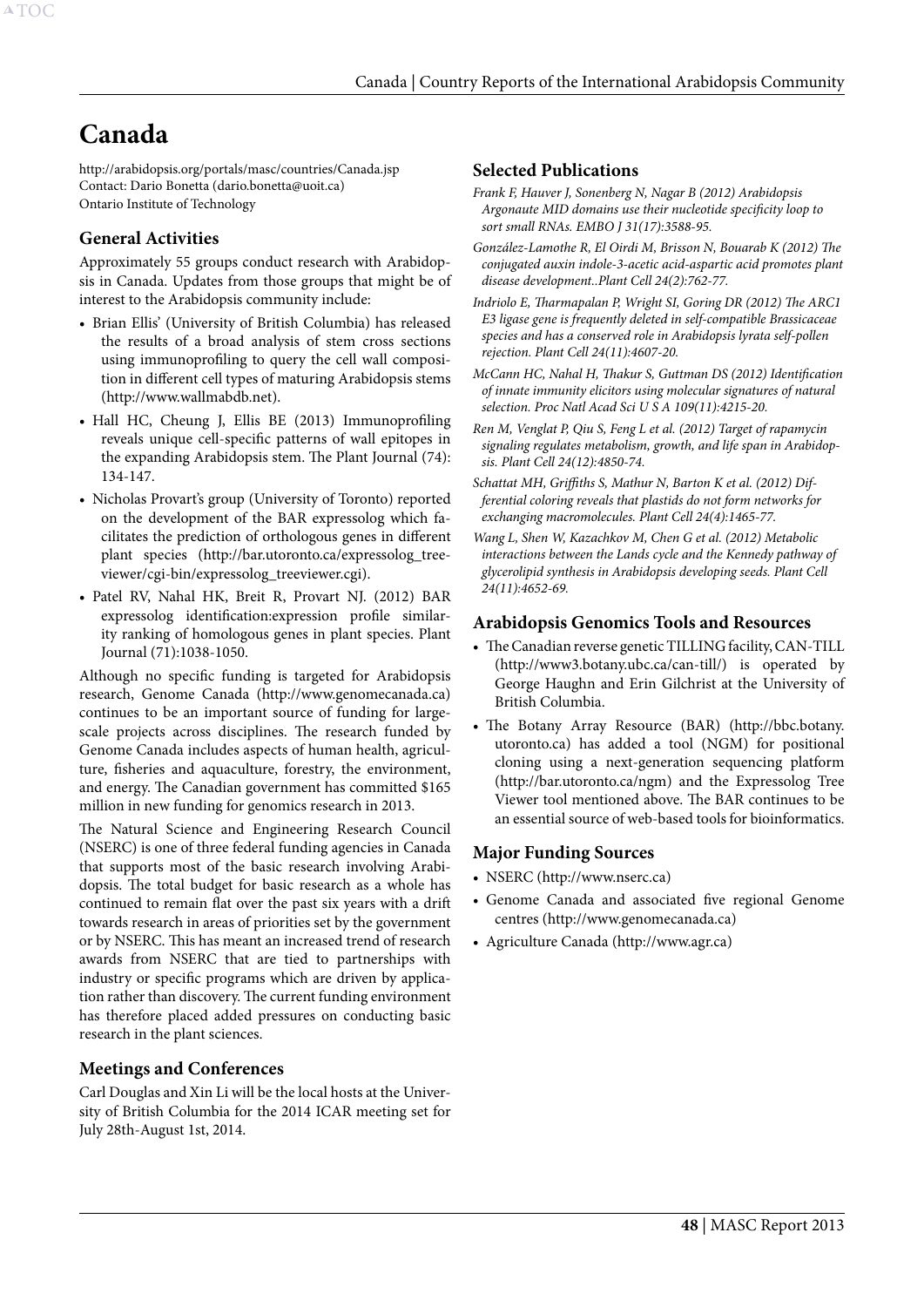# <span id="page-49-0"></span>**China**

http://arabidopsis.org/portals/masc/countries/China.jsp Contact: Weicai Yang (wcyang@genetics.ac.cn) Institute of Genetics And Developmental Biology (IGDB)

# **General Activities**

The current foci of funding of Arabidopsis research by the National Science Foundation of China (NSFC) are on hormone signaling and development, sexual plant reproduction, stem cell, and plant-microbe interactions. The eight-year program on phytohormones funded by NSFC continues to support research projects in Arabidopsis. Three key projects, coordinated by Dr. Yu-Xin Hu of Beijing Institute of Botany, Dr. Meng-Xiang Sun of Wuhan University, and Dr. Xian-Sheng Zhang of Shandong Agricultural University, on stem cell and sexual plant reproduction were renewed successfully for another five years by the "Reproduction and Development Initiative" and "Stem Cell Initiative" under the National Long-term Basic Research Plan of the Ministry of Science and Technology of China (MOST). These funds will promote Arabidopsis research in China as a whole although no special project on functional genomics was initiated.

The Shanghai Centre for Plant Stress Biology (http://www. scpsb.ac.cn/index.asp), Chinese Academy of Sciences headed by Dr. Jian-Kang Zhu was officially inaugurated on April 28, 2012. The Center aims to host about 200 researchers and establish six departments, including plant stress biology, epigenetics, developmental and reproductive biology, plant signal transduction, and plant biotechnology. The Center is located in the Shanghai Chenshan Botanical Garden about 50 km west of the Shanghai city center in Songjiang district. This creates a lot of opportunities for young researchers who want to come to China.

# **Selected Publications**

- *Feng F, Yang F, Rong W, Wu X et al. (2012) A Xanthomonas uridine 5'-monophosphate transferase inhibits plant immune kinases. Nature 485(7396):114-8.*
- *Liu T, Liu Z, Song C, Hu Y et al. (2012) Chitin-induced dimerization activates a plant immune receptor. Science 336(6085):1160-4.*
- *Qian W, Miki D, Zhang H, Liu Y et al. (2012) A histone acetyltransferase regulates active DNA demethylation in Arabidopsis. Science 336(6087):1445-8.*
- *Wei W, Ba Z, Gao M, Wu Y et al. (2012) A role for small RNAs in DNA double-strand break repair. Cell 149(1):101-12.*
- *Wu D, Hu Q, Yan Z, Chen W et al. (2012) Structural basis of ultraviolet-B perception by UVR8. Nature 484(7393):214-9.*

# **Arabidopsis Genomics Tools and Resources**

A web-based software GOEAST--Gene Ontology Enrichment Analysis Software Toolkit has been developed by Dr. Xiujie Wang's group at the Institute of Genetics and Developmental Biology, Chinese Academy of Sciences. GOEAST provides an easy to use, visualizable, comprehensive and unbiased Gene Ontology (GO) analysis for high-throughput experimental results, especially for results from microarray hybridization experiments. The main function of GOEAST is to identify significantly enriched GO terms among given lists of genes using accurate statistical methods. For more information, please visit http://omicslab.genetics.ac.cn/ GOEAST/.

# **Major Funding Sources**

The National Science Foundation of China: No. 83 Shuangqing Road, Haidian District, Beijing 1000085. Tel: (086) 010 62327087. http://www.nsfc.gov.cn/Portal0/default106.htm

The Ministry of Science and Technology of China, Department of Basic Research, No. 15 Fuxing Road, Beijing 100862. Tel: 86-10-58881515, http://www.most.gov.cn/eng/index. htm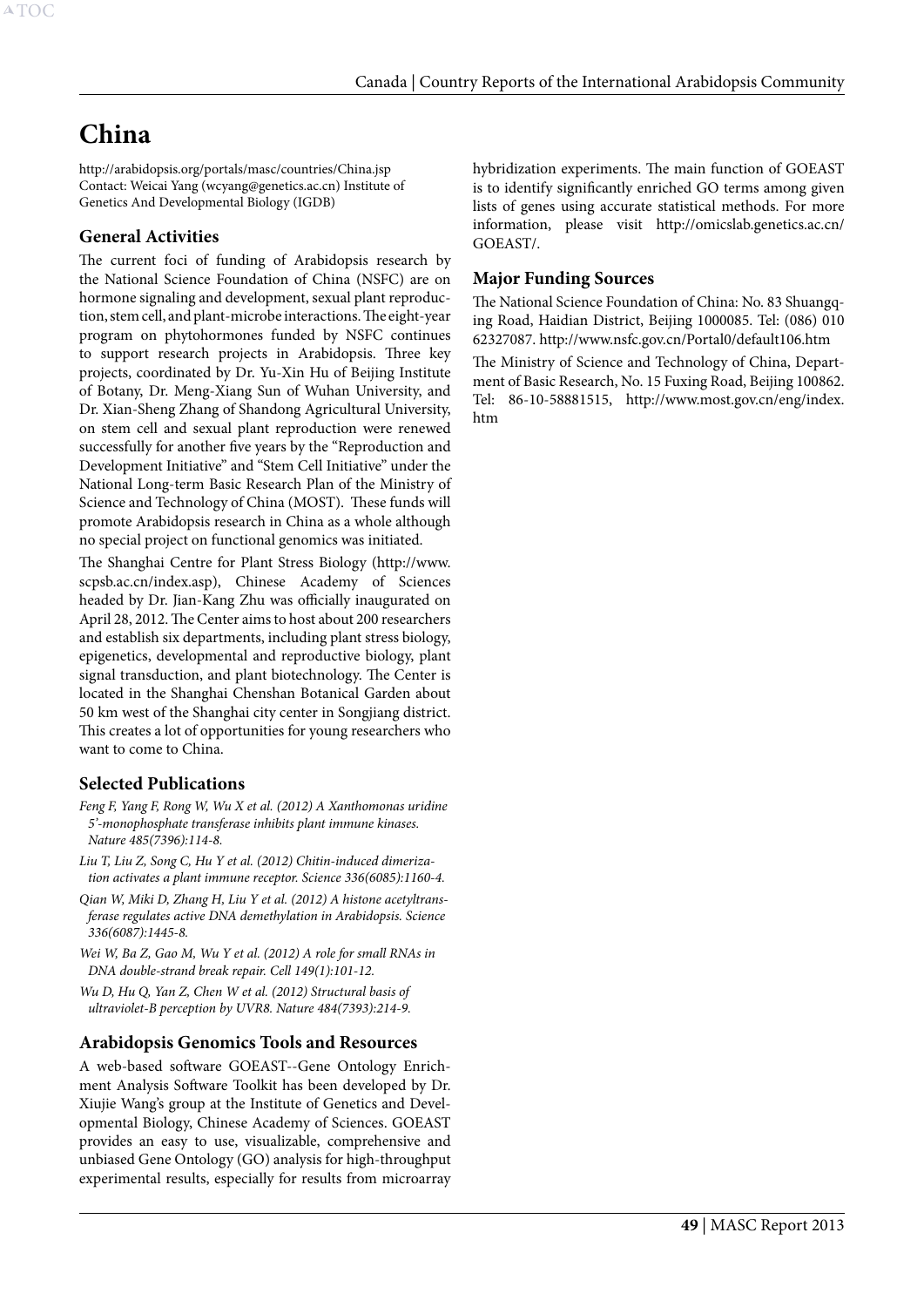# <span id="page-50-0"></span>**Czech Republic**

http://arabidopsis.org/portals/masc/countries/Czech\_Republic.jsp Contact: Viktor Zarsky (viktor@natur.cuni.cz ; zarsky@ueb.cas. cz) Charles University and Academy of Sciences of the Czech Republic, Prague

# **General Activities**

In the Czech republic Arabidopsis research is focused mostly on the three major areas– cell biology, plant growth regulators biology and cytogenetics/genome biology. Along with the traditional centers of experimental plant research at the institutes of the Academy of Sciences of the Czech republic (esp. Institute of Experimental Botany, Institute of Biophysics and Institute of Plant Molecular Biology) and universities (Charles University in Prague, Masaryk University and Mendel University both in Brno and Palacky university in Olomouc) new joint research centers are established in Moravian cities Olomouc and Brno, both of them with plant biology as one of the crucial foci of research.

"Centre of the Region Hana for Biotechnological and Agricultural Research" (http://www.cr-hana.eu/en/index.html) in Olomouc combines researchers from Palacky University, Crop Research Institute (VURV) and Institute of Experimental Botany ASCR with many links with the commercial sphere. Publication highlight for this year is the result of this research centre activity.(see further).

"Central European Institute of Technology (CEITEC)" (http://www.ceitec.eu/) in Brno includes big units devoted to genomics and proteomics of plant systems used for studies in cell and developmental biology and cytogenomics.

Both of these centers opened new labs and still recruit new researchers and group leaders also from abroad. In year 2012 Czech plant biologists published about 20 papers related to Arabidopsis – in many cases contributed as members of international author collectives.

# **Selected Publications**

The report shows that RNAi silencing of Arabidopsis Aurora kinases, in addition to their function in regulating mitosis, are required also for maintaining meristematic activity and controlling the switch from meristematic cell proliferation to differentiation and endoreduplication. The colocalization and co-fractionation of AtAurora1 with AtTPX2, and γ-tubulin on microtubules in a cell cycle-specific manner suggests that AtAurora1 kinase may function to phosphorylate substrates that are critical to the spatiotemporal regulation of microtubule formation and organization.

*Petrovská B, Cenklová V, Pochylová Z, Kourová H, Doskočilová A, Plíhal O, Binarová L, Binarová P. (2012) Plant Aurora kinases play a role in maintenance of primary meristems and control of endoreduplication. New Phytol. 193:590-604.*

# **Arabidopsis Genomics Tools and Resources**

In the Laboratory of Pollen Biology (Institute of Experimental Botany ASCR) on-line tool to access and analyze large sets of transcriptomic data is developed – "Arabidopsis Gene Family Profiler" (http://arabidopsisgfp.ueb.cas.cz/)

# **Major Funding Sources**

The two major funding agencies for basic research are Czech Science Foundation (GACR) and Ministry of Education of CR (MSMT CR). Both support regularly projects based on the use of Arabidopsis as a model plant and also bilateral projects with selected countries.

- • Czech Science Foundation, Prague (http://www.gacr.cz)
- Ministry of Education, Youth and Sports of Czech Republic, Prague

(http://www.msmt.cz/research-and-development-1)

Targeted or applied research is since recently supported also by the Technology Agency of the Czech Republic (TACR) and Arabidopsis model is accepted as a driver for applications.

• Technology Agency of the Czech Republic (http://www.tacr.cz/english/)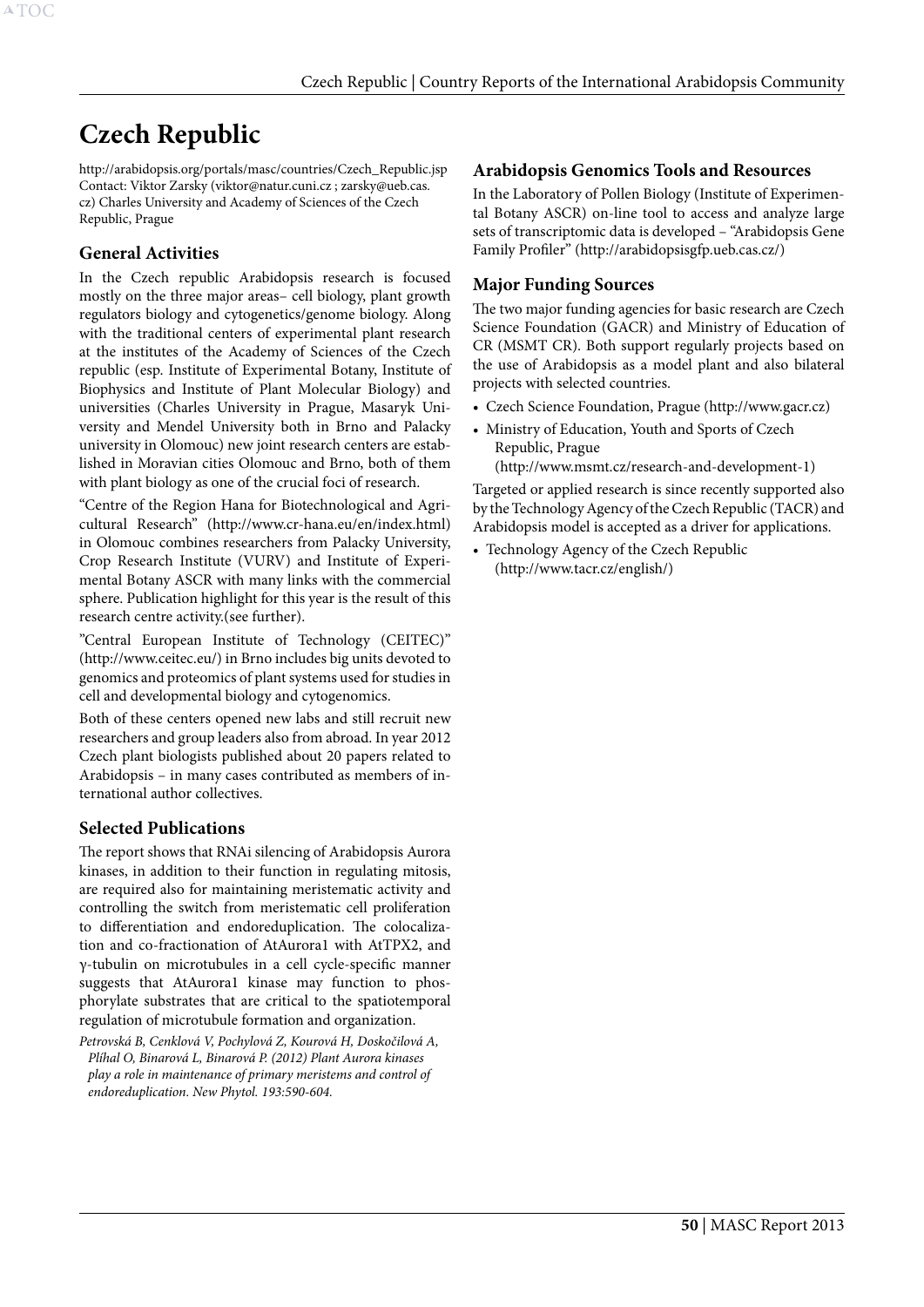# <span id="page-51-0"></span>**Finland**

http://arabidopsis.org/portals/masc/countries/Finland.jsp Contact: Ykä Helariutta (yrjo.helariutta@helsinki.fi) University of Helsinki

# **General Activities**

#### **List of Community Members (PIs) in Finland**

Eva-Mari Aro, Mikael Brosché, Paula Elomaa, Hiroaki Fujii, Adrien Gauthier, Ykä Helariutta, Kristiina Himanen, Niina Idänheimo, Jaakko Kangasjärvi, Saijaliisa Kangasjärvi, Markku Keinänen, Sirpa Kärenlampi, Ari-Pekka Mähönen, Paula Mulo, Kirk Overmyer, Tapio Palva, Eevi Rintamäki, Outi Savolainen, Teemu Teeri, Arja Tervahauta, Jari Valkonen, Michael Wrzaczek,

#### **Functional Genomics Projects on Arabidopsis**

- • Kristiina Himanen is funded by the Academy of Finland for the project "Flower related Ubiquitin Proteasome System". 1.9.2011 - 31.8.2016. http://www.helsinki.fi/maataloustieteet/tutkimus/ktt/index.html#research\_groups
- • Paula Mulo is funded by Academy of Finland for the project "Photosynthesis and alternative electron transfer" 1.8.2009-31.7.2014. http://www.sci.utu.fi/biokemia/en/ research/plantphysiology/projects/mulo/index.html
- • Mikael Brosche uses natural variation in Arabidopsis to study plant abiotic stress responses, with seeds from the stock center.
- • Jaakko Kangasjärvi: Plant Receptor-like Kinases in ROS Signaling (PROSIG). 2009-2012. Funding ERA-PG/ Academy of Finland
- • Sirpa Kärenlampi studies Heavy metal tolerance mechanisms with the specific aim to isolate and characterize putative genes and proteins conferring metal hyperaccumulation and tolerance traits. Interesting candidate genes are further examined for their function in yeast and Arabidopsis.http://www.uef.fi/biotieteiden-laitos/ kasvibiotekniikka
- Eva-Mari Aro studies how plants regulatory the photosynthetic light reactions and keep them in balance with the needs and restrictions of the downstream metabolism.
- The Helariutta lab has recently developed a new method to spatially and temporally control symplastic trafficking based on identification of gain-of-function mutations in a CalS3 gene coding for a callose synthase isoform (Vaten et al. 2011 Developmental Cell 21:1144-55).

#### **Functional genomics groups, collaborationg with groups in other countries**

Jaakko Kangasjärvi is performing a comprehensive phenotypic and bioinformatic analysis of the CYSTEINE-RICH RECEPTOR-LIKE KINASE group in Arabidopsis together with several groups within the ERA-PG Jan Willem Borst (Netherlands, Wageningen University), Silke Robatzek (UK,

Sainsbury Labs), David Collinge and Michael Lyngkjaer (Denmark, Copenhagen University), Stanislaw karpinski (Poland, Warsaw University of Life Sciences). Jaakko Kangasjärvi and Michael Wrzaczek as leaders of the consortium.

# **Conferences and Meetings**

Meeting in Helsinki in 2012, April 17th: multinational, together with graduate school in plant biology on "Plant Stress Signalling: Perception and Pathways" - Mini-symposium. Oranizers: Jaakko Kangasjärvi and Michael Wrzaczek together with the FDPPS.

## **Selected Publications**

*Vatén A, Dettmer J, Wu S, Stierhof YD et al. (2012) Callose biosynthesis regulates symplastic trafficking during root development. Dev Cell 21(6):1144-55.*

*Suorsa M, Järvi S, Grieco M, Nurmi M et al. (2012) PROTON GRADIENT REGULATION5 is essential for proper acclimation of Arabidopsis photosystem I to naturally and artificially fluctuating light conditions. Plant Cell 24(7):2934-48.*

# **Arabidopsis Genomics Tools and Resources**

Jaakko Kangasjärvi has created a complete knockout collection for all CRKs in Arabidopsis. Comprehensive characterization of stress and developmental phenotypes has been done (publication in preparation).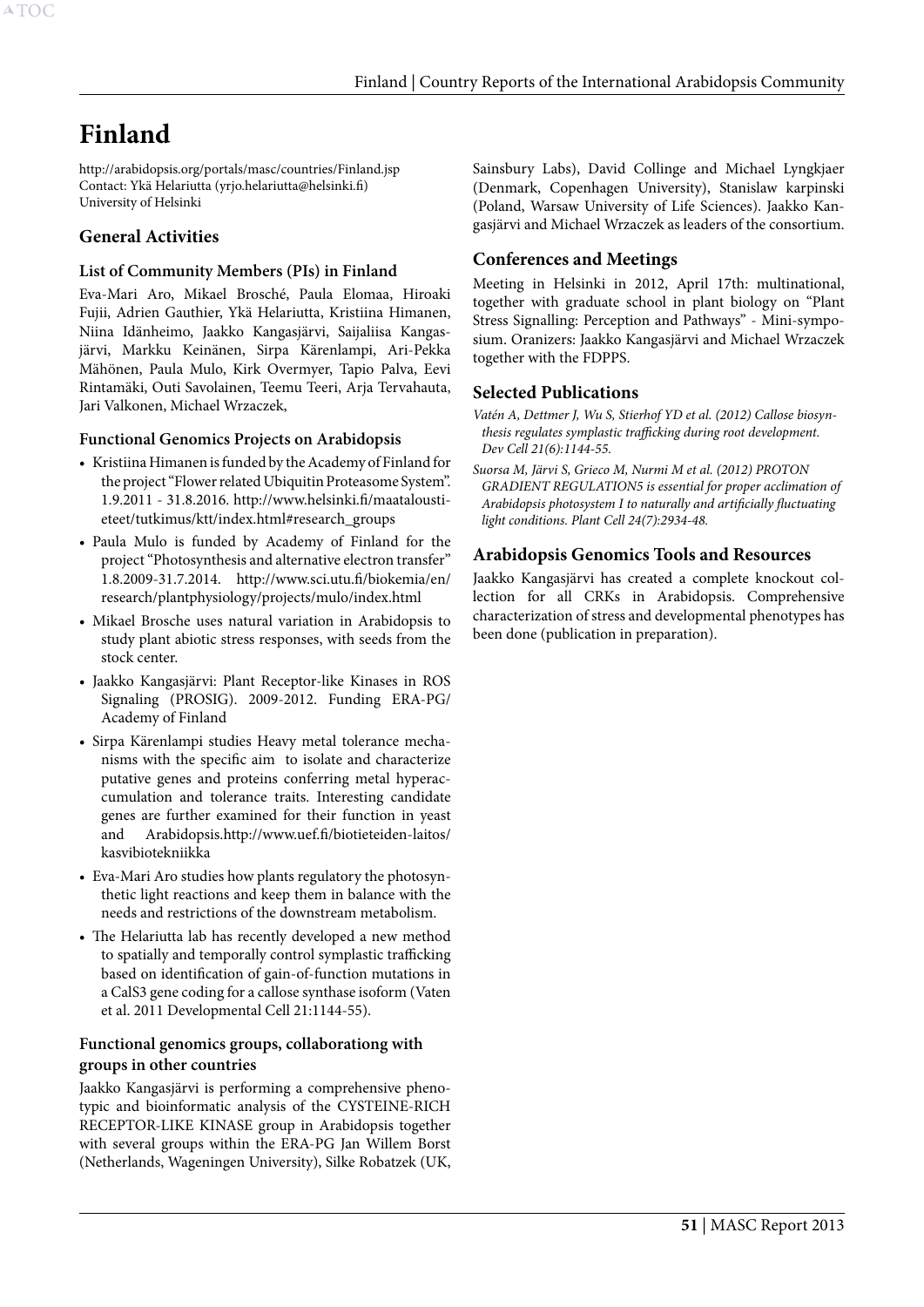# <span id="page-52-0"></span>**Germany**

http://arabidopsis.org/portals/masc/countries/Germany.jsp Contact: Klaus Harter (klaus.harter@zmbp.uni-tuebingen. de) Center for Plant Molecular Biology (ZMBP), University of Tübingen

# **General Activities**

#### **The Arabidopsis Functional Genomics Network (AFGN)**

The AFGN was founded in 2001 as a DFG-funded basic research program and the financial support by the DFG ended in October 2010 (http://www.uni-tuebingen.de/ plantphys/AFGN/index.html). However, AFGN continues its coordinating function and work as a section under the umbrella of the German Botanical Society (DBG). The impressive progress of the AFGN members of the last funding period was recently published as a special issue in "Frontiers of Plant Physiology". The issue consists of an editorial and 20 reviews, mini-reviews and original papers (http://www. frontiersin.org/Plant\_Physiology/researchtopics/Arabidopsis 2010 and beyond %E2%80%93  $/344$ ). In summary, the AFGN was an extraordinary success, not only with respect to science but also to the education of many diploma and PhD students and postdocs.

#### **Selected Examples of Current Programmes**

#### *Priority Programmes:*

- no. 1212: "Microbial reprogramming of plant cell development" (http://www.plant-micro.de/)
- • no. 1529: "Evolutionary plant solutions to ecological challenges: molecular mechanisms underlying adaptive traits in the Brassicaceae s.l." (http://www.ruhr-uni-bochum. de/dfg-spp1529/Seiten/index.html)
- • no. 1530: "Flowering time control: from natural variation to crop improvement" (http://www.flowercrop.uni-kiel. de/en)

#### *Collaborative Research Centres:*

- no. 648: "Molecular mechanisms of information processing in plants" (http://www.sfb648.uni-halle.de/)
- • no. 973: "Priming and memory of organismic responses to stress" (http://www.sfb973.de/)

#### *Research Training Groups:*

- no. 1342: "Molecular and functional analysis of lipidbased signal transduction systems" (http://www.gk-1342. uni-wuerzburg.de/)
- no. 1525: "The dynamic response of plants to a changing environment" (http://www.igrad-plant.hhu.de/)

#### *Research Units:*

• no. 804: "Retrograde signalling in plants"

- no. 964: "Calcium signalling via protein phosphorylation in plant model cell types during environmental stress adaption" (http://www.uni-muenster.de/FOR964/)
- no. 1061: "Dynamic storage functions of plant vacuoles" (http://www.uni-kl.de/for1061/)

#### *Cluster of Excellence:*

• no. 1028: "Cluster of Excellence on Plant Sciences – from complex traits towards synthetic modules" (http://ceplas. eu/en/)

Arabidopsis functional genomics research is and will be performed within the ERA-NETs "ERA-PG" (http://www. erapg.org/) and ERA-CAPS" (http://www.eracaps.org/) for coordinating action in plant sciences, which is supported by the European Commission 6th and 7th Framework Programmes.

#### **MASC Coordinator Funded by DFG**

In 2012 a new grant has been awarded to Prof Klaus Harter and Prof Detlef Weigel for funding of an AFGN and MASC coordinator at the University of Tübingen. Dr Luise Brand has been appointed as AFGN and MASC coordinator from January 2013 - January 2016.

#### **Conferences and Meetings**

Together with colleagues from Austria and Switzerland, the AFGN members will continue to organize in a two-year rhythm the Tri-National Arabidopsis Meeting (TNAM). Cities like Cologne, Lutherstadt-Wittenberg, Neuchatel, Salzburg, Tübingen, Vienna and Zürich have officiated as excellent hosts for the meeting. In 2012, the 8th meeting was held in Lausanne and in 2014 the colleagues of the University of Heidelberg will host the 9th TNAM. The TNAM is predominantly funded by the German Research Foundation (DFG), is attended by around 200, prevailingly young scientists and is well-known for its convivial and very productive scientific atmosphere.

#### **Selected Publications**

- *Bulgarelli D, Rott M, Schlaeppi K, Ver Loren van Themaat E et al. (2012) Revealing structure and assembly cues for Arabidopsis rootinhabiting bacterial microbiota. Nature 488(7409):91-5.*
- *Manavella PA, Hagmann J, Ott F, Laubinger S et al. (2012) Fastforward genetics identifies plant CPL phosphatases as regulators of miRNA processing factor HYL1. Cell 151(4):859-70.*
- *Quint M, Drost HG, Gabel A, Ullrich KK et al. (2012) A transcriptomic hourglass in plant embryogenesis. Nature 490(7418):98-101.*
- *Sprunck S, Rademacher S, Vogler F, Gheyselinck J et al. (2012) Egg cell-secreted EC1 triggers sperm cell activation during double fertilization.Science 338(6110):1093-7.*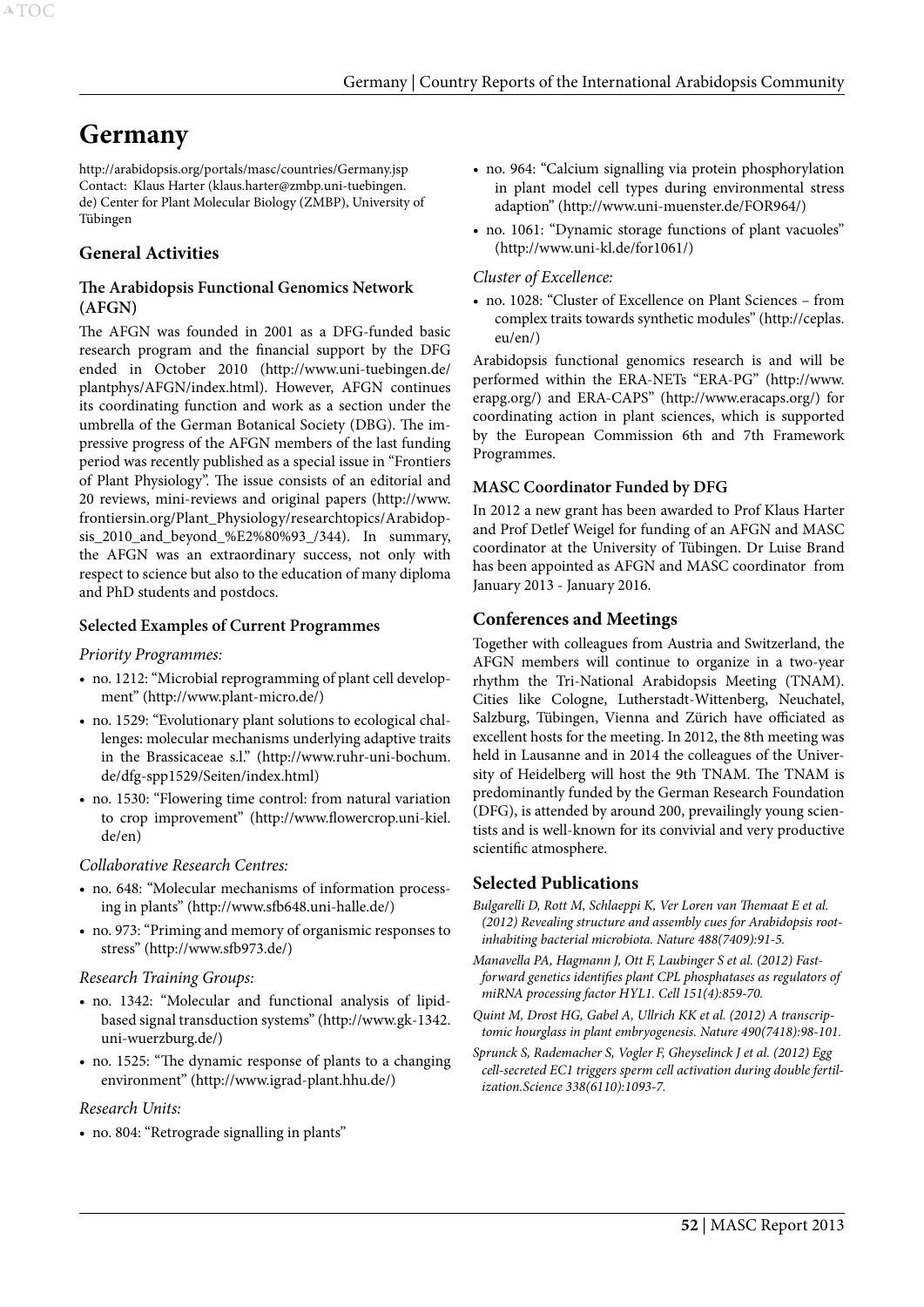## <span id="page-53-0"></span>**Major Funding Sources**

Individual funding of Arabidopsis research is provided by the "Research Grant" to conduct at any time research projects with clearly defined topics and durations. Numerous, DFG-submitted plant "Research Grants" address scientific problems to be solved by using Arabidopsis as model organism. Furthermore, DFG-funded Arabidopsis functional genomics research is performed within the frame of the individual "Emmy Noether Programme" (support of young scientists), the Heisenberg "Programme" (support of researchers qualified for professorships) and the "Reinhart Koselleck Projects" (support of outstanding scientists with a proven scientific track).

The major funding source for Arabidopsis functional genomics is the DFG (http://www.dfg.de, Catherine Kistner: Catherine.Kistner@dfg.de).

# **Hungary**

http://www.arabidopsis.org/portals/masc/countries/Hungary.jsp Contact: László Szabados (szabados@brc.hu) Biological Research Center Institute of Plant Biology, Szeged

#### **General Activities**

Arabidopsis research started in Hungary by György Rédei, an excellent geneticist, who pioneered Arabidopsis research. Rédei started Arabidopsis genetics in Hungary, but after emigrating to USA in 1957, he developed his scientific career in the University of Missouri in Columbia. Arabidopsis research was resumed in the beginning of 90s, when Csaba Koncz has established a research unit in the Biological Research Centre (BRC), in Szeged. Since that a number of scientists employed Arabidopsis as model plant in their research efforts.

Research with Arabidopsis is conducted in several research groups functioning in research institutes or universities. The most important center is the Biological Research Centre of Szeged (BRC), located in Southern Hungary. In the Institute of Plant Biology of the BRC (www.szbk.u-szeged.hu/ plant\_biology.php) Arabidopsis is used to study responses to different environmental signals such as light, osmotic and oxidative stress, salinity, regulation of cell division, differentiation and photosynthesis. Ferencz Nagy and his research team is interested in understanding regulation of light responses and circadian clock. Research topics include phytochrome-mediated light signalling, ultraviolet light-dependent signal transduction and control of circadian clock. Regulation of brassinosteroid biosythesis and signalling is one of their succesfull research program. Research unit of László Szabados investigates responses to salt and osmotic sresses trying to dissect osmotic, oxidative and ABA signals. Regulation of proline metabolism during stress is one of their research highlights. The group is involved in development of genetic tools to identify stress regulatory genes. Attila Fehér and his group is interested in Rho-type G proteins, which regulate cell polarity and differentiations. They are characterizing signalling pathways which connect receptor kinases (RLKs), G proteins and their downstream targets. Zoltán Magyar conducts research on regulation of cell proliferation, in particular cell cycle control by E2F transcription factors and the retinoblastoma (RB) tumour supressor protein.

The research group of Gábor Jakab in the University of Pécs is devoted to the characterization of pathogenesis-related lipase genes (PRLIPs), which are implicated in responses to different pathogens, including powdery mildew.

The Department of Plant Biology in the University of Szeged conducts is research on abiotic stress responses, photosynthesis and membrane transport. Research is focused on oxidative stress, signalling through reactive oxygen and nitrogen species (ROS, NO) and salicilic acid (SA) (Irma Tari, László Erdei, Ferenc Horváth).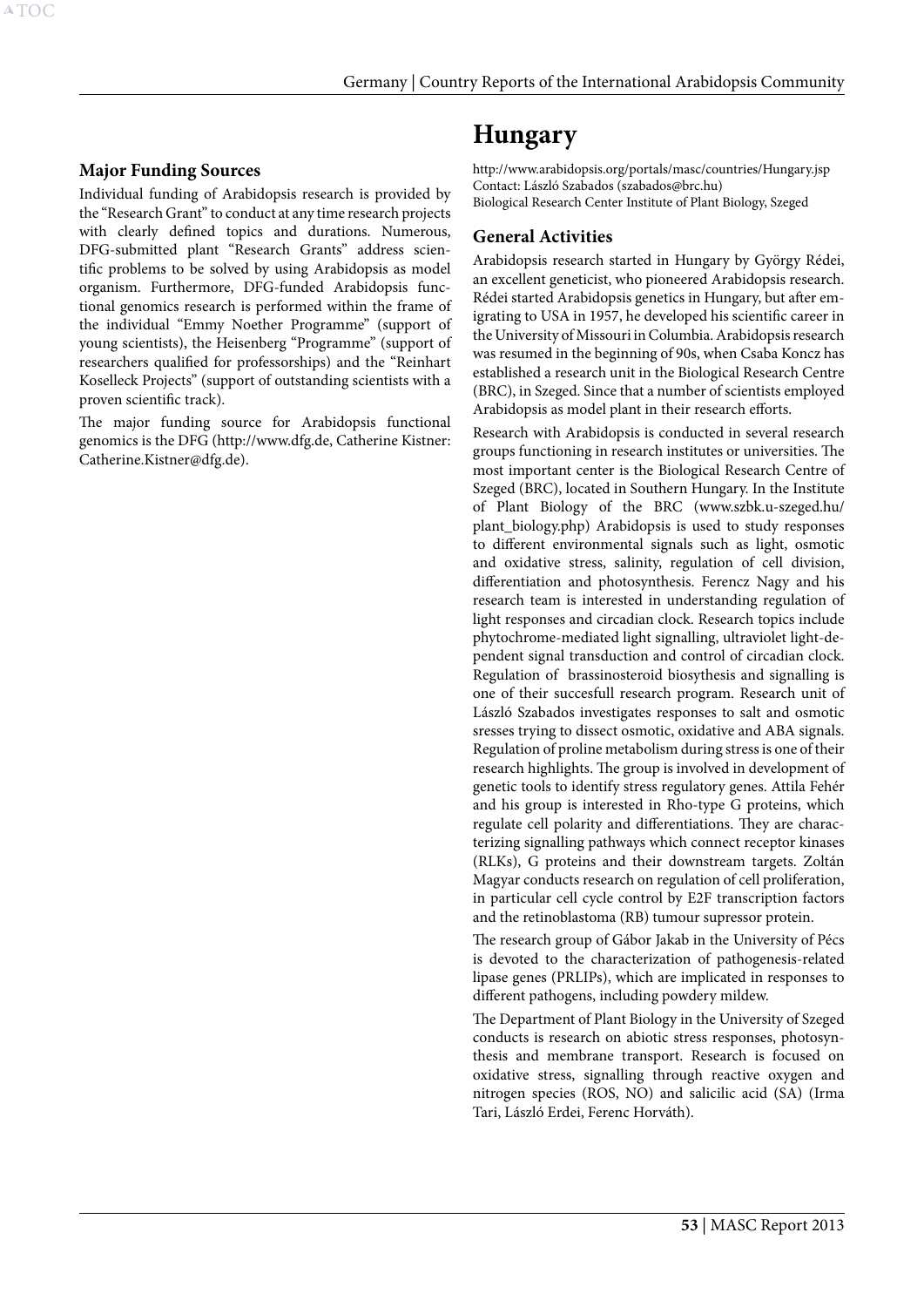Several groups use Arabidopsis as model in the Institute for Plant Biology in the Agricultural Biotechnology Centre, Gödöllő. The centre is known for pioneering research on virus-induced RNA silencing and suppression (József Burgyán), small RNA-mediated gene silencing in plant development (Zoltán Havelda, György Szittya) and regulation of Nonsense-mediated mRNA decay (NMD) in higher plants (Daniel Silhavy).

In the Agricultural Institute of the Centre for Agricultural Research responses to cold and other abiotic stresses is one of the main focus of plant research. Arabidopsis mutants are used in the group of Tibor Janda to study the regulatory roles of NO, salicilic acid and polyamines on responses to cold, in particular protection of photosynthesis during cold stress and adaptation.

## **Conferences and Meetings**

There was no particular Arabidopsis-related workshop or congress in 2012. Results on Arabidopsis research were presented in several national or regional congresses including the followings:

- • "Genetic Workshops in Hungary" Szeged, Hungary, date: 14/09/2012.
- "Oxidative stress tolerance in plants: from models to trees" Szeged, Hungary, date: 20/11/2012.

# **Selected Publications**

- *Biro J, Farkas I, Domoki M, Otvos K et al. (2012) The histone phosphatase inhibitory property of plant nucleosome assembly protein-related proteins (NRPs). Plant Physiol Biochem 52: 162-168*
- *Lehotai N, Kolbert Z, Peto A, Feigl G et al. (2012) Selenite-induced hormonal and signalling mechanisms during root growth of Arabidopsis thaliana L. J Exp Bot 63: 5677-5687*
- *Majlath I, Szalai G, Papp I, Vankova R et al. (2012) Atnoa1 mutant Arabidopsis plants induce compensation mechanisms to reduce the negative effects of the mutation. J Plant Physiol 168: 1184-1190*
- *Rigo G, Papdi C, Szabados L (2012) Transformation using controlled cDNA overexpression system. Methods Mol Biol 913: 277-290*
- *Sokolova V, Bindics J, Kircher S, Adam E et al. (2012) Missense mutation in the amino terminus of phytochrome A disrupts the nuclear import of the photoreceptor. Plant Physiol 158: 107-118*
- *Szalontai B, Stranczinger S, Palfalvi G, Mauch-Mani B et al. (2012) The taxon-specific paralogs of grapevine PRLIP genes are highly induced upon powdery mildew infection. J Plant Physiol 169: 1767-1775*
- *Terecskei K, Toth R, Gyula P, Kevei E et al. (2012) The circadian clock-associated small GTPase LIGHT INSENSITIVE PERIOD1 suppresses light-controlled endoreplication and affects tolerance to salt stress in Arabidopsis. Plant Physiol 161: 278-290*
- *Zsigmond L, Szepesi A, Tari I, Rigo G et al. (2012) Overexpression of the mitochondrial PPR40 gene improves salt tolerance in Arabidopsis. Plant Sci 182: 87-93*

## **Arabidopsis genomics tools and resources**

A T-DNA insertion mutagenesis program has been established in the Institute of Plant Biology, BRC. The program included random seuencing of t-DNA insertion sites and a gene trapping project using the promoterless firefly luciferase reporter gene. While this program was discontinued, T-DNA insertion lines are available for the research community (contact: L. Szabados, www.szbk.u-szeged.hu/personal\_ page.php?id=nb\_szlá). More recently the Conditional cDNA Overexpressing System (COS) was established, comprising random cDNA library in the estradiol-inducible expression vector. The system was used with success to identify regulatory genes controlling stress responses or ABA signalling.

## **Major funding sources**

In Hungary basic scientific research is mainly funded by the Hungarian Scientific Research Fund (OTKA, www.otka. hu), which supports plant science, including Arabidopsis research.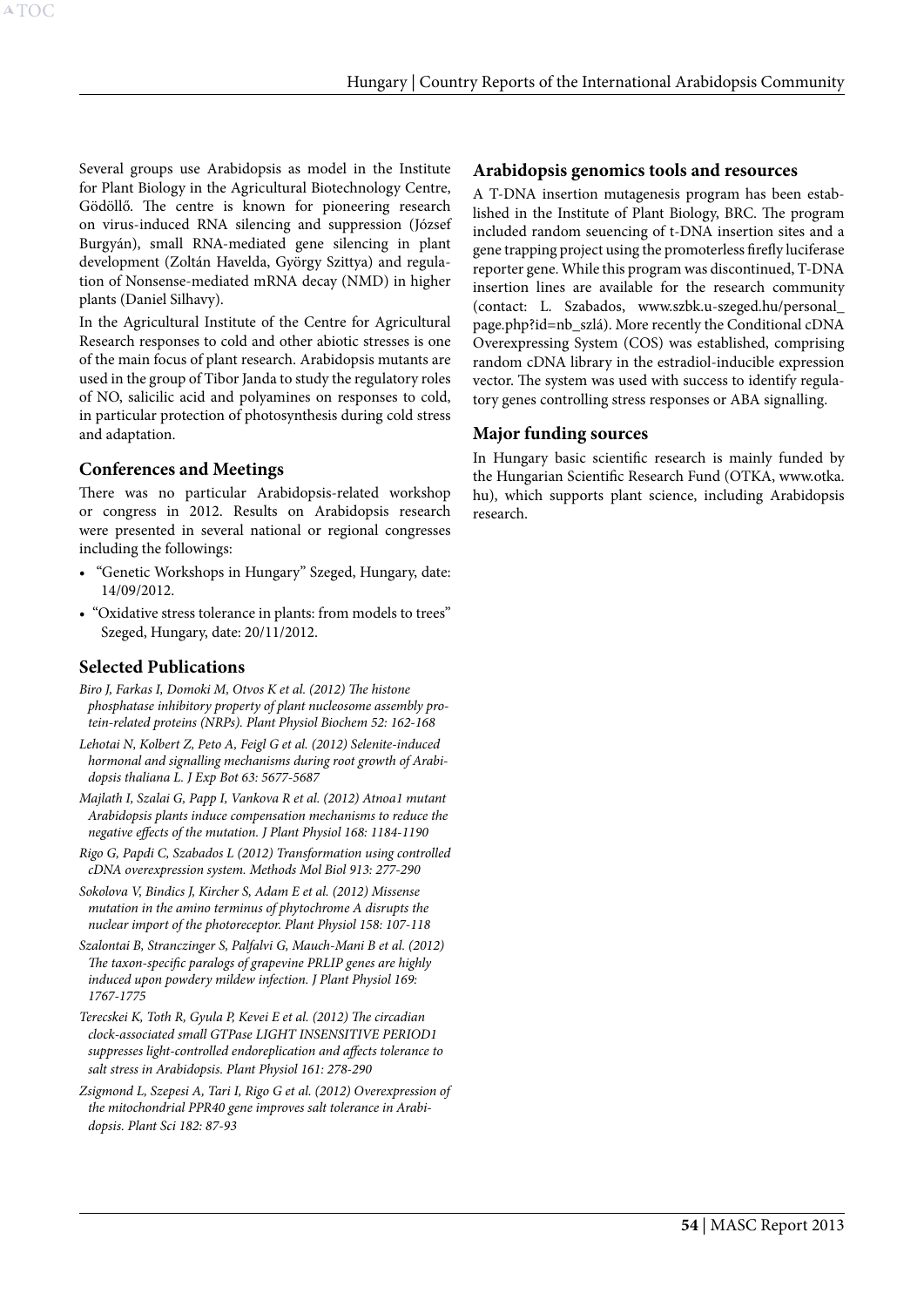# <span id="page-55-0"></span>**India**

http://arabidopsis.org/portals/masc/countries/India.jsp Contact: Jitendra P. Khurana (khuranaj@genomeindia.org) Department of Plant Molecular Biology, University of Delhi South Campus, New Delhi; R. Srinivasan (srinivasan53@gmail. com) National Research Centre on Plant Biotechnology, Indian Agricultural Research Institute, New Delhi

# **General Activities**

Dr. Sudip Chattopadhyay's group at NIT, Durgapur, has recently shown the functional interrelations of HY5 with ZBF1/MYC2 and ZBF2/GBF1 in light regulated Arabidopsis seedling development. The bZIP transcription factor, ZBF2, genetically and physically interacts with two other bZIP proteins, HY5 and HYH, to coordinately regulate Arabidopsis seedling development. Sudip's lab, in collaboration with Dr. Ashis Nandi's at JNU, has studied the role of light signalling in plant defense too. Dr. Ashverya Laxmi, at National Institute of Plant Genome Research, has provided significant evidence of interactions between glucose and phytohormone response pathways in controlling various plant growth and development features, especially root and hypocotyl directional growth. Among the studies focussed on photosynthesis related aspects, the effect of cold temperature and anaerobiosis on photosynthesis in Arabidopsis has been studied by Dr R Subramanyam from University of Hyderabad. Towards studies on abiotic and biotic stresses, Dr Anil Kumar's group has established the role of MAP kinase signalling pathway in the pathogenesis of Alternaria blight. In Arabidopsis, genome-wide analysis of certain gene families (plant-type II Ca2+ ATPases and in lectin receptor-like kinases) has been conducted for their relevance to abiotic and biotic stresses.

# **Selected Publications**

- *Prasad BR, Kumar SV, Nandi A, Chattopadhyay S (2012) Functional interconnections of HY1 with MYC2 and HY5 in Arabidopsis seedling development. BMC Plant Biol 12:37.*
- *Prasad VB, Gupta N, Nandi A, Chattopadhyay S (2012) HY1 genetically interacts with GBF1 and regulates the activity of the Z-box containing promoters in light signaling pathways in Arabidopsis thaliana. Mech Dev 129, 298-307.*
- *Singh A, Ram H, Abbas N, Chattopadhyay S (2012) Molecular interactions of GBF1 with HY5 and HYH proteins during lightmediated seedling development in Arabidopsis thaliana. J Biol Chem 287, 25995-6009.*
- *Gupta A, Singh M, Jones AM, Laxmi A (2012) Hypocotyl directional growth in Arabidopsis: a complex trait. Plant Physiol 159(4),1463-76.*
- *Nellaepalli S, Kodru S, Subramanyam R (2012) Effect of cold temperature on regulation of state transitions in Arabidopsis thaliana. J Photochem Photobiol B 112, 23-30.*
- *Nellaepalli S, Kodru S, Tirupathi M, Subramanyam R (2012) Anaerobiosis induced state transition: a non photochemical reduction of PQ pool mediated by NDH in Arabidopsis thaliana. PLoS One 7(11):e49839.*

*Kannan P, Pandey D, Gupta AK, Punetha H et al. (2012) Expression analysis of MAP2K9 and MAPK6 during pathogenesis of Alternaria blight in Arabidopsis thaliana ecotype Columbia. Mol Biol Rep. 39, 4439-44.*

*Vaid, N Pandey, PK Tuteja, N (2012) Genome-wide analysis of lectin receptor-like kinase family from Arabidopsis and rice. Plant Mol. Biol. 80, 365-388.*

## **Arabidopsis Genomics Tools and Resources**

Dr. R Sowdhamini's group at NCBS, Bangalore has created a unique plant stress regulatory genomics data platform called STIFDB2. STIFDB2 is an updated version of plant stressresponsive transcription factor database for Arabidopsis and rice, which can be used as an effective tool in the stress related functional genomics studies in plants.

*Naika, M Shameer, K Mathew, OK Gowda, R Sowdhamini, R (2013) An updated version of plant stress-responsive transcription factor database with additional stress signals, stress-responsive transcription factor binding sites and stress-responsive genes in Arabidopsis and rice. Plant Cell Physiol. 54(2): e8 (1–15) DOI:10.1093/pcp/pcs185.*

# **Major Funding Sources**

The work on Arabidopsis in India is supported largely by the Department of Biotechnology (DBT), Council of Scientific and Industrial Research (CSIR), Department of Science and Technology (DST) and Indian Council of Agricultural Research (ICAR).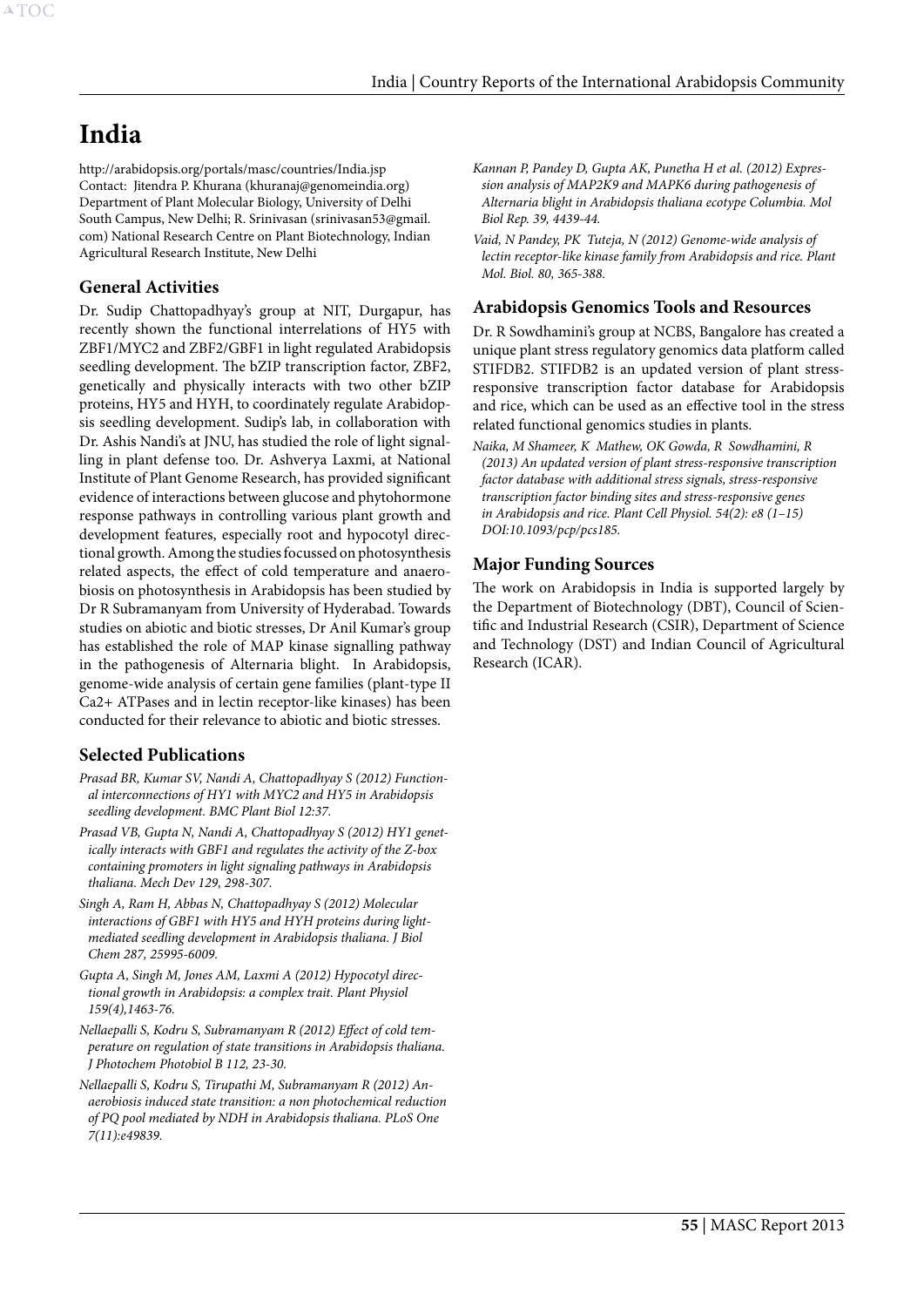# <span id="page-56-0"></span>**Ireland**

http://www.arabidopsis.org/portals/masc/countries/Ireland.jsp Contact: Prof. Charles Spillane [\(charles.spillane@nuigalway.](mailto:charles.spillane@nuigalway.ie) [ie](mailto:charles.spillane@nuigalway.ie)) Plant & AgriBiosciences Research Centre (PABC), National University of Ireland Galway, Ireland

# **General Activities**

Ireland (population > 4 million) has a relatively small and diverse plant research community (approx 30-40 research groups) all of which are members of Plant Research Ireland (a consortium comprising research groups from eight public sector institutions across the island of Ireland). There are currently no private sector institutions working with *Arabidopsis thaliana* in Ireland. Plant Research Ireland Website: http://www.plantresearchireland.org/

## **Irish Arabidopsis research groups**

The following eleven research groups in Ireland are conducting research using the model plant *Arabidopsis thaliana*:

- • Prof Charles Spillane, Genetics and Biotechnology Lab, National University of Ireland Galway (NUIG), Ireland.
- • Dr. Ronan Sulpice, Plant Systems Biology Lab, National University of Ireland Galway (NUIG), Ireland.
- • Dr. Zoe Popper, Plant Cell Wall Lab, National University of Ireland Galway (NUIG), Ireland.
- • Prof Tony Kavanagh, Plant Molecular Genetics, Smurfit Institute of Genetics, Trinity College Dublin, Ireland.
- • Dr. Frank Wellmer, Plant Developmental Genetics, Smurfit Institute of Genetics, Trinity College Dublin.
- • Dr. Paul McCabe, School of Biology & Environmental Science, University College Dublin, Dublin, Ireland.
- • Dr. Carl Ng, School of Biology & Environmental Science, University College Dublin, Dublin, Ireland.
- • Dr. Fiona Doohan, School of Biology & Environmental Science, University College Dublin, Dublin, Ireland.
- Dr. Marcel Jansen, Zoology, Ecology & Plant Science (ZEPs), University College Cork, Ireland.
- • Dr. Ewen Mullins, Teagasc Crops Research Centre, Plant Biotechnology Unit, Oak Park, Carlow, Ireland.
- Dr. Fuquan Liu, School of Biological Sciences, Queens University Belfast, Northern Ireland.

# **Major Funding Sources**

Funding sources for Arabidopsis research in Ireland have to date included Science Foundation Ireland (SFI); Department of Agriculture, Fisheries and Food; Irish Research Council for Science, Engineering and Technology; and the European Union.

#### **Selected Publications**

*Ali SS, Khan M, Fagan B, Mullins E, Doohan FM (2012) Exploiting the inter-strain divergence of Fusarium oxysporum for microbial bioprocessing of lignocellulose to bioethanol. AMB Express 2(1):16.*

- *Baerenfaller K, Massonnet C, Walsh S, Baginsky S et al. (2012) Systems-based analysis of Arabidopsis leaf growth reveals adaptation to water deficit. Mol Syst Biol 8:606.*
- *Chambers JP, Behpouri A, Bird A, Ng CK (2012) Evaluation of the use of the polyubiquitin genes, Ubi4 and Ubi10 as reference genes for expression studies in Brachypodium distachyon. PLoS One 7(11):e49372.*
- *Fangel JU, Ulvskov P, Knox JP, Mikkelsen MD et al. (2012) Cell wall evolution and diversity. Front Plant Sci 3:152.*
- *Islam MN, Jacquemot MP, Coursol S, Ng CK (2012) Sphingosine in plants--more riddles from the Sphinx? New Phytol, 193(1):51-7.*
- *Jansen MA, Bornman JF. (2012) UV-B radiation: from generic stressor to specific regulator. Physiol Plant 145(4):501-4.*
- *Jansen MA, Coffey AM, Prinsen E. (2012) UV-B induced morphogenesis: four players or a quartet? Plant Signal Behav 7(9):1185-7.*
- *Kleessen S, Antonio C, Sulpice R, Laitinen Ret a. (2012) Structured patterns in geographic variability of metabolic phenotypes in Arabidopsis thaliana. Nat Commun 3:1319.*
- *Kohler C, Wolff P and Spillane C (2012) Epigenetic mechanisms underlying genomic imprinting in plants. Ann Rev Plant Biol.*
- *Liu F, Bakht S, Dean C (2012) Cotranscriptional role for Arabidopsis DICER-LIKE 4 in transcription termination. Science 335(6076):1621-3.*
- *Newell CA, Natesan SK, Sullivan JA, Jouhet J et al. (2012) Exclusion of plastid nucleoids and ribosomes from stromules in tobacco and Arabidopsis. Plant J 69(3):399-410.*
- *Ng CK, Coursol S. (2012) New insights into phospholipase d and sphingosine kinase activation in Arabidopsis. Front Physiol 3:67.*
- *O'Connell MJ, Doyle AM, Juenger TE, Donoghue MTA et al. (2012) In Arabidopsis thaliana codon volatility scores reflect GC3 composition rather than selective pressure. BMC Research Reports.*
- *Petti C, Reiber K, Ali SS, Berney M, Doohan FM. (2012) Auxin as a player in the biocontrol of Fusarium head blight disease of barley and its potential as a disease control agent. BMC Plant Biol 12:224.*
- *Pyl ET, Piques M, Ivakov A, Schulze W et al. (2012) Metabolism and growth in Arabidopsis depend on the daytime temperature but are temperature-compensated against cool nights. Plant Cell 24(6):2443-69.*
- *Riedelsheimer C, Czedik-Eysenberg A, Grieder C, Lisec J et al. (2012) Genomic and metabolic prediction of complex heterotic traits in hybrid maize. Nat Genet 44(2):217-20.*

*Riedelsheimer C, Lisec J, Czedik-Eysenberg A, Sulpice R et al. (2012) Genome-wide association mapping of leaf metabolic profiles for dissecting complex traits in maize. PNAS 109(23):8872-7.* 

- *Shinde S, Nurul Islam M, Ng CK. (2012) Dehydration stress-induced oscillations in LEA protein transcripts involves abscisic acid in the moss, Physcomitrella patens. New Phytol 195(2):321-8.*
- *Shinde S, Shinde R, Downey F, Ng CK. (2012) Abiotic stress-induced oscillations in steady-state transcript levels of Group 3 LEA protein genes in the moss, Physcomitrella patens. Plant Signal Behav 6;8(1).*
- *Wuest SE, O'Maoileidigh DS, Rae L et al. (2012) Molecular basis for the specification of floral organs by APETALA3 and PISTILLATA. PNAS 109(33):13452-7.*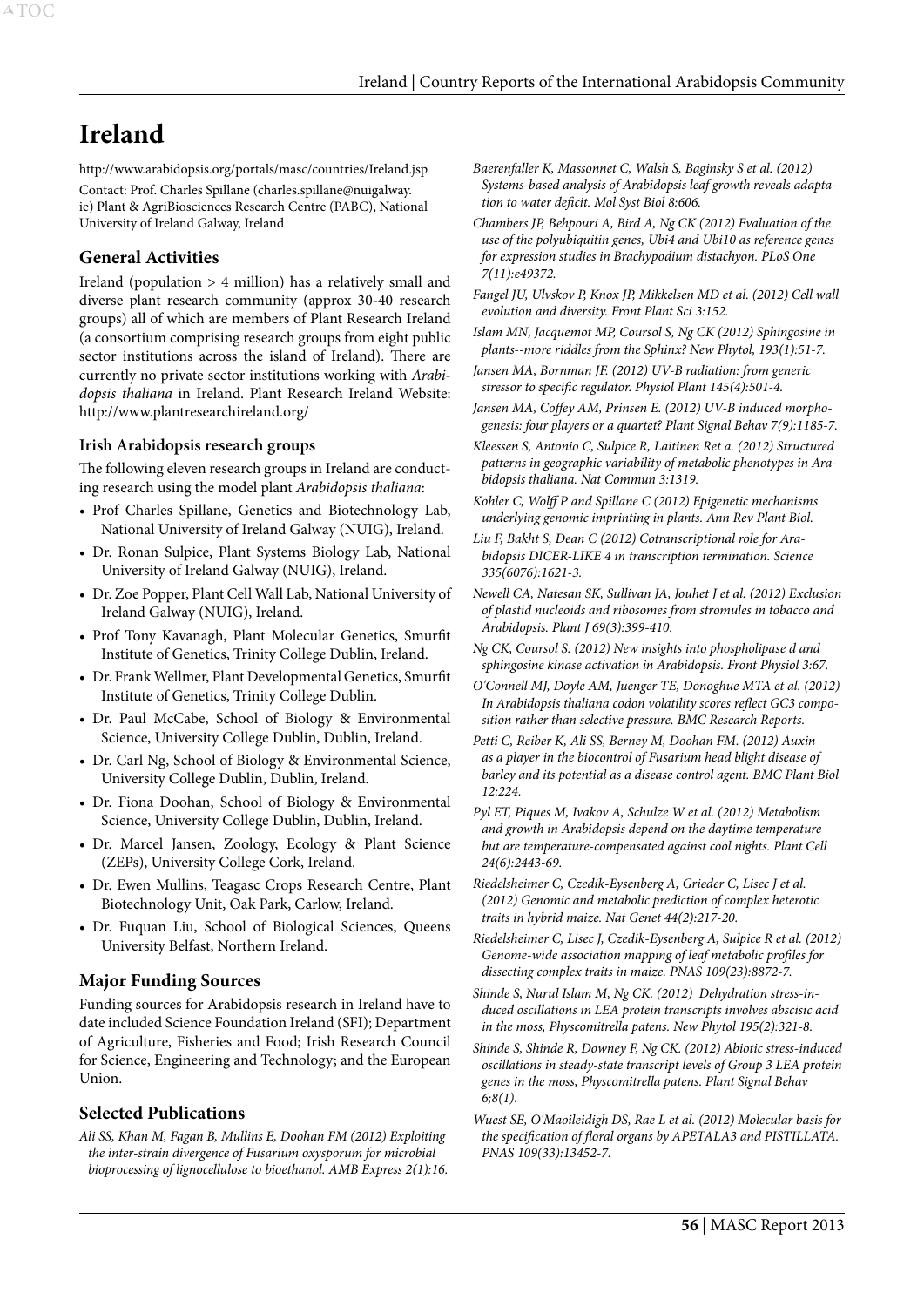# <span id="page-57-0"></span>**Italy**

http://arabidopsis.org/portals/masc/countries/Italy.jsp Contact: Giovanna Serino (giovanna.serino@uniroma1.it) Dept of Biology and Biotechnology, Sapienza Università di Roma

# **General Activities**

Research on Arabidopsis in Italy is mainly carried out by laboratories from public Universities or from the National Research Center (CNR). Arabidopsis research in Italy focuses on the study of specific developmental processes: reproductive development (M.Cardarelli/P.Costantino on the male gametophyte; M.Kater/L.Colombo on the female gametophyte); root development (S.Sabatini/P.Costantino); seed germination (P.Vittorioso/P.Costantino); shoot control of root development (I.Ruberti). Other groups focused on Arabidopsis morphogenesis and differentiation (MM. Altamura), or cellular physiology (A.Carpaneto, E.Pedrazzini and MC.Bonza/MI.De Michelis/C.Olivari), or on different molecular mechanisms underlying specific processes (C.Tonelli on transcription factor families; G.Serino/P.Costantino on protein degradation). Collaborative joint research projects among members of these groups, as well as with international laboratories, have been funded in the past and present years, suggesting that a tight collaboration between different groups will be ensured also for the following years. Two collaborations in the field of plant epigenomis are already under development, and include the groups of C.Tonelli, I.Ruberti and S.Sabatini/P.Costantino, and the groups of F.Cervone/G.deLorenzo.

- • Several groups were funded in 2012 by National Interest Research Grants (PRIN) from the Ministry of Education, University and Research National: A. Carpaneto, F. Cervone/G. deLorenzo; P. Costantino.
- Three groups were funded by EU grants: two by ERC grants: F. Cervone/G. deLorenzo (ERC advanced grant) and S.Sabatin (ERC consolidator grant), M. Kater/L. Colombo
- Institut Pasteur-Cenci Bolognetti foundation awarded grants to S.Sabatini; P.Vittorioso and to F. Cervone/G. deLorenzo, and the Cariplo Foundation to M. Kater/L. Colombo
- COST ACTION FA0903 Harnessing Plant Reproduction for Crop Improvement awarded to M. Cardarelli/P. Costantino and MM. Altamura
- • Italian Ministry of Foreign Affairs for collaborative continues funding between Q. Xie (CAS, China) and L.J. Qu (Peking University), and the groups of G. Serino/P. Costantino and G.Frugis.
- • C.Tonelli is member of a laboratory network funded by the SERRES-Selection of new grape rootstocks resistant to abiotic stresses through the development and validation of physiological and molecular markers by the Italian Consortium AGER (www.progettoager.it).

#### **Conferences and Meetings**

- P. Costantino, I. Ruberti and C. Tonelli were the organizers of the EMBO Conference "Plant Development and Environmental Interactions" held in Matera, Italy, May 27-30, 2012.
- C. Tonelli was the organizer of the 8th conference on the Future of Science, held in Venice on September 16-18, 2012.
- F. Cervone was the organizer of the 12th FISV Congress 24-27 September 2012 held in Rome, Italy.

## **Selected Publications**

- *Bencivenga S et al. (2012) The transcription factors BEL1 and SPL are required for cytokinin and auxin signaling during ovule development in Arabidopsis. Plant Cell. 24:2886-97.*
- *Dello Ioio R et al. (2012) A PHABULOSA/Cytokinin Feedback Loop Controls Root Growth in Arabidopsis. Curr Biol 25: 1699-704.*
- *Petroni K et al. (2012) The promiscuous life of the expanded NF-Y subunits in plants. Plant Cell 24: 4777-92.*
- *Rocchetti A et al. (2012) The putative K(+) channel subunit AtKCO3 forms stable dimers in Arabidopsis. Frontiers in Plant Science 3, 251:1-13*
- *Sassi M et al. (2012) COP1 mediates the coordination of root and shoot growth by light through modulation of PIN1- and PIN2 dependent auxin transport in Arabidopsis. Development 139: 3402-3412.*
- *Simonini S et al. (2012) Basic pentacysteine proteins mediate MADS domain complex binding to the DNA for tissue-specific expression of target genes in Arabidopsis. Plant Cell. 24:4163-72.*

#### **Arabidopsis Genomics Tools and Resources**

- C. Tonelli and M. Galbiati have established, in addition to the RNAseq service (Illumina-based), a laser-microdissection service for Arabidopsis at Fondazione Filarete, Milano.
- • A collection of multiple combinations of mutants in HD-Zip II and HD-Zip III genes has been generated by the group of Ida Ruberti and is available upon request.

# **Major Funding Sources**

Major funding sources for Arabidopsis Research are the Italian Government, the European Union, as well as private Foundations.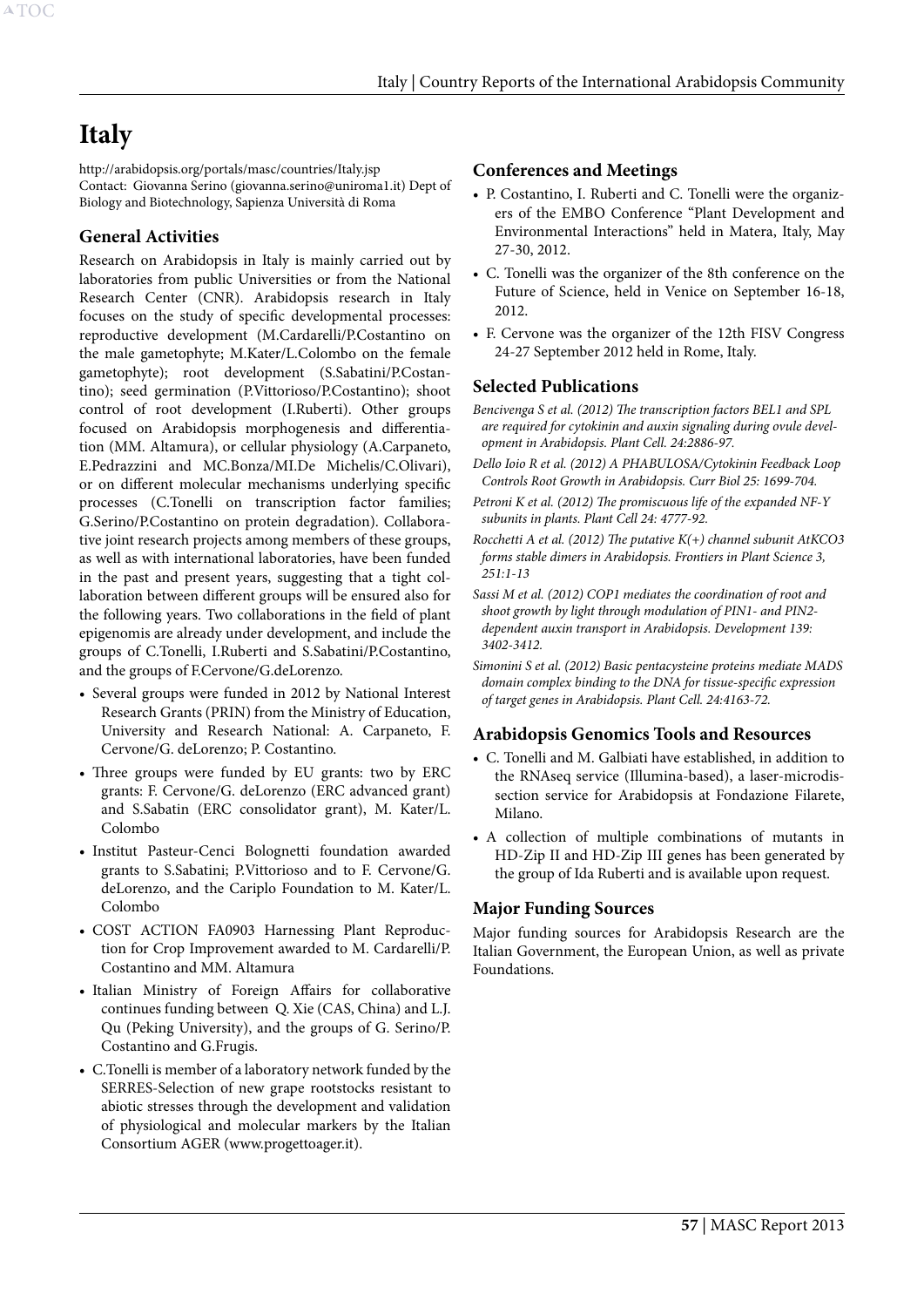# <span id="page-58-0"></span>**Japan**

http://arabidopsis.org/portals/masc/countries/Japan.jsp Contact: Minami Matsui (minami@riken.jp) RIKEN Plant Science Center

# **General Activities**

In 2012 Plant Science in Japan additional new projects were started. BRAIN, DREB by MAFF, SATREPS by JST-JICA. All of them are to transfer the knowledge obtained by Arabidopsis research to useful crops. SATREPS is an international project. RIKEN terminated Plant Science Center (PSC) in 2013 March, and started a new center named RIKEN Center for Sustainable Resource Science (CSRS) by the coordination of plant science, chemical biology and chemistry for the contribution to Green Innovation and sustainable society. Biomass Engineering Program of RIKEN was integrated in RIKEN CSRS from April 2013. (http://www.csrs.riken.jp/ en/, http://www.csrs.riken.jp/en/labs/index.html)

*RIKEN BASE (Tetsuro Toyoda) (http://www.base.riken.jp/)*

- Japan's national integrated database project covering Arabidopsis omics information resources (https://database. riken.jp/sw/links/en/crib158s39i/)
- PosMed (Positional Medline) for Arabidopsis genes is an intelligent search engine integrating genome information and literature (http://omicspace.riken.jp/PosMed/)
- • GenoCon: International Genome Design Contest (http:// genocon.org) (Tetsuro Toyoda, Minami Matsui).

#### *RIKEN BRC*

Experimental Plant Division (Masatomo Kobayashi, kobayasi@rtc.riken.jp) collects, preserves and distributes Arabidopsis resources developed in Japan through National BioResource Project (NBRP). Not only Arabidopsis seeds (mutants, insertion and FOX lines, natural accessions) and cDNA clones but also number of plant cultured cell lines such as Arabidopsis T87 and Tobacco BY-2 have been distributed to both domestic and overseas institutions and universities. Distribution of full-length cDNA clones of *Brachypodium distachyon* is now under preparation.(http://www.brc.riken. jp/lab/epd/Eng/, plant@brc.riken.jp)

# *RIKEN PSC/CSRS(http://www.psc.riken.jp/english/ index.html, www.csrs.riken.jp/en/)*

• Metabolome platform by using GC-MS, LC-MS, CE-MS and NMR (Kazuki Saito, Masami Hirai, Jun Kikuchi). PSC established the Arabidopsis metabolomics platform (http://prime.psc.riken.jp/), which consists of mass spectrometry-based untargeted metabolomics, mass spectrometry-based widely-targeted metabolomics, and NMR-based metabolomics. The publicly-available platform resources include Arabidopsis metabolome expression database AtMetExpress (http://prime.psc. riken.jp/lcms/AtMetExpress/); Arabidopsis MS/MS spectral tag (MS2T) viewer (http://prime.psc.riken.jp/ lcms/ms2tview/ms2tview.html); standard spectrum

search (http://prime.psc.riken.jp/?action=standard\_ index), ReSpect (RIKEN MSn Spectral Database for Phytochemicals) (http://spectra.psc.riken.jp/); Widely-targeted metabolomics (http://prime.psc.riken. jp/?action=wide\_index); Drop Met (http://prime.psc. riken.jp/?action=drop\_index); Annotation of metabolites by NMR from 13C-HSQC peaks (http://prime. psc.riken.jp/?action=nmr\_search). PRIMeLink (http:// spectra.psc.riken.jp/menta.cgi/primelink/index) integrates the 3 above databases (AtMetExpress, MS2T and ReSpect) to provide a bi-directional searchable function from the gene or metabolite perspective.

- • Hormonome platform and RIKEN Plant Hormone Research Network; (http://hormones.psc.riken.jp/) (Hitoshi Sakakibara and Yuji Kamiya)
- Phenome platform (http://amber/gsc.riken.jp/act/top. php) RIKEN Activation tagging lines Database and Fulllength-cDNA-overexpressing (FOX) Arabidopsis lines (contact to Minami Matsui), Rice FOX Arabidopsis line Database (http://amber.gsc.riken.jp/ricefox/index.php) (Minami Matsui), Ds-transposon tagged lines (http:// rarge.psc.riken.jp/phenome/) (http://rapid.psc.database. riken.jp) (Takashi Kuromori, Tetsuya Sakurai, Tetsuro Toyoda, Kazuo Shinozaki).
- • Proteome platform (https://database.riken.jp/sw/links/ en/ria1021i). PSC (Hirofumi Nakagami, Ken Shirasu) and Keiko University (Yasushi Ishihama, Naoyuki Sugiyama) developed a high-through-put shotgun phosphoproteomics tool for plants and phosphorylation site databases (http://phosphoproteome.psc.database.riken. jp, http://pepbase.iab.keio.ac.jp)
- The Chloroplast Function Database (http://rarge.psc. riken.jp/chloroplast/) for knockout Arabidopsis mutant lines for nuclear genes encoding chloroplast proteins (Fumiyoshi Myouga, Kazuo Shinozaki).
- • Analysis of small Open Reading Frame (Kousuke Hanada, Minami Matsui, Motoaki Seki) Identification of ~8,000 sORFs with high coding potential in intergenic regions of the Arabidopsis genome. Design of an array and generation of an expression atlas for 7,901 identified coding sORFs.
- • Mass Bank (Masanori Arita, Takaaki Nishioka, Kazuki Saito) The public repository of mass spectral data for sharing them among scientific research community. MassBank data are useful for the chemical identification and structure elucidation of chemical compounds detected by mass spectrometry. (http://www.massbank. jp/en/about.html )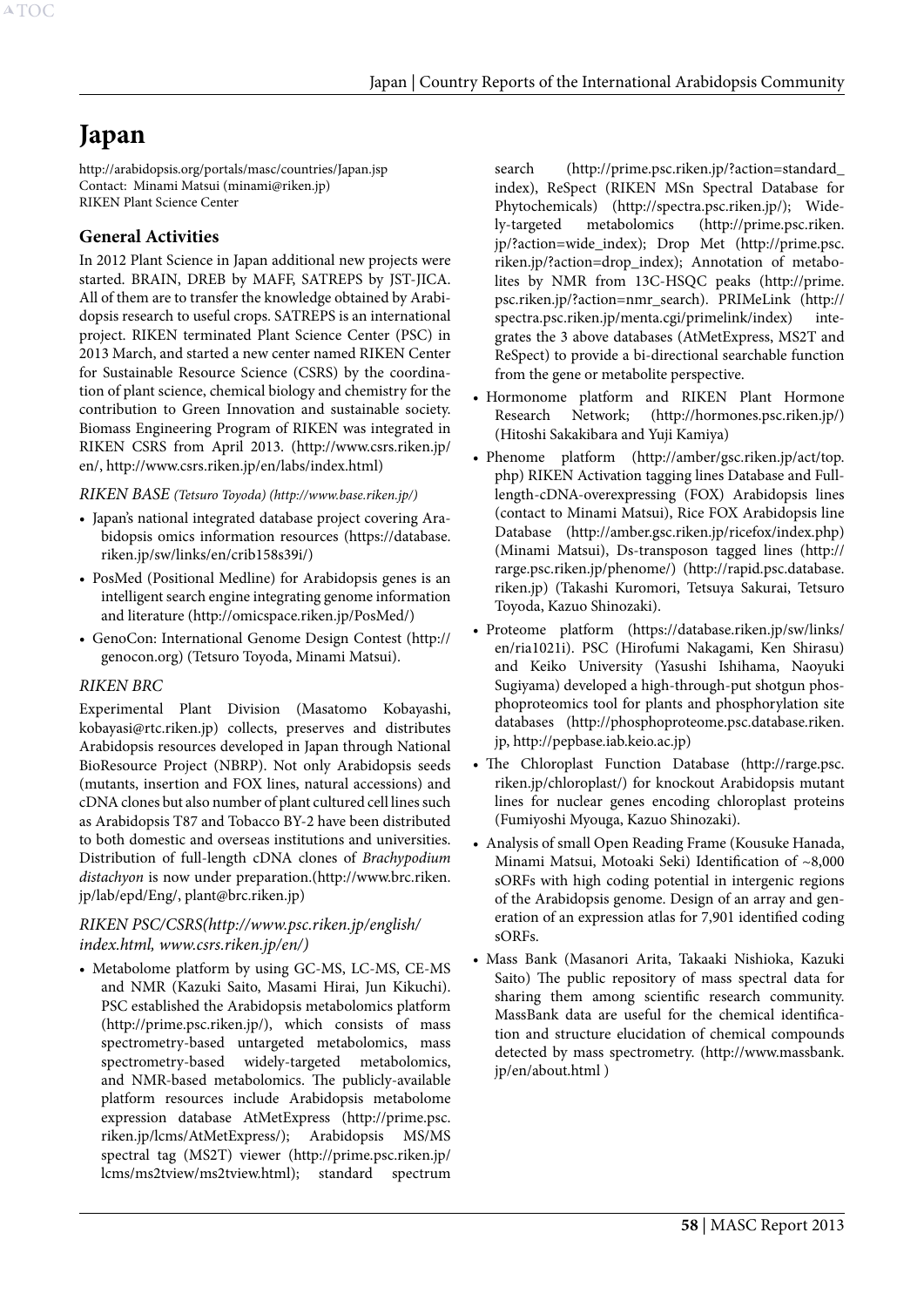- Genome-wide biochemical analysis using wheat cell-freebased protein array technology. The method that Ehime University (Keiichirou Nemoto and Tatsuya Sawasaki) and RIKEN PSC (Motoaki Seki and Kazuo Shinozaki) developed is useful for identification of substrates and interacting proteins for protein kinases, protein phosphatases and transcription factors.
- Transcriptome platform by using tiling array in collaboration with RIKEN BASE (http://omicspace.riken.jp/gps/) (Motoaki Seki, Tetsuro Toyoda, Kazuo Shinozaki)

#### *KAZUSA DNA Reseach Institute*

KaPPA-View4 (http://kpv.kazusa.or.jp/) for integration of transcriptome and metabolome data on metabolic maps, a plant metabolome database MassBase (http://webs2.kazusa. or.jp/massbase/) and KomicMarket (http://webs2.kazusa. or.jp/komics/), the co-expressed gene search tools KAGIANA (http://pmnedo.kazusa.or.jp/kagiana/index.html) and Cop (http://webs2.kazusa.or.jp/kagiana/cop/), and the regulatory network research RnR (http://webs2.kazusa.or.jp/kagiana/ rnr/) (Daisuke Shibata).

#### **New and Ongoing Projects**

- MEXT, Environmental sensing of plants: Signal perception, processing and cellular responses (2010-2015), Headed by Akira Nagatani, Kyoto University
- MEXT, Integrated Analysis of Strategies for Plant Survival and Growth in Response to Global Environmental Changes (2010-2015), Headed by Jian Feng Ma, Okayama University, Institute of Plant Science and Resources
- • Strategic International Cooperative Program (SICORP), JST-NSF Joint Research Project on "Metabolomics for Low Carbon Society". Research led by Lloyd W. Sumner (The Samuel Roberts Nobel Foundation) and Kazuki Saito (RIKEN PSC). Research led by Oliver Fiehn (Univ. of California at Davis) and Masanori Arita (Univ. of Tokyo)
- • ERATO Higashiyama Live-Holonics Project (2010-2015) Headed by Tetsuya Higashiyama, Nagoya University. This project aims to study intercellular signaling in multicellular organisms with complete control of cells and molecules under the microscope, by developing new technologies for live-cell analysis.
- BMEP (Biomass Engineering Program) (www.riken.jp/ bmep/english/index.html). RIKEN started BMEP in 2010. This program is focusing on the establishment and innovation for plant biomass production and renewable chemical materials and Bioplastics. Brachypodia as a model of grass biomass is used besides Arabidopsis in this program. This interdisciplinary program is organized by cooperation of chemists and plant biologists.
- Japan Advanced Plant Science Research Network has been started in 2011. In this program nine centers of excellence take roles to support plant researches for green innovation. Touhoku Univ.; Tracer analysis system using stable radioactive compounds. Univ. of Tsukuba; Transformation platform. Univ. of Tokyo; Ionome analysis, Metabolite analysis, Cell sorting and Photosynthesis measurement. RIKEN; Metabolome, Hormonone, Epigenome and Transcriptome analyses, Nagoya Univ.; Cell imaging, National Institute of Basic Biology; Next generation sequencing, Image analysis, NAIST; Cell signaling and Proteome analysis, Kyoto Univ.; Light and CO2 controlled growth room, Okayama Univ.; Multi-Stress evaluation system.
- BRAIN project. Discovery of key factors involved in osmosensing and their application to improvement of water-use-efficiency of crops (Kazuo Shinozaki, RIKEN)
- DREB project supported by MAFF. Application of Arabidopsis stress-related genes to molecular breeding of drought tolerant rice and wheat in collaboration with IRRI, CIAT and CIMMYT (Kazuko Yamaguchi-Shinozaki JIRCAS and Kazuo Shinozaki RIKEN).
- • NC-CARP (as a program in GRENE ;Green Network of Excellence). A new program "Network of Centers of Carbon Dioxide Resource Studies in Plants: NC-CARP (organizer: Professor Hiroo Fukuda)" started from 2011 as a 5-year project. This program aims at innovation of plant biomass technology by collaboration among Plant Science, Agriculture, Engineering and Chemistry, and at education of this new area. The centers include the University of Tokyo and Kobe University in addition to the nine centers belonging to the Japan Advanced Plant Science Research Network.
- JST-NSF (http://nsf.gov/funding/pgm\_summ.jsp?pims\_ id=503558). A new 3-years project, "Metabolomics: Advancing the Scientific Promise to Better Understand Plant Specialized Metabolism for a Low-Carbon Society", started from 2011 by the support of the Strategic Japanese-US Joint Research Program (JST in Japan and NSF in US). Two teams devote to Arabidopsis-related projects: one led by Kazuki Saito of RIKEN, Japan, and Lloyd Sumner of Noble Foundation, US, and the other one led by Masanori Arita, Univ. of Tokyo, and Oliver Fiehn, Univ. of California at Davis.
- • East Asia Science and Innovation Area Joint Research Program (e-ASIA), JST-NSTDA (Thailand)-MOST (Vietnam) on "Biomass and Plant Science". Research led by Motoaki Seki (RIKEN PSC), Ham Huy Le (Institute of Agricultural Genetics) and Jarunya Narangajavana (Mahidol University).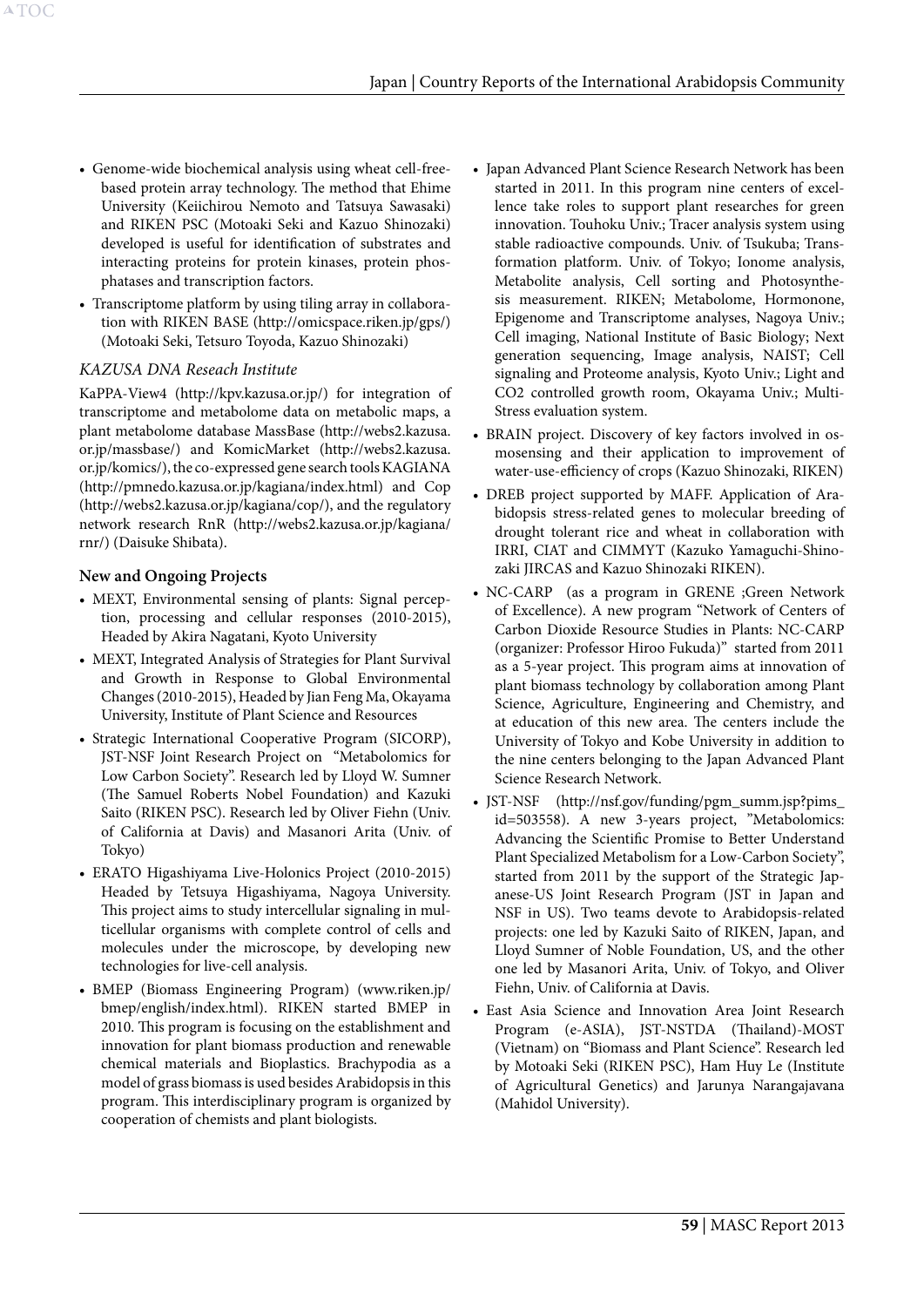• SATREPS project supported by JST-JICA. Application of Arabidopsis stress-related genes to molecular breeding of drought tolerant soybean in collaboration with Embrapa Brazil (Kazuko Yamaguchi-Shinozaki JIRCAS).

#### **Selected Publications**

*Oda Y, Fukuda H (2012) Initiation of cell wall pattern by a Rho- and microtubule-driven symmetry breaking. Science 337(6100):1333-6.*

*Takeuchi H, Higashiyama T (2012) A species-specific cluster of defensin-like genes encodes diffusible pollen tube attractants in Arabidopsis. PLoS Biol 10(12):e1001449.*

*Kasahara RD, Maruyama D, Hamamura Y, Sakakibara T et al. (2012) Fertilization recovery after defective sperm cell release in Arabidopsis.Curr Biol 22(12):1084-9.*

## **Arabidopsis Genomics Tools and Resources**

#### *RIKEN-BASE*

• OMICSPACE (http://omicspace.riken.jp/gps)

#### *RIKEN-BRC*

• Resources from RIKEN BRC (http://www.brc.riken.go.jp/lab/epd/Eng/)

#### *RIKEN-PSC*

- • RPIMe (http://prime.psc.riken.jp/)
- • AtMetExpress (http://prime.psc.riken.jp/lcms/AtMetExpress/)
- • Arabidopsis MS/MS spectral tag (MS2T) viewer (http://prime.psc.riken.jp/lcms/ms2tview/ms2tview.html) • Standard Spectrum Search
- (http://prime.psc.riken.jp/?action=standard\_index)
- ReSpect (RIKEN MSn Spectral Database for Phytochemicals) (http://spectra.psc.riken.jp/)
- • Widely-targeted metabolomics (http://prime.psc.riken.jp/?action=wide\_index)
- • Drop Met (http://prime.psc.riken.jp/?action=drop\_index)
- Annotation of metabolites by NMR from 13C-HSQC peaks (http://prime.psc.riken.jp/?action=nmr\_search)
- • PRIMeLink (http://spectra.psc.riken.jp/menta.cgi/primelink/index)
- • RIKEN Plant Hormone Research Network
- (http://hormones.psc.riken.jp/)
- The Chloroplast Function Database (http://rarge.psc.riken.jp/chloroplast/)
- RIKEN Arabidopsis Activation Tagging Line Database
- (http://amber.gsc.riken.jp/act/top.php) RIKEN Arabidopsis Genome Encyclopedia (RARGE) (http://rarge.psc.riken.jp/)
- Phenome Analysis of Ds transposon-tagging line in Arabidopsis (RAPID) (http://rarge.gsc.riken.jp/phenome/)
- RIKEN Plant Phosphoproteome Database (RIPP-DB) (http://phosphoproteome.psc.database.riken.jp)

#### *KAZUSA*

- • The KaPPA-View4 (http://kpv.kazusa.or.jp/)
- • Kazusa Metabolomics Database KOMICS (http://www.kazusa.or.jp/komics/)
- • MassBase (http://webs2.kazusa.or.jp/massbase/)
- • KomicMarket (http://webs2.kazusa.or.jp/komics/)
- MS-MS Fragment Viewer (http://webs2.kazusa.or.jp/msmsfragmentviewer/)
- • KAGIANA (http://pmnedo.kazusa.or.jp/kagiana/index.html)
- • Cop (http://webs2.kazusa.or.jp/kagiana/cop/)
- The regulatory network research RnR
- (http://webs2.kazusa.or.jp/kagiana/rnr/).
- MFSearcher (http://webs2.kazusa.or.jp/mfsearcher/)

#### **Major Funding Sources**

- RIKEN is supported by MEXT. Kazusa projects is supported by Chiba-Prefecture.
- Grants-in-Aid for Science from MEXT, (www.jsps.go.jp/english/egrants/grants.html)
- CREST of Japan Science and Technology Corporation (www.jst.go.jp/EN/)
- Program of Promotion of Basic Research Activities for Innovative Biosciences (www.brain.go.jp/welcome-e.html)
- ALCA (Advanced Low Carbon Technology Research and Development Program)(http://www.jst.go.jp/alca/en/ index.html)
- A research and development-driven funding was started from 2011 for realization of low atmospheric carbon dioxide and wealthy society. For this purpose this funding supports game-change technologies leading to green-innovations.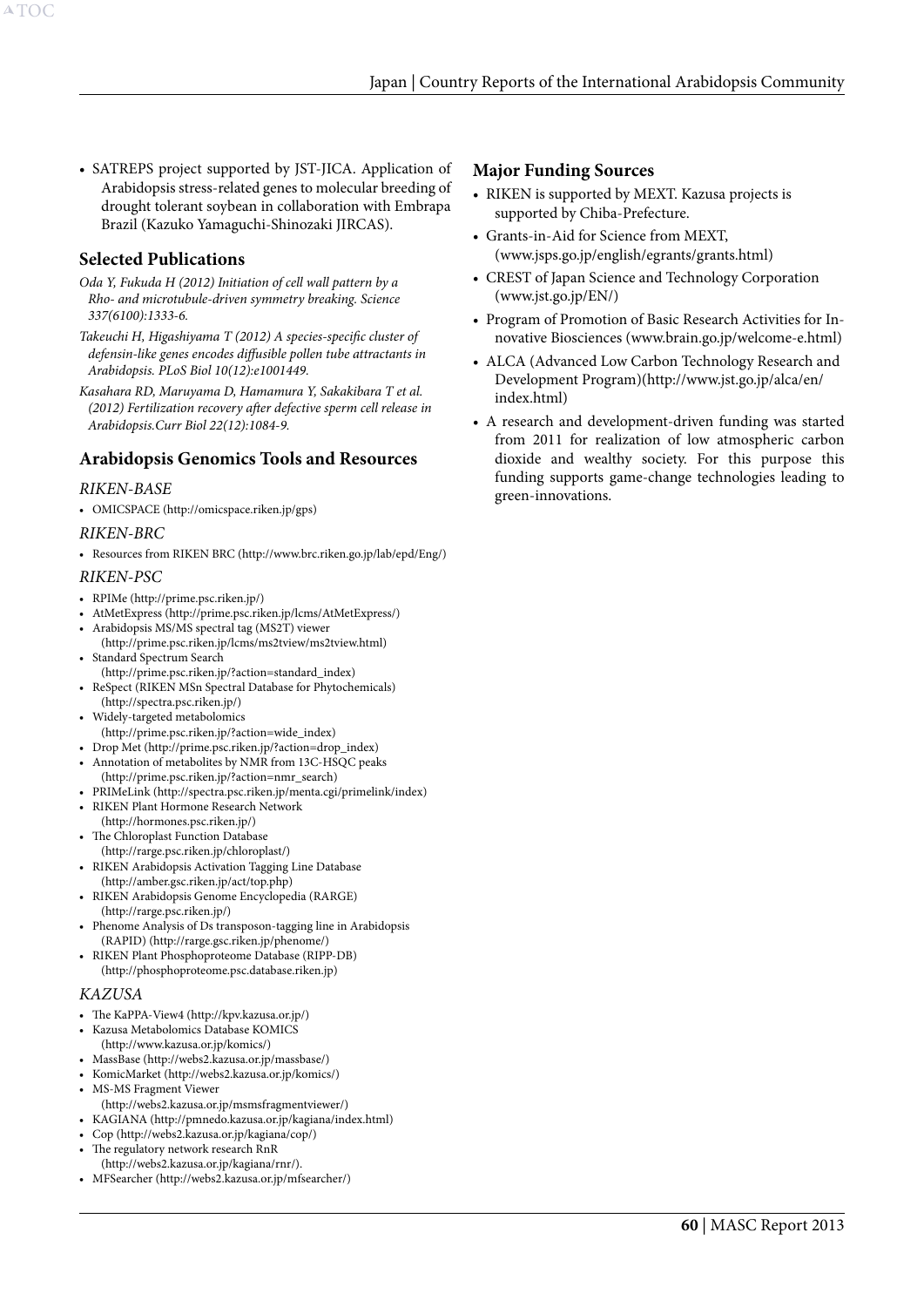# <span id="page-61-0"></span>**Spain**

http://arabidopsis.org/portals/masc/countries/Spain.jsp Contact: Javier Paz-Ares (jpazares@cnb.csic.es) Centro Nacional de Biotecnología, Madrid

# **General Activities**

The most important Program on Arabidopsis functional genomics is TRANSPLANTA aiming to determine the function of Arabidopsis transcription factors. This Project involves 29 groups distributed all over Spain. Coordinator: Javier Paz-Ares; Budget 6 million Euros, start date: January 2008 end May 2013. Funding: Ministry of Science and Technology (Now Ministry of Economy and competitivity). Additionally three ERC starting grants have been awarded to Spanish scientist to work on circadian clock (Paloma Mas), sumoylation (Maria Luisa Lois) and translational control (Mar Castellano) in Arabidopsis. Finally, about 50 grants from the ministry Science and Competitivity fund Arabidopsis functional genomics projects at individual laboratories in Spain.

## **Conferences and Meetings**

The TRANSPLANTA Project has hold a final meeting last Febraury in Alicante. The main message is that despite new technological developments make it now feasible implementing functional genomics approaches in virtually any plant species, the demonstrated power of Arabidopsis to generate reference knowledge an approaches justifies continued funding of research in this species

#### **Selected Publications**

- *Martínez-Macías MI, Qian W, Miki D, Pontes O et al. (2012) A DNA 3' phosphatase functions in active DNA demethylation in Arabidopsis. Mol Cell 45:357-70.*
- *Lanza M, Garcia-Ponce B, Castrillo G, Catarecha P et al. (2012) Role of actin cytoskeleton in brassinosteroid signaling and in its integration with the auxin response in plants. Dev.Cell. 22:1275-85.*
- *Huang W, Pérez-García P, Pokhilko A, Millar AJ et al. (2012) Mapping the core of the Arabidopsis circadian clock defines the network structure of the oscillator. Science. 336:75-9.*

# **Arabidopsis Genomics Tools and Resources**

As a result of the TRANSPLANTA project 400 transgenic lines conditionally overexpressing (estradiol inducible) different transcription factors have been deposited in the NASC stock center.

# **Sweden**

http://arabidopsis.org/portals/masc/countries/Sweden.jsp Contact: Maria E. Eriksson (maria.eriksson@plantphys.umu.se) Umeå Plant Science Centre, Umeå University

# **General Activities**

Swedish plant research typically uses Arabidopsis as a major model plant for functional genomics. This fast cycling model species often constitutes a first choice tool to address basic questions of growth and development, stress or other topics of specific relevance to crops in Agriculture and Forestry. The Arabidopsis community consists of several hundred researchers and is spread between more than ten universities in Sweden. It is engaged in vast areas of research from cell biology to ecological research. Traditionally there has been a strong focus on aspects of developmental biology, abiotic and biotic stress, plant growth regulators and photosynthesis. The research community is highly international, with a large part of researchers being recruited from abroad and extensive collaborations with peers in other countries. Due to the strong impact of the forestry industry in Sweden, forest tree model species are of great interest. Such model species are hybrid aspen (*Populus tremula x P. tremuloides*) and Norway spruce (*Picea abies*). There is also large interest among researchers of the community in using crops such as grains, canola and potato as additional plant model species to address specific topics.

Information, although not a complete list, on a few Departments across universities deploying Arabidopsis:

- • Lund University, http://www4.lu.se/molecular-plant-biology and a plant research resource in Southern Sweden is Plant Link, http://www.plantlink.se/
- Gothenburg University, Department of Plant and Environmental Sciences, Plant Cell and Molecular Biology http:// www.bioenv.gu.se/english/research/research-areas/ Plant\_molecular\_biology/
- • Uppsala University; http://www.ebc.uu.se/
- The Swedish University for Agricultural Sciences (SUAS) in Uppsala, http://www.slu.se/en/faculties/nl/ about-the-faculty/departments/department-of-plant -biology-and-and-forest-genetics/research/
- The Linnean Centre; http://lcpu.se/, coordinates plant research in Uppsala.
- • Umeå Plant Science Centre (UPSC; comprising Departments at Umeå University and SUAS in Umeå); http:// www.upsc.se/Research/List/research-groups-at-upsc. html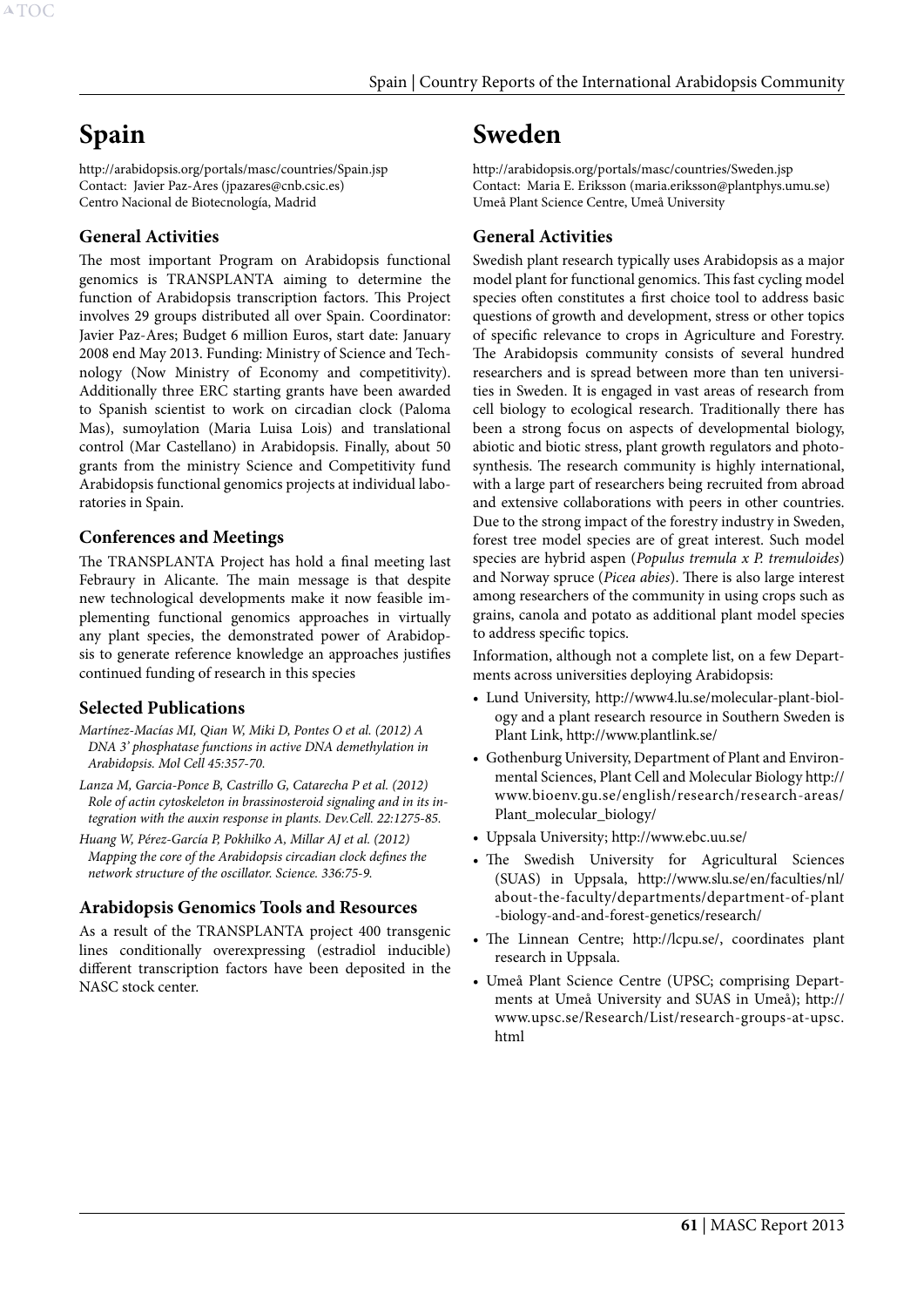#### *Scientific Highlights*

Professor Ove Nilsson, Umeå Plant Science Centre, SUAS was recently appointed Wallenberg Scholar which is a scheme funded by the Knut and Alice Wallenberg Foundation. He received this nomination with grants for his research focused on regulation of meristem identity and flowering time in Arabidopsis and Populus sp.

A de novo assembly of the Norway spruce (Picea abies) genome sequence was recently produced and gene prediction performed identifying that the genome contains ~30,000 well-suported gene loci and that it is largely composed of Long terminal Repeat (LTR) elements (Nystedt et al. 2013, Nature. In Press).

Also, the genomes of 110 accessions of the endogenous *Populus tremula* (European aspen) selected over a vast latitudinal cline are currently being sequenced. These efforts will ease extended, comparative studies across from Arabidopsis, Populus sp. to Norway spruce.

## **Selected Publications**

The community of Swedish Arabidopsis scientis headed or contributed to about a hundred experimental papers in the last year, a selection is shown below.

- *Kradolfer D, Hennig H, Köhler C (2013) Increased maternal genome dosage bypasses the requirement of the FIS Polycomb Repressive Complex2 in Arabidopsis seed development. PLoS Genetics (9): e1003163.*
- *Shen X, Pettersson M, Ronnegard L, Carlborg O (2012) Inheritance Beyond Plain Heritability: Variance-Controlling Genes in Arabidopsis thaliana. PLoS Genetics (8): e1002839*
- *Cruz-Ramírez A, Díaz-Triviño S, Blilou I, Grieneisen VA et al. (2012) A Bistable Circuit Involving SCARECROW-RETINOBLAS-TOMA Integrates Cues to Inform Asymmetric Stem Cell Division. Cell (150): 1002-1015*
- *Shaikhali J, Barajas-Lopéz JdD, Otvos K, Kremnev D et al. (2012) The CRYPTOCHROME1-Dependent Response to Excess Light Is Mediated through the Transcriptional Activators ZINC FINGER PROTEIN EXPRESSED IN INFLORESCENCE MERISTEM LIKE1 and ZML2 in Arabidopsis. Plant Cell (24): 3009-3025*

#### **Arabidopsis Genomics Tools and Resources**

Science for Life Laboratory (SciLifeLab) is a newly established national resource center dedicated to large scale research in molecular biosciences and medicine with two sites; in Stockholm and Uppsala. The major funding for SciLifeLab comes from strategic grants from the Swedish government, http://www.scilifelab.se

Umeå Plant Science Centre has developed and maintains platforms of genomics, proteomics, metabolomics, quantification of plant growth regulators and wood analysis http:// www.upsc.se, found under "resources".

The Swedish Metabolomics Centre in Umeå is a national resource, inaugurated March 2013, for more information http://www.swedishmetabolomicscentre.se/

#### **Major Funding Sources**

- • The Swedish Research Council (VR; http://www.vr.se) a core funder of researcher-initiated basic research.
- The Swedish Research Council Formas (http://www. formas.se) supports basic research and need-driven research in the areas Environment, Agricultural Sciences and Spatial Planning.
- • The Swedish Foundation for Strategic Research (http:// www.stratresearch.se) supports strategic research in natural science, engineering and medicine.
- The Swedish Agency for Innovation Systems (VINNOVA; http://www.vinnova.se) promotes sustainable growth by funding needs-driven research and the development of effective innovation systems.
- • The Royal Academy of Science (http://www.kva.se) and The Royal Academy of Agriculture and Forestry (http:// www.ksla.se).
- The Wallenberg Foundations (http://www.wallenberg. com) is a private foundation supporting individual researcher initiated basic research as well as larger centers of excellence devoted to functional genomics and other strategic areas.
- • Carl Tryggers Foundation for Scientific Research (http:// www.carltryggersstiftelse.se/) is a private foundation supporting research within the areas of agriculture, forestry, biology, chemistry and physics.
- The Kempe Foundations (http://www.kempe.com) private foundations devoted to support scientific research in Northern Sweden.

In addition there are a plethora of private foundations where it is possible for apply for support. Each University may also have their internal calls to support curiosity driven and strategic research.

#### **Research directions and funding possibilities**

There are regular calls for Centres of Excellence and strategic research which include the possibility to fund Arabidopsis functional genomics. In recent years national funding has been mainly distributed by the funding agencies outlined above. In addition, strategic Arabidopsis research in Sweden is funded by the European Union (EU), the European Research Council (ERC), EMBO, bilateral exchange programs etc.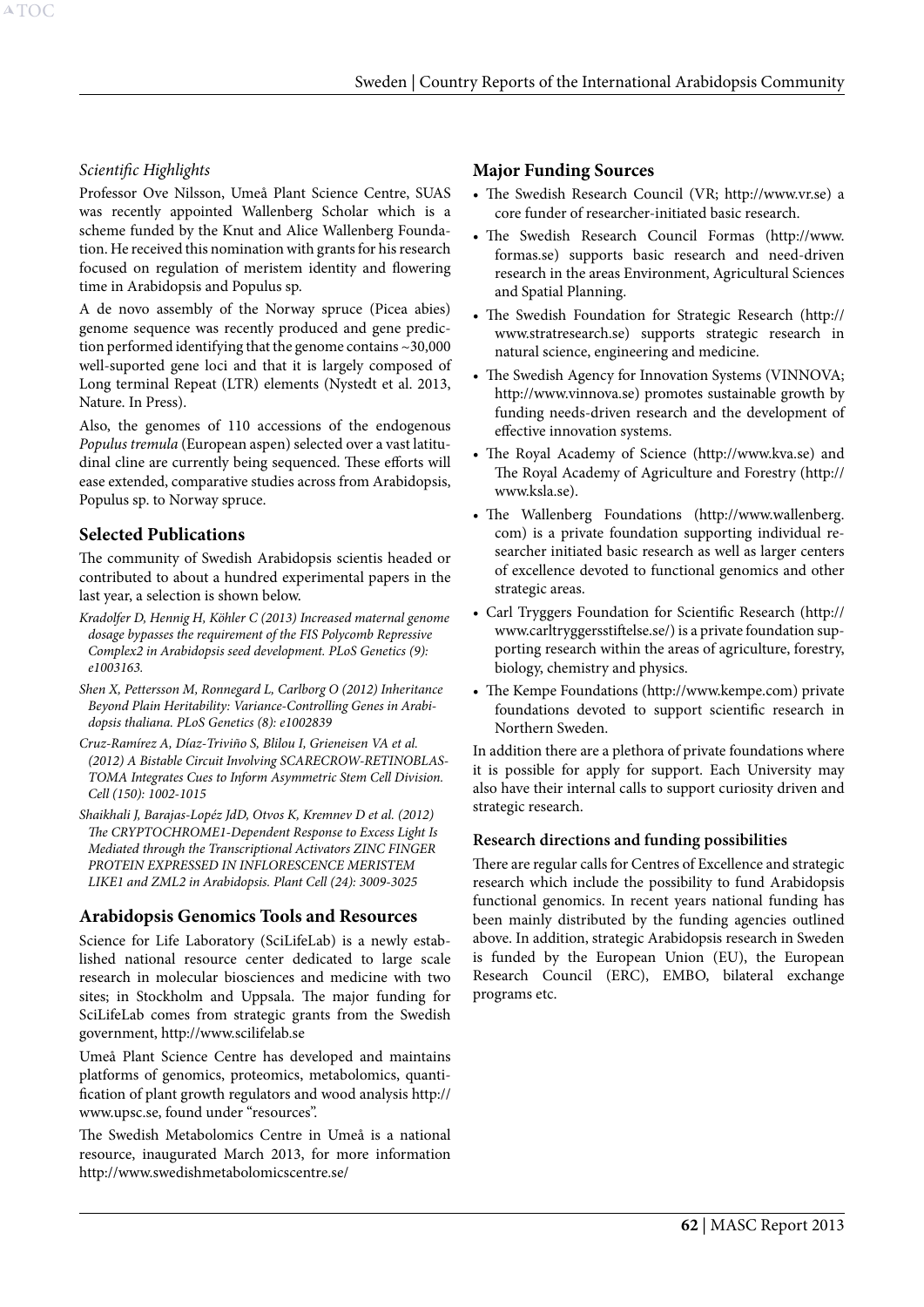# <span id="page-63-0"></span>**United Kingdom**

Contact: Charis Cook (charis@garnetcommunity.org.u) GARNet - University of Warwick, Ruth Bastow (ruth@garnetcommunity. org.uk) GARNet - University of Warwick, Jim Beynon (jim. beynon@warwick.ac.uk) University of Warwick, Sean May (sean@ arabidopsis.org.uk) NASC - University of Nottingham

# **General Activities**

Over 300 research groups in the UK utilise the model plant Arabidopsis in their studies. Many of these groups are leaders in their field producing world-class research and publications in high impact journals. Arabidopsis research is largely project-focused, with work based in individual laboratories, multi-institutional collaborations or national Centres and Institutes. A UK institution, the University of Nottingham, hosts one of the two international Arabidopsis stock centres, NASC.

## **UK Arabidopsis Research Network**

GARNet, currently funded via a five year grant (2009-2014) from BBSRC to support its coordination activities, aims to ensure that the full impact of the excellent UK plant science base is realised by acting as an information hub, providing a point of contact for researchers and funding agencies, promoting interactions between fundamental and applied plant science and increasing opportunities for UK plant science at the international level.

GARNet represents UK Arabidopsis researchers via a committee of 10 elected members and two ex-officio members, Prof Sean May and Dr Sabina Leonelli. Each year new members are elected to the GARNet committee as others rotate off. In December 2012 Nicolas Harberd, David Salt, and Antony Hall were elected to the committee for a three year term to join the current committee of Malcolm Bennett, Jim Beynon, John Doonan, Heather Knight, Smita Kurup, Jim Murray and Cyril Zipfel. GARNet is currently chaired by Jim Murray (since 1st January 2011).

GARNet organised two workshops in 2012. *Making Data Accessible to All* focussed on open science and the issues associated with making plant science data open access. The New Technologies for Plant Research aimed to encourage plant scientists to explore next generation sequencing (NGS) technologies by showcasing the many ways NGS is currently being applied in plant research.

GARNet can be found online at www.garnetcommunity.org.uk/. In 2012 the GARNet blog (http://blog. garnetcommunity.org.uk) and GARNet Twitter accounts (@garnetweets; @weedinggems) were launched.

#### **UK Plant Science Federation**

The UK Plant Sciences Federation (UKPSF; www. plantsci.org.uk) was established in late 2011 to provide 'one voice for UK Plant Science'. It is now a special interest group of the Society of Biology, and is managed by Executive Officer Mimi Tanimoto who took on the

position in June 2012. Ruth Bastow was awarded the Society of Biology President's Award for her work toward setting up the UKPSF and is now its Scientific Advisor. The UKPSF includes representatives of a number of stakeholders, including plant research communities, learned societies, industrial groupings and plant science educationalists.

The inaugural conference of the UKPSF, PlantSci 2012, was a success. Over 200 people attended the conference in Norwich, UK, to hear speakers including Professor Sir John Beddington present their work on all areas of plant science, from molecular biology to education and outreach.

The UKPSF has been working with Sense About Science to set up a panel of plant science experts who will answer questions about plant biotechnology and agriculture from the public. The first event, held in October 2012, was a successful online Q&A about the future of organic and GM agriculture systems.

The UKPSF operates with financial support from the Society for Experimental Botany and the Gatsby Charitable Foundation. UKPSF Member Organisations are listed online http:// www.societyofbiology.org/aboutus/special-interest-groups/ ukpsf/ukpsfmembers

# **Conferences and Meetings**

#### *Past meetings:*

- 4th New Phytologist Workshop: Synthetic Biology, 6-8 June 2012, University of Bristol
- Making Data Accessible to All, 12-13 July 2012, University of Exeter. Organised by the Social Sciences ESRC genomics centre at the University of Exeter and GARNet.
- New Technologies in Plant Research, 26 November 2012, University of Liverpool. Organised by GARNet.
- • Centre for Plant Integrative Biology Study Groups: opportunities throughout the year for plant biologists and mathematicians to mathematically model plant biological processes.

#### *Upcoming meetings:*

- • UK PlantSci 2013: the second UK Plant Science conference will be held on 16-17 April 2013 in Dundee, Scotland.
- • Synthetic Biology Workshop: GARNet is hosting its first workshop of 2013 in Nottingham, UK, on 21-22 May 2013.
- • Centre for Integrative Plant Biology (University of Nottingham) Study group: 25-28 March 2013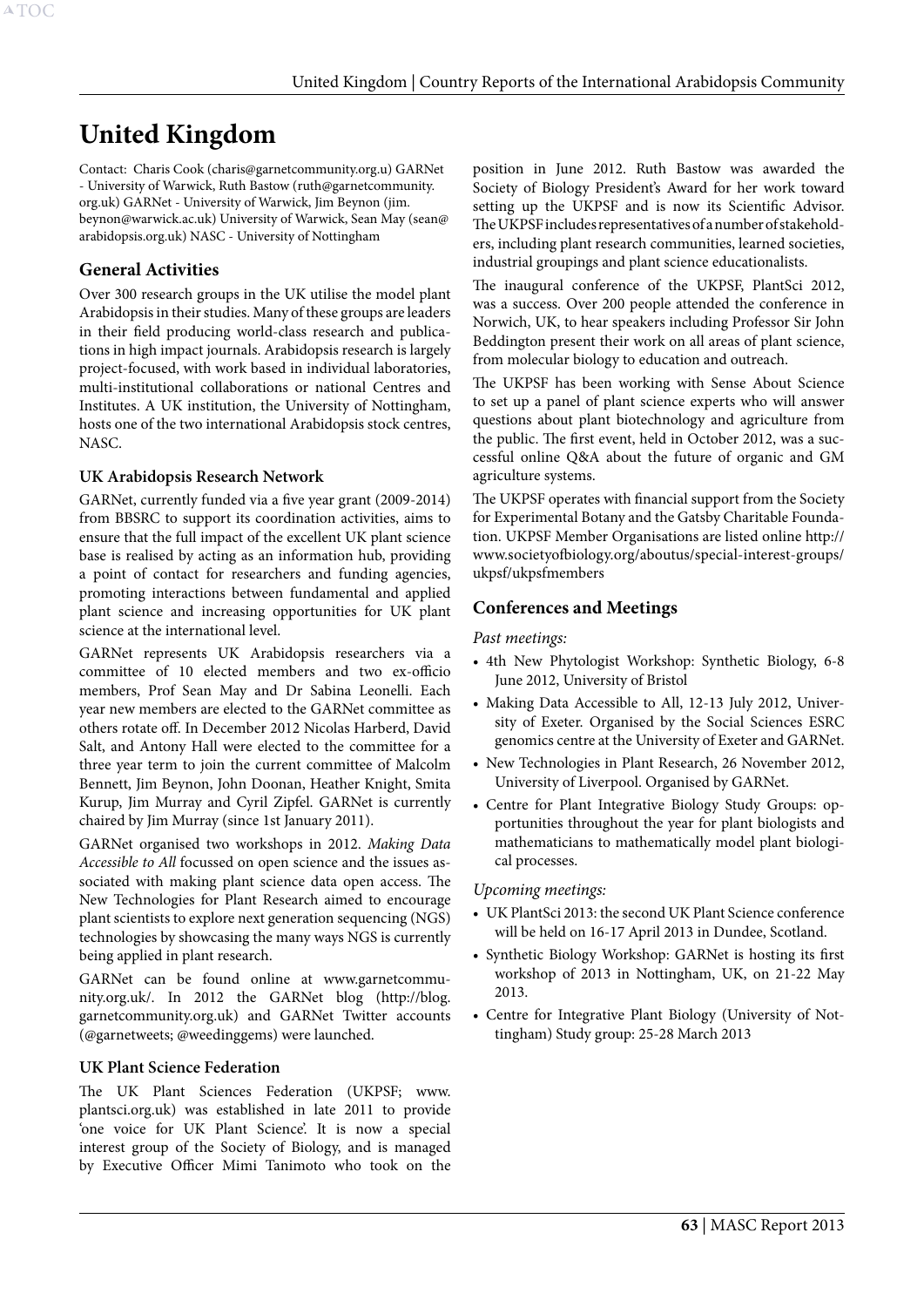# <span id="page-64-0"></span>**Selected Publications**

- *Sherstnev A, Duc C, Cole C, Zacharaki V et al. (2012) Direct sequencing of Arabidopsis thaliana RNA reveals patterns of cleavage and polyadenylation. Nature Structural & Molecular Biology (19): 845–852.*
- *Federici F, Dupuy L, Laplaze L, Heisler M & Haseloff J (2012) Integrated genetic and computation methods for in planta cytometry. Nature Methods (9): 483–485.*
- *Péret B, Li G, Zhao J, Band LR et al. (2012) Auxin regulates aquaporin function to facilitate lateral root emergence. Nature Cell Biology (14): 991–998.*
- *Liu F, Bakht S, Dean C (2012) Cotranscriptional Role for Arabidopsis DICER-LIKE 4 in Transcription Termination. Science (335): 1621-1623.*
- *Coustham V, Li P, Strange A, Lister C et al. (2012) Quantitative Modulation of Polycomb Silencing Underlies Natural Variation in Vernalization. Science (337): 584-587.*
- *Ling Q, Huang W, Baldwin W, and Paul Jarvis (2012) Chloroplast Biogenesis Is Regulated by Direct Action of the Ubiquitin-Proteasome System. Science (338): 655-659.*

# **Major Funding Sources**

- The Biotechnology and Biological Science Research Council (BBSRC; www.bbsrc.ac.uk) is the major funder of Arabidopsis research in the UK. Its Strategic Plan for 2010-15 lays out research priorities including food security and crop science, bioenergy, systems approaches to the biosciences, and synthetic biology. The UK plant science research community is ideally placed to contribute to these priorities.
- The BBSRC is funding a wheat transformation service at NIAB. Half of the funded fifty transformations are reserved for researchers working on model organisms.
- • Publications containing research funded by UK Research Councils must now be free for anyone to access. There is a ring-fenced sum of money available for gold open access publishing.
- • The ERA-Net for Coordinating Action in the Plant Sciences (ERA-CAPS; www.era-caps.org) launched its first joint call for proposal on November 19th 2012. The call closed on 15th February 2013, and its total budget is around €20M. The call, "Expanding the European Research Area in Molecular Plant Sciences", covers all areas of molecular plant science.
- The Gatsby Foundation funded the development and running costs of a new plant science research institute, the Sainsbury Laboratory University of Cambridge. The building, designed by architect Stanton Williams, won the Stirling Prize for architecture in 2012.

# **United States**

http://arabidopsis.org/portals/masc/countries/United\_States.jsp Contact: Blake Meyers (Meyers@dbi.udel.edu) University of Delaware, NAASC President (2012-2013); Dominique Bergmann (Bergmann@stanford.edu) Stanford University, NAASC Presidentelect (2013-2014); Joanna Friesner (jdfriesner@ucdavis.edu) NAASC Coordinator

# **General Activities**

#### **North American Arabidopsis Steering Committee (NAASC)**

NAASC is an elected body composed primarily of U.S. researchers that provides North American representation to MASC and serves as the main organizing and fundraising body for the International Conference on Arabidopsis Research (ICAR) when it is held in North America (e.g. ICAR 2014-University of British Columbia, Vancouver, Canada.) NAASC's community service efforts include: (1) fundraising to support ICARs including participation by young scientists and under-represented scientists, (2) serving on relevant advisory committees and boards, (3) acting as leaders and participants for community-related initiatives, and (4) acting as liaison between researchers, funders, and other relevant groups such as ABRC. http://arabidopsis.org/ portals/masc/countries/NAASC\_Info.jsp

- NAASC members serve four-year terms with two of eight members rotating off annually. Xinnian Dong (Duke University) and Blake Meyers (University of Delaware) conclude their terms in fall 2013 after the next election at which time Dominique Bergmann will become NAASC president and representative to MASC for 2013-2014. Continuing members include: Wolf Frommer (Carnegie Institution for Science), Dominique Bergmann (Stanford University), Nick Provart (University of Toronto), Jose Alonso (NC State University), and, newly elected in fall 2012: Siobhan Brady (University of California, Davis) and Keiko Torii (University of Washington).
- • Community funding support obtained in the past year for participation by early career scientists, under-represented minorities, faculty at HBCUs and MSIs, and several invited early career or special session speakers: Dominique Bergmann secured an NSF grant in support of ICAR 2012 and Jose Alonso secured an NSF grant in support of ICAR 2013. Jose's ICAR 2013 grant also includes funding to support a special 'Simon Chan Memorial Symposium' to honor a promising and talented young researcher and faculty member at the University of California, Davis who tragically passed away last summer (see 'In Memoriam' section below for more information.)
- • Joanna Friesner, NAASC Coordinator, supports all NAASC efforts including, among other duties, acting as lead conference organizer for North American ICARs and assistance with NAASC-led community initiatives such as the IAIC (see below).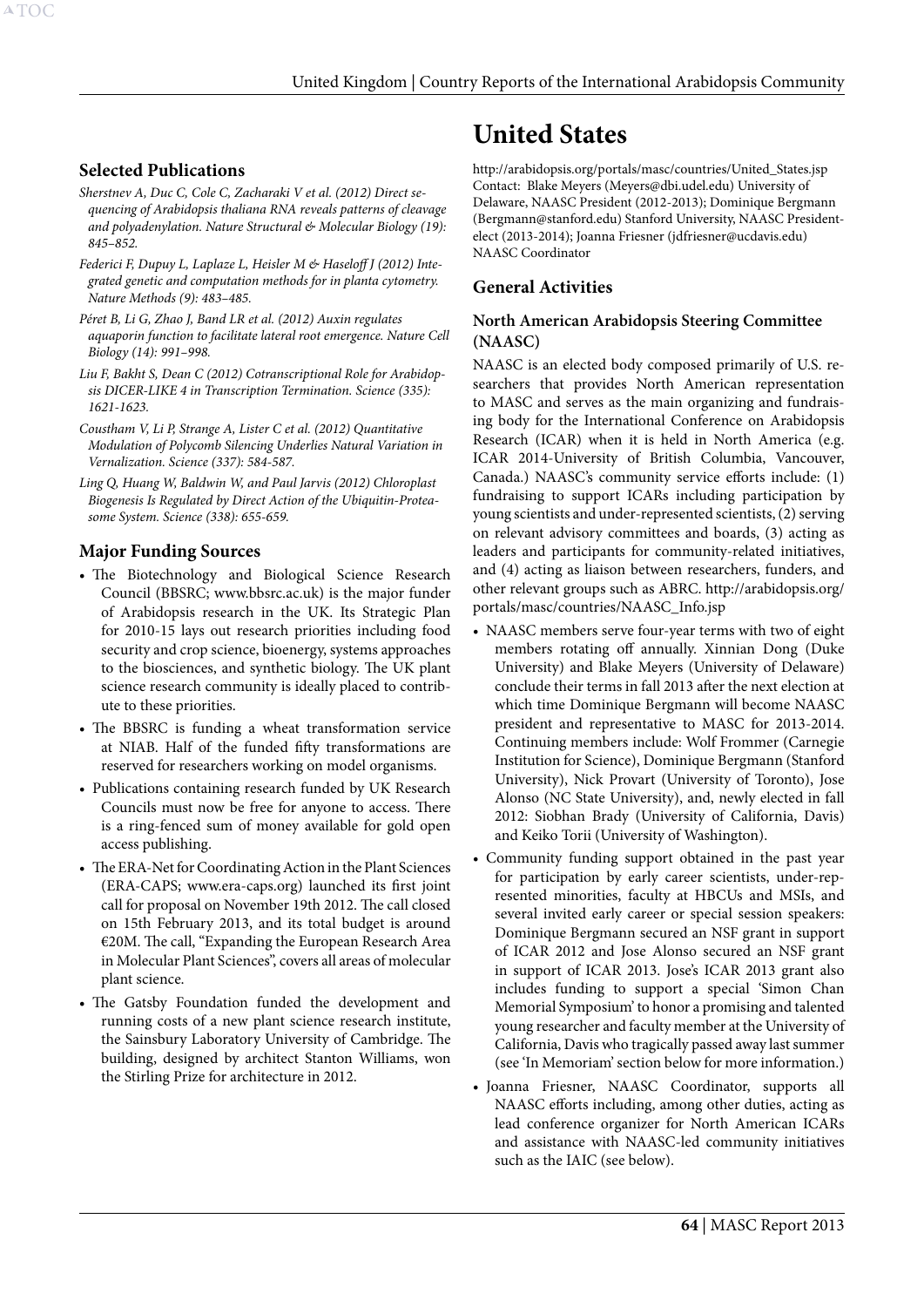- NAASC Honors, Awards, and Distinctions: (1) May 2012: Elected to the National Academy of Sciences: Xinnian Dong; (2) October 2012: Elected as Fellows of the American Association for the Advancement of Science: Blake Meyers, Keiko Torii; (3) ASPB Awards 2012: Lawrence Bogorad Award for Excellence in Plant Biology Research: Wolf Frommer.
- • Committee service: Jose Alonso, Nick Provart, and Blake Meyers serve on the Arabidopsis Biological Resource Center (ABRC) advisory committee. Jose Alonso and Nick Provart are the conference organizing committee co-chairs for ICAR 2014 (see below). Blake Meyers is the Interim Director for the International Arabidopsis Informatics Consortium (IAIC, details below) and leads the IAIC Steering Committee. Nick Provart also is member of the IAIC Steering Committee.

## **What's happening with TAIR**

The Arabidopsis Information Resource (TAIR) has been the primary global public database for Arabidopsis information, including housing and maintaining the 'gold-standard' Arabidopsis genome data. Funding for TAIR has primarily come from the U.S. National Science Foundation (NSF); the official end of the TAIR funding period is August 2013. Since 2009, members of NAASC and MASC, and others in the international Arabidopsis community, have been working to ensure the vital resources and information provided by TAIR will remain accessible and updated. The current status of these community efforts is summarized in the TAIR section of the MASC report.

# **The International Arabidopsis Informatics Consortium (IAIC)**

The IAIC is a community-led consortium initiated in 2010 in response to growth in the size and complexity of Arabidopsis data, combined with an expected reduction in funding for TAIR, the primary Arabidopsis information database. The goal of the IAIC is to develop a novel, integrated, international framework with which to address the informatics needs of the Arabidopsis community, while providing a smooth transition from the current TAIR-based central database structure to this stable, long-term structure. In the past year, the focus of the IAIC has been to facilitate progress on the effort to secure funding for a new Arabidopsis Information Portal (AIP). IAIC leaders and others from the North American and Multinational Arabidopsis Steering Committees facilitated the formation of an expert team to develop a funding proposal to establish the AIP. Chris Town of the J. Craig Venter Institute and Matt Vaughn of the iPlant Collaborative emerged as leaders in the proposal effort, along with colleagues Konstantinos Krampis (JCVI), and Gos Micklem (University of Cambridge).

## *Updates on IAIC*

- September 2012: Proposal for funding to develop the Arabidopsis Informatics Portal (AIP) submitted to the U.S. National Science Foundation (NSF) by PI Chris Town (JCVI) and co-PIs Matt Vaughn (iPlant Collaborative), Konstantinos Krampis (JCVI) and Gos Micklem (University of Cambridge)
- March 2013: the NSF has responded to the AIP proposal with a request for a detailed AIP implementation plan.
- March 15, 2013: TAIR-to-iPlant Collaborative transitionmost TAIR software has been installed at iPC. The TAIR interface will continue to be available at the same URL (http://arabidopsis.org) after the migration is complete, but the URL will direct traffic to the TAIR software running on iPC servers. See TAIR section of this report for more information.
- July 2013: The Steering Committee (SC), established in June 2010, concludes their formal service at ICAR 2013. SC members: Blake Meyers (Interim IAIC Director), Ruth Bastow, Jim Beynon, Volker Brendel, Rion Dooley, Erich Grotewold, Nick Provart, Dan Stanzione, and Doreen Ware. Dr. Meyers will continue supporting the IAIC in his role for the duration of the NSF grant that supports IAIC activities (NSF Award #1062348). IAIC activities: (1) platform talk by Interim Director Blake Meyers and workshop at 2012 ICAR in Vienna, Austria, (2) community workshop at PAG 2013 in San Diego, CA; (3) community workshop at ICAR 2013 in Sydney, Australia.
- • February 2012: Scientific Advisory Board (SAB) initial members appointed:

Gloria Coruzzi- USA Kazuki Saito- Japan Magnus Nordborg- Austria Mark Estelle- USA, Committee Chair Mark Forster- UK Paul Kersey- UK Xuemei Chen- USA

• Community website: www.arabidopsisinformatics.org/

# *Rationale for development of the IAIC*

Arabidopsis informatics needs are growing quickly with new data types and a rapidly increasing rate of data generation. Individual investigators are devising new data handling and visualization tools that have broad utility. The Arabidopsis community is global, yet most of the current informatics support is funded on a national level. The community needs to determine the best way(s) to internationalize Arabidopsis informatics efforts, integrate new tools, maintain long-term database stability, address the needs of users, and do this in a way that enhances the position of Arabidopsis in the top tier of model organisms.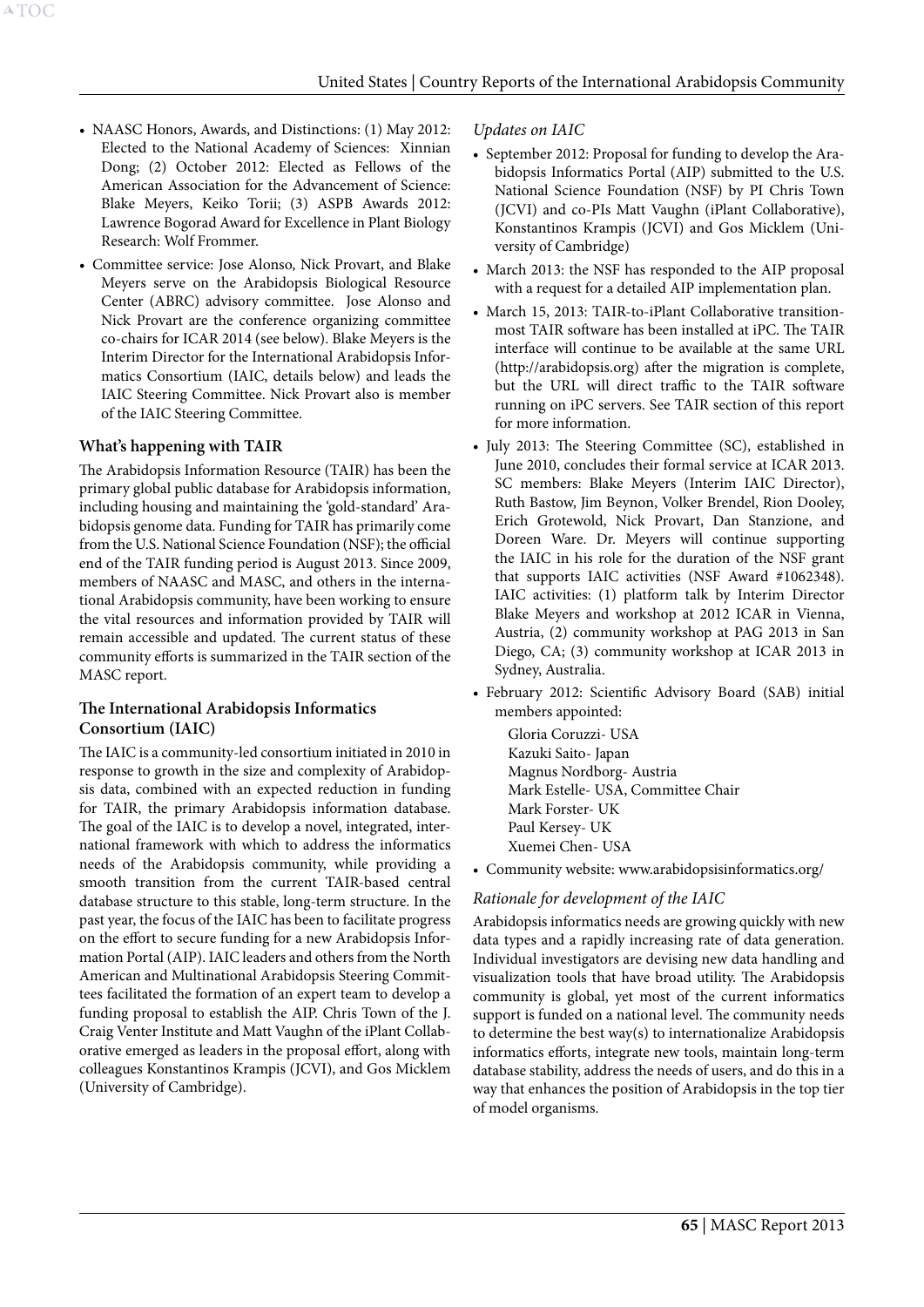## **Notable Awards and Honors for US Researchers Using Arabidopsis**

- Elected to the National Academy of Sciences, May 2012: Xinnian Dong (NAASC), Harry Klee, Sabeeha Merchant, Natasha Raikhel
- • Elected as Fellows of the American Association for the Advancement of Science, October 2012: Nick Carpita, Vitaly Citovsky, Luca Comai, Xing Wang Deng (former NAASC), Kathleen Donohue, Joe Ecker (former NAASC), Steve Henikoff, Georg Jander, Alan Jones, Dan Klessig, Elena Kramer, Jianming Li, Sheng Luan, Blake Meyers (NAASC), Joseph Noel, Thomas Peterson, Eran Pichersky, Danny Schnell, Keiko Torii (NAASC), Geoff Wasteneys (Canada), Shuqun Zhang
- • ASPB 2012: Martin Gibbs Medal: Steve Kay (former NAASC); Dennis R. Hoagland Award: Mary Lou Guerinot (former NAASC); Lawrence Bogorad Award for Excellence in Plant Biology Research: Wolf Frommer (NAASC); Excellence in Education Award: Peggy Lemaux; Early Career Award: Michael Nodine

## **Conferences and Meetings**

NAASC will organize the 2014 ICAR, which is scheduled for the University of British Columbia in Vancouver (July 28 – August 1). This is the second Canadian ICAR; NAASC previously organized ICAR 2008 in Montreal. ICAR 2014 conference organizing committee co-chairs are Jose Alonso and Nick Provart, with Joanna Friesner, NAASC Coordinator, serving as lead organizer. NAASC members fill out the core organizing committee with UBC faculty comprising a local organizing committee. As in previous years, NAASC members will seek funding to support conference participants. Additionally, the committee is considering several new sessions and activities, in part to support early-career and under-represented minority researchers. NAASC will conduct a community survey this summer to solicit input for ICAR 2014.

# **In Memoriam**

Simon Chan, University of California-Davis (1974 – 2012)

The Department of Plant Biology invites friends and colleagues to leave messages in memoriam here: http://www. plb.ucdavis.edu/labs/srchan/

Recent community recognition: (1) The Simon Chan Memorial Symposium, co-chaired by Siobhan Brady and Luca Comai (UC Davis) at the 2013 International Conference on Arabidopsis Research (ICAR), June 24-28, Sydney, Australia; (2) The Simon Chan Memorial Symposium on Chromosomal Biology, chaired by William Lucas (UC Davis) at the 2013 ASPB annual meeting, July 20-24, Rhode Island, USA.

Simon Chan, an associate professor of plant biology at the University of California, Davis, whose work on plant breeding promised to help some of the world's poorest people, died Aug. 22, 2012. He was 38. Chan had been

suffering from primary sclerosing cholangitis, an autoimmune disorder, and developed complications while awaiting a liver transplant. "Simon was an incredible scientist, superb mentor and a great friend," said James Hildreth, dean of the College of Biological Sciences at UC Davis. "His brilliant work could fundamentally change how new crop plants are generated and may shed light on how new plant species are formed." Professor Bill Lucas, chair of the Department of Plant Biology, described Chan as "one of a kind." "His enthusiasm for his science was contagious and his passion for teaching and mentoring his students served as a true role model for us all. Words cannot express our deep sorrow at losing such a talented and wonderful human being," Lucas said. Working with the model plant Arabidopsis, Chan's laboratory discovered a way to breed plants with genes from only one parent, making it possible to "breed true" without generations of inbreeding. In June 2011, Chan was one of two UC Davis scientists selected for the first-ever class of HHMI-GBMF Investigators, funded jointly by the Howard Hughes Medical Institute and the Gordon and Betty Moore Foundation to support promising research in plant sciences. Chan planned to use the HHMI-GBMF award to expand his work to crop plants such as tomatoes and Chinese cabbage. Chan was also working with plant breeders in Colombia, Tanzania and Kenya to find new ways to breed bananas, plantain and cassava, staple foods for millions of the world's poorest people. That project was supported by a grant from the NSF-BREAD (Basic Research to Enable Agricultural Development) program, a joint initiative of the Bill & Melinda Gates Foundation and the National Science Foundation. Chan was born in 1974 in Auckland, New Zealand, and earned his bachelor's degree in biochemistry from the University of Auckland in 1996. From there he went to UCSF, where he worked with Professor Elizabeth Blackburn, winner of the 2009 Nobel Prize in physiology or medicine, and was awarded his doctoral degree in cell biology in 2002. Chan carried out postdoctoral research at UCLA, where he began working on plants with Professor Steven Jacobsen in the Department of Molecular, Cell and Developmental Biology. Chan joined the faculty at UC Davis in 2006 as an assistant professor. In June 2012 he had been granted tenure and promoted to associate professor. Friends and colleagues recalled that Chan loved music, especially jazz. He played bass guitar and saxophone. As a teenager he dreamed of being a professional musician, but settled on science instead. "We will all miss Simon so much," wrote Neelima Sinha, professor of plant biology at UC Davis. "He was a wonderful colleague, a rare intellect, and such a great friend. Will miss his enthusiasm for science, life, music, movies, food, people and the world in general." Wrote Keith Bradnam, a project scientist at the UC Davis Genome Center, via Twitter: "It sounds a cliché, but I don't think there is anyone who would have a bad word to say about Simon. He was respected and loved by all who knew him." Chan is survived by his parents, Avril and Robert Chan, his sister, Caron Chan, and her husband and two children.

*Adapted from the article: http://news.ucdavis.edu/search/news\_ detail.lasso?id=10312)*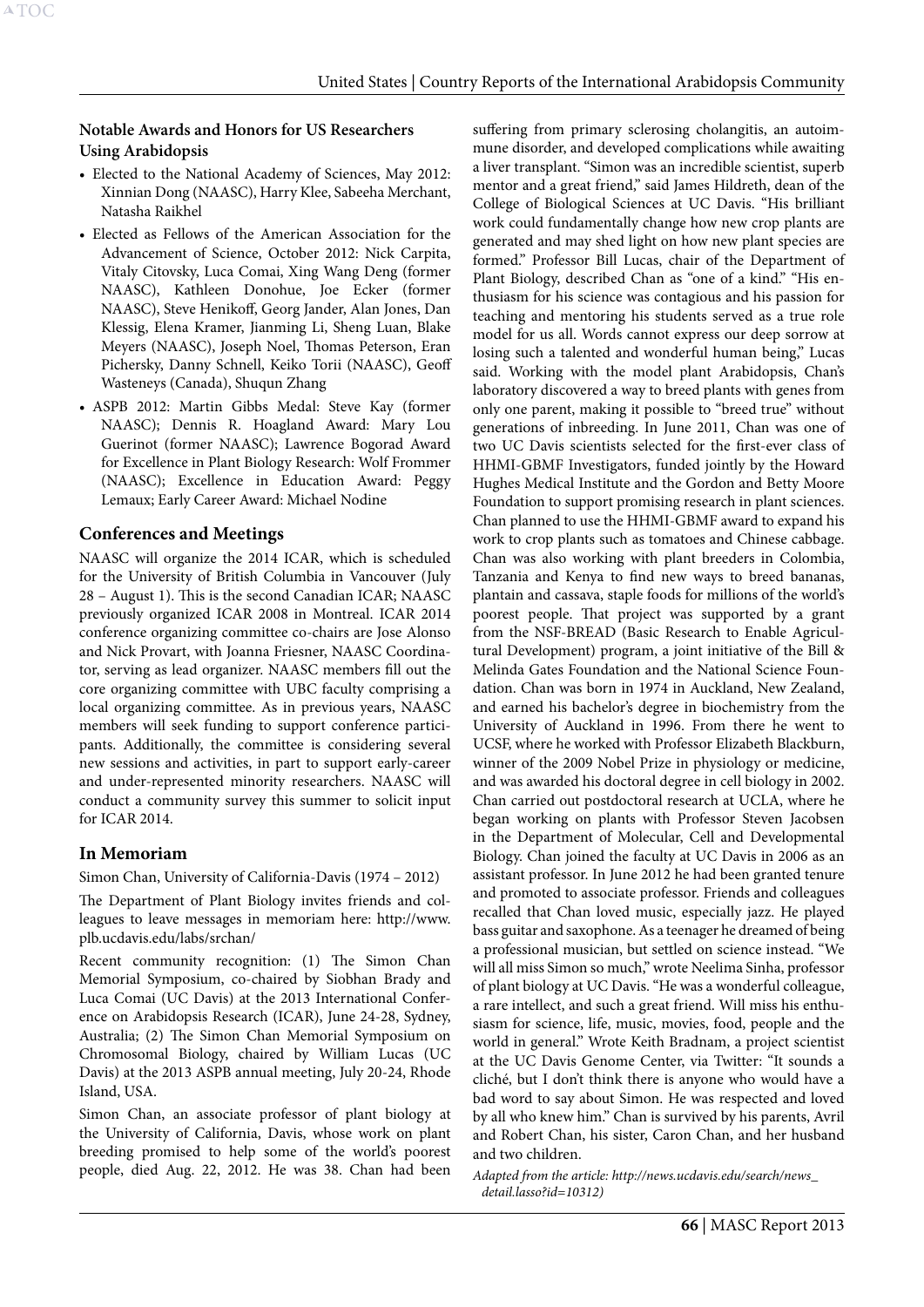# <span id="page-67-0"></span>Members of the MASC Subcommittees

## **Bioinformatics**

**Nicholas Provart**  (Chair) University of Toronto, Canada nicholas.provart@utoronto.

**Tetsuro Toyoda**  RIKEN BASE, Japan toyoda@base.riken.jp

**Yves van den Peer** VIB / Ghent University, Belgium yvdp@psb.UGent.be

**Klaus Mayer** Helmholtz Zentrum München, Germany Kmayer@gsf.de

**Sean May** University of Nottingham, U.K. sean@arabidopsis.info

**Sébastien Aubourg** INRA, Evry, France aubourg@evry.inra.fr

**Yasukazu Nakamura** Kazusa DNA Research Institute, Japan yn@kazusa.or.jp

**Christopher Town** J. Craig Venter Institute, U.S. cdtown@jcvi.org

# **Clone-Based Functional Genomics Resources (ORFeomics)**

**Motoaki Seki** (Chair**)** RIKEN PSC, Japan mseki@psc.riken.jp

 $\overline{\phantom{a}}$ 

**Joe Ecker** (Co-chair**)** The Salk Institute for Biological Studies, U.S. ecker@salk.edu

## **Ian Small**

The University of Western Australia, Australia ian.small@uwa.edu.au

**Chris Town** The J. Craig Venter Institute, U.S. cdtown@jcvi.org

# **Metabolomics**

 $\overline{\phantom{a}}$ 

**Kazuki Saito**  (Chair) RIKEN PSC, Japan ksaito@psc.riken.jp

**Wolfram Weckwerth** (Co-chair) University of Vienna, Austria wolfram.weckwerth@univie. ac.at

**Mike Beale** Rothamsted Research, U.K. mike.beale@rothamsted.ac.uk

**Alisdair Fernie** Max Planck Institute for Molecular Plant Physiology, Germany Fernie@mpimp-golm.mpg.de

**Oliver Fiehn** University of California, U.S. ofeihn@ucdavis.edu

**Tony Larson** University of York, U.K. trl1@york.ac.uk

**Rob Last** Michigan State University, U.S. lastr@msu.edu

**Basil Nikolau** Iowa State University, U.S. dimmas@iastate.edu

**Ute Roessner** The University of Melbourne, Australia u.roessner@unimelb.edu.au

 $\overline{\phantom{a}}$ 

# **Natural Variation and Comparative Genomics**

**Brian Dilkes**  (Co-chair) Purdue University, U.S. bdilkes@purdue.edu

**J. Chris Pires**  (Co-chair) University of Missoury, U.S. piresjc@missouri.edu

# **Natural Variation**

**Carlos Alonso-Blanco** CSIC, Madrid, Spain calonso@cnb.csic.es

**Thomas Altmann** IPK Gatersleben, Germany altmann@ipk-gatersleben.de

**Ian Bancroft** John Innes Centre Norwich  $IIK$ ian.bancroft@bbsrc.ac.uk

**Joy Bergelson** University of Chicago, U.S. jbergels@uchicago.edu

**Justin Borevitz** Australian National University, Australia justin.borevitz@anu.edu.au

**Kathleen Donohue** University of Chicago, U.S. k.donohue@duke.edu

**Matthias Hoffmann** University of Halle, Germany matthias.hoffmann@botanik. uni-halle.de

**Daniel Kliebenstein**  University of California, U.S. kliebenstein@ucdavis.edu

**Olivier Loudet** INRA, France loudet@versailles.inra.fr

**Annie Schmitt** Brown University, U.S. Johanna\_Schmitt@brown.edu

**Daniel Kliebenstein** University of California, U.S. kliebenstein@ucdavis.edu

**Comparative Genomics David Baum** University of Wisconsin, U.S.

**Hans Bohnert** University of Illinois, U.S. bohnerth@life.uiuc.edu

dbaum@wisc.edu

**Sean Cutler** University of California Riverside, U.S. Sean.cutler@ucr.edu

**Graham King** Southern Cross University, Australia graham.king@scu.edu.au

**Marcus Koch** University of Heidelberg, Germany marcus.koch@urz.uni-heidelberg.de

**Martin Lysak** Masaryk University, Czech Republic lysak@sci-muni.cz

**Ray Ming** University of Illinois, U.S. rming@life.uiuc.edu

**Detlef Weigel** Max Planck Institute for Developmental Biology, Germany weigel@tuebingen.mpg.de

# **Phenomics**

 $\overline{\phantom{a}}$ 

**Robert Furbank** (Co-chair) CSIRO Plant Industry, Australia Robert.Furbank@csiro.au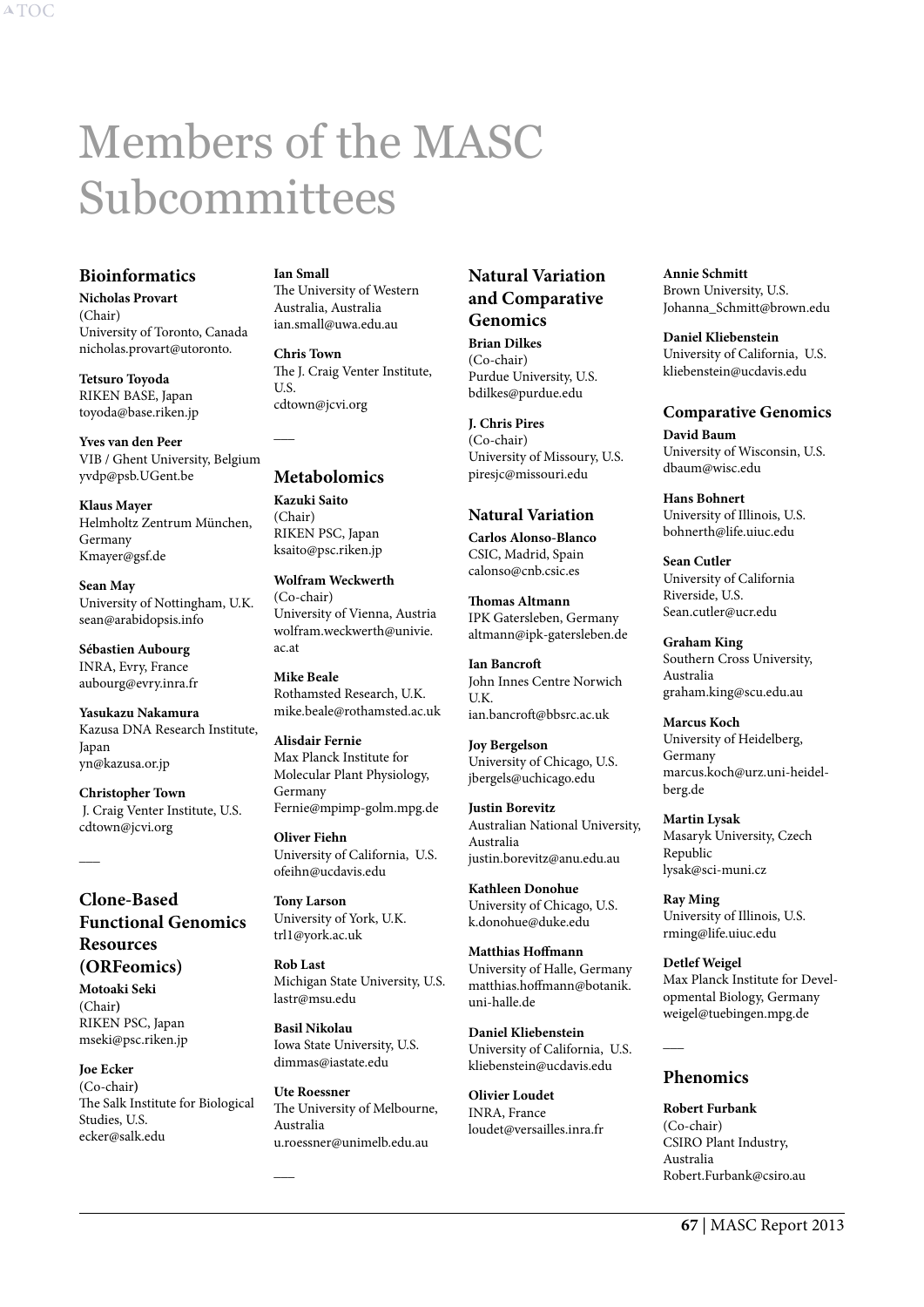**Fabio Fiorani** (Co-chair) Forschungszentrum Jülich, Germany f.fiorani@fz-juelich.de

**Justin Borevitz** Australian National University, Australia justin.borevitz@anu.edu.au

**John Doonan** Aberystwyth University, UK john.doonan@aber.ac.uk

**Joe Ecker** Salk Institute, U.S. ecker@salk.edu

**Christine Granier** INRA-SUPAGRO, France granier@supagro.inra.fr

**Jeremy Harbinson** Wageningen University, The **Netherlands** Jeremy.Harbinson@wur.nl

**Maarten Korneef** Max Planck Institute for Plant Breeding Research, Germany koornnee@mpiz-koeln.mpg.de

**Rob Last** Michigan State University, U.S. lastr@msu.edu

**Minami Matsui** RIKEN PSC, Japan minami@riken.jp

**Xavier Sirault** CSIRO Plant Industry, Australia Xavier.sirault@csiro.au

 $\overline{\phantom{a}}$ 

**Detlef Weigel** Max Planck Institute for Developmental Biology, Tübingen, Germany weigel@tue.mpg.de

#### **Proteomics**

**Joshua Heazlewood** (Co-chair) Lawrence Berkeley National Laboratory, U.S. jlheazlewood@lbl.gov

**Alexandra Jones** (Co-chair) The Sainsbury Laboratory, U.K. alex.jones@sainsbury-laboratory.ac.uk

**Katja Baerenfaller** ETH -Zurich, Switzerland bkatja@ethz.ch

**Sacha Baginsky** Martin-Luther-Universität Halle-Wittenberg, Germany sacha.baginsky@biochemtech. uni-halle.de

**Hans-Peter Braun** Leibniz Universität Hannover, Germany braun@genetik.uni-hannover.de

**Steve Briggs** University of California, San Diego, USA sbriggs@ad.ucsd.edu

**Geert De Jaeger** VIB Ghent University, Belgium gejae@psb.vib-ugent.be

**Hans-Peter Mock** Institute for Plant Genetics and Crop Plant Research, Germany mock@ipk-gatersleben.de

**Harvey Millar** The University of Western Australia, Australia harvey. millar@uwa.edu.au

**Hirofumi Nakagami** RIKEN PSC, Japan hironakagami@psc.riken.jp

**Scott Peck** University of Missouri, U.S. pecks@missouri.edu

**Loïc Rajjou**  AgroParisTech, France loic.rajjou@versailles.inra.fr

**Waltraud Schulze** Max Planck Institute of Molecular Plant Physiology, Germany schulze@mpimp-golm.mpg.de

**Sigrun Reumann** University of Stavanger, Norway sigrun.reumann@uis.no

**Norbert Rolland** CEA, France norbert.rolland@cea.fr

**Michel Rossignol** INRA, France rossign@supagro.inra.fr

**Nicolas Taylor**  The University of Western Australia, Australia ntaylor@cyllene.uwa.edu.au

**Jay Thelen** University of Missouri, U.S. thelenj@missouri.edu

**Klaas van Wijk** Cornell University, U.S. kv35@cornell.edu

**Wolfram Weckwerth** University of Vienna, Austria wolfram.weckwerth@univie. ac.at

**Julian Whitelegge** University of California, Los Angeles, U.S. jpw@chem.ucla.edu

**Stefanie Wienkoop** University of Vienna, Austria stefanie.wienkoop@univie.ac.at

 $\overline{\phantom{a}}$ 

# **Systems Biology**

**Malcolm Bennett** (Co-chair)

University of Nottingham, U.K. malcolm.bennett@nottingham. ac.uk

#### **Siobhan Brady**

 $\overline{\phantom{a}}$ 

(Co-chair) University of California, U.S. sbrady@ucdavis.edu

**Rodrigo Gutierrez** Pontificia Universidad Catolica de Chile, Chile

rodrigo.gutierrez@gmail.com **Susannah Lydon** University of Nottingham, U.K.

susannah.lydon@nottingham. ac.uk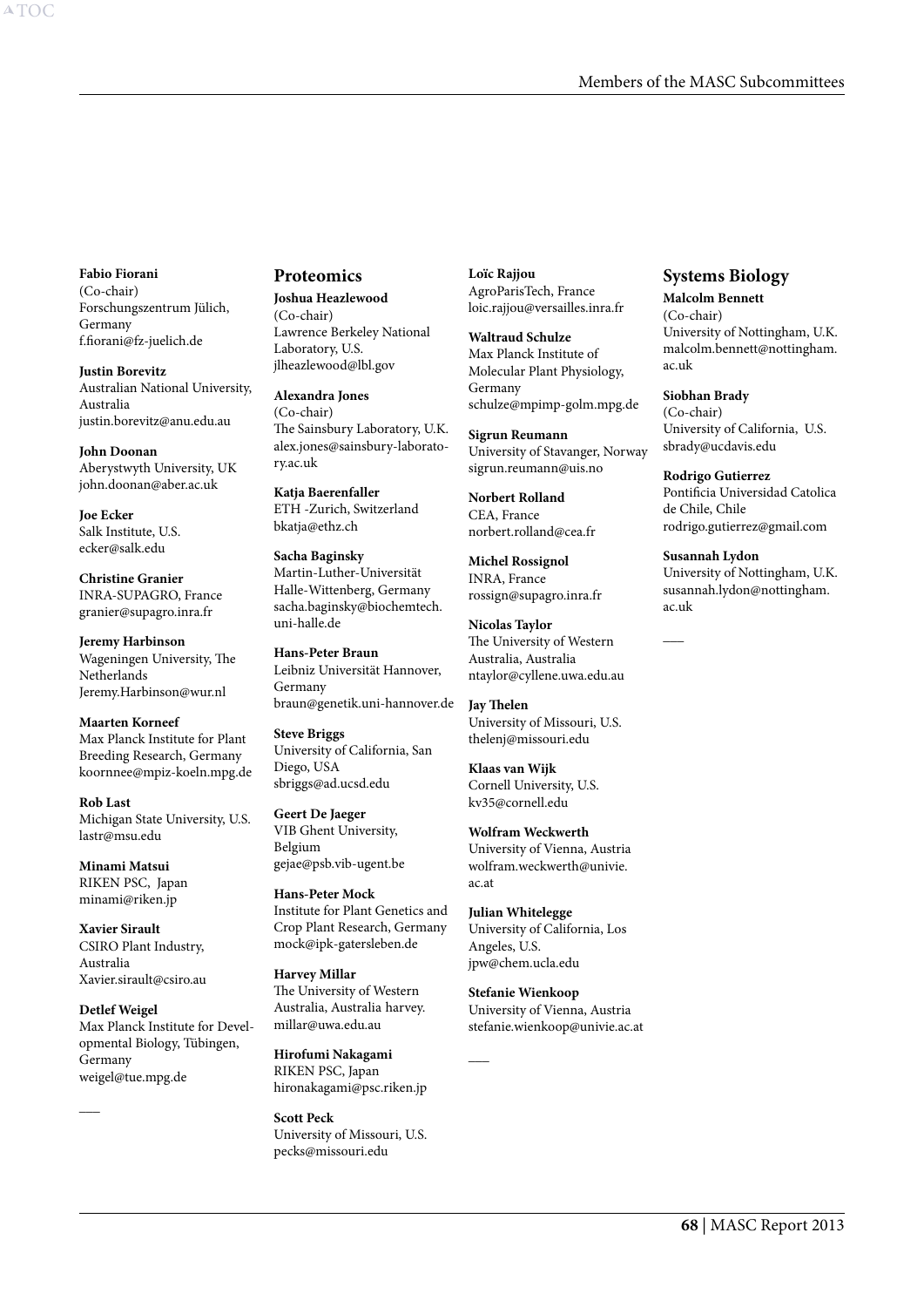# <span id="page-69-0"></span>Members of the Multinational Arabidopsis Steering Committee

#### **Wolfram Weckwerth**

wolfram.weckwerth@univie. ac.at University of Vienna, Austria (Chair, Representing Austria)

#### **Barry Pogson**

barry.pogson@anu.edu.au The Australian National University Canberra, Australia (Co-chair, Representing Australia and New Zealand)

**Luise H. Brand** luise.brand@uni-tuebingen.de University of Tuebingen, Germany (MASC coordinator)

**Thomas Altmann** altmann@ipk-gatersleben.de IPK-Gatersleben, Germany (Representing Germany)

**Ruth Bastow** ruth@garnetcommunity.org.uk University of Warwick, U.K. (Representing U.K.)

**Dominique Bergmann** Bergmann@stanford.edu Stanford University, U.S. (Representing U.S.)

**Jim Beynon** jim.beynon@warwick.ac.uk University of Warwick, U.K. (Representing U.K.)

**Dario Bonetta** dario.bonetta@uoit.ca University of Toronto, Canada (Representing Canada)

**Jorge J. Casal** casal@ifeva.edu.ar IFEVA/University of Buenos Aires, Argentina (Representing Argentina)

**Charis Cook** charis@garnetcommunity.org. uk University of Warwick, U.K. (Representing U.K.)

**Maria E. Eriksson**

maria.erikson@plantphys.umu. se Umea Plant Science Centre, Sweden (Representing Sweden)

#### **Joanna Friesner**

jdfriesner@ucdavis.edu University of California, U.S. (Representing U.S., IAIC coordinator)

**Wilhelm Gruissem** wgruissem@ethz.ch ETH Zurich, Switzerland (Representing Switzerland)

**Klaus Harter** klaus.harter@zmbp.uni-tuebingen.de University of Tuebingen, Germany (Representing Germany)

**Heribert Hirt** hirt@evry.inra.fr URGV, Evry, France (Representing France)

**Marie-Theres Hauser** marie-theres.hauser@boku.ac.at Univ. of Natural Resources and Applied Life Sciences, Vienna, Austria (Representing Austria)

**Ykä Helariutta** yrjo.helariutta@helsinki.fi University of Helsinki, Finland (Representing Finland)

**Jitendra P. Khurana** khuranaj@genomeindia.org University of Delhi, India (Representing India)

**Minami Matsui** minami@riken.jp RIKEN BRC, Japan (Representing Japan)

#### **Sean May**

sean@arabidopsis.org.uk NASC, Loughborough, UK (Representing U.K., NASC director)

**Blake Meyers** meyers@dbi.udel.edu University of Delaware, U.S. (Representing U.S., IAIC director)

**Javier Paz-Ares** jpazares@cnb.csic.es Nacional de Biotechnoligia-CSIC, Madrid, Spain (Representing Spain)

**Ben Scheres** b.scheres@uu.nl University of Utrecht, The Netherlands (Representing The Netherlands)

**Giovanna Serino** giovanna.serino@uniroma1.it University of Rome, Italy (Representing Italy)

**Charles Spillane** charles.spillane@nuigalway.ie National University of Ireland Galway, Ireland (Representing Ireland)

**Ramamurthy Srinivasan** srinivasan53@gmail.com National Research Centre on Plant Biotechnology and Indian Agricultural Research Institute New Delhi, India (Representing India)

**László Szabados** szabados@brc.hu Biological Research Center Institute of Plant Biology, Szeged, Hungary (Representing Hungary)

#### **Lieven De Veylder**

lieven.deveylder@psb.vib-ugent. be VIB Ghent Universtity, Belgium (Representing Belgium)

#### **Sacco de Vries**

sacco.devries@wur.nl Wageningen University, The Netherlands (Representing the Netherlands)

#### **Shaul Yalovsky**

ShaulY@tauex.tau.ac.il Tel Aviv University, Israel (Representing Israel)

#### **Weicai Yang**

wcyang@genetics.ac.cn Chinese Academy of Sciences, Bejing, China (Representing China)

**Viktor Zarsky**

viktor@natur.cuni.cz Charles University and Academy of Sciences of the Czech Republic, Prague, Czech Republic (Representing Czech Republic)

**Jelena Brkljacic** brkljacic.1@osu.edu ABRC, Columbus, U.S. (ABRC associate director)

**Erich Grotewold** grotewold.1@osu.edu ABRC, Columbus, U.S. (ABRC director)

**Eva Huala** huala@acoma.stanford.edu TAIR, Stanford, U.S. (TAIR director)

#### **Masatomo Kobayashi**

kobayasi@rtc.riken.jp RIKEN BRC, Japan (RIKEN BRC coordinator)